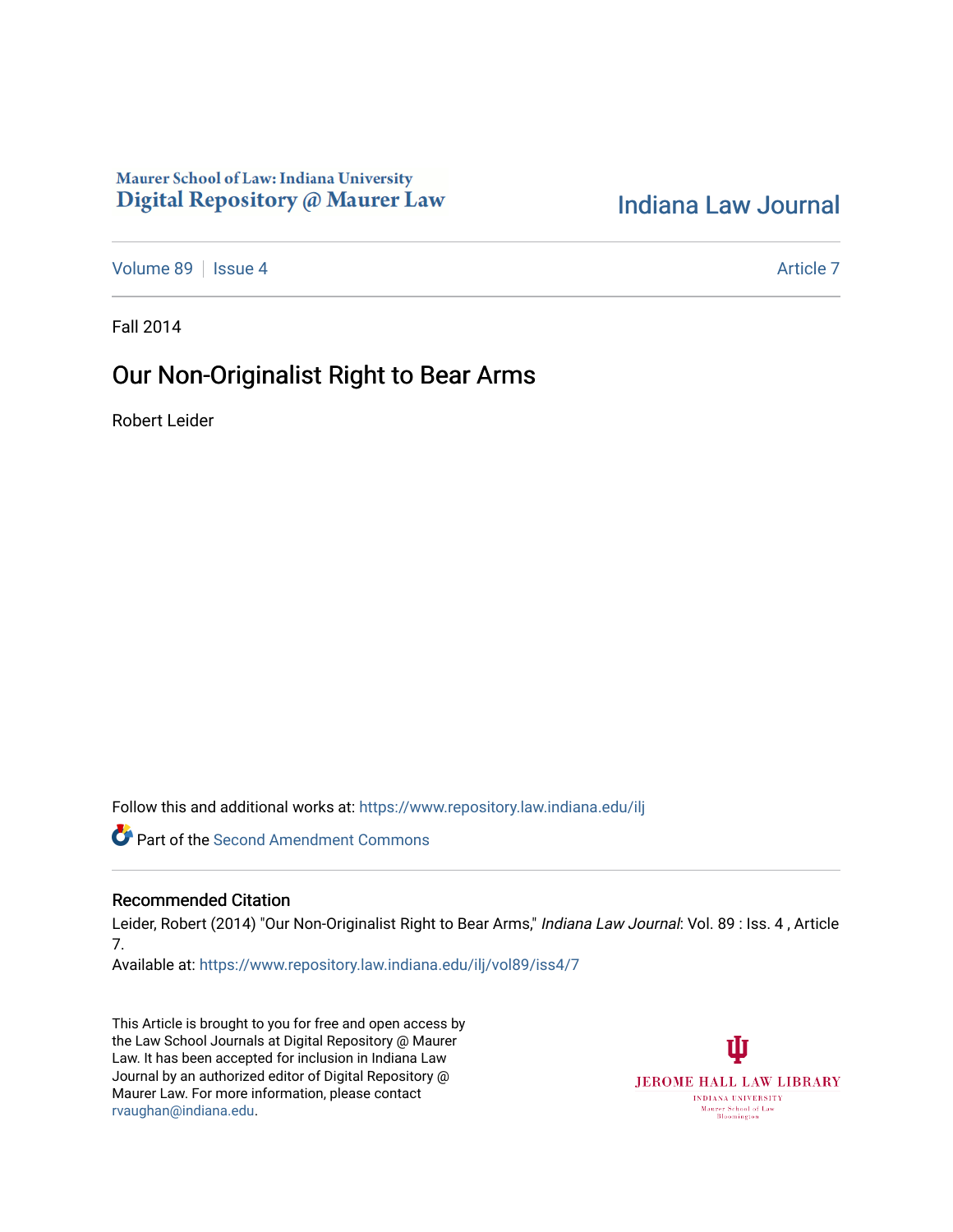## **Our Non-Originalist Right to Bear Arms**

## ROBERT LEIDER<sup>\*</sup>

District of Columbia v. Heller *was a landmark, if controversial, opinion. Discussion has centered on the merits of its self-described originalist approach. Supporters praise its efforts to return to a more originalist and textualist approach to constitutional questions, whereas critics challenge the accuracy of* Heller*'s historical claims and criticize its departure from precedent.* 

*This Article challenges much of the conventional wisdom about* Heller*, its use of originalism, and its relationship to nineteenth- and twentieth-century case law. This Article argues that, despite much of its rhetoric,* Heller *actually exemplified popular constitutionalism—not originalism—in the way it approached the most important practical question at issue in the case: determining the content of the right to bear arms. On that question,* Heller*—and not* United States v. Miller*—is largely consistent with the way, throughout most of American history, that both state and federal courts have adjudicated cases involving the right to bear arms. In particular, this Article argues that the dominant approach followed by nineteenth-century courts was neither "originalist" nor "textualist" about the right to bear arms. These courts did not look to how James Madison viewed the right in 1789 or how Americans in 1791 commonly understood the Second Amendment. Instead, they attempted to find compromise positions on the scope of the right to bear arms to accommodate a population divided between those believing in the right and those seeking stronger restrictions on weapons. To do this, the nineteenth-century courts shifted their understanding of the purpose of the right to bear arms over time, which, in turn, enabled them to reach conclusions about the content of the right that reflected the contemporaneous popular understanding of the right—and of the right's limits. In this revisionist account,* Miller *is the case that represented a break with the courts' historical approach because it arguably allowed access to common military weapons—an approach that did not readily allow courts to adjust the Second Amendment right to new circumstances as these military weapons became increasingly destructive. These difficulties prompted subsequent lower courts to adopt the "collective rights" interpretation of* Miller *an interpretation that was too rigidly restrictive, and therefore, also difficult to adjust to reflect popular understandings. The Article concludes that* Heller *reflects a new compromise: expanding the individual self-defense rationale while diminishing the Second Amendment's military objectives. This new compromise recognizes an individual right to have self-defense weapons, while allowing greater* 

 <sup>†</sup> Copyright © 2014 Robert Leider.

 <sup>\*</sup> Law Clerk to the Hon. Diane S. Sykes, U.S. Court of Appeals for the Seventh Circuit. This article benefitted from the generous support of the Olin-Searle-Smith Fellowship and the University of Pennsylvania Law School. My sincere thanks to Reva Siegel for her advice and extensive feedback on previous drafts and Adam Winkler for his thoughtful input and suggestions. I also wish to thank Samuel L. Bray, George Mocsary, Michael P. O'Shea, Lee Liberman Otis, and Matthew Shapiro for additional comments and feedback. I am also grateful for the assistance of the editors of the *Indiana Law Journal* for their excellent feedback, specifically Mike Balser, Ben Gavel, Annie Milkey, Aaron Pettis, and Nick Roberts.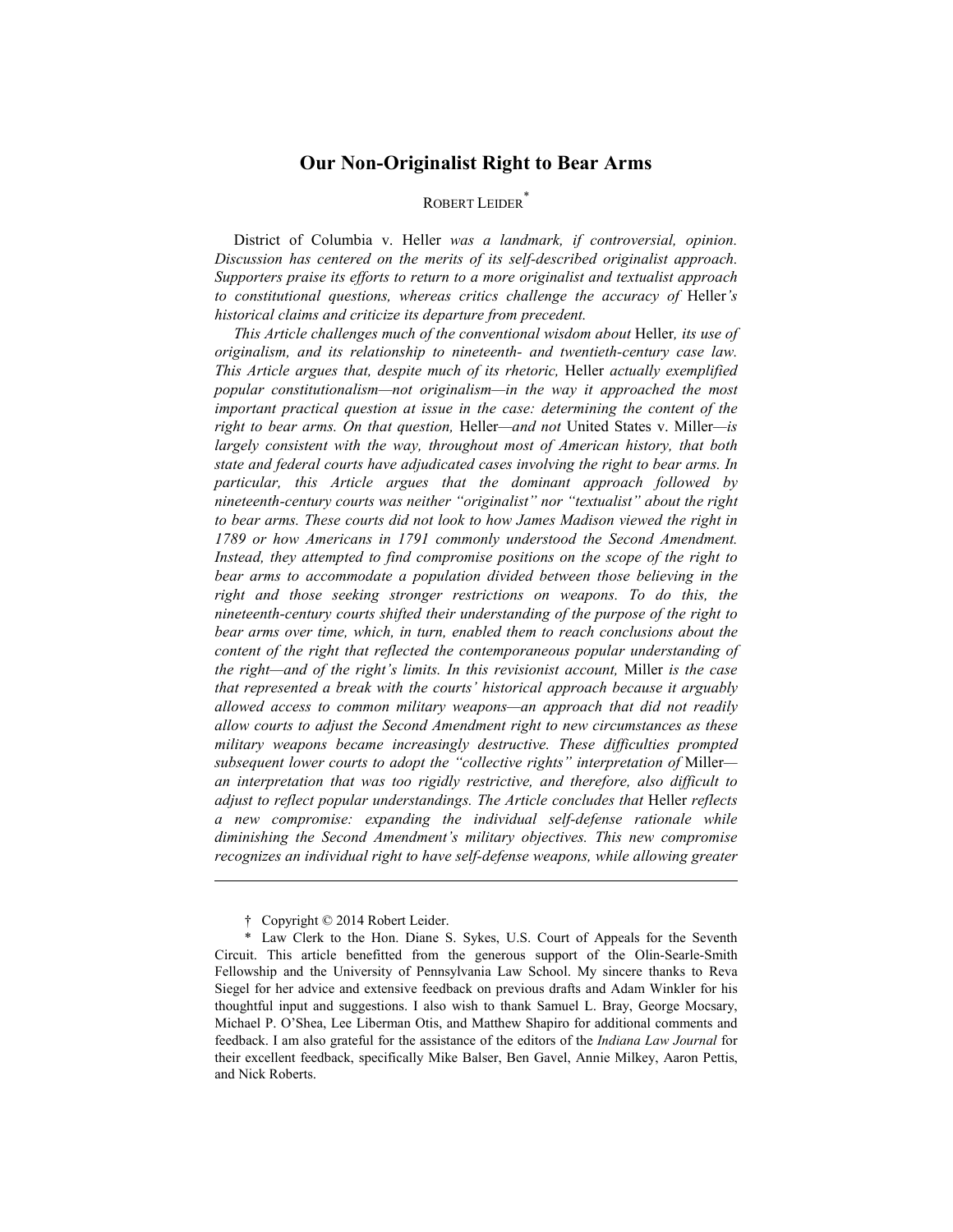*control over military-style weapons—which aligns with how mainstream Americans today view the right. Although Heller radically reshaped the Second Amendment right to fit the twenty-first-century popular understanding of the right, its methodological approach is quite consistent with how most courts have approached Second Amendment questions—an approach that sounds more in popular constitutionalism than originalism.* 

| B. ANTEBELLUM COURTS AND THE "REGULATION/PROHIBITION"                          |  |
|--------------------------------------------------------------------------------|--|
| DISTINCTION: FASHIONING A BROAD RIGHT FOR PRIVATE SELF-DEFENSE                 |  |
| WHILE ALLOWING STATES TO REGULATE CONCEALED WEAPONS 1601                       |  |
| II. THE RIGHT TO BEAR ARMS DURING AND FOLLOWING RECONSTRUCTION1619             |  |
| A. COMMUNITY STANDARDS AND THE LEGISLATIVE FRAMEWORK 1620                      |  |
|                                                                                |  |
| <b>III.</b> United States v. Miller: The Failure to Reach an Acceptable Social |  |
|                                                                                |  |
|                                                                                |  |
| B. MILLER AND THE CONTEMPORANEOUS UNDERSTANDING OF THE RIGHT:                  |  |
| THE FAILURE TO INCORPORATE THE POPULAR UNDERSTANDING OF THE                    |  |
|                                                                                |  |
| C. MILLER AND THE COURTS OF APPEALS: THE MYTH OF MILLER AS                     |  |
|                                                                                |  |
| IV. <i>Heller:</i> Reframing the Right to Bear Arms for a New Generation. 1641 |  |
|                                                                                |  |
|                                                                                |  |

#### **INTRODUCTION**

Two debates are raging on the Second Amendment. First, commentators have dissected *District of Columbia v. Heller*<sup>1</sup> from every direction to determine whether it is "originalist" or not—and, if it is originalist, what kind. Original public meaning? Subjective intent of the Framers? New originalism? Old originalism? The second debate concerns what standard of review will (or should) apply to Second Amendment claims following *Heller*, which only determined that the review would not be rational basis.<sup>2</sup>

Like every debate on the Second Amendment, consensus on these questions proves elusive. With respect to the first question, Mark Tushnet accepts the characterization of *Heller* as "the most originalist opinion in recent Supreme Court history."<sup>3</sup> Randy Barnett calls Justice Scalia's majority opinion "the finest example of what is now called 'original public meaning' jurisprudence ever adopted by the Supreme Court."<sup>4</sup> Reva Siegel finds herself unable to concur in these assessments.

 <sup>1. 554</sup> U.S. 570 (2008).

 <sup>2.</sup> *Id.* at 628 n.27.

 <sup>3.</sup> Mark Tushnet, Heller *and the New Originalism*, 69 OHIO ST. L.J. 609, 609 (2008).

 <sup>4.</sup> Randy E. Barnett, *News Flash: The Constitution Means What It Says*, WALL ST. J., June 27, 2008, at A13.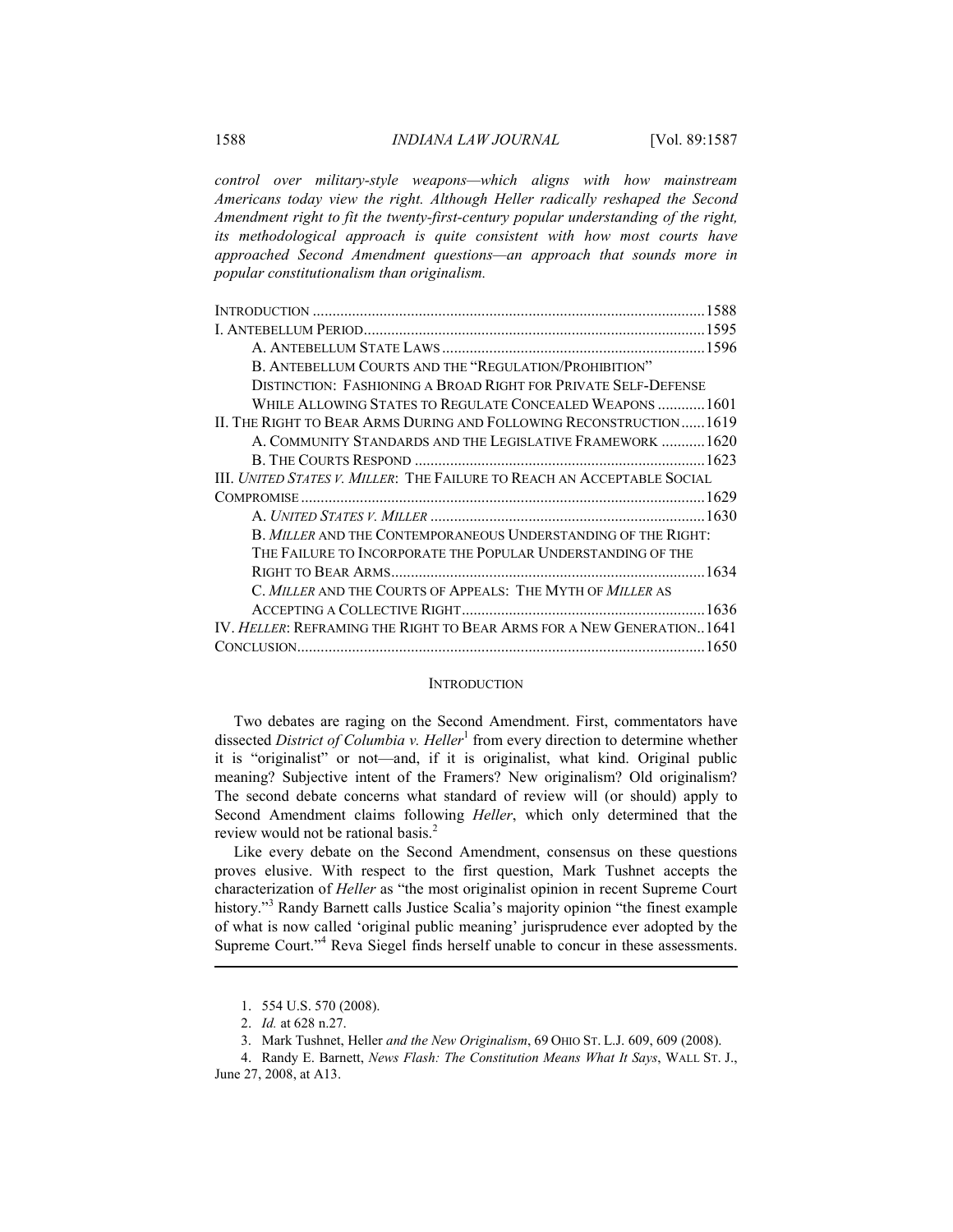For her, *Heller* is a product of twentieth-century social movements.<sup>5</sup> Saul Cornell states that Justice Scalia's majority opinion pitted original public meaning originalism against Justice Stevens's approach to look toward the Framers' intent.<sup>6</sup> The critiques of *Heller* pour in from liberals<sup>7</sup> and conservatives<sup>8</sup> alike.

The second question is no less controversial. Commentators have called for, and federal courts have applied, virtually every recognizable standard of review.<sup>9</sup> Unlike federal courts, state courts have nearly 200 years of experience adjudicating the right to bear arms. But analytical study into the state cases remains in its nascent stages. $10$ 

Adam Winkler, in *The Reasonable Right to Bear Arms*, notes that state courts distinguish between laws that purport to "regulate" the right to bear arms and those laws that result in the total destruction of the right.<sup>11</sup> With one exception,<sup>12</sup> courts have upheld laws that regulate the right but have struck down laws that prohibit exercise of the right entirely. Identifying the "regulation/prohibition" distinction is important when describing how courts have adjudicated claims under the Second Amendment and state analogues. But the "regulation/prohibition" framework leaves open a more basic question: What is the content of the right to keep and bear

 5. Reva B. Siegel, *The Supreme Court, 2007 Term—Comment: Dead or Alive: Originalism as Popular Constitutionalism in* Heller, 122 HARV. L. REV. 191, 192–93 (2008).

 6. Saul Cornell, *Originalism on Trial: The Use and Abuse of History in* District of Columbia v. Heller, 69 OHIO ST. L.J. 625, 625 (2008).

 7. *See, e.g.*, Cass R. Sunstein, *The Supreme Court, 2007 Term—Comment: Second Amendment Minimalism*: Heller *as* Griswold, 122 HARV. L. REV. 246 (2008).

 8. *See, e.g.*, J. Harvie Wilkinson III, *Of Guns, Abortions, and the Unraveling Rule of Law*, 95 VA. L. REV. 253 (2009); Richard A. Posner, *In Defense of Looseness*, NEW REPUBLIC, Aug. 27, 2008, at 32, 33 (classifying *Heller* as "faux originalism").

 9. *See* Lawrence Rosenthal, *Second Amendment Plumbing After* Heller*: Of Standards of Scrutiny, Incorporation, Well-Regulated Militias, and Criminal Street Gangs*, 41 URB. LAW. 1 (2009); Jason T. Anderson, Note, *Second Amendment Standards of Review: What the Supreme Court Left Unanswered in* District of Columbia v. Heller, 82 S. CAL. L. REV. 547 (2009). *See generally* Stacey L. Sobel, *The Tsunami of Legal Uncertainty: What's a Court To Do Post-*McDonald*?*, 21 CORNELL J.L. & PUB. POL'Y 489 (2012) (collecting cases and commentary); Adam Winkler, Heller*'s Catch-22*, 56 UCLA L. REV. 1551 (2009).

 10. *See, e.g.*, CLAYTON E. CRAMER, FOR THE DEFENSE OF THEMSELVES AND THE STATE: THE ORIGINAL INTENT AND JUDICIAL INTERPRETATION OF THE RIGHT TO KEEP AND BEAR ARMS (1994); Joseph Blocher, *Reverse Incorporation of State Constitutional Law*, 84 S. CAL. L. REV. 323 (2011) (arguing, incorrectly in my view, that *McDonald* rejected the near-unanimous reasonableness review of state courts for gun control laws under the Second Amendment); Robert Dowlut & Janet A. Knoop, *State Constitutions and the Right to Keep and Bear Arms*, 7 OKLA. CITY U. L. REV. 177 (1982); David B. Kopel, *The Second Amendment in the Nineteenth Century*, 1998 BYU L. REV. 1359; David B. Kopel & Clayton Cramer, *State Court Standards of Review for the Right to Keep and Bear Arms*, 50 SANTA CLARA L. REV. 1113 (2010) (surveying analytical approaches of state courts); Michael P. O'Shea, *Modeling the Second Amendment Right to Carry Arms (I): Judicial Tradition and the Scope of "Bearing Arms" for Self-Defense*, 61 AM. U. L. REV. 585 (2012).

 11. Adam Winkler, *The Reasonable Right to Bear Arms*, 17 STAN. L. & POL'Y REV. 597, 601–02 (2006) [hereinafter Winkler, *Reasonable*]; *see also* Adam Winkler, *Scrutinizing the Second Amendment*, 105 MICH. L. REV. 683, 717 (2007) [hereinafter Winkler, *Scrutinizing*].

12. *See infra* text accompanying notes 107–09.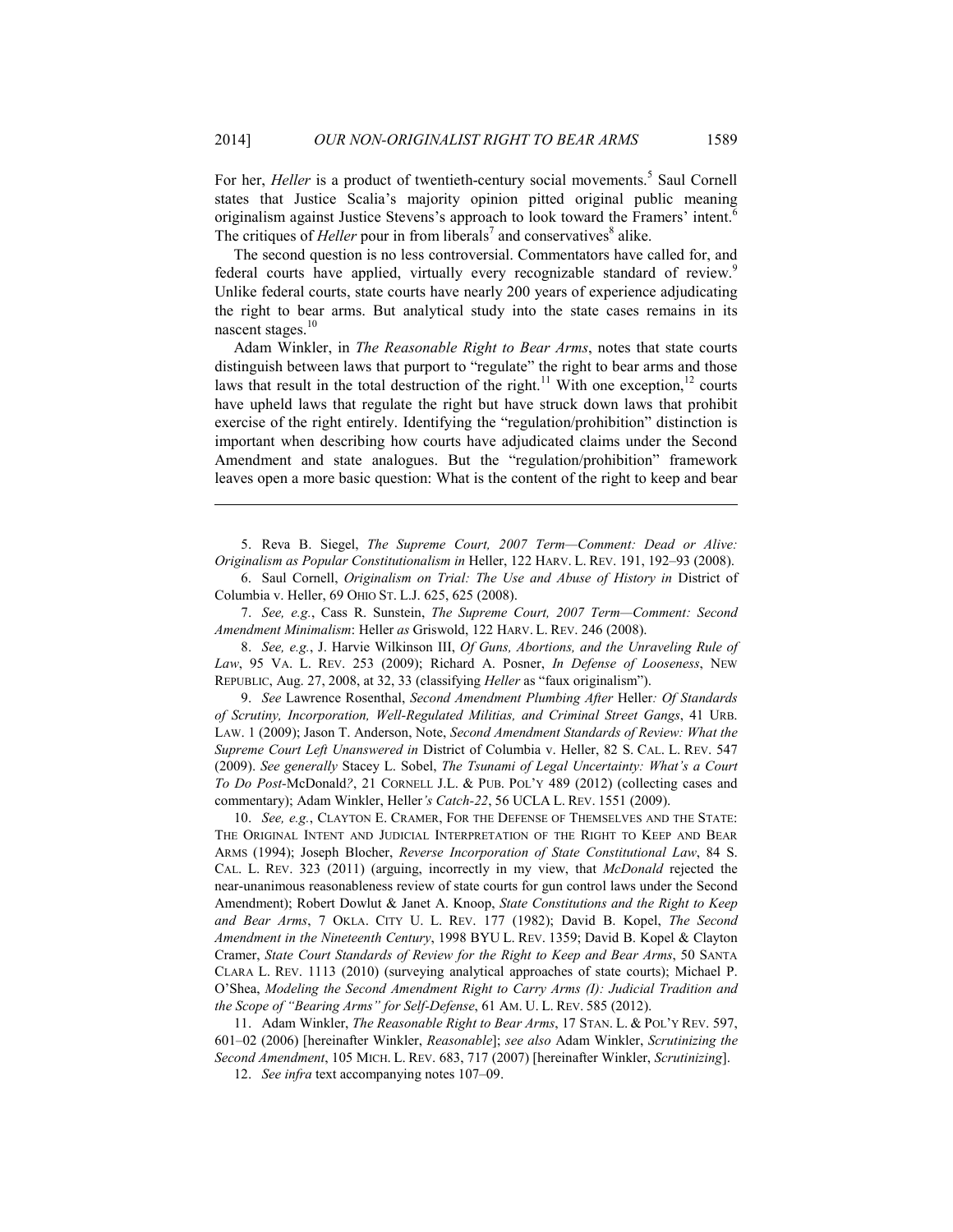arms? Without the answer to this question, it is impossible to evaluate whether a law is a mere "regulation" or a total "prohibition."<sup>13</sup>

Analytically, a "right" can be divided into four components.<sup>14</sup> There is the *subject* of the right—that is, who holds the right.<sup>15</sup> Second, the *object* of the right consists of the persons or entities against whom the right is held. Third, we can ask, "Why do we have the right?"—that is, what is the *purpose* of the right. Finally, we have to define the *content* of the right. This Article is about how courts have shaped the *content* of the right to bear arms around contemporaneous public opinion, and how courts adjust their understanding of the *purpose* of the right when shaping and reshaping the content. In so doing, this Article synthesizes the originalism/popular constitutionalism debate with the nascent literature on state court review.

In analyzing Second Amendment questions about the content of the right, courts usually have not asked what the Framers intended when they drafted the Second Amendment, nor have they asked what Americans in 1791 understood the Second Amendment to mean. Instead, courts define the content of the right to keep and bear arms by looking to *contemporaneous notions of reasonableness*. The right, then, gets applied against jurisdictions that have strayed too far from the

14. *See* DAVID RODIN, WAR AND SELF-DEFENSE 36 (2002).

 15. In the case of the Second Amendment, the commentators generally debate whether the right belongs to individuals generally, to only those individuals in a "well-regulated militia," or to state governments. *See infra* text accompanying note 344.

 <sup>13.</sup> A number of contemporary cases ask not just if the right is "prohibited" entirely, but whether the challenged regulation "frustrates" the purposes of the right. *See, e.g.*, City of Tucson v. Rineer, 971 P.2d 207, 214 (Ariz. Ct. App. 1998) (prohibition of firearm in a city park "neither frustrates nor impairs" right to bear arms); Dano v. Collins, 802 P.2d 1021, 1022 (Ariz. Ct. App. 1990) (holding that the ban on concealed weapons did not frustrate the right to bear arms because individuals could carry their weapons openly); Benjamin v. Bailey, 662 A.2d 1226, 1235 (Conn. 1995) (upholding Connecticut's assault weapons ban under "frustrates" standard); State v. Comeau, 448 N.W.2d 595 (Neb. 1989); State v. Kessler, 614 P.2d 94, 99 (Or. 1980) (observing that courts generally ask whether "a regulation is valid if the aim of public safety does not frustrate the guarantees of the state constitution" and listing prohibitions on concealed weapons and bans on possession of firearms by felons as examples of permissible regulations); State *ex rel.* City of Princeton v. Buckner, 377 S.E.2d 139 (W. Va. 1988) (holding that a requirement to obtain a license to carry a handgun, which was only issued after proving the applicant's need to a judicial officer who had discretion to issue or not issue the license, frustrated the exercise of the right to bear a handgun for self-defense, and so was unconstitutional); State v. Hamdan, 2003 WI 113, 264 Wis. 2d 433, 665 N.W.2d 785 (invalidating prohibition of concealed weapons in a person's place of business on the grounds that the restriction would frustrate the right to bear arms for self-defense); *see also supra* note 10 (collecting literature discussing the "frustrates" framework). I treat the "frustrates" and "total prohibition" language as roughly synonymous. The question is rarely whether the challenged regulation "prohibits" exercising the right to keep and bear arms so thoroughly that people have no right to possess or carry any type of arm. With the exception of felons and related classes, American laws have not disarmed people entirely. Instead, the question courts generally ask is whether the law at issue totally prohibits a core component of the right, such as the ability to possess protected classes of arms or, in many jurisdictions, the ability to carry a firearm in public for self-defense. My thanks to Michael O'Shea for alerting me to this issue and for collecting the cases that use the "frustrates" test.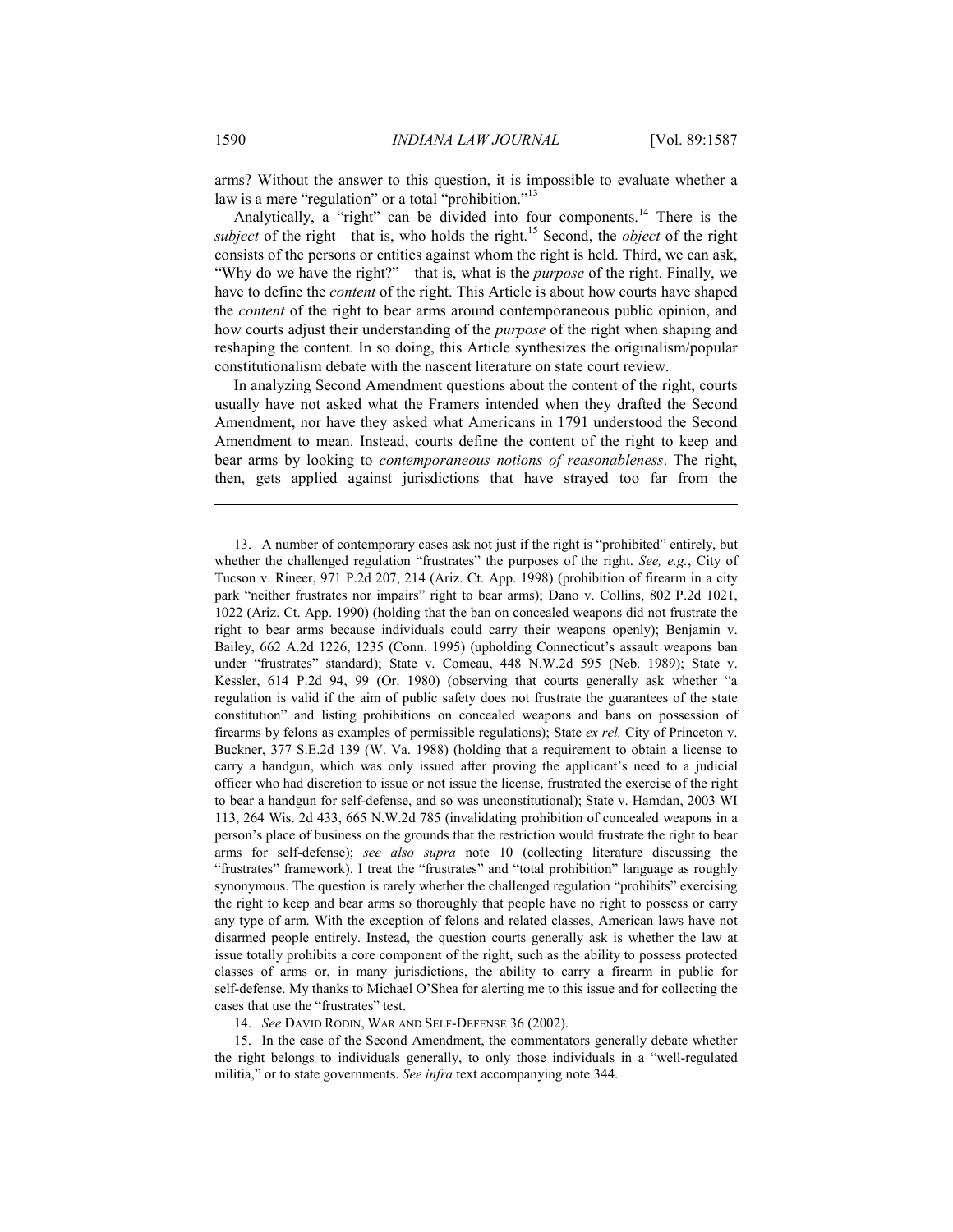then-commonly accepted scope of the right. In other words, if a jurisdiction restricts the right to keep and bear arms beyond the contemporaneous popularly accepted limit, courts will strike the law down as a "prohibition" of the right. In contrast, laws within the popularly accepted mainstream are upheld as mere "regulations"—even if the laws are prohibitory in character (e.g., a complete ban on felons possessing guns<sup>16</sup>). Thus, when we ask how future courts will apply *Heller* to novel Second Amendment claims, we should ask not what the Framers understood the right to be, but how the contemporaneous population views the right to bear arms. $17$ 

This Article begins by examining the development of this doctrine in the nineteenth century. Since the nineteenth century, the population, legislature, and courts have engaged in a dialectic on the content of the right to keep and bear arms under the Second Amendment and state analogues.<sup>18</sup> Restrictions on weapons are almost always passed by legislatures in response to specific societal problems that prompt concerted calls for legislation.<sup>19</sup> Courts, then, get forced to mediate between diverse social movements. In mediating these disputes, courts are very sensitive to popular sentiments regarding the role of weapons in society.

While *Heller* employed originalism in determining the *subjects* of the Second Amendment right, *Heller* is best understood as a continuation of this nineteenth-century interpretive methodology when defining the *content* of the right to bear arms. The nineteenth century witnessed two phases in Second Amendment jurisprudence, one in the antebellum period and one following Reconstruction. In each time period, the courts refashioned the right to keep and bear arms in a way that respected the popular conception of the right as an individual right while giving legislatures adequate authority to resolve contemporaneous social problems involving weapons. Courts accomplish this by shifting their theory about the *purpose* of the right to bear arms over time. When courts shift their theory about

 16. *See, e.g.*, People v. Swint, 572 N.W.2d 666, 671 (Mich. Ct. App. 1997) (felon-inpossession statute a "reasonable regulation" of the right to bear arms).

1

 17. I say "novel" because courts (whether state or federal) have to contend with stare decisis. As I argue below, courts will retheorize the purpose (and therefore the content) of the right to bear arms when stare decisis becomes too much of an impediment to fashioning the right around contemporary public meaning. Until that happens, however, a jurisdiction's jurisprudence on the right to bear arms is generally a mixture of the contemporary public understanding of the right and holdover rules from earlier generations' understanding of the right. And even when the right gets refashioned, a few holdover rules remain, although often in greatly altered form (for example, the post–Civil War rule in many states allowing individuals to carry pistols openly in the hand for individual self-defense when the contemporary jurisprudence largely had stopped recognizing a general right to carry handguns for personal self-defense).

 18. As I describe below, nineteenth-century courts viewed the Second Amendment and state analogues as codifying the same preexisting right to bear arms. The former bound the federal government, while the latter bound the states. Thus, state courts' analyses did not change significantly even if their constitutional provisions had slightly different wording from the Second Amendment or from the right-to-bear-arms provisions in sister states.

 19. I describe three examples below, including antebellum Southern concerns with dueling, post–Civil War difficulties with handguns, and the use of submachine guns during Prohibition.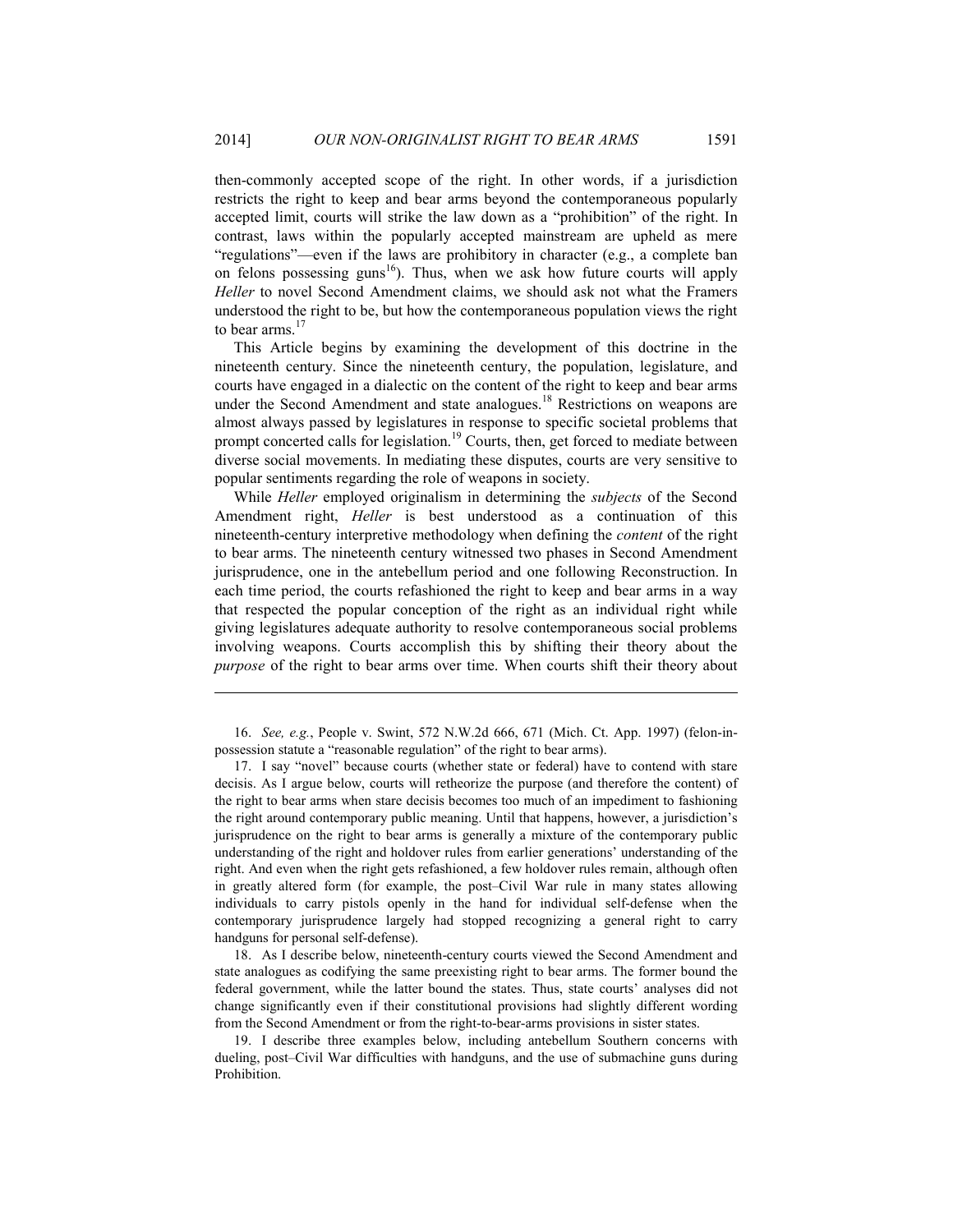the purpose of the right to bear arms, they are able to adjust concomitantly the *content* of the right to bear arms so that the content of the right reflects contemporaneous notions of reasonableness. *Heller*, for example, changed the right to be primarily about private self-defense in the home in order to justify prohibitions on individuals having military arms that comport with *today's*  understanding of a reasonable right to bear arms. Although *Heller* radically reshaped the Second Amendment right to fit the twenty-first-century popular understanding of the right, its popular constitutional project is deeply rooted in our nation's historical Second Amendment jurisprudence.<sup>20</sup>

This Article has four parts. In Part I, I describe how the antebellum state courts resolved challenges to early state laws regulating weapons, especially initial prohibitions against the carrying of concealed weapons. Although many state courts gave a superficial history of the right to bear arms, the content of the right took on a dimension that, like *Heller*, looked more populist than historical. Nearly every state court recognized a right to bear arms for personal purposes under the Second Amendment and state analogues. This even included states, such as Tennessee and North Carolina, where the state constitution did not seem to protect a right to bear arms for private purposes at all (e.g., the right only extended "for their common defence"<sup>21</sup> or "for defence of the state"<sup>22</sup>). The broad scope of the right to bear arms was encapsulated in Chief Justice Taney's comment, in *Dred Scott*, that free blacks could not be citizens for, if they were, they would have a right "to keep and carry arms wherever they went."<sup>23</sup>

Although state courts approved a very broad right to bear arms for personal purposes, they also came under significant pressure to recognize the power of the legislature to regulate the right. Southern states were enacting laws against the carrying of concealed weapons in order to stop dueling and other honor-related killings. The Kentucky Court of Appeals, the first state court to hear a challenge to a law alleged to violate the right to bear arms, took an absolutist approach, denying any power of the legislature to regulate concealed weapons.<sup>24</sup> The court saw no difference between a "regulation" and a "prohibition" of the right to bear arms.<sup>25</sup> The Kentucky court's holding is a distinct outlier in American jurisprudence and was quickly repudiated by every other state court to consider the scope of the right. The foundation of the "regulation/prohibition" distinction came in this repudiation: courts gave state legislatures power to regulate weapons provided they did not abridge the right entirely, as defined by how the contemporaneous population then understood the right. And the antebellum right, consistent with popular sentiment, included the right to have arms in public for private self-defense. Courts permitted states to prohibit concealed weapons, but made it clear that prohibitions on unconcealed weapons would not be allowed. Some of these early cases began to

 <sup>20.</sup> On the role of popular opinion in shaping the Supreme Court's jurisprudence, see BARRY FRIEDMAN, THE WILL OF THE PEOPLE: HOW PUBLIC OPINION HAS INFLUENCED THE SUPREME COURT AND SHAPED THE MEANING OF THE CONSTITUTION (2009).

 <sup>21.</sup> TENN. CONST. of 1796, art. XI, § 26.

 <sup>22.</sup> N.C. CONST. of 1776, Declaration of Rights, § XVII.

 <sup>23.</sup> Scott v. Sandford, 60 U.S. (19 How.) 393, 417 (1857).

 <sup>24.</sup> Bliss v. Commonwealth, 12 Ky. (2 Litt.) 90 (1822).

 <sup>25.</sup> *Id.* at 92.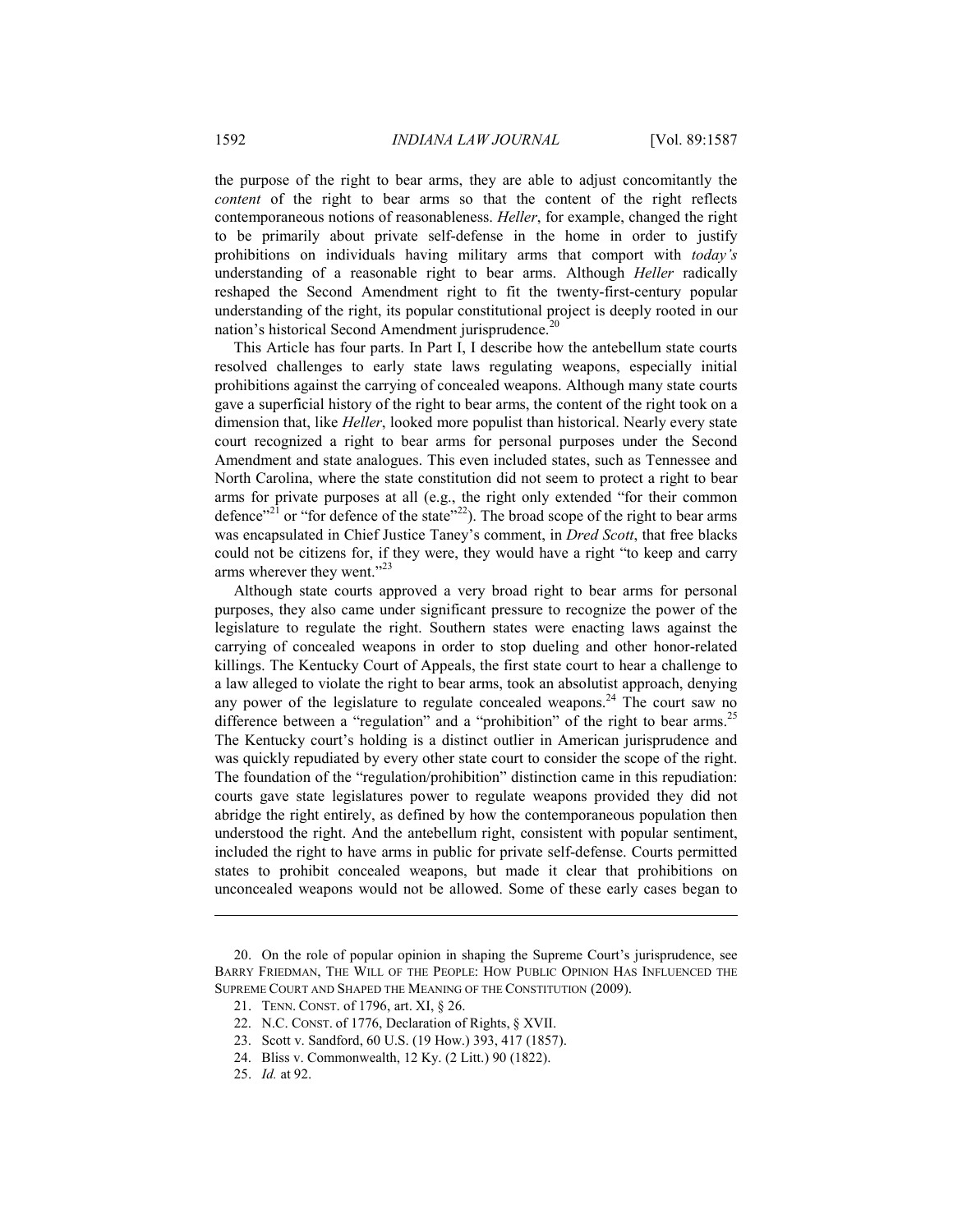restrict the "arms" that were protected by the Second Amendment and state analogues—generally excluding small weapons designed to be concealed—but a few antebellum courts went further and protected only military-type weapons. Courts sustained more pervasive regulation of select groups (e.g., prohibitions on free blacks carrying arms) only under the theory that the regulated group did not possess full constitutional rights.

In Part II, I explain how post–Civil War<sup>26</sup> courts adopted a different theory of the purpose of the right to bear arms in order to approve more severe regulations on handguns. Contemporaneous legislatures, especially in Southern states, faced two problems. First, while the Fourteenth Amendment made former slaves and free blacks full citizens of the United States, the Southern white community did not want black citizens to carry arms. Legislatures and courts could not rely on the previous justification that all blacks, including those who were free, were noncitizens beyond the full protection of the Bill of Rights. Second, the prohibitions on concealed weapons proved inadequate to accomplish contemporaneous crime-control objectives. There was widespread defiance of the prohibition, and juries largely refused to convict white violators. The crime control problem was exacerbated by the increasing deadliness of modern weapons, especially concealable revolvers, which were ubiquitous following the Civil War. While antebellum concealed weapon bans targeted Bowie knives, daggers, and similar edged weapons, Reconstruction-era laws targeted handguns. This targeting took several forms. First, virtually every new state and territory adopted laws on concealed weapons; the only states that lacked concealed weapons laws were some of the older Northern states. Second, many Southern states began to prohibit *all* carrying of handguns, regardless of whether the weapon was concealed. Generally, only travelers and peace officers were exempt. Third, a few jurisdictions—most notably Tennessee—enacted near-total prohibitions on the sale of handguns. Fourth, states began to restrict the places weapons could be carried, often banning weapons in courts, bars, polling places, and public gatherings.

Courts responded to these legislative concerns by largely upholding these laws. The power of states to prohibit concealed weapons became completely entrenched—so much so that, by 1897, the U.S. Supreme Court considered concealed weapons to be a historically understood exception to the right to bear arms rather than a regulation of it.<sup>27</sup> But state courts also redefined the right to keep and bear arms in order to uphold near-total prohibitions against the carrying of pistols. Instead of emphasizing the right to bear arms for private purposes, state courts viewed the right primarily in a "civic republican" lens.<sup>28</sup> They held that the right to bear arms primarily existed for defense of the community, not for private self-defense. Accordingly, the weapons that were protected were individual *military* weapons (i.e., "ordinary military equipment"), not weapons primarily

 <sup>26.</sup> I am looking primarily in the time period of 1870–1900.

 <sup>27.</sup> Robertson v. Baldwin, 165 U.S. 275, 282 (1897).

 <sup>28.</sup> On civic republicanism and the Second Amendment, see, for example, Glenn Harlan Reynolds, *The Right to Keep and Bear Arms Under the Tennessee Constitution: A Case Study in Civic Republican Thought*, 61 TENN. L. REV. 647 (1994); David C. Williams, *Civic Republicanism and the Citizen Militia: The Terrifying Second Amendment*, 101 YALE L.J. 551 (1991).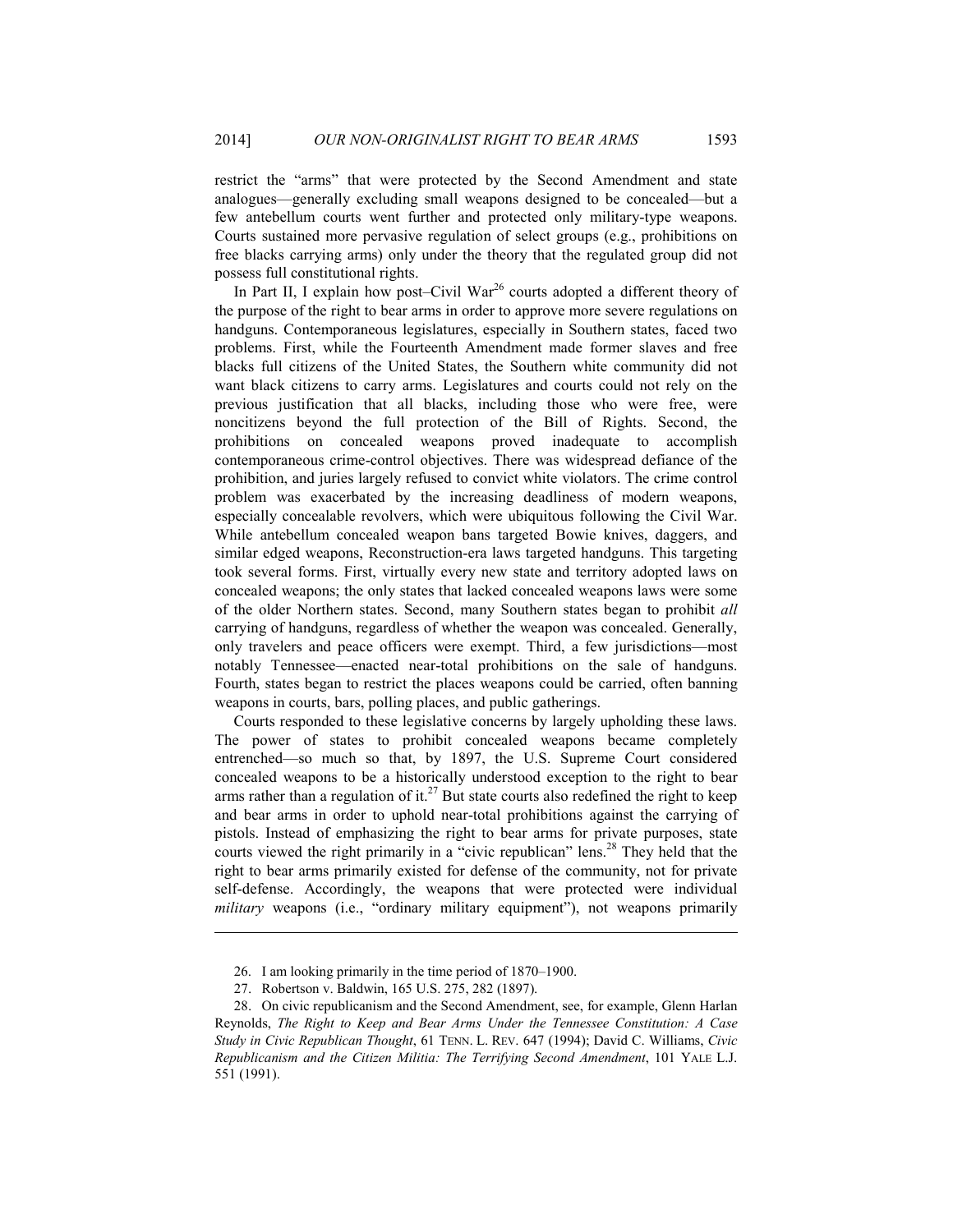carried for personal self-defense. Under this view, military rifles and carbines received the most constitutional protection, whereas handguns received almost none.

In Part III, I articulate a revisionist account of why the lower federal courts adopted the collective rights view of the Second Amendment after *United States v. Miller*. 29 My argument is that the lower federal courts' adoption of the collective rights view was a failure of courts to refashion the right to keep and bear arms in view of changing conceptions of the right. The "collective rights view" of the Second Amendment—the idea that the right to keep and bear arms is contingent on service in an organized state militia—was first adopted by the Kansas Supreme Court in  $1905$ <sup>30</sup> But it became the predominant view in the federal courts from 1935 until *Heller*.

Although the Supreme Court had considered Second Amendment claims several times before *Miller*, the Court always found ways to dispose of those claims on narrow grounds and thereby avoid any broad pronouncement on the scope of the Second Amendment.<sup>31</sup> *Miller* squarely raised the question of the Second Amendment's scope: relying on the 1905 Kansas Supreme Court case, the government's primary argument was that the Second Amendment only protected a collective right. $32$  At issue was the constitutionality of the National Firearms Act, which regulated "gangster"-style weapons, including machine guns and sawed-off shotguns.<sup>33</sup> Miller had been indicted for transporting a sawed-off shotgun. Despite the fact that the government squarely raised the question in *Miller*, the Supreme Court assiduously refused—again—to make any broad pronouncements concerning the scope of the Second Amendment. Instead, the Court, following most nineteenth-century courts, held that only ordinary military weapons were protected.

While *Miller* cleanly disposed of a sawed-off shotgun case, it placed the lower federal courts in a difficult position. The military was transitioning toward automatic weapons, which were widely considered inappropriate for civilian use. But *Miller* seemed to entrench the nineteenth-century case law holding that "arms" included only "ordinary military equipment."34 This left lower courts unable to adapt the Second Amendment to prevailing popular opinion regarding the scope of the right. Weapons considered appropriate for civilian possession, such as hunting rifles and handguns for individual self-defense, did not seemingly come within

 <sup>29. 307</sup> U.S. 174 (1939).

 <sup>30.</sup> *See* City of Salina v. Blaksley, 83 P. 619 (Kan. 1905); Don B. Kates, Jr., *Handgun Prohibition and the Original Meaning of the Second Amendment*, 82 MICH. L. REV. 204, 244 (1983). I note below that at least one of the opinions in *State v. Buzzard*, 4 Ark. 18 (1842), may have held this view of the Second Amendment in the antebellum period, *see infra* text accompanying notes 190–95, but it was not a view that gained the acceptance of any court until *Blaksley*.

 <sup>31.</sup> For example, in *Presser v. Illinois*, 116 U.S. 252 (1886), the Court held that the right to keep and bear arms was not infringed by a law that prohibited citizens (other than on-duty militia) from parading as an armed group in public.

 <sup>32.</sup> Brief for the United States at 15, *Miller*, 307 U.S. 174 (1939) (No. 696).

 <sup>33.</sup> National Firearms Act, ch. 757, 48 Stat. 1236 (1934) (codified as amended at 26 U.S.C. §§ 5801–72 (2012)).

 <sup>34.</sup> *Miller*, 307 U.S. at 178.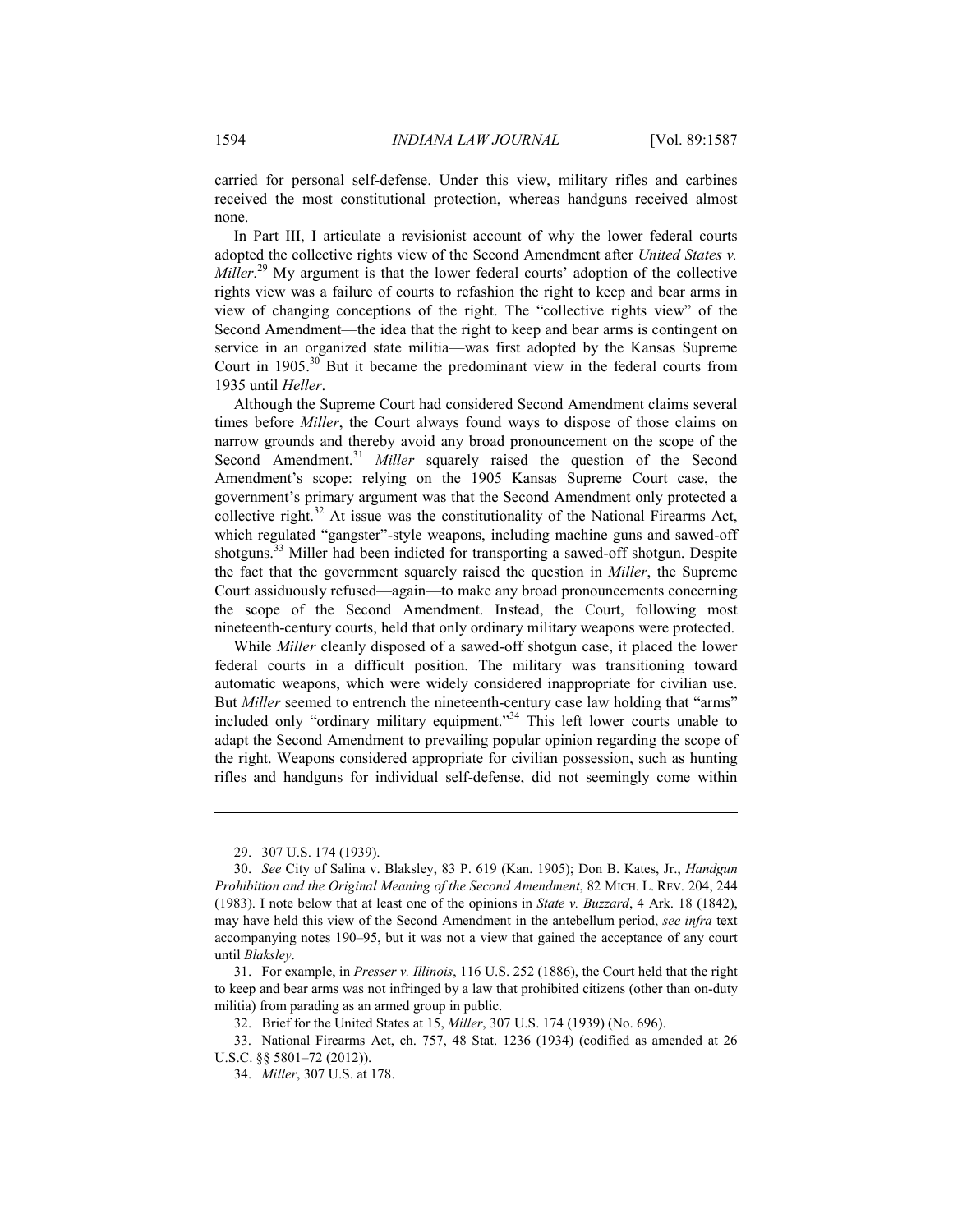*Miller*'s scope of "ordinary military equipment." Conversely, military-style weapons, now considered inappropriate for civilian possession, received the highest constitutional protection. Unwilling to accept this, lower federal courts widely adopted the "collective rights view" of the Second Amendment.<sup>35</sup> Because the practical effect of the collective rights view is that no one can ever raise a successful Second Amendment challenge, adopting the collective rights view allowed the lower federal courts to withdraw from adjudicating Second Amendment claims and thereby removed them from the *Miller* conundrum.

*Heller* marked a revival of the nineteenth-century project of protecting the right of the people to keep and bear arms while recognizing the power of the legislature to deal with contemporaneous social problems. The only ostensibly originalist portion of *Heller* was when the Court correctly held that the Second Amendment right was not exercisable solely by active-duty militiamen in the performance of their official duties.<sup>36</sup> *Heller*'s originalism ended with defining the proper subjects of the right. Fleshing out the *content* of the right was a triumph of popular constitutionalism. The Court protected Heller's handgun because "handguns are [currently] the most popular weapon chosen by Americans for self-defense in the home"—not because the Framers viewed handguns as constitutionally protected weapons.<sup>37</sup> In contrast, the Court, in dicta, approved the constitutionality of complete prohibitions on weapons like the M16 rifle (which is the quintessential personal weapon of today's militiamen) on an ahistorical reading of the common-law prohibition against *carrying* (not possessing) "dangerous and unusual weapons."<sup>38</sup> Moreover, the Court's list of presumptively lawful regulatory measures, such as the "longstanding" prohibition on all felons from having guns (a prohibition that was so "longstanding" that Justice Alito, the *Heller* Court's youngest member, was eighteen years old when it was passed), reads more like *today's* understanding of the right to bear arms than it does the Framers'.<sup>39</sup> But in codifying the contemporaneous popular understanding of the right to bear arms, the Supreme Court has simply continued a conversation that began in the early eighteen hundreds.

#### I. ANTEBELLUM PERIOD

Fashioning the right to keep and bear arms around the popular conception of the right began with the earliest court decisions on the right to keep and bear arms under the Second Amendment and state analogues. Although these decisions predate modern incorporation of the Bill of Rights, some state courts still applied the Second Amendment to state laws.<sup>40</sup> Others treated the Second Amendment and state analogues as generally coextensive because the federal and state constitutional provisions codified the *same preexisting right* to bear arms.41 The only difference

 <sup>35.</sup> *See infra* Part III.C.

 <sup>36.</sup> District of Columbia v. Heller, 554 U.S. 570, 584 (2008).

 <sup>37.</sup> *Id.* at 629.

 <sup>38.</sup> *See id.* at 627.

 <sup>39.</sup> *Id.* at 626–27.

 <sup>40.</sup> *See, e.g.*, Nunn v. State, 1 Ga. 243, 250 (1846).

 <sup>41.</sup> *See, e.g.*, United States v. Cruikshank, 92 U.S. 542, 553 (1876) ("[The right to bear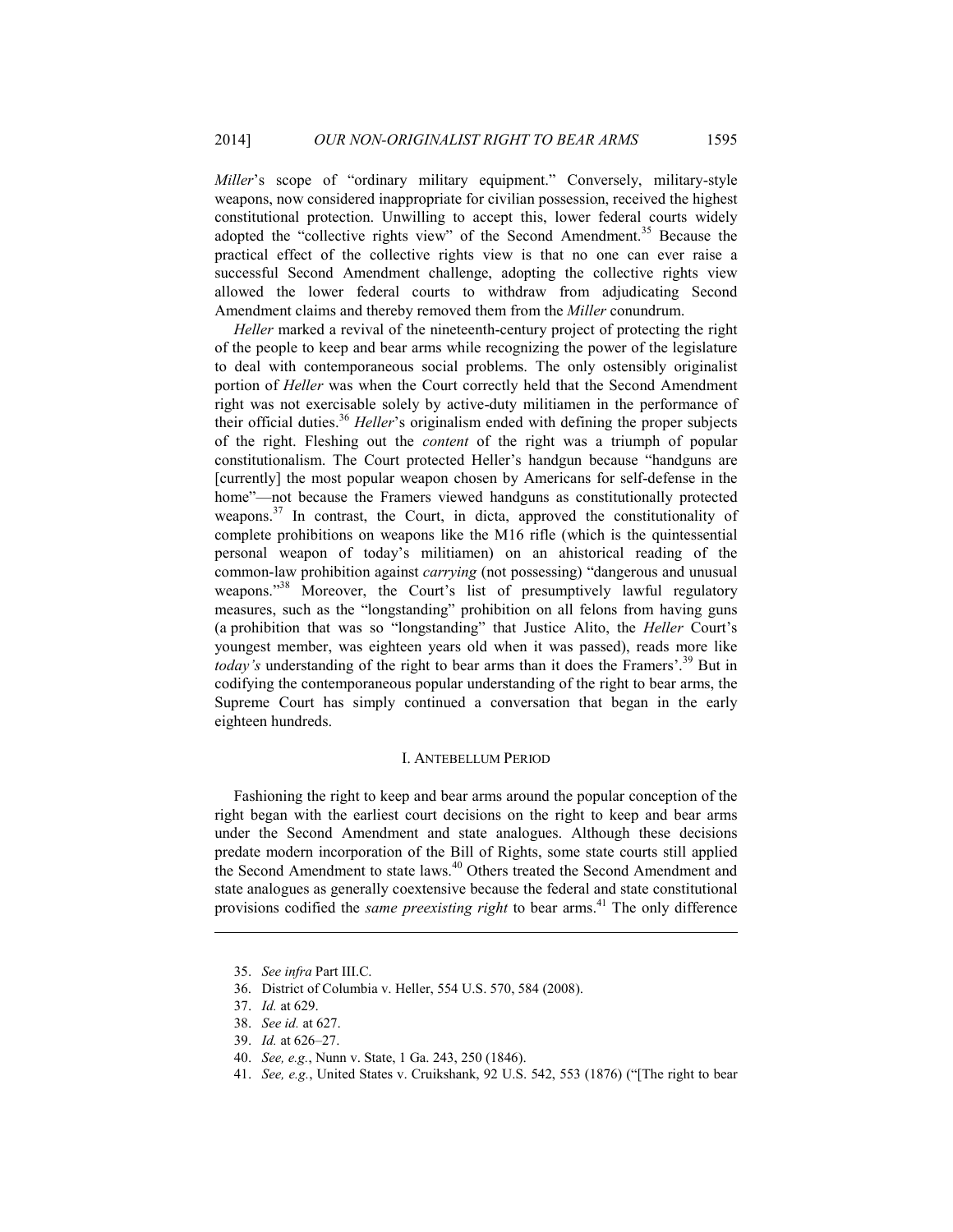between federal and state constitutional guarantees was that the former bound the federal government whereas the latter bound state governments.

These decisions are remarkable for several reasons. Very few of the cases engaged in any sort of "originalist" analysis: no one asked what James Madison thought in drafting the provision or looked to the ratifying conventions. Most cases focused on the English Bill of Rights—sometimes exclusively—as supplying the purpose for the right to bear arms, which was to resist political oppression.<sup>42</sup> The American right to bear arms was then treated as a broader version of the English privilege since, unlike the English version, the Second Amendment neither limited arms according to a person's social status nor did it contain the restriction "as allowed by law."<sup>43</sup>

Despite this political purpose, most antebellum state courts *additionally* recognized a very broad right to carry arms for private self-defense. Although these courts largely sustained prohibitions on concealed weapons as a permissible regulation of the right to bear arms, they also made clear that the right to carry weapons openly for private self-defense could not be infringed. This was true even when state courts construed state constitutional provisions that seemed to offer no protection for private self-defense. In an era when many men carried weapons, lawfully or not, the courts interpreted differently worded state constitutional rights to arms so they converged around popular beliefs about the scope of the right.

Finally, despite recognizing a very broad right to keep and bear arms, these courts took seriously the legislature's efforts at controlling crime with dangerous weapons. There was substantial popular outcry against the public carrying of weapons. Upholding the prohibitions on concealed weapons while striking down prohibitions on openly carried weapons was an attempt to mediate between a population torn between recognizing the right to carry weapons for private purposes while demanding legislative solutions to dueling and other honor-related killings.

#### *A. Antebellum State Laws*

Antebellum state laws governing dangerous weapons generally fell into six categories. These laws (1) increased penalties for using weapons in crimes, especially when dueling; (2) regulated the discharge of firearms; (3) regulated arms for those enrolled in the militia; (4) prohibited prisoners from possessing weapons; (5) prohibited individuals from carrying concealed weapons; and (6) prohibited slaves, free blacks, and Indians from possessing or receiving weapons without a license. The first four of these categories did not seem to raise any constitutional

arms for a lawful purpose] is not a right granted by the Constitution. Neither is it in any manner dependent upon that instrument for its existence. The second amendment declares that it shall not be infringed  $\dots$  ."); State v. Buzzard, 4 Ark. 18, 26–27 (1842) (opinion of Ringo, C.J.); Aymette v. State, 21 Tenn. (2 Hum.) 154, 157 (1840) (holding that the Second Amendment and Tennessee rights to bear arms have the same purpose).

 <sup>42.</sup> *See, e.g.*, State v. Reid, 1 Ala. 612, 615 (1840); *Aymette*, 21 Tenn. (2 Hum.) at 156– 57 (giving the English history but giving virtually no American history on the adoption of the Second Amendment).

 <sup>43.</sup> *Aymette*, 21 Tenn. (2 Hum.) at 156–58; *see also* 3 JOSEPH STORY, COMMENTARIES ON THE CONSTITUTION OF THE UNITED STATES § 1891, at 747 (1833).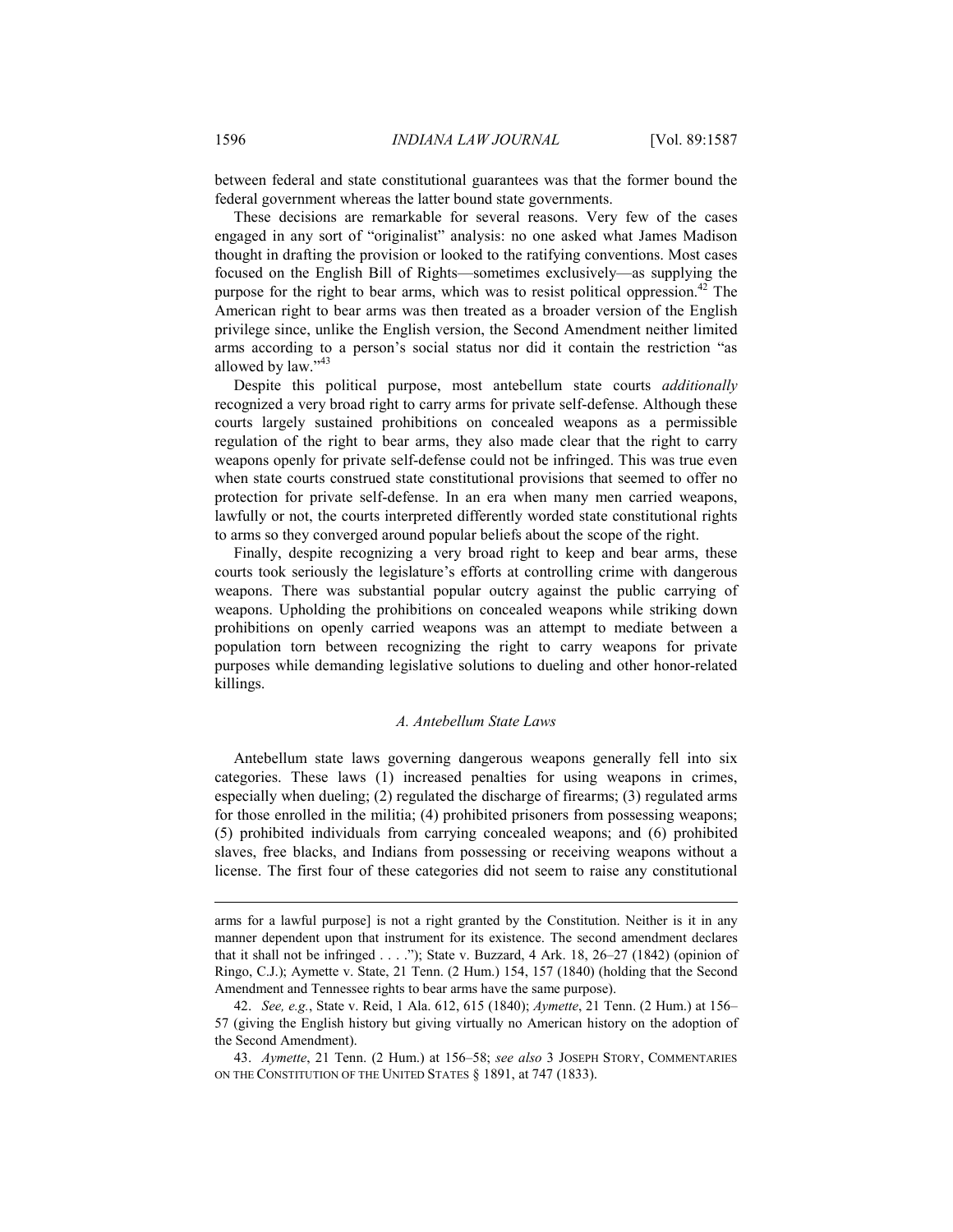concerns about violating the right to keep and bear arms. The main antebellum judicial battles were fought over concealed weapons bans and, to a lesser degree, laws against slaves and free blacks having arms.

### 1. Antebellum Laws Triggering No Significant Judicial Scrutiny

Four types of weapons regulations did not seem to raise any significant scrutiny under the Second Amendment or state analogues. I will quickly note these in passing before moving to the concealed weapons laws, which received considerably more judicial scrutiny.

First, states passed laws increasing penalties for crimes when weapons were involved. Most commonly, states enacted comprehensive statutes designed to prohibit dueling.<sup>44</sup> These laws often declared a killing during a duel to be murder not manslaughter—and subjected duelers to various disabilities such as prohibiting them from holding office.<sup>45</sup> Some of these laws remain on the books.<sup>46</sup> Other early laws also increased the penalties for non-dueling offenses (e.g., robbery) when armed. $47$  Targeting the possession or use of weapons in conjunction with criminal offenses generally was not thought to raise any sort of Second Amendment issue.<sup>48</sup>

<u>.</u>

 45. Act of Oct. 23, 1820, § 1, 1818–1820 Ark. Acts. 110, 110 (dueling causing death within three months declared murder); Offenses Against the Public Peace and Tranquility, § 7, 1816 Ga. Laws 178, 180 (removing from office any justice or other officer having knowledge of a duel and failing to arrest the participants); Act of Mar. 15, 1805, ch. 77, § 6, 1805 Mass. Acts. Jan. Sess. 643, 644–645 (prohibiting duelers from holding office for twenty years); Act of Jan. 30, 1802, 1801 Miss. Laws July & Oct. Extra. Sess. 156, 170; Act of Feb. 20, 1809, ch. 124, § 25, 8 Ohio Laws 534, 542–43 (lifetime ban on holding office or being a juror, and dueler to be stripped half naked and placed on view); Act of Jan. 15, 1805, ch. 1, 1804 Ohio Acts 1, 10 ("forever disfranchised"). Some of the comprehensive dueling codes cited *supra* note 44 also contain prohibitions on holding office.

 46. *See, e.g.*, COLO. REV. STAT. ANN. § 18-13-104(2) (West 2013) (making dueling a class 4 felony); IDAHO CODE ANN. § 19-303 (2004) (giving jurisdiction if person dies in state from a duel out of state); KY. CONST. §§ 228, 239 (requiring officers and attorneys to swear that they have not participated in a duel and prohibiting those who have dueled from taking office); MICH. COMP. LAW ANN. § 750.319 (West 2004) (classifying dueling as first-degree murder); MISS. CODE ANN. § 97-39-3 (West 2011) (disenfranchising duelers and prohibiting them from holding office).

 47. *See, e.g.*, An Act for Regulating New-Gate Prison, in Granby, and for Regulating and Governing the Same: And for the Punishment of Certain Attrocious Crimes and Felonies, 1790 Conn. Acts 392, 393 (May Sess.) (aggravated robbery); Act of Dec. 22, 1802, ch. 53, § 15, 1802 Ky. Acts 107, 115 (armed robbery); Act of Oct. 1, 1804, ch. 1, § 6, 1804 La. Acts Ind. Territory 3, 6. (burglary while armed); Act of Mar. 15, 1805 § 5, 1805 Mass. Acts. Jan. Sess. at 284 (assault while armed); Act of Feb. 28, 1799, 1799 Miss. Laws 41, 46 (aggravating penalty for burglary).

48. *See, e.g.*, United States v. Sheldon, 5 Blume Sup. Ct. Trans. 337, 346, 1829 WL

 <sup>44.</sup> *See, e.g.*, Act of Apr. 7, 1810, 1809–1811 Ill. Laws 25(adopting the Virginia antidueling code); Act of Dec. 18, 1813, 1813 Ind. Laws 2d Sess. 442; Act of May 4, 1805, ch. 50, § 25, 1804 La. Acts 1st Sess. 416, 434; Act of Mar. 18, 1796, ch. 600, § 56, 1795 N.J. Laws 2d Sitting 92, 107; Act of Nov. 5, 1816, ch. 1, 1816 N.Y. Laws 3; Act of Apr. 22, 1794, ch. 238, § 10, 1793 Pa. Laws 546, 551; Act of Jan. 26, 1810, ch. 10, 1809 Va. Acts 9; *see also infra* note 45.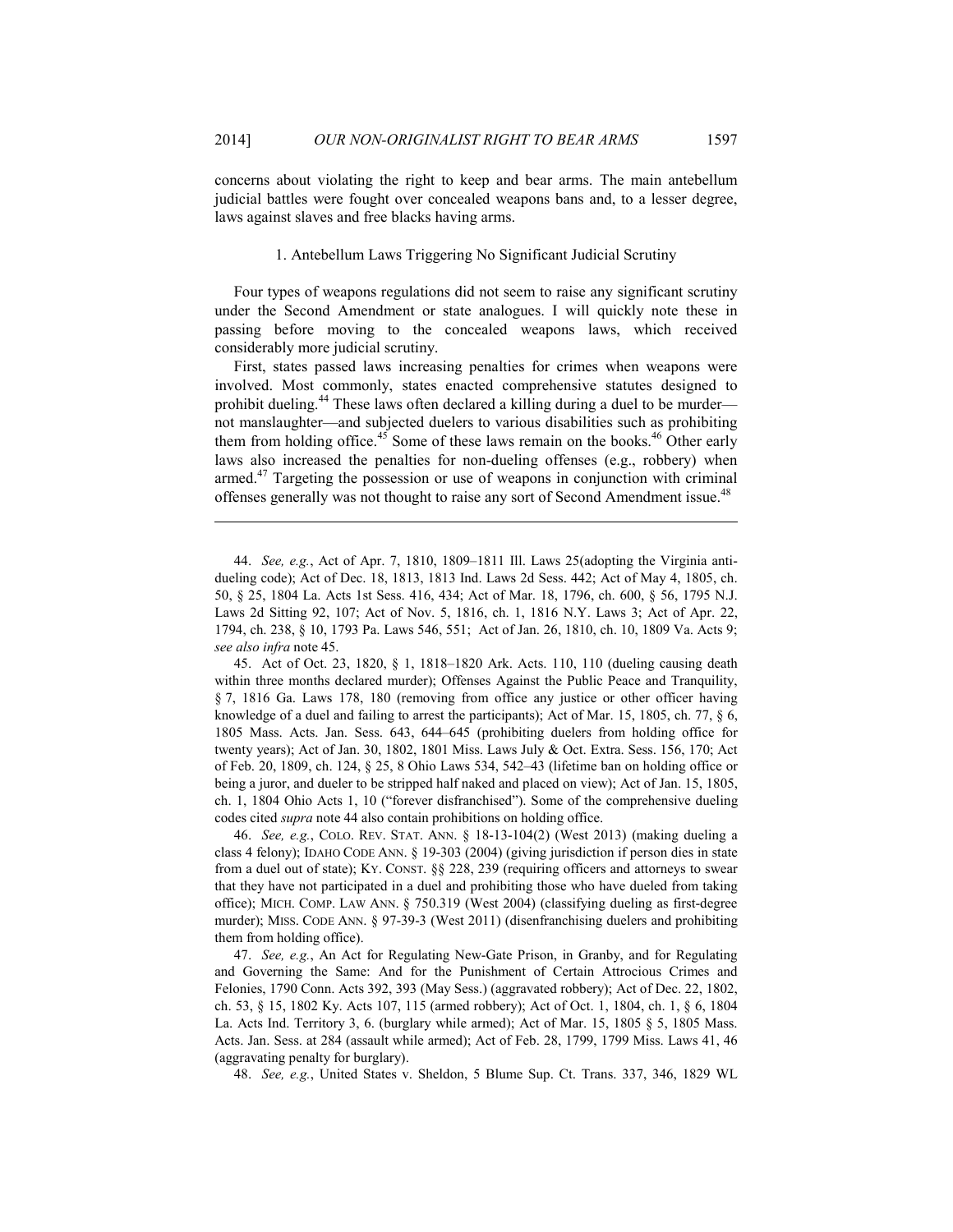Second, states regulated the discharge of firearms within city limits and the storage of gunpowder to prevent fires.<sup>49</sup> Many of these statutes continued a practice of regulating firearm discharges that existed even in colonial times.<sup>50</sup> I have found no early court cases alleging any constitutional infirmities in these statutes, although modern incarnations of these statutes seem to be more controversial today.<sup>51</sup>

Third, both the federal government and the states passed militia regulations. These laws required able-bodied white male citizens between certain ages, often eighteen to forty-five, to own muskets and to report for militia duty.<sup>52</sup> Interestingly, I have not found early court cases or newspaper articles alleging that laws regulating weapons held by citizens *qua* militiamen violated the Second Amendment. No one seemed to recognize any libertarian right of militiamen to bring personal weapons into military service according to the militiamen's individual discretion. The lack of any concern that militia regulations could impair the right to bear arms is important: proponents of the collective rights view have the burden to articulate what the *right* to bear arms is, as opposed to a militiaman's *duty* to bear arms. Imposing fairly detailed affirmative obligations on the type of weapons with which citizens must report to militia duty seemed to trigger no constitutional concern whatever.<sup>53</sup>

50. *Id.* at 502.

 51. *See* Ezell v. City of Chicago, 651 F.3d 684 (7th Cir. 2011) (striking down a ban on shooting ranges inside city limits).

 52. *See* Cornell & DeDino, *supra* note 49, at 508–10; Winkler, *Scrutinizing*, *supra* note 11, at 709 n.148 (collecting examples of these laws).

<sup>3021 (</sup>Mich. 1829) ("[T]he grant of this privilege cannot be construed into the right in him who keeps a gun to destroy his neighbor. No rights are intended to be granted by the constitution for an unlawful or unjustifiable purpose."). I found one case where the contrary was argued. In *Cockrum v. State*, 24 Tex. 394, 401–03 (1859), the Supreme Court of Texas held that a Texas law, which punished manslaughter as murder when committed with a Bowie knife, was not a prohibition on the right to bear arms. Instead, the law regulated an abuse of that right. Only if penalties deterred the lawful exercise of the right completely would there be a constitutional difficulty.

 <sup>49.</sup> *See* Saul Cornell & Nathan DeDino, *A Well Regulated Right: The Early American Origins of Gun Control*, 73 FORDHAM L. REV. 487, 510–12, 515–16 (2004).

 <sup>53.</sup> That mandatory gun ownership triggered no constitutional concerns is important. A recent article by Joseph Blocher argues that the Second Amendment, as understood by *Heller*, grants a right not to bear arms. *See* Joseph Blocher, *The Right Not to Keep or Bear Arms*, 64 STAN. L. REV. 1 (2012). Blocher asserts that *Heller* redefined the Second Amendment to be about personal safety, unmooring it from its militia-related objective. Given that personal safety is sometimes enhanced by not having weapons present, the Second Amendment should be read to imply a negative right, just like the First Amendment recognizes a right not to speak. But as Blocher himself notes, this reading of the Second Amendment is completely ahistorical. *See id.* at 40–41 (trying to reconcile his view with the Militia Act of 1792). Blocher errs when he argues that the personal safety rationale of the Second Amendment *supplants*—rather than *supplements*—the militia objective. As I will describe below, antebellum state courts generally recognized a broad right to carry militia-type weapons for personal self-defense. Having weapons available for personal purposes did not alter the duty to bear arms when called for militia service. The government has always had the power to force people to bear arms.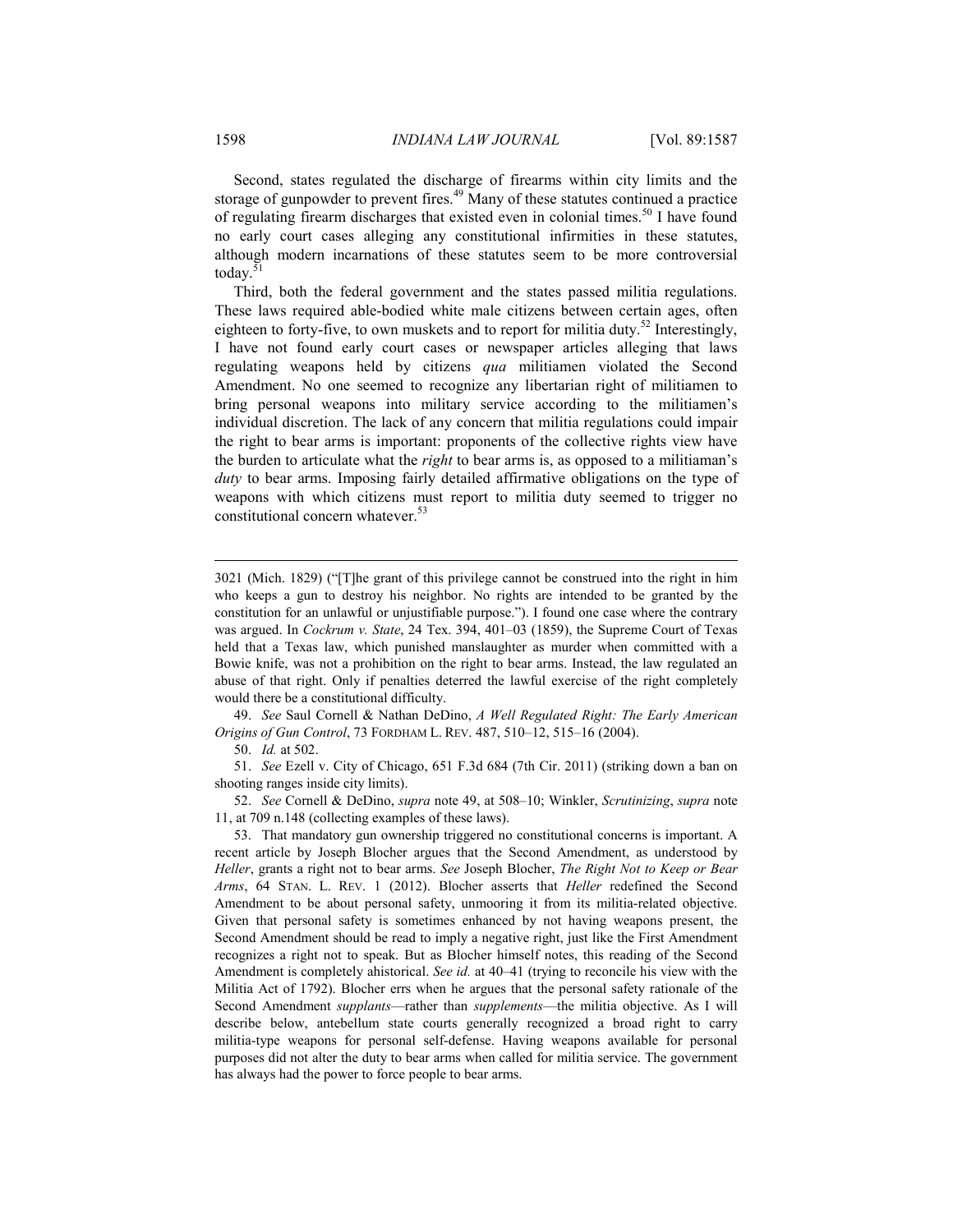Fourth, laws were enacted against transferring weapons to prisoners to prevent escapes.54 While *Heller* in dicta approved "longstanding" laws prohibiting felons and the mentally ill from possessing firearms,  $55$  laws prohibiting prisoners from receiving weapons were the only "status" bans applied against citizens that I have discovered.56 Some of these laws went further by more broadly prohibiting conveying weapons into the jails to allow an escape, whether transferred to the prisoner or not. Like the discharge statutes, I have found no court cases that raise any constitutional question about banning prisoners from having weapons or bringing weapons into the jails. In 1842, the Arkansas Supreme Court in *State v. Buzzard* said that the practice had long gone unquestioned.<sup>57</sup> State courts did not adjudicate cases involving total prohibitions on the right to bear arms in narrowly defined areas (e.g., polling places, bars, and courthouses) until after the Civil War.<sup>58</sup> Nor have I found any contemporaneous newspaper accounts suggesting that laws restricting weapons to prisoners implicate the right to bear arms.

Thus, although the antebellum right to bear arms included possessing arms for personal purposes, there seem to be several categories of weapons regulations that received virtually no scrutiny. Given the lack of discussion, it seems that these laws were not understood to raise any serious constitutional questions.

#### 2. Antebellum Laws Triggering State Court Review

Two sets of laws did trigger state court review under the Second Amendment and state analogues. These were, first, prohibitions on carrying weapons in public and, second, laws that required licenses for free blacks and slaves.

In 1813, states began regulating the public carrying of weapons.<sup>59</sup> Kentucky passed the first prohibition of concealed weapons in 1813, and Louisiana followed later that year. These laws spread throughout the South and West, with Indiana,

 <sup>54.</sup> Act of Feb. 25, 1824, ch. 282, § 11, 1824 Me. Laws 1000, 1006 (prohibiting conveying weapon to a prisoner or possessing weapon in a prison with a purpose to facilitate an escape); Act of June 21, 1811, ch. 32, § 8, 1811 Mass. Acts. May Sess. 418, 422 (prohibiting conveying a weapon to a prisoner with the intent of facilitating escape); Act of June 19, 1812, § 8, 1812 N.H. Laws June Sess. 18, 21–22 (prohibiting conveying a weapon to a prisoner or possessing a weapon in a prison with a purpose to facilitate an escape); Act of Nov. 9, 1808, ch. 78, § 9, 1808 Vt. Acts & Laws 107, 112.

 <sup>55.</sup> District of Columbia v. Heller, 554 U.S. 570, 626–27 (2008).

 <sup>56.</sup> *See* State v. Buzzard, 4 Ark. 18, 21 (1842) (opinion of Ringo, C.J.) ("Persons accused of crime, upon their arrest, have constantly been divested of their arms, without the legality of the act having ever been questioned."); C. Kevin Marshall, *Why Can't Martha Stewart Have a Gun?*, 32 HARV. J.L. & PUB. POL'Y 695 (2009).

 <sup>57.</sup> *Buzzard*, 4 Ark. at 21.

 <sup>58.</sup> *See infra* note 277 and accompanying text.

 <sup>59.</sup> Tennessee, which was at the forefront of gun control throughout the eighteen hundreds, did have an 1801 statute authorizing justices of the peace to require sureties of any person who (1) violated the common-law prohibition against going armed to the terror of the people or (2) privately carried any "dirk, large knife, pistol, or any other dangerous weapon" privately to the terror of the people. Act of Nov. 13, 1801, ch. 22, § 6, 1801 Tenn. Pub. Acts 259, 260–61.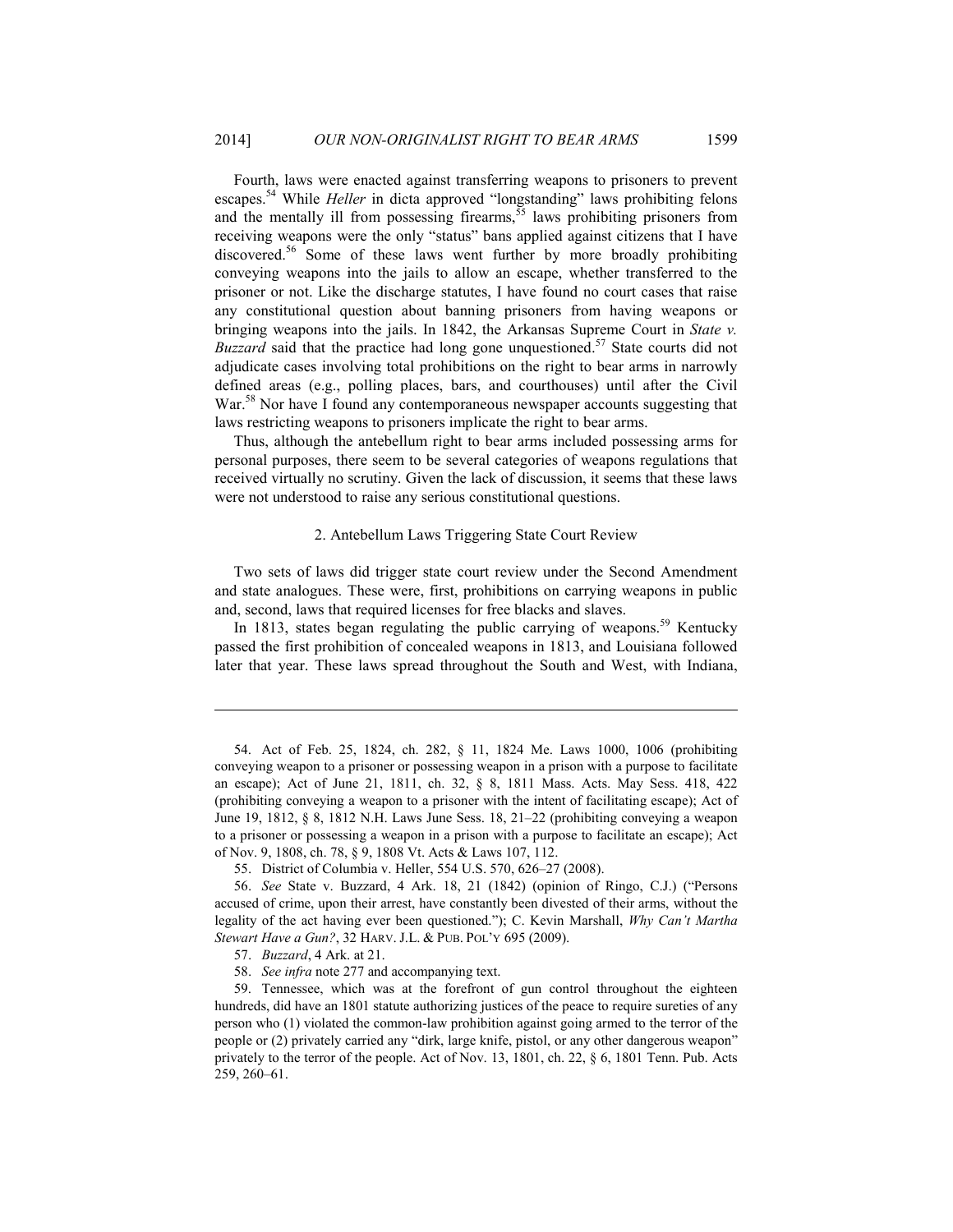Tennessee, Arkansas, Georgia, Virginia, Alabama, Florida, and Ohio adopting similar laws.<sup>60</sup>

Early concealed weapons prohibitions had a fair degree of uniformity. They generally enumerated several weapons that were of particular concern, including dirks or daggers, Bowie knives, swords concealed in canes, and pistols or some subset of pistols (e.g., "pocket pistols").<sup>61</sup> Many of these laws, therefore, did not explicitly regulate muskets, rifles, or shotguns, though most states enacted catchall provisions at the end of the enumerated list that applied to other dangerous or deadly weapons. $62$  The first three concealed weapons statutes, in Kentucky, Louisiana, and Indiana, were punishable by a stiff fine, $63$  but later statutes, while keeping the fines, also added short jail terms—typically no more than three or six months.<sup>64</sup> Only one state—Georgia—went further and prohibited openly carried weapons as well, a fact that would be constitutionally significant when the statute was challenged.<sup>65</sup> In addition to the ban on carrying concealed weapons, Georgia and Tennessee passed laws that prohibited the sale of Bowie knives and most pistols, respectively.<sup>66</sup>

The original concealed weapons laws had few exceptions. Some of the early statutes did not apply to travelers,  $67$  and this exception still exists in a number of states.<sup>68</sup> Most statutes contained no privilege for law enforcement officers.<sup>69</sup>

 61. See the Kentucky, Louisiana, Indiana, Alabama, Georgia, Virginia, Ohio, and Arkansas laws cited *supra* note 60; *see also* Act of Jan. 27, 1838, ch. 137, 1837–1838 Tenn. Pub. Acts 200 (fighting knives only).

 62. Louisiana's law included "deadly weapons," Indiana's "unlawful weapons," Florida's "all arms," Alabama's fighting knives and firearms, Virginia's weapons "of like kind" to pistols and fighting knives, and Ohio's encompassed all dangerous weapons.

 63. Kentucky's law had a minimum \$100 fine. Louisiana's law allowed fines of \$20– \$50. And Indiana's law allowed a fine of up to \$100.

 64. For example, Florida (\$50–\$500, one to six months' imprisonment); Virginia (\$50– \$500, one to six months' imprisonment); Tennessee (\$200–\$500, three to six months' imprisonment); Ohio (\$200 or thirty days on first offense; second offense, up to \$500 or three months in jail or both). *See* laws cited *supra* note 60.

65. Act of Dec. 25, 1837, 1837 Ga. Laws 90; *see also* Nunn v. State, 1 Ga. 243 (1846).

 66. Act of Dec. 25, 1837 § 1, 1837 Ga. Laws at 90; Act of Jan. 27, 1838 § 1, 1837–1838 Tenn. Pub. Acts at 200–01.

 67. Specifically, Kentucky's statute, Tennessee's 1821 statute (but not its 1838 Bowie knife statute), and Indiana's statute did not apply to travelers. Neither did Alabama's 1841 version of the statute. *See* Of Miscellaneous Offenses, ch. 7, § 4, 1840 Ala. Acts 148, 148– 49.

 68. *See* ARK. CODE ANN. § 5-73-120(c)(4) (2005); COLO. REV. STAT. ANN. § 18-12-105(2)(b) (2013); MISS. CODE ANN. § 97-37-9(b) (West 2011); TEXAS PENAL CODE § 46.15(b)(2) (West 2011).

 69. Alabama's, Kentucky's, Indiana's, Louisiana's, Tennessee's, and Virginia's statutes had no law enforcement exception, for example.

<sup>60.</sup> Act of Feb. 1, 1839, No. 77, 1838 Ala. Acts 67; ARK. REV. STAT. div. VIII, ch. 44 (1838); Act of Jan. 28, 1835, ch. 860, 1835 Fla. Laws 318; Act of Dec. 25, 1837, 1837 Ga. Laws 90; Act of Jan. 14, 1820, ch. 23, 1819 Ind. Laws 39; Act of Feb. 3, 1813, ch. 89, 1812 Ky. Acts 101; Act of Mar. 25, 1813, 1813 La. Acts 172; Act of Mar. 18, 1859, 1859 Ohio Laws 56; Act of Oct. 19, 1821, ch. 13, 1821 Tenn. Pub. Acts 15; Act of Feb. 2, 1838, ch. 101, 1838 Va. Acts 76.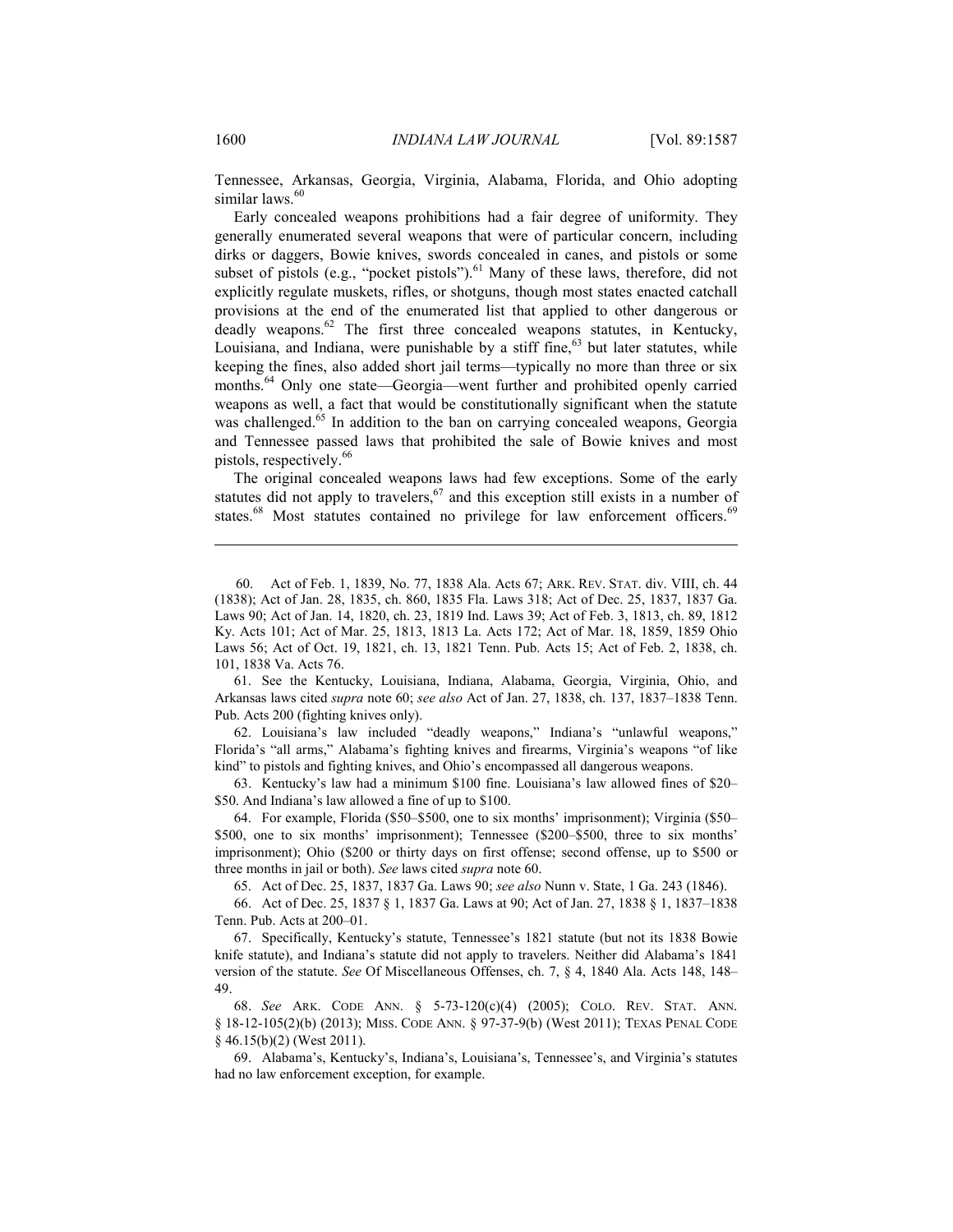Indeed, the first challenge to a concealed weapon ban in Alabama involved a local sheriff who was prosecuted for carrying his pistol concealed.<sup>70</sup> A few statutes, however, did exempt peace officers, but only while in the performance of their official duties.<sup>71</sup> None of the statutes privileged militiamen, even in the performance of their duties.<sup>72</sup> An Alabama concealed weapon ban and an Ohio statute allowed juries to acquit if they thought the person had reasonable cause to fear an attack. $73$ 

Laws that regulated free blacks and slaves having guns constituted a second category of laws that antebellum state courts scrutinized to see if they were compatible with the right to bear arms. These laws generally made it illegal for free blacks or slaves to have guns without a license. Licenses were issued for limited times either from the slave's owner or the justice of the peace.<sup>74</sup> The prohibitions generally extended both to public carrying and to possession in the home. The laws did not contain extensive guidance on issuing licenses, except to state the term of the license and the person authorized to issue it.

## *B. Antebellum Courts and the "Regulation/Prohibition" Distinction: Fashioning a Broad Right for Private Self-Defense While Allowing States to Regulate Concealed Weapons*

The antebellum right to bear arms was fought primarily over the early concealed weapons statutes. Much like today's courts, antebellum state courts found themselves caught between a divided population. On the one hand, the carrying of guns and knives was ubiquitous throughout the South and West. Many within the population thought that they had a right to carry weapons for personal protection. On the other hand, the public clamored for legislative solutions to high crime rates. The presence of guns and knives was widely thought to make ordinary arguments more deadly, as the conflicted parties resorted to weapons to solve their disputes.<sup>15</sup>

1

 72. Maryland had a proposal to ban all carrying of weapons, excepting militiamen. *See*  MISS. FREE TRADER & NATCHEZ GAZETTE, Feb. 17, 1837 (citing NAT'L INTELLIGENCER).

 73. Of Miscellaneous Offenses § 4, 1840 Ala. Acts at 148–49; Act of Mar. 18, 1859, 1859 Ohio Laws 56.

 <sup>70.</sup> State v. Reid, 1 Ala. 612 (1840).

 <sup>71.</sup> Georgia's statute had an early exemption. Act of Dec. 25, 1837 § 4, 1837 Ga. Laws at 90. Law enforcement officers have been granted increasing power to carry concealed weapons over time, as exemptions gradually expanded to allow the carrying of weapons off-duty in the officer's state or jurisdiction. Current federal law allows most current and retired law enforcement officers to carry concealed pistols throughout the country. 18 U.S.C. §§ 926B, 926C (2012).

 <sup>74.</sup> Act of Feb. 7, 1827, ch. 50, § 8, 1827 Del. Laws 120, 125–26; Act of Jan. 4, 1807, ch. 81, § 2, 1806 Md. Laws (requiring annual license issued on certificate of good conduct); Act of June 18, 1822, § 10, 1822 Miss. Laws 5th Sess. Adjourned 179, 181–82; Act of Mar. 30, 1799, 1799 Miss. Laws 112 (requiring a license for both slaves and free blacks); Act of Jan. 11, 1841, ch. 30, 1840–1841 N.C. Laws 61; Act of May 10, 1740, No. 695, § 23, 1731–1743 S.C. Pub. Laws 163, 168–69; *cf.* Act of Dec. 20, 1800, 1800 S.C. Acts 44, 46 (generally prohibiting nonwhites from carrying a weapon when in militia service, but providing some exceptions).

 <sup>75.</sup> *See, e.g.*, FREDERICK LAW OLMSTED, A JOURNEY IN THE BACK COUNTRY 414–15 (1860).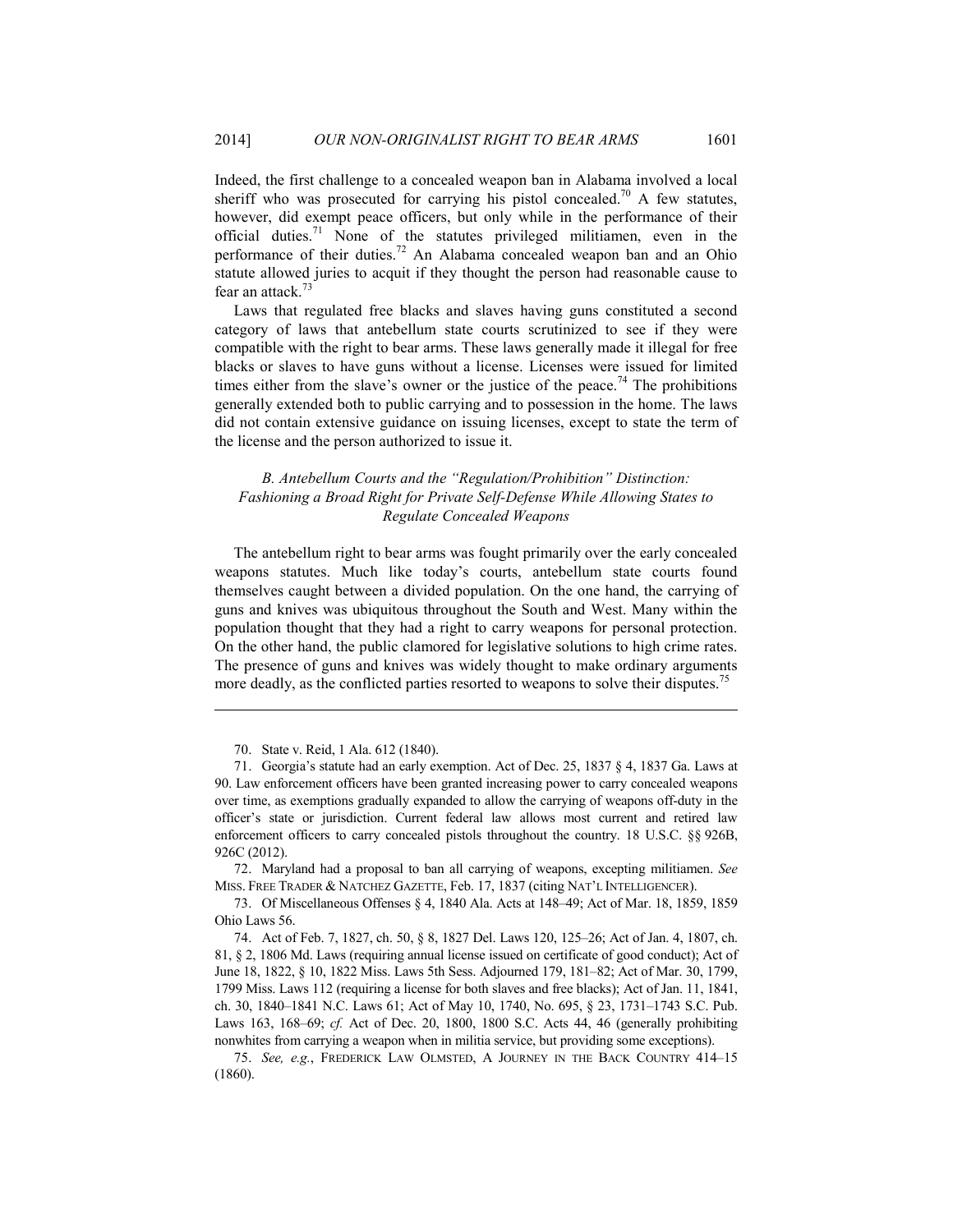My argument in this Subpart is that the courts' approval of the concealed weapon statutes was a compromise solution that incorporated the popular conception of the right to bear arms as well as the public's demand for legislative solutions to stop people from carrying weapons. Antebellum courts mostly did not look to originalism or the Framing era to supply the scope of the right to bear arms. As *Heller* correctly recognized, personal self-defense did not lead to the right's codification.76 Instead, after giving some discussion of the English Bill of Rights, antebellum state courts found a broad right to possess and carry arms for private self-defense, both inside and outside the home.

#### 1. The Popular Dimensions of the Antebellum Gun Control Struggle

Much like today, the antebellum judiciary faced a divided populace on the role of weapons in society. There is a contemporary perception that the promiscuous carrying of weapons was socially acceptable in the eighteen hundreds in a way that it is not today; in actuality, nineteenth-century America struggled with the practice. In 1837, a grand jury in Baltimore said that "[t]he wearing of deadly weapons . . . is an intolerable nuisance, unnecessary in the present state of any civilized community, dangerous in its tendencies, prenicious [sic] in its consequences and destructive alike of good morals and the public peace."<sup>77</sup> A grand jury in Philadelphia reached a similar conclusion that same year. It "denounce[d] the habit of carrying deadly weapons as a dastardly and brutal practice" and issued a recommendation that the Pennsylvania General Assembly prohibit the practice.<sup>78</sup>

The grand juries' positions are easy to understand. Nineteenth-century newspapers were filled with stories about slight personal offenses escalating into deadly conflicts. The *National Intelligencer* and *Baltimore American* reported that a "resort [to deadly weapons] in individual affrays appears to be now a matter of almost daily occurrence, especially in the West and Southwest."<sup>79</sup> The newspaper then reported two examples.

In the first, Robert Binford, a candidate for the U.S. House of Representatives in Kentucky, went to the house of Judge James, a state senator. Binford accused James of saying something negative about Binford's recent election, which James denied. But James was unarmed and rushed back into his house. Binford followed with his pistol, but he was unable to get into the house and a bystander convinced Binford to go home. Two days later, the two met at a local tavern. When James asked if Binford was there to assassinate him, Binford responded, "What I came for, I came for."80 Both drew pistols and fired. James killed Binford, which a court ruled was justifiable. Binford's shot hit an innocent bystander in the head, killing him.

80. *Id.* (citing the LOUISVILLE ADVERTISER, Nov. 22, 1837).

 <sup>76.</sup> District of Columbia v. Heller, 554 U.S. 570, 599 (2008).

 <sup>77.</sup> *Wearing Deadly Weapons*, DAILY COM. BULL. & MO. LITERARY REG. (St. Louis), Apr. 10, 1837.

 <sup>78.</sup> DAILY HERALD & GAZETTE (Cleveland), May 2, 1837.

 <sup>79.</sup> DAILY NAT'L INTELLIGENCER (Washington, D.C.), Nov. 29, 1837 (citing the BALT. AM.).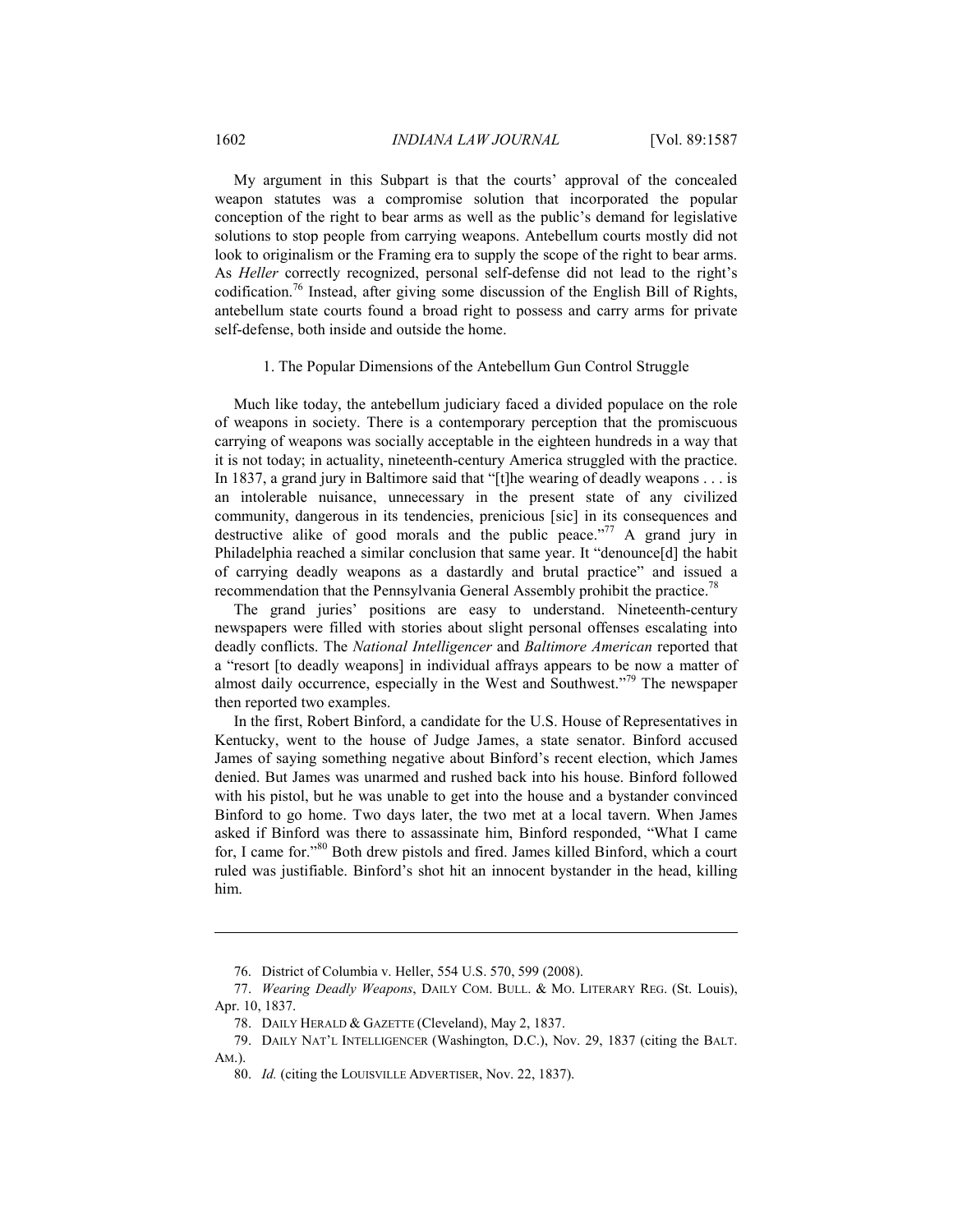The newspaper account of the second killing lacks the dramatic details of the first. It appears that a man in Mississippi got into a fight with some members of another family, one of whom shot and stabbed him. There was no indication of whether this attack was ruled murder or justifiable homicide, though from the sparse details given, it seems hard to imagine it was the latter. $81$ 

One can find many other accounts of the indiscriminate use of weapons, especially in the South. The University of Virginia, for example, had a "small rebellion" in September of  $1836$ .<sup>82</sup> The student military company and the faculty were locked in a battle over whether the military company had to request faculty permission to drill with muskets on campus. At the end of October, after the military company made an application for permission, the university imposed its customary three conditions: the members had to wear the university uniform, muskets could not be discharged on the University Lawn, and muskets were only to be carried when performing military exercises.<sup>83</sup> The military company refused to accept these conditions, claiming that it was a state military company independent of the university and with authority to drill.<sup>84</sup>

With the military company's right to drill unsettled, the faculty demanded that the company return its weapons to the armory.<sup>85</sup> In response, the military company refused to disband and indicated that it would continue drilling until the faculty relented. The company backed its refusal with two hours of shooting on the University Lawn, which only escalated the situation. The faculty searched the dormitories for weapons and those involved in the shooting incident. The company, in turn, responded with a full-scale riot, which caused the professors to arm themselves in self-defense. Eventually, the sheriff, backed with a military unit, restored order to the university, and a grand jury was summoned.<sup>86</sup>

The riot was celebrated annually at the University of Virginia, but in 1840, the celebration had tragic results. Professor Davis, who objected to celebrating the anniversary, attempted to break up the demonstration. While attempting to remove the mask of a celebrating student, the student shot and killed the professor. $87$  This senseless death caused the *South Carolina Temperance Advocate*, a Columbia, South Carolina-based newspaper, to implore nearby students to stop carrying weapons—which suggests that the paper thought that local students were frequently armed.<sup>88</sup>

The *Pennsylvania Inquirer and National Gazette* also thought that southern students were armed. The newspaper stated, "It is charged against some of the medical students of the South, that a few years ago, the wearing of concealed

 <sup>81.</sup> *Id.* (citing the LOUISVILLE J., Nov. 23, 1837).

 <sup>82. 2</sup> PHILIP ALEXANDER BRUCE, HISTORY OF THE UNIVERSITY OF VIRGINIA, 1819–1919, at 302 (1920).

 <sup>83.</sup> *Id.* at 303.

 <sup>84.</sup> *Id.*

 <sup>85.</sup> *Id.* at 303–04.

 <sup>86.</sup> *Id.* at 304–06.

 <sup>87.</sup> *Id.* at 309–10; *see also Beware of Carrying Deadly Weapons*, 2 S.C. TEMPERANCE ADVOC. 90, 90 (1840).

 <sup>88.</sup> *Beware of Carrying Deadly Weapons*, *supra* note 87, at 90.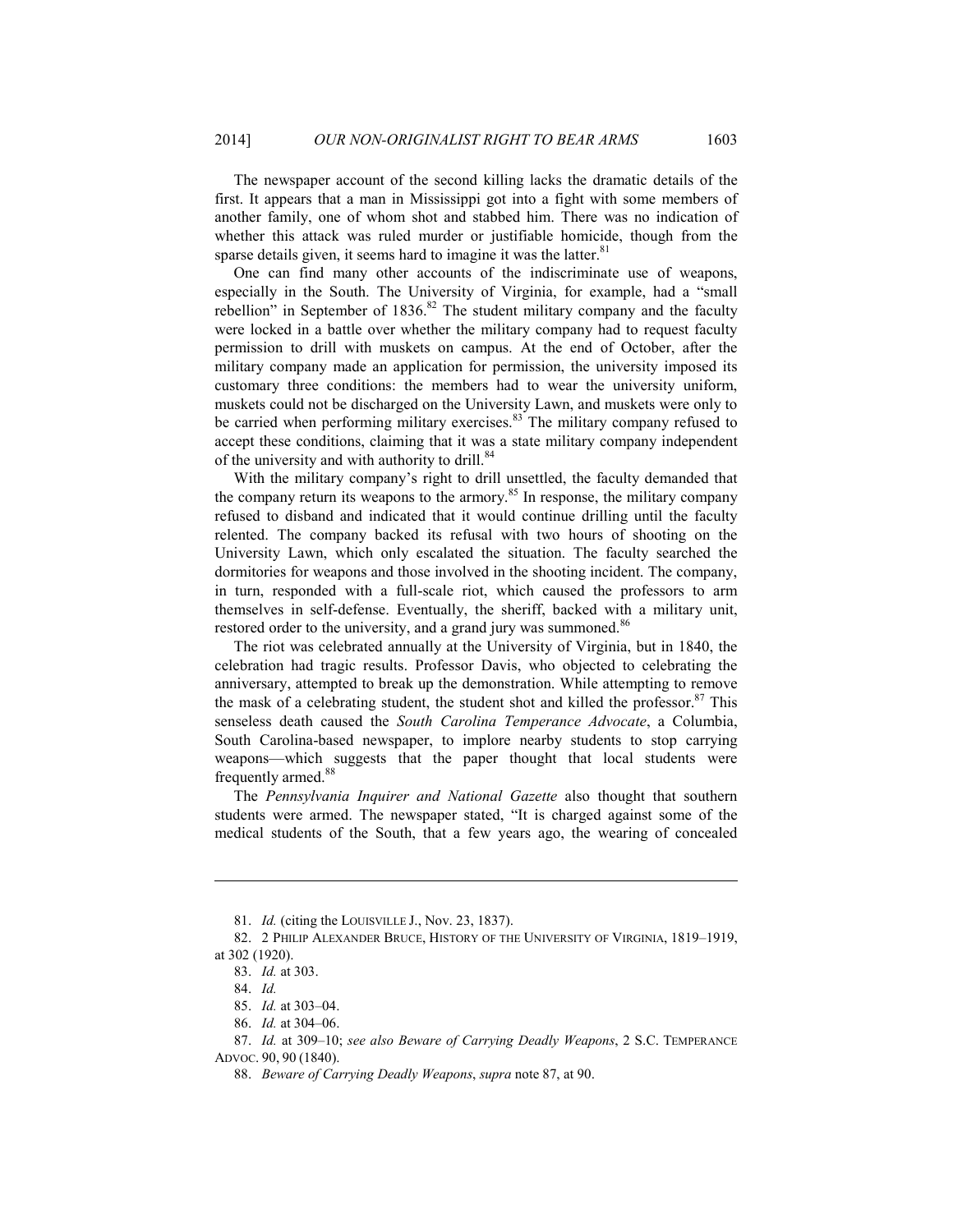weapons was by no means rare among them."<sup>89</sup> The paper then noted that even members of Congress carried weapons at the Capitol.

When contemporaneous newspapers railed against individuals carrying weapons, they mostly railed against the *entire* practice of publicly going armed with pistols and knives. The ire was not directed solely against weapons carried in a concealed manner. The *National Intelligencer*, for example, described the "murderous practice" as the *carrying* of a weapon, not the carrying of the weapon concealed.<sup>90</sup> A Cleveland paper, five years later, agreed with that assessment.<sup>91</sup> Likewise, the Baltimore and Philadelphia grand juries also complained about the wearing of deadly weapons, rather than merely their concealment.

When concealed weapons were singled out—which they often were—news articles assumed that individuals would not go armed with unconcealed weapons. In other words, if people stopped carrying concealed weapons, they would not be armed at all. Thus, in 1842, the *Pennsylvania Inquirer and National Gazette* lamented that an assault and battery had turned fatal due to the presence of a concealed weapon. But the article made clear that the problem was the accessibility of the deadly weapon, not the fact of concealment: "Had [the perpetrator] been without a deadly weapon, his offence, it is probable, would have amounted to nothing more than a mere assault and battery."<sup>92</sup> The article then criticized the "young men from the South and West—who carry deadly weapons" because, the paper argued, "a man who mingles in society with deadly weapons about him [may have murder in his heart]."<sup>93</sup> An 1837 Missouri newspaper article likewise equated "this fatal habit of carrying weapon[s] clandestinely" with having a weapon "ready at hand."94

The fact that contemporaneous sentiment within many quarters opposed all public carrying of weapons is important in trying to determine the purpose of concealed weapons laws at that time. Two rationales have been offered—both of which have some basis in the sentiments of the time. Under one view, the purpose of the concealed weapons ban was an attempt to stop individuals from carrying handguns and knives entirely. The Louisiana Supreme Court commented in a late nineteenth-century case that "[t]he manifest object of the statute was to prevent the carrying of dangerous weapons—to stamp out a practice that has been and is fruitful of bloodshed, misery, and death—and yet so to prohibit the carrying as not to infringe the constitutional right to keep and bear arms."95 Although this decision dated from 1885, as the newspaper accounts above indicate, this was also an accurate description of the predominant antebellum sentiment.

 <sup>89.</sup> *Concealed Weapons: The Cases of Colt and Alexander.*, PA. INQUIRER & NAT'L GAZETTE (Phila.), Dec. 21, 1842.

 <sup>90.</sup> DAILY NAT'L INTELLIGENCER, *supra* note 79.

 <sup>91.</sup> *Carrying Deadly Weapons*, CLEVELAND DAILY HERALD, Aug. 14, 1843.

 <sup>92.</sup> *Concealed Weapons: The Cases of Colt and Alexander*, *supra* note 89.

 <sup>93.</sup> *Id.*

 <sup>94.</sup> DAILY NAT'L INTELLIGENCER (D.C.), Aug. 7, 1837 (quoting the ST. LOUIS BULL.).

 <sup>95.</sup> State v. Bias, 37 La. Ann. 259, 260 (1885). Perhaps, though, this reflected the views of Louisiana in 1885 more than the antebellum period. The Louisiana Supreme Court adopted the second theory in *State v. Chandler*, 5 La. Ann. 489 (1850).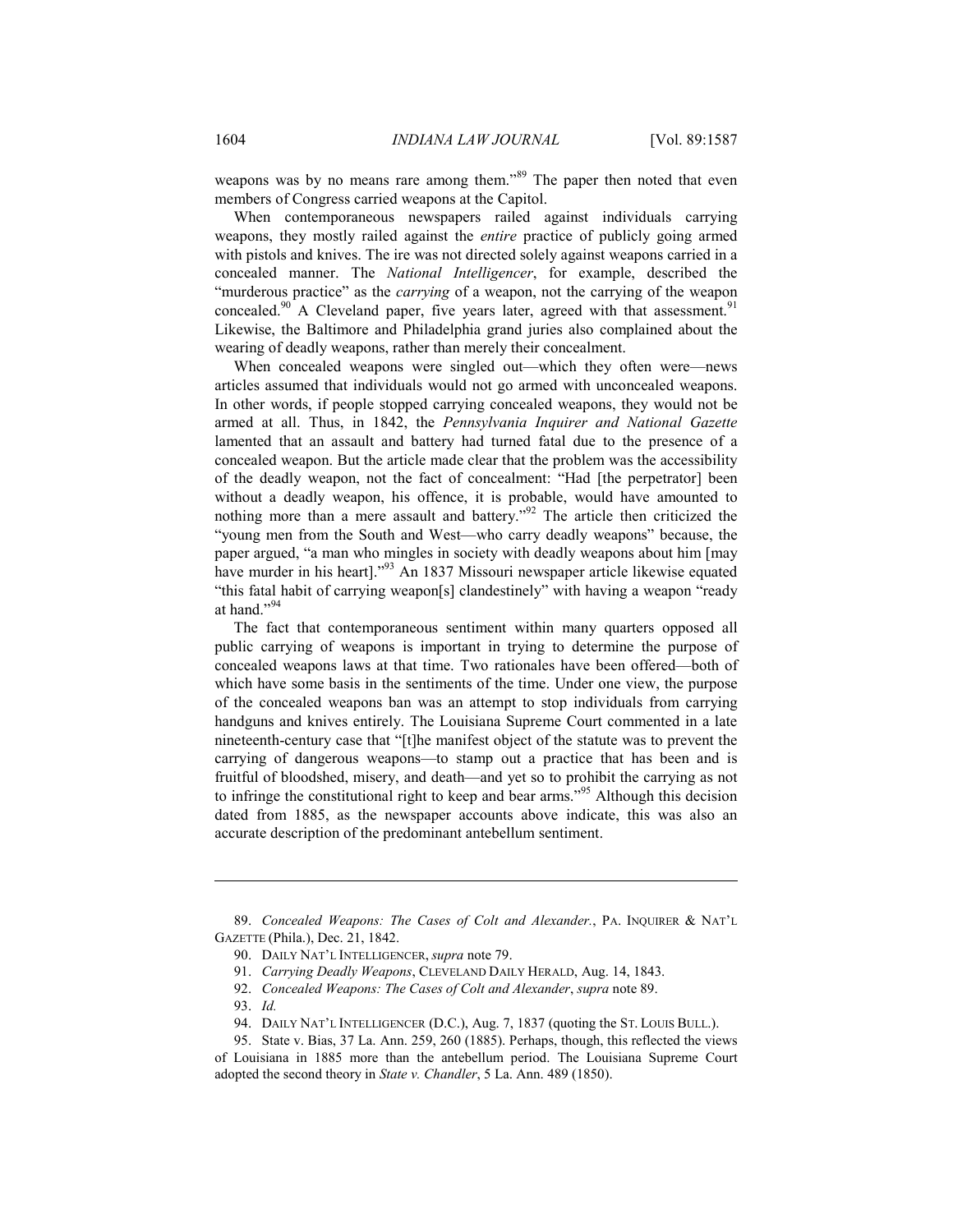The second theory was that *concealing* a weapon especially threatened public safety because one party could take the other by surprise. A lot of court cases cited this rationale, including some contemporaneous cases.<sup>96</sup> The newspaper story describing the University of Virginia shooting both decried the practice of going armed generally *and* the practice of using a hidden weapon upon "an unsuspecting opponent, who is ignorant that he is contending with an armed man."<sup>97</sup> But the predominant grievance seems to be against the carrying of an accessible weapon, rather than the concealing of it.

While the public's precise view on the right to bear arms is difficult to gauge, it seems fairly clear that many thought the right encompassed the public carrying of weapons apart from militia service. Every state law enacted before 1840 (except Virginia's) that prohibited concealed weapons was attacked as unconstitutional in state courts before the Civil War.<sup>98</sup> The only exception, Virginia, had no state analogue of the Second Amendment to apply until  $1971<sup>99</sup>$  Defiance of the concealed weapons laws, often on constitutional grounds, was widespread. The Kentucky governor—agreeing with the state's highest court<sup>100</sup> that the Kentucky concealed weapons statute was unconstitutional—quite openly defied the law by taking concealed pistols to church; the butt of one gun stuck out of his pants pocket during the service.<sup>101</sup> Alabama's constitutional challenge involved a local sheriff, who apparently thought he had a right to carry a concealed pistol.<sup>102</sup> The then-Republic of Texas legislature delayed adopting its concealed weapons statute until legislators were satisfied that the act would not violate the right to bear arms contained within Texas's constitution.<sup>103</sup> And there is the fact that weapons were so widely carried. Although this fact does not necessarily imply that weapon carriers thought they had a constitutional right to do so, combined with the other evidence, it does suggest that the popular understanding of the right to bear arms extended

 97. *Beware of Carrying Deadly Weapons*, *supra* note 87; *see also* Eugene Volokh, *Implementing the Right to Keep and Bear Arms for Self-Defense: An Analytical Framework and a Research Agenda*, 56 UCLA L. REV. 1443, 1522–23 (2009) (quoting and explaining an 1820 Richmond grand jury that inveighed against carrying weapons secretly).

 98. State v. Reid, 1 Ala. 612 (1840); State v. Buzzard, 4 Ark. 18 (1842); Nunn v. State, 1 Ga. 243 (1846); State v. Mitchell, 3 Blackf. 229 (Ind. 1833); Bliss v. Commonwealth, 12 Ky. (2 Litt.) 90 (1822); State v. Chandler, 5 La. Ann. 489 (1850); Aymette v. State, 21 Tenn. (2 Hum.) 154 (1840); *cf.* Simpson v. State, 13 Tenn. (5 Yer.) 356 (1833) (refusing to allow prosecution for going armed to the terror of the people, a common-law offense that the Tennessee legislature tried to recognize in 1801).

 99. Virginia's constitutional provision was passed in 1971. *See* Eugene Volokh, *State Constitutional Rights to Keep and Bear Arms*, 11 TEX. REV. L. & POL. 191, 215 (2006) (citing VA. CONST. art. I, § 13 (right added to preexisting 1776 provision extolling the popular militia)).

100. *Bliss*, 12 Ky. (2 Litt.) 90.

101. LOUISVILLE PUB. ADVERTISER, Sept. 10, 1825.

<u>.</u>

103. TELEGRAPH & TEX. REG. (Hous.), Jan. 23, 1839, at 3.

 <sup>96.</sup> *See, e.g.*, Dano v. Collins, 802 P.2d 1021, 1023 (Ariz. Ct. App. 1990); Sutton v. State, 12 Fla. 135, 136 (1867); Stockdale v. State, 32 Ga. 225, 227–28 (1861); State v. Button, 37 P.3d 23, 25 (Idaho Ct. App. 2001); State v. McAdams, 714 P.2d 1236, 1238 (Wyo. 1986).

 <sup>102.</sup> *Reid*, 1 Ala. 612.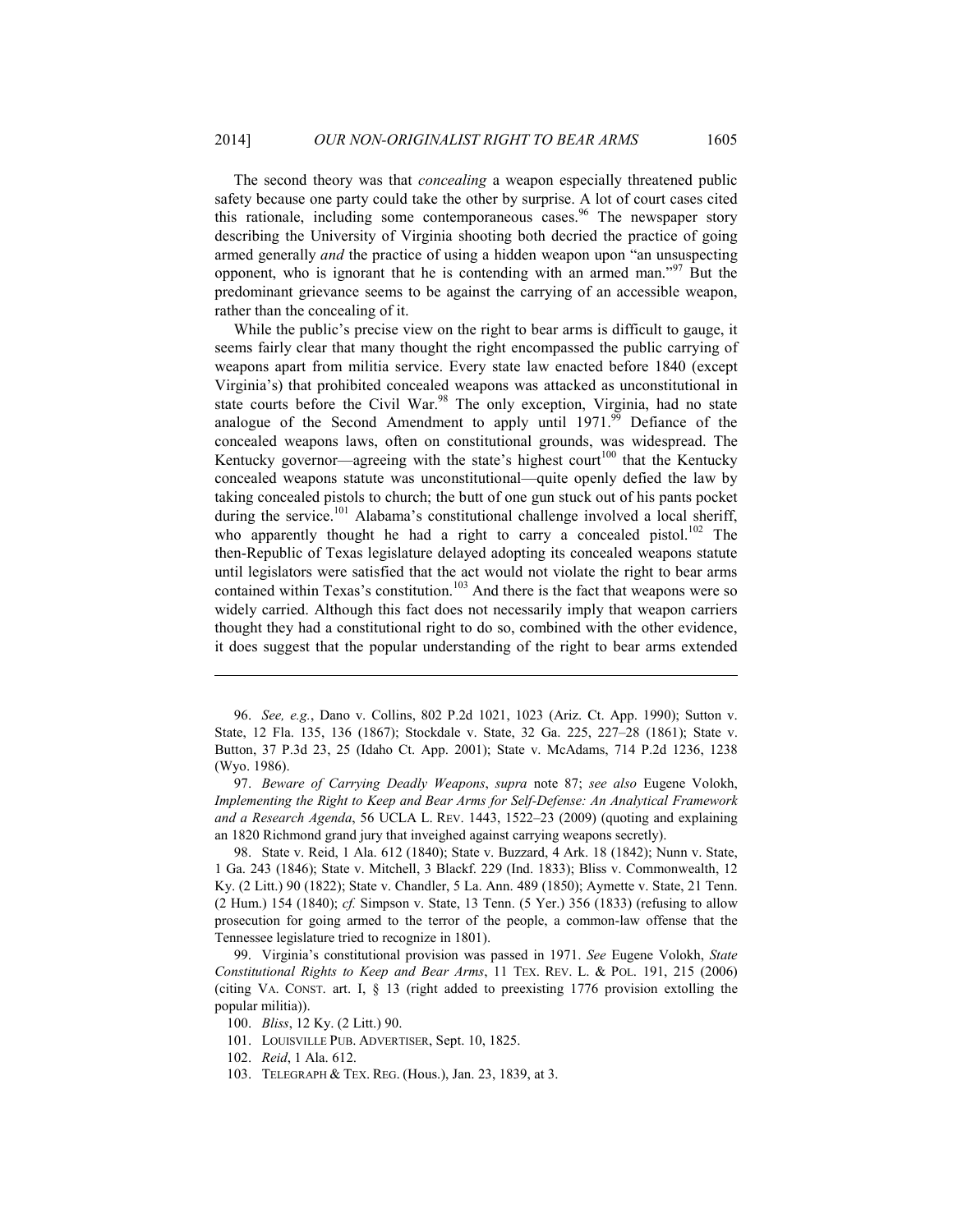beyond militia service. State courts, thus, adjudicated right-to-bear-arms claims against a backdrop of a public divided between a faction believing in the right to carry personal weapons publicly and another faction demanding that weapon carrying cease entirely because of the social externalities.

#### 2. The Compromise of State Courts

State supreme courts responded to the divided public by compromising on the scope of the right to bear arms. Unlike the First Amendment, which did not receive significant judicial interpretation until the twentieth century, the Second Amendment and state analogues were heavily litigated in the nineteenth century. During the antebellum period, there were approximately two dozen cases that offered some guidance on the scope of the right to bear arms under the Second Amendment and state analogues.<sup>104</sup>

 Most courts recognized a robust right to carry arms in public—often regardless of the precise way in which the state analogue of the right to bear arms was worded—but nevertheless recognized the state's police power to regulate the right for public safety. This was the origin of the "regulation/prohibition" distinction that Winkler identifies.<sup>105</sup> But the content of the right to bear arms, to which the regulation/prohibition distinction applied, was framed around contemporaneous understandings of the right to bear arms. The compromise position recognized a right to carry weapons in public—but not to conceal the weapons. The right to bear arms was then enforced against outlying jurisdictions that adopted unusually extreme legislation—just like how *Heller* and *McDonald* struck down unusually restrictive complete handgun bans.<sup>106</sup>

The compromise position of accommodating contemporaneous understandings of the right to bear arms—both in terms of the right and its limitations—developed

105. *See* Winkler, *Reasonable*, *supra* note 11; Winkler, *Scrutinizing*, *supra* note 11.

 106. *See* Nunn v. State, 1 Ga. 243 (1846) (striking down prohibition on unconcealed weapons); *see also Reid*, 1 Ala. at 615 (allowing ban on concealed weapons because persons could carry arms openly); State v. Chandler, 5 La. Ann. 489 (1850); Simpson v. State, 13 Tenn. (5 Yer.) 356 (1833) (not allowing common-law prosecution for going armed to the terror of the people for fear that someone's unease at seeing a weapon would vitiate the right to bear arms). *Heller* and *McDonald*, likewise, only struck down complete bans on handguns that affected the District of Columbia, the City of Chicago, and a few Chicago suburbs. *See, e.g.*, Quilici v. Vill. of Morton Grove, 695 F.2d 261 (7th Cir. 1982) (sustaining handgun ban of a Chicago suburb); Brief for the National Rifle Association and the NRA Civil Rights Defense Fund as Amici Curiae in Support of Respondent at 28, District of Columbia v. Heller, 554 U.S. 570 (2008) (No. 07-290) (noting that, of major cities, only the District of Columbia and Chicago had handgun bans and that San Francisco's ban had been struck down by state courts on state preemption grounds); Robert VerBruggen, *Self-Defense vs. Municipal Gun Bans*, REASON, June 2005, at 40 (discussing Chicago suburbs). Most states have preemption laws that forbid municipalities from banning or regulating handguns.

 <sup>104.</sup> This number comes from a search on Westlaw using all reported cases of "bear arms" in state courts and excluding those cases dealing solely with military service. The cases found track what other researchers have discovered in compiling the early cases. *See* CRAMER, *supra* note 10; *see also* O'Shea, *supra* note 10, at 623–37 (analyzing the antebellum cases and categorizing them by the scope of the right protected).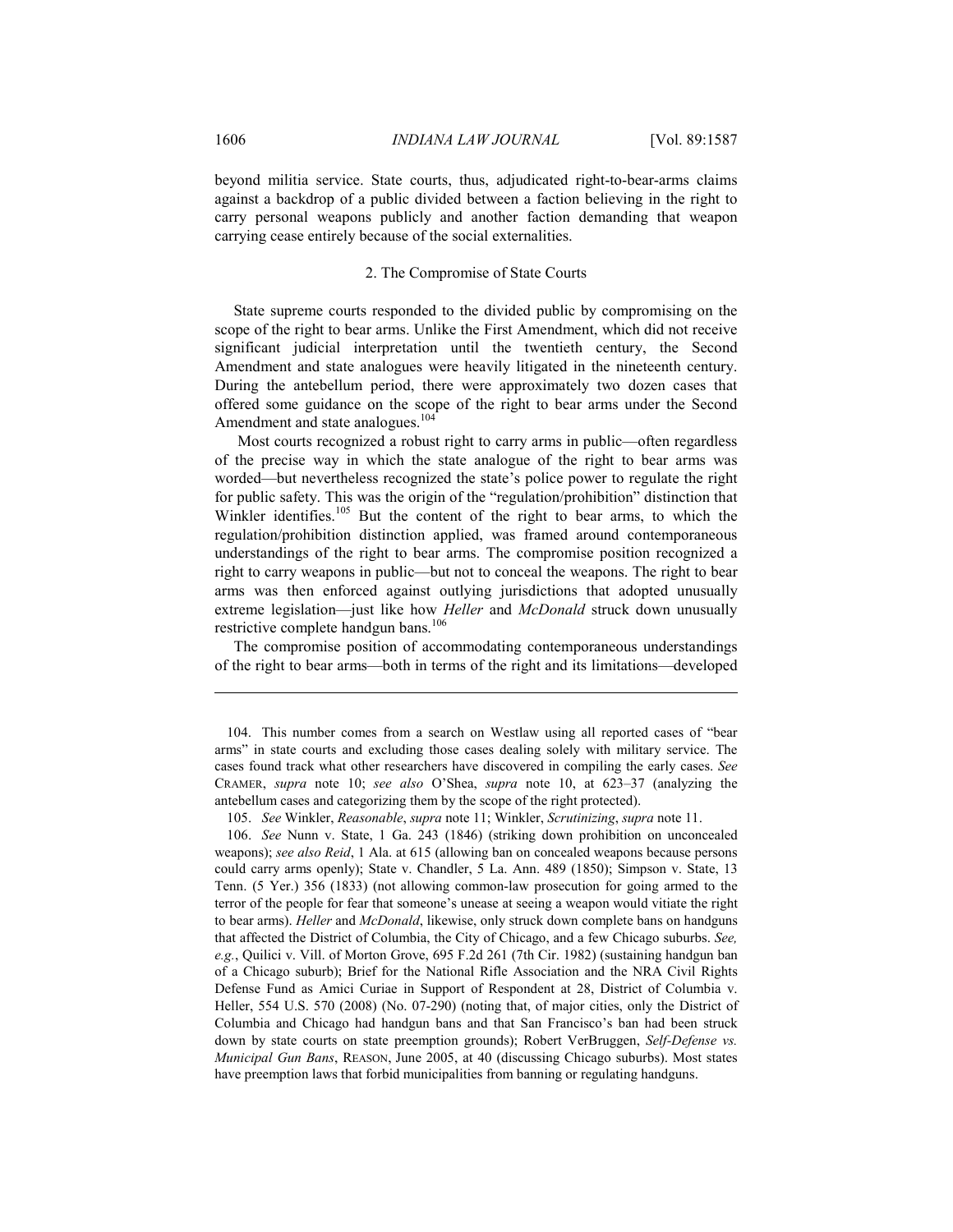fairly quickly. Two early state courts that took absolutist positions found their doctrines quickly abandoned.

*Bliss v. Commonwealth*<sup>107</sup> was the first case litigated on the right to bear arms. Bliss was charged with having a sword concealed in a cane and was fined \$100. The Kentucky Court of Appeals reversed in a 2–1 decision. Kentucky defended the law on the grounds that a prohibition on concealed weapons merely regulated the manner of bearing arms and was not a complete destruction of the right.<sup>108</sup> Over an unpublished dissent, the majority rejected this argument. While the court acknowledged that a prohibition on concealed weapons was not "an entire destruction of the right of the citizens to bear arms in defense of themselves and the state," the court held that "whatever restrains the full and complete exercise of that right, though not an entire destruction of it, is forbidden by the explicit language of the constitution."109 And the court defined the right to bear arms as the same liberty to wear weapons that existed at the time of the Kentucky Constitution's adoption.

The Tennessee Supreme Court likewise took an absolutist position in *Simpson v. State*.<sup>110</sup> In that case, the defendant was charged with an affray, but since he had not engaged in actual fighting, the court examined whether to recognize the commonlaw offense of going armed with dangerous or unusual weapons to the terror of the people.111 Unlike *Heller*, which saw the common-law prohibition as an early source of authority to ban military-style rifles,<sup>112</sup> the Tennessee Supreme Court declared that the Tennessee Constitution's guarantee of "a right [of freemen] to keep and to bear arms for their common defence" precluded recognizing that common-law offense.<sup>113</sup> The right to bear arms, the court stated, exists "without any qualification whatever as to their kind or nature."<sup>114</sup> Since the court defined the right to bear arms to mean that "the people may carry arms," the court refused to consider the possibility that publicly carrying weapons could be prohibited solely because some people might be frightened by exercising the right.<sup>115</sup>

Neither doctrine would last long. Kentucky's 1849 constitutional convention added to its right-to-bear-arms provision that "the general assembly may pass laws to prevent persons from carrying concealed arms."116 Similar constitutional provisions to repudiate *Bliss*'s doctrine would be adopted throughout the South and West, most of which are retained in state constitutions today.<sup>117</sup> No court dared to

 <sup>107. 12</sup> Ky. (2 Litt.) 90 (1822).

 <sup>108.</sup> *Id.* at 91.

 <sup>109.</sup> *Id.* at 91–92.

 <sup>110. 13</sup> Tenn. (5 Yer.) 356 (1833).

 <sup>111.</sup> *Id.* at 358–60; *see also* 4 WILLIAM BLACKSTONE, COMMENTARIES \*149 (discussing the offense).

 <sup>112.</sup> District of Columbia v. Heller, 554 U.S. 570, 621 (2008).

 <sup>113.</sup> *Simpson*, 13 Tenn. (5 Yer.) at 360 (quoting TENN. CONST. of 1796, art. XI, § 26).

 <sup>114.</sup> *Id.*

 <sup>115.</sup> *Id.*

 <sup>116.</sup> KY. CONST. of 1850, art. XIII, § 25.

 <sup>117.</sup> Constitutional provisions repudiating the doctrine in *Bliss* would be adopted in Colorado, Florida, Georgia, Idaho, Illinois, Louisiana, Mississippi, Missouri, Montana, New Mexico, North Carolina, Oklahoma, South Carolina, Tennessee, Texas, and Utah. *See*  Volokh, *supra* note 99, at 193–204 (compiling the historical state constitutional provisions).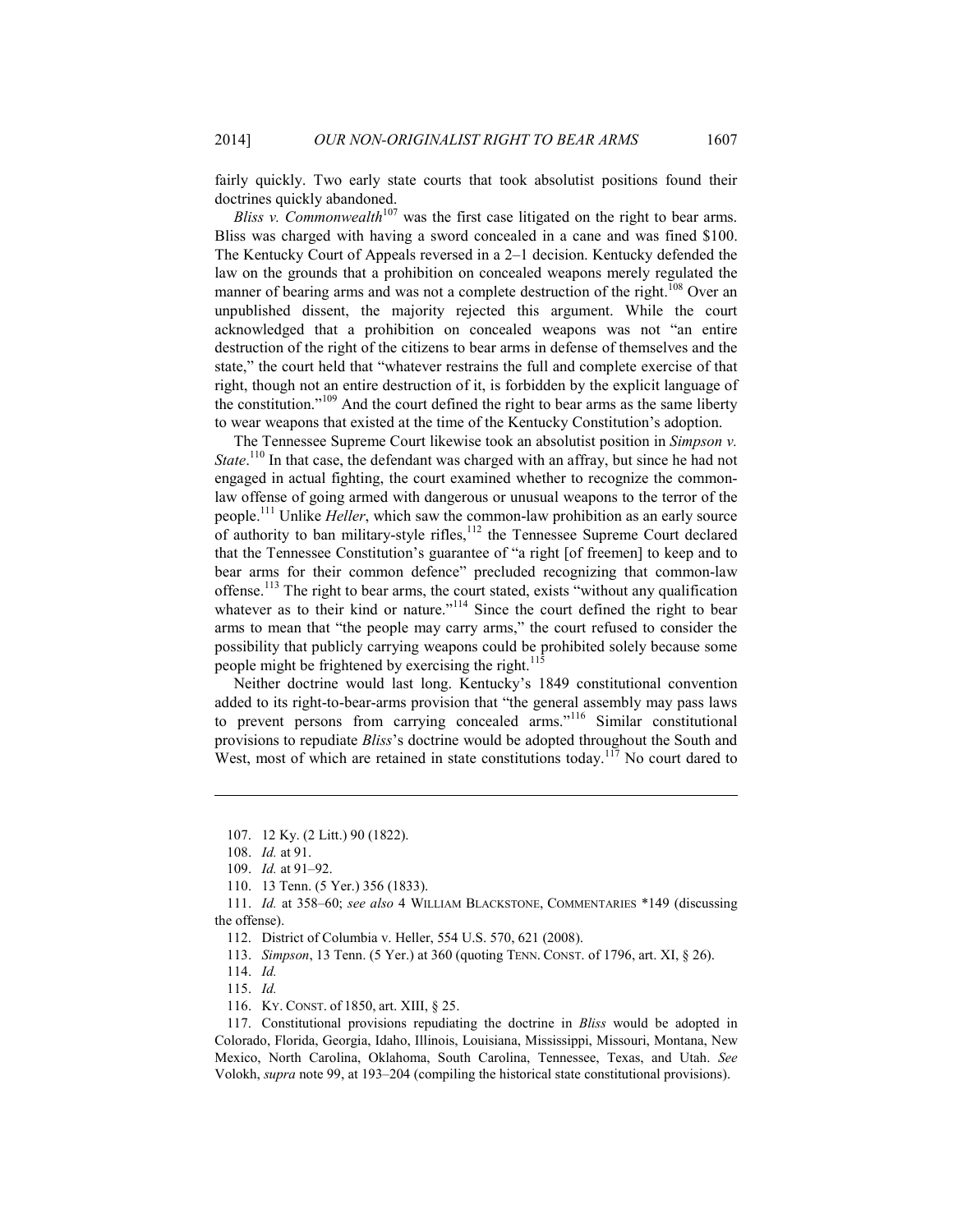strike down a prohibition only on the carrying of concealed weapons until the Wisconsin Supreme Court partially invalidated its concealed weapons statute in 2003.118 In Tennessee, the dicta in *Simpson* was repudiated by *Aymette*, 119 a case that I will discuss below.<sup>120</sup>

Against this absolutist approach, states developed a "regulation/prohibition" doctrine incorporating contemporaneous notions of the right to carry arms publicly. *State v. Reid* was the first attempt by a court to flesh this out.<sup>121</sup> As I noted above, *Reid* involved a sheriff who was charged with carrying a concealed pistol after being threatened and believing that his life was in danger.<sup>122</sup> The Alabama Supreme Court sustained the act as a mere regulation of the right to bear arms. The court gave some discussion of the history of the right to bear arms, noting that the provision derived from the English Bill of Rights, which was designed to give the people the means of resisting illegal and arbitrary executive power.<sup>123</sup>

Although the purpose of the right was to resist executive power, the court still accepted a very broad right to carry arms for private defense. The Alabama Constitution provided that a citizen had the "right to bear arms in defence of

119. Aymette v. State, 21 Tenn. (2 Hum.) 154, 161–62 (1840).

120. *See infra* Part I.B.3.a.

 121. *State v. Mitchell*, 3 Blackf. 229 (Ind. 1833), was the first case to approve a concealed weapons statute. But that case was a one-sentence per curiam opinion simply stating, "IT was *held* in this case, that the statute of 1831, prohibiting all persons, except travellers, from wearing or carrying concealed weapons, is not unconstitutional."

122. 1 Ala. 612, 612–13 (1840).

123. *Id.* at 615.

 <sup>118.</sup> State v. Hamdan, 2003 WI 113, 264 Wis. 2d 433, 665 N.W.2d 785. Although the Wisconsin Supreme Court took the nearly unprecedented step of partially invalidating a concealed weapons statute, it limited its holding mostly to concealed weapons inside a person's home or business. *See* State v. Cole, 2003 WI 112, 264 Wis. 2d 520, 665 N.W.2d 328 (upholding the facial validity of the concealed weapons statute). The court placed a very high bar before someone could assert a right to carry a concealed weapon publicly. *See* State v. Fisher, 2006 WI 44, ¶ 18, 290 Wis. 2d 121, 714 N.W.2d 495, 499–500. The Delaware Supreme Court followed *Hamdan* in *Griffin v. State*, 47 A.3d 487 (Del. 2012), at least with respect to the carrying of a concealed weapon in a person's home. The Ohio Court of Appeals affirmed a trial court's attempt to invalidate Ohio's concealed weapon statute in 2002, but the Ohio Supreme Court quickly reversed. The court reaffirmed that a prohibition on concealed weapons was a mere regulation of the manner of bearing arms. Klein v. Leis, 99 Ohio St. 3d 537, 2003-Ohio-4779, 795 N.E.2d 633, *rev'g* 767 N.E.2d 286 (Ohio Ct. App. 2002). The Vermont Supreme Court, in *State v. Rosenthal*, 55 A. 610 (Vt. 1903), reversed a person's conviction for carrying a concealed pistol, but the statute at issue forbade all carrying of pistols. It is not clear how Vermont would have ruled if the act had only applied to concealed pistols. The Seventh Circuit invalidated Illinois's complete prohibition on carrying weapons, but it is unclear whether that decision translates into a right to have a concealed weapon or merely some right to carry a weapon outside the home for protection. *See* Moore v. Madigan, 702 F.3d 933 (7th Cir. 2012). Because California prohibits all carrying of pistols without a license, the Ninth Circuit has required California counties to issue licenses to carry concealed pistols without regard to whether applicants can show that they personally are in special danger of victimization. Peruta v. Cnty. of San Diego, 742 F.3d 1144 (9th Cir. 2014). (A petition for rehearing en banc in *Peruta* was under review as of the time of publication.)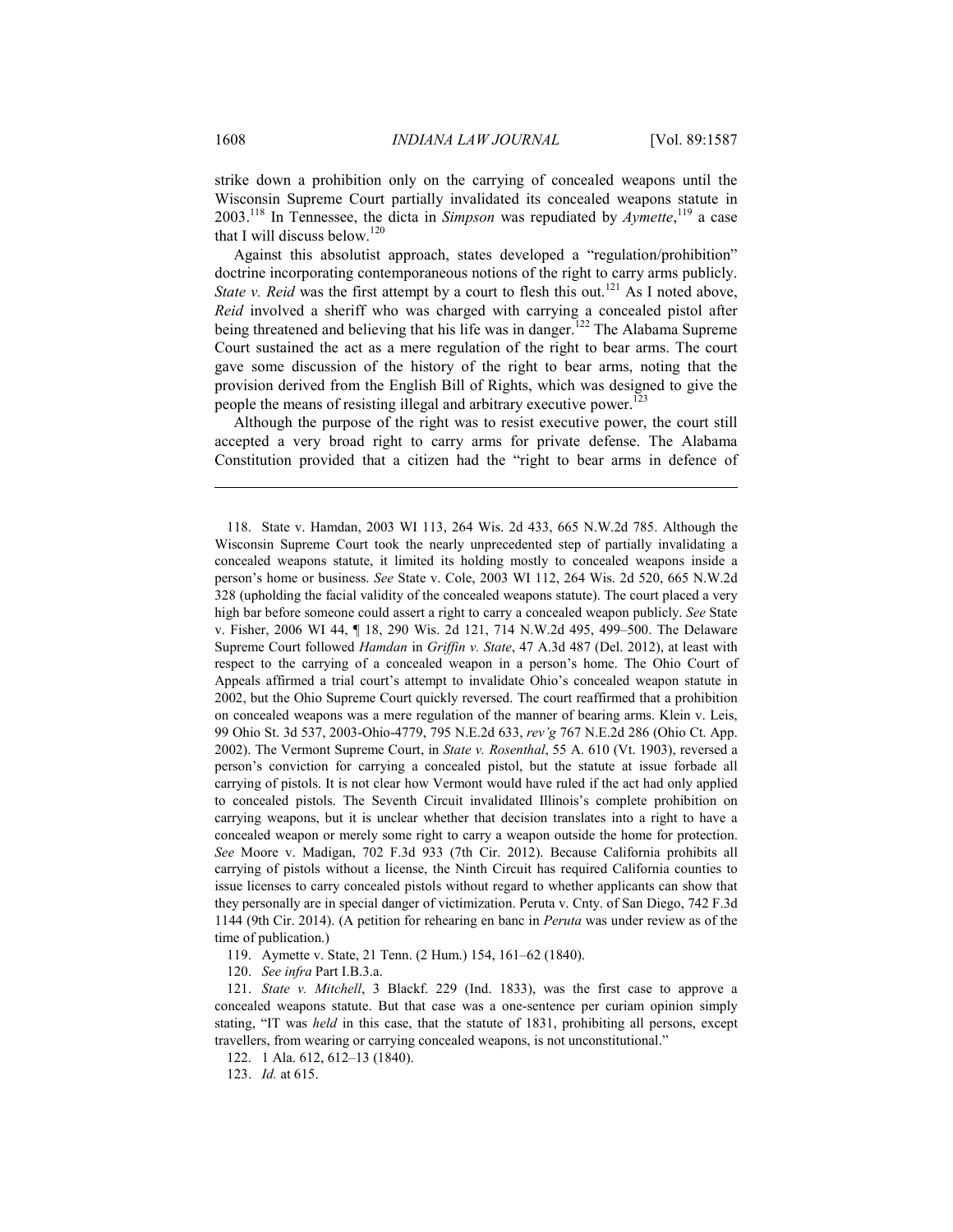himself and the State."<sup>124</sup> The *Reid* court could have very easily said that "defense of himself" meant self-defense from illegal executive power—the same reason that Protestants maintained a right to have arms against the Catholic monarchs—and that carrying a personal weapon for private self-defense was not within the scope of the right, as historically understood.125 Instead, the Alabama Supreme Court allowed—consistent with the practice of the time—individuals to carry personal weapons for self-defense against "lawless aggression and violence."<sup>126</sup> The prohibition against concealed weapons merely prohibited one manner of exercising the right to bear arms that proved especially harmful. As long as the legislature did not require arms to be "render[ed] . . . wholly useless for the purpose of defence" that is, prohibit the carrying of them openly<sup>127</sup>—the legislature had the power to regulate the right.128 The court then quoted *Bliss* at length and explicitly rejected its absolutist position.<sup>129</sup>

One might argue that *Reid*'s analysis of the right to bear arms is irrelevant for the Second Amendment. The Alabama Constitution explicitly guaranteed the right to bear arms "in defence of himself," which is arguably broader than the Second Amendment's mere reference to "the right of the people to keep and bear arms." Moreover, Alabama's constitution lacks the militia prefatory language.

Although antebellum courts did sometimes briefly parse the different constitutional language, state courts never grounded their decisions in the minor variations in language. In fact, their decisions were remarkably uniform on the scope of the right. The theory underlying this was that both the federal and the various state constitutions "confer[red] no *new rights* on the people which did not belong to them before."130 Whatever their minor variations in language, both the state and federal right-to-bear-arms provisions codified the same preexisting right. The various constitutions may have used different language to express the same proposition—but courts treated the proposition as identical despite these variations in language.

 If one looks at the judicial outcomes, the decisions are mostly consistent regardless of the specific wording of the constitutional provision. *Nunn v. State*, which was cited in *Heller*, invalidated Georgia's prohibition on openly carried pistols while affirming the constitutionality of its ban on concealed weapons.<sup>131</sup>

 <sup>124.</sup> ALA. CONST. of 1819, art. I, § 23.

 <sup>125.</sup> *See infra* note 166 and accompanying text.

 <sup>126.</sup> *Reid*, 1 Ala. at 617.

 <sup>127.</sup> *Id.* at 616; *see also id.* at 619 ("[W]e incline to the opinion that the Legislature cannot inhibit the citizen from bearing arms openly, because it authorizes him to bear them for the purposes of defending himself and the State, and it is only when carried openly, that they can be efficiently used for defence."). The court's opinion on this point, however, was not completely clear. At times, the court's dicta suggested that the legislature could select the manner of bearing arms, provided that it left some method to carry arms in public. *See id.* at 616–17, 618–20 (discussing Bliss v. Commonwealth, 12 Ky. (2 Litt.) 90 (1822)).

 <sup>128.</sup> *Id.* at 616–17.

 <sup>129.</sup> *Id.* at 617–20.

 <sup>130.</sup> Nunn v. State, 1 Ga. 243, 249 (1846) (emphasis in original).

 <sup>131.</sup> *Id.* at 251; *see also* District of Columbia v. Heller, 554 U.S. 570, 612–13 (2008) (citing *Nunn*).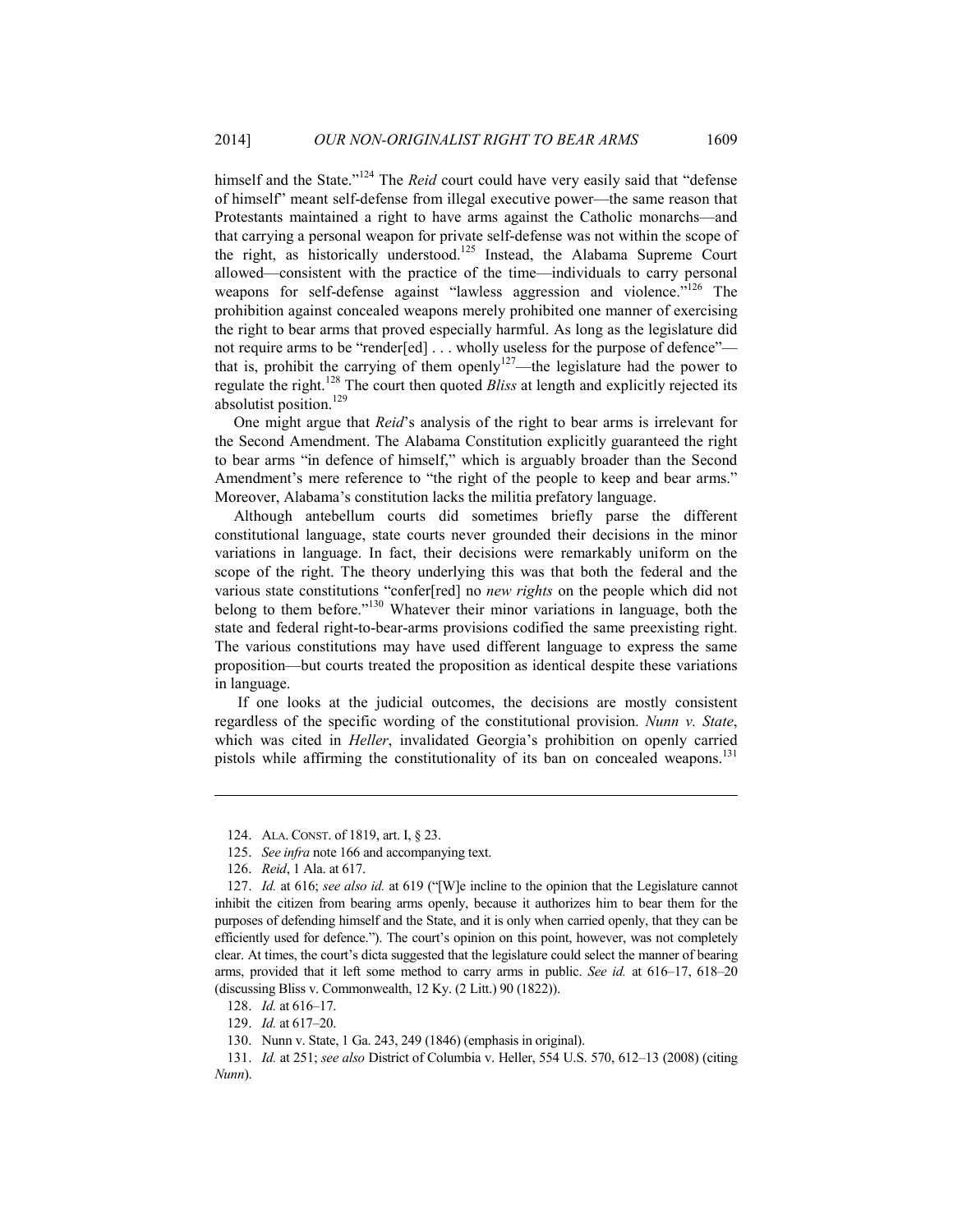Like the *Reid* court, the *Nunn* court restricted the legislature to regulating only concealed weapons. In so doing, the court relied on the Second Amendment, notwithstanding *Barron v. Baltimore*. 132 In striking down the prohibition on unconcealed weapons, we see an example of a court curtailing the legislative authority to regulate the right to bear arms when a legislature strayed beyond the remainder of the country.

The effect of popular sentiment can also be seen in *State v. Chandler*,<sup>133</sup> a Louisiana case. Like *Nunn*, *Chandler* relied on the Second Amendment, this time in approving Louisiana's ban on concealed weapons. The court found that weapons in open view "place[d] men upon an equality" and was the right secured by the Second Amendment.<sup>134</sup> Six years later, in *State v. Smith*,<sup>135</sup> the court determined that the Second Amendment applied only to those arms "such as are borne by a people in war, or at least carried openly."136 The militia language in the Second Amendment did not limit the right to bear arms to carrying them in war; it included carrying them openly outside of war as well—consistent with the prevailing view of the time. Again, like in *Reid* and *Nunn*, the legislature could only regulate concealed weapons, rather than select the manner of bearing arms.

Perhaps most remarkable was *State v. Huntly*,<sup>137</sup> which arguably ignored textual limitations in its state constitutional provision. *Huntly* was an antebellum North Carolina Supreme Court case that, like *Simpson*, considered whether the state would recognize the common-law offense of going armed to the terror of the people. Huntly was indicted after openly arming himself with a gun and threatening to kill another man over the possession of certain slaves.<sup>138</sup> The North Carolina Constitution only guaranteed the right to bear arms for "defence of the State."<sup>139</sup> If any state constitutional right were to be limited to militia service, North Carolina's would qualify. Yet, the opinion does not even contain the word "militia."

The North Carolina Supreme Court, unlike the Tennessee court in *Simpson*, did recognize the common-law offense. As a preliminary matter, in contrast to *Heller*, the *Huntly* court held that *all* guns were "unusual weapons."140 Although gun

 132. 32 U.S. (7 Pet.) 243 (1833) (holding that the Bill of Rights did not apply to the states).

133. 5 La. Ann. 489 (1850).

 134. *Id.* at 490; *cf.* Samuel L. Bray, *Power Rules*, 110 COLUM. L. REV. 1172 (2010) (discussing different ways in which the law protects vulnerable people from more powerful ones).

135. 11 La. Ann. 633 (1856).

136. *Id.* at 633.

<u>.</u>

137. 25 N.C. (3 Ired.) 418 (1843).

138. *Id.* at 418–19.

139. *Id.* at 422 (quoting N.C. CONST. of 1776, Declaration of Rights, § XVII).

140. *Id.* ("It has been remarked, that a double-barrelled gun, or any other gun, cannot in this country come under the description of 'unusual weapons,' for there is scarcely a man in the community who does not own and occasionally use a gun of some sort. But we do not feel the force of this criticism. A gun is an 'unusual weapon,' wherewith to be armed and clad. No man amongst us carries it about with him, as one of his every day accoutrements as a part of his dress—and never we trust will the day come when any deadly weapon will be worn or wielded in our peace loving and law-abiding State, as an appendage of manly equipment.").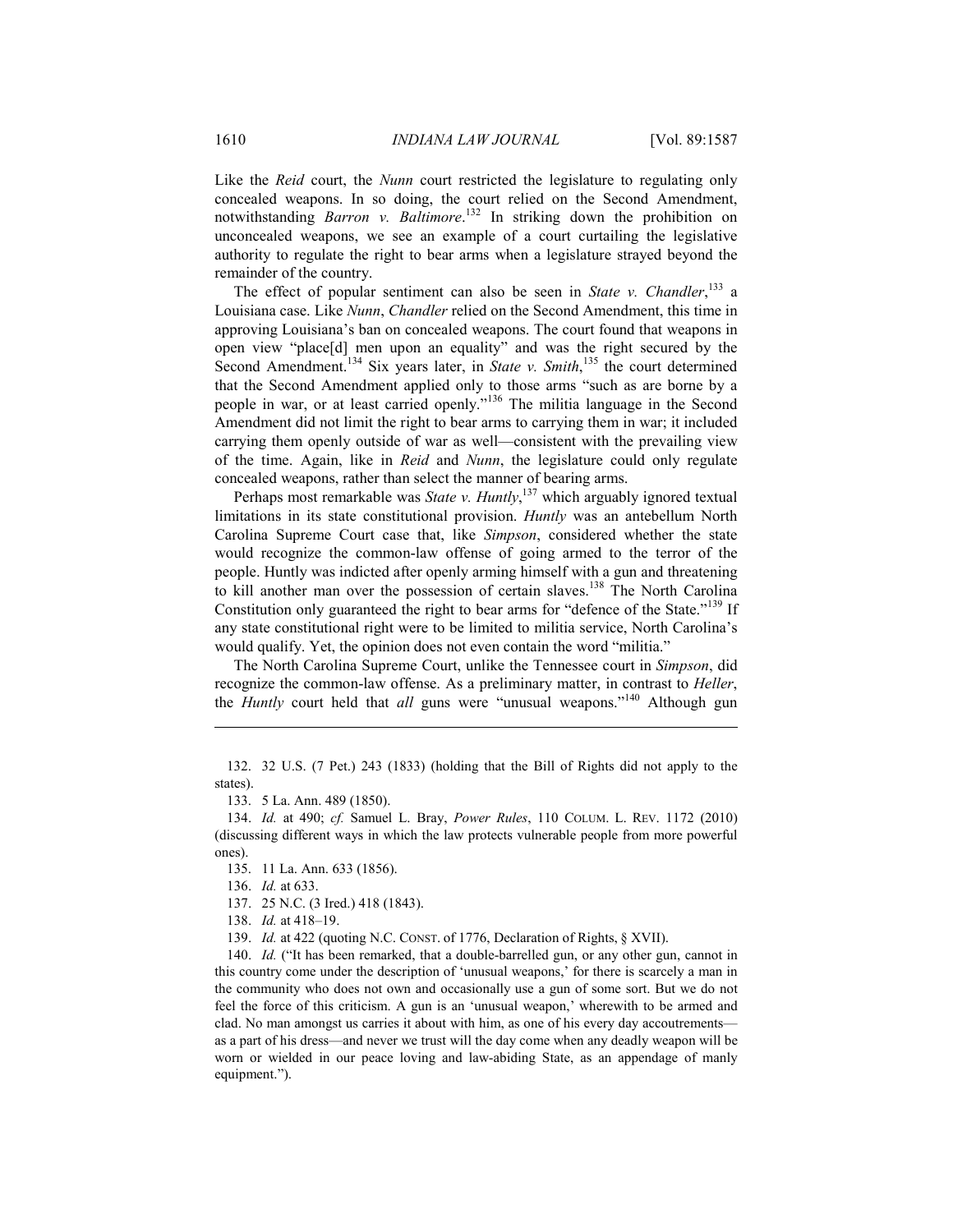*ownership* was common, the court felt that it was unusual to *carry a gun at all times* as part of one's everyday dress.<sup>141</sup>

Even if it was unusual, the court took great pains to explain that citizens were "at perfect liberty" to carry a gun "[f]or any lawful purpose—either of business or amusement."<sup>142</sup> The court held that Huntly's conduct was punishable because his carrying of the gun—for the purpose of terrifying others and in such manner as would terrify the public—was an *abuse* of the right to bear arms.<sup>143</sup> The court did not hold—as it could have—that carrying weapons for purposes other than defending the state fell outside the right to bear arms.

When state courts approved significant limitations on the right to bear arms outside of the mainstream, they did so on the grounds that the person—generally a free black—fell outside the constitutional guarantee. The North Carolina Supreme Court, in *State v. Newsom*,<sup>144</sup> approved a statute requiring free blacks to obtain a license to possess or carry a firearm. The *Newsom* court did make a brief attempt at arguing that the statute was a regulation, not a prohibition of the right. The court said that the statute did not "deprive the free man of color of the right to carry arms about his person, but subjects it to the control of the County Court, giving them the power to say, in the exercise of a sound discretion, who, of this class of persons, shall have a right to the licence, or whether any shall."<sup>145</sup> But the court was fairly transparent in holding that this statute was a "regulation" only as it applied to nonwhites, whose constitutional rights were less. The court repeatedly argued that "free people of color have been among us, as a separate and distinct class, requiring, from necessity, in many cases, separate and distinct legislation."146 The decision left little doubt that licensing white citizens in the same manner would be unconstitutional. Licensing the right to bear arms might be a mere "regulation" of the right to bear arms in 2011, $147$  but it was almost certainly a "prohibition" for full citizens in 1844.<sup>148</sup> *Dred Scott* would follow thirteen years later, saying that free blacks could never be full citizens, lest they have a right "to keep and carry arms wherever they went."<sup>149</sup>

1

 147. *See, e.g.*, Kwong v. Bloomberg, 723 F.3d 160 (2d Cir. 2013) (upholding New York City's \$340 licensing fee); Heller v. District of Columbia (*Heller II*), 670 F.3d 1244 (D.C. Cir. 2011) (largely upholding the District's registration requirements post-*Heller*); *see also* District of Columbia v. Heller, 554 U.S. 570, 631 (2008) (refusing to address the licensing requirement because Heller did not challenge nondiscriminatory licensing).

 148. *See also* State v. Kerner, 107 S.E. 222 (N.C. 1921) (striking down a local requirement to obtain a license to carry a pistol openly).

 <sup>141.</sup> *Id.* 

 <sup>142.</sup> *Id.* at 423.

 <sup>143.</sup> *Id.*

 <sup>144. 27</sup> N.C. (5 Ired.) 250 (1844).

 <sup>145.</sup> *Id.* at 253.

 <sup>146.</sup> *Id.* at 252; *see also id.* at 254.

 <sup>149.</sup> Scott v. Sandford, 60 U.S. (19 How.) 393, 417 (1857).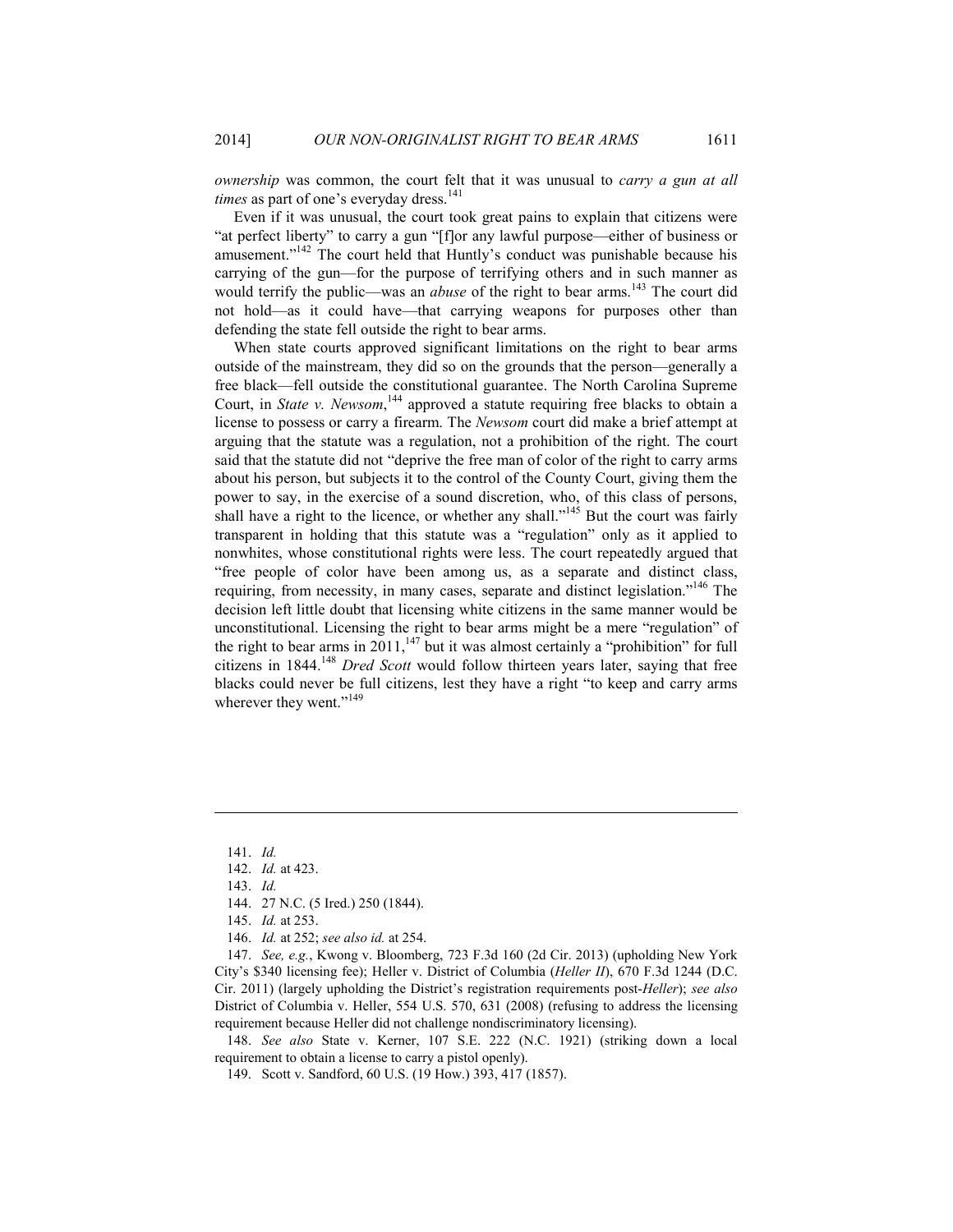#### 3. Antebellum Outliers

The antebellum period had two outlier cases that did not fit neatly into recognizing the right to bear arms in conjunction with the contemporaneous understanding. The first was a Tennessee case, *Aymette v. State*,<sup>150</sup> that provided the civic republican version of the right to bear arms that would take hold in the second half of the nineteenth century. The second, the Arkansas case *State v.*  Buzzard,<sup>151</sup> arguably provided the first precedent for the collective rights view that predominated in the twentieth century.

#### a. *Aymette v. State*

Although chronologically, *Aymette* was the fifth significant case on the right to bear arms—after *Bliss*, *Mitchell*, <sup>152</sup> *Reid*, and *Simpson*—intellectually, *Aymette* occupies a transitional position. Like most antebellum courts, *Aymette* seemingly accepted a general right to bear arms openly, despite the Tennessee Constitution only granting a "right to keep and to bear arms for their common defence."<sup>153</sup> But this recognition of a broad right is arguable—and almost forced—for reasons I will explain below.

On the other hand, *Aymette* provided the intellectual foundation for the civic republican theory of the right to bear arms—the theory that would take hold in the late eighteen hundreds.<sup>154</sup> *Aymette* was the primary authority on which the Supreme Court relied in *United States v. Miller*. 155 Its influence over Second Amendment jurisprudence was so profound that, until *Heller*, it was the single most important opinion ever delivered on the right to bear arms. Although Justice Scalia unfairly maligned the opinion in *Heller*,<sup>156</sup> the opinion is far more "originalist" than *Heller* or *McDonald*'s supposedly historical analysis in defining the purpose and scope of the right to bear arms.

William Aymette was convicted of violating Tennessee's 1838 law against carrying concealed Bowie knives. He had had an argument with another man and responded by later attempting to track him down at a hotel to kill him. As Aymette was searching for the man in various places, he occasionally drew his knife, which led to his concealed weapons charge. The court sentenced Aymette to a \$200 fine and the statutory minimum three months' imprisonment.<sup>157</sup>

 <sup>150. 21</sup> Tenn. (2 Hum.) 154 (1840).

 <sup>151. 4</sup> Ark. 18 (1842).

 <sup>152.</sup> *Mitchell* was a one-sentence per curiam opinion affirming Indiana's concealed weapon statute. *See supra* note 121.

 <sup>153.</sup> TENN. CONST. of 1835, art. I, § 26 ("That the free white men of this State have a right to keep and to bear arms for their common defence."). Tennessee had amended its state constitution in 1835 to exclude free blacks, who were arguably protected by the 1796 constitution. TENN. CONST. of 1796, art. XI, § 26 ("That the freemen of this State have a right to keep and to bear arms for their common defence.").

 <sup>154.</sup> O'Shea, *supra* note 10, at 632–34.

 <sup>155. 307</sup> U.S. 174, 178 (1939).

 <sup>156.</sup> *See* District of Columbia v. Heller, 554 U.S. 570, 613–14 (2008).

 <sup>157.</sup> Aymette v. State, 21 Tenn. (2 Hum.) 154, 154–55 (1840).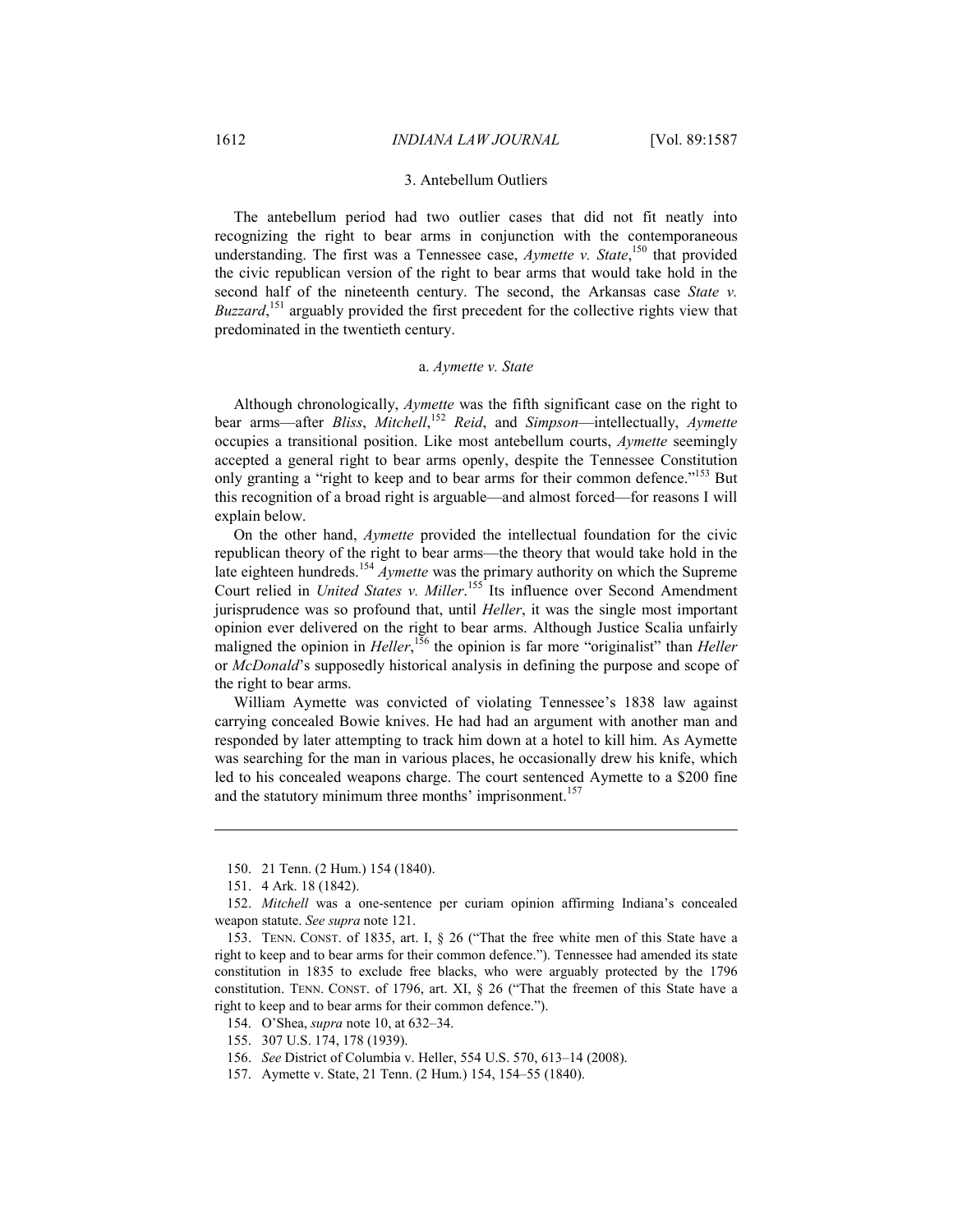The opinion, written by Judge Nathan Green, Sr., began by giving a brief history of the purpose of the right to bear arms. The right to bear arms, he correctly recognized,<sup>158</sup> had its origins in the Glorious Revolution. The opinion skips much of the revolutionary details about the struggles between Parliament and the Crown: seventeenth-century England was torn between Catholic monarchs and a predominantly Protestant population. When debates over control of the nation's military forces reached an impasse, King Charles I sent a small contingent of a standing army—which did not even exist in England until the seventeenth century—to arrest members of Parliament. This action triggered a civil war between backers of Parliament and the Crown.<sup>159</sup>

Judge Green's opinion picked up after the Restoration. He noted that seventeenth-century English law only permitted subjects whose lands had a clear yearly value in excess of £100 or those whose social rank was above esquire to have guns.<sup>160</sup> Even among this limited group, King James II—without parliamentary sanction—disarmed the Protestants and quartered Catholic soldiers among the population to enforce his rule. By disarming the Protestant population and turning the army against the majority of the people, King James II enforced his rule in derogation of Parliament and, by extension, popular legitimacy. Judge Green wrote:

 The evil that was produced by disarming the people in the time of James II[] was that the king, by means of a standing army quartered among the people, was able to overawe them, and compel them to submit to the most arbitrary, cruel, and illegal measures. Whereas, if the people had retained their arms, they would have been able, by a just and proper resistance to those oppressive measures, either to have caused the king to respect their rights, or surrender (as he was eventually compelled to do) the government into other hands. No private defence was contemplated, or would have availed anything. If the subjects had been armed, they could have resisted the payment of excessive fines, or the infliction of illegal and cruel punishments. When, therefore, Parliament says that "subjects which are Protestants may have arms for their defence, suitable to their condition, as allowed by law," it does not mean for private defence, but, being armed, they may as a body rise up to defend their just rights, and compel their rulers to respect the laws. This declaration of right is made in reference to the fact before complained of, that the people had been disarmed, and soldiers had been quartered among them contrary to law. The complaint was against the government.<sup>161</sup>

As a matter of original interpretation, this is considerably more accurate than Justice Scalia's opinion for the Court in *Heller*. It comports with Madison's

 <sup>158.</sup> *Id.* at 156. *See generally* JOYCE LEE MALCOLM, TO KEEP AND BEAR ARMS: THE ORIGINS OF AN ANGLO-AMERICAN RIGHT (1994).

 <sup>159.</sup> MALCOLM, *supra* note 158, at 16–23; *see also id.* at 58–76 (discussing the continuing conflicts after the Restoration).

 <sup>160. 22 &</sup>amp; 23 Car. II, c. 25, § 2 (1671); *see also Aymette*, 21 Tenn. (2 Hum.) at 156.

 <sup>161.</sup> *Aymette*, 21 Tenn. (2 Hum.) at 157.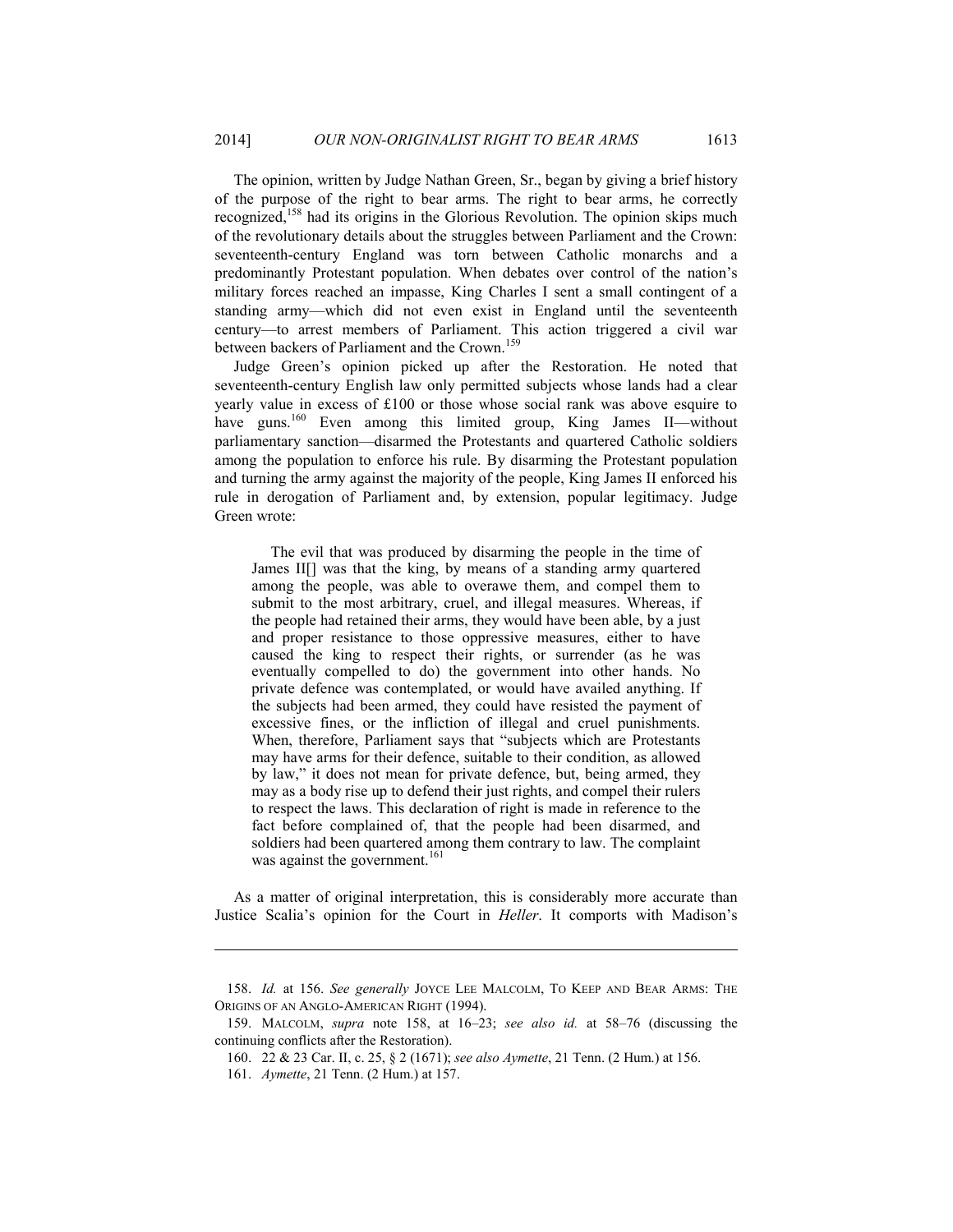understanding of the right to bear arms in *Federalist Number 46*, in which Madison explains that an armed populace could resist government oppression.<sup>162</sup> Justice Story offers a similar view.<sup>163</sup> And it better fits with Blackstone's quotations, which *Heller* selectively—and misleadingly—edits.<sup>164</sup> *Aymette* also argues—contrary to Justice Stevens's analysis in *Heller*<sup>165</sup>—that early state constitutional provisions guaranteeing citizens the right to bear arms "in defence of themselves" meant in defense of the citizenry at large against oppression, not individual self-defense against criminals.166 Under Judge Green's view, the Second Amendment and the state analogues are broader than the English right, though they serve the same purpose.<sup>167</sup>

The purpose of the right to keep and bear arms informs the content of that right.168 Because the right is about resisting oppression, Judge Green draws several conclusions about the right's content. First, the right covers only those weapons that are "employed in civilized warfare, and that constitute the ordinary military equipment"—personal arms that citizens would carry "in their hands" to repel invasions of their rights.<sup>169</sup> Weapons that are used to commit crimes or in private fights, such as the Bowie knife, are not constitutionally protected "arms."

Second, although the right to bear arms is a "great political right," it is subject to legislative regulation to ensure that the right is not abused. Here, the opinion draws a very crucial distinction between the right to keep arms and the right to bear arms.<sup>170</sup> Citizens have an unqualified right to keep constitutionally protected arms in their homes.<sup>171</sup> This makes the weapons available if they are needed to provide

164. *See infra* notes 368–71 and accompanying text.

 165. District of Columbia v. Heller, 554 U.S. 570, 642–43 (2008) (Stevens, J., dissenting).

 166. *Aymette*, 21 Tenn. (2 Hum.) at 160–61. On the civic republican meaning of "in defence of themselves," see generally Nathan Kozuskanich, *Defending Themselves: The Original Understanding of the Right to Bear Arms*, 38 RUTGERS L.J. 1041 (2007).

 167. Unlike the English provision, the American right to bear arms is not limited by one's status in life; all citizens have the right to bear arms, regardless of their net worth. *Aymette*, 21 Tenn*.* (2 Hum.) at 157–58.

 168. This is also what *United States v. Miller*, 307 U.S. 174, 178–79 (1939), was following when Justice McReynolds wrote that the Second Amendment must be viewed with a purpose toward maintaining the militia.

169. *Aymette*, 21 Tenn*.* (2 Hum.) at 158–59.

 170. *Id.* This also provides powerful evidence that, unlike Michael Dorf's argument (and a similar argument in Justice Stevens's dissent), "the right to keep and bear arms" was not commonly understood as a unitary phrase. *See* District of Columbia v. Heller, 554 U.S. 570, 651 (2008) (Stevens, J., dissenting); Michael C. Dorf, *What Does the Second Amendment Mean Today?*, 76 CHI.-KENT L. REV. 291, 317 (2000).

 171. *Aymette*, 21 Tenn. (2 Hum.) at 160 ("The citizens have the unqualified right to keep the weapon, it being of the character before described as being intended by this provision. But the right to bear arms is not of that unqualified character. [T]he citizens may bear them

 <sup>162.</sup> THE FEDERALIST NO. 46, at 321–22 (James Madison) (Jacob E. Cooke ed. 1961).

 <sup>163.</sup> STORY, *supra* note 43, §§ 1889–1890, at 746–47; *cf.* Houston v. Moore, 18 U.S. (5 Wheat.) 1, 52–53 (1820) (Story, J., dissenting) (stating that the Second Amendment does not appear to have any "important bearing" on whether a state has concurrent power to arm the militia).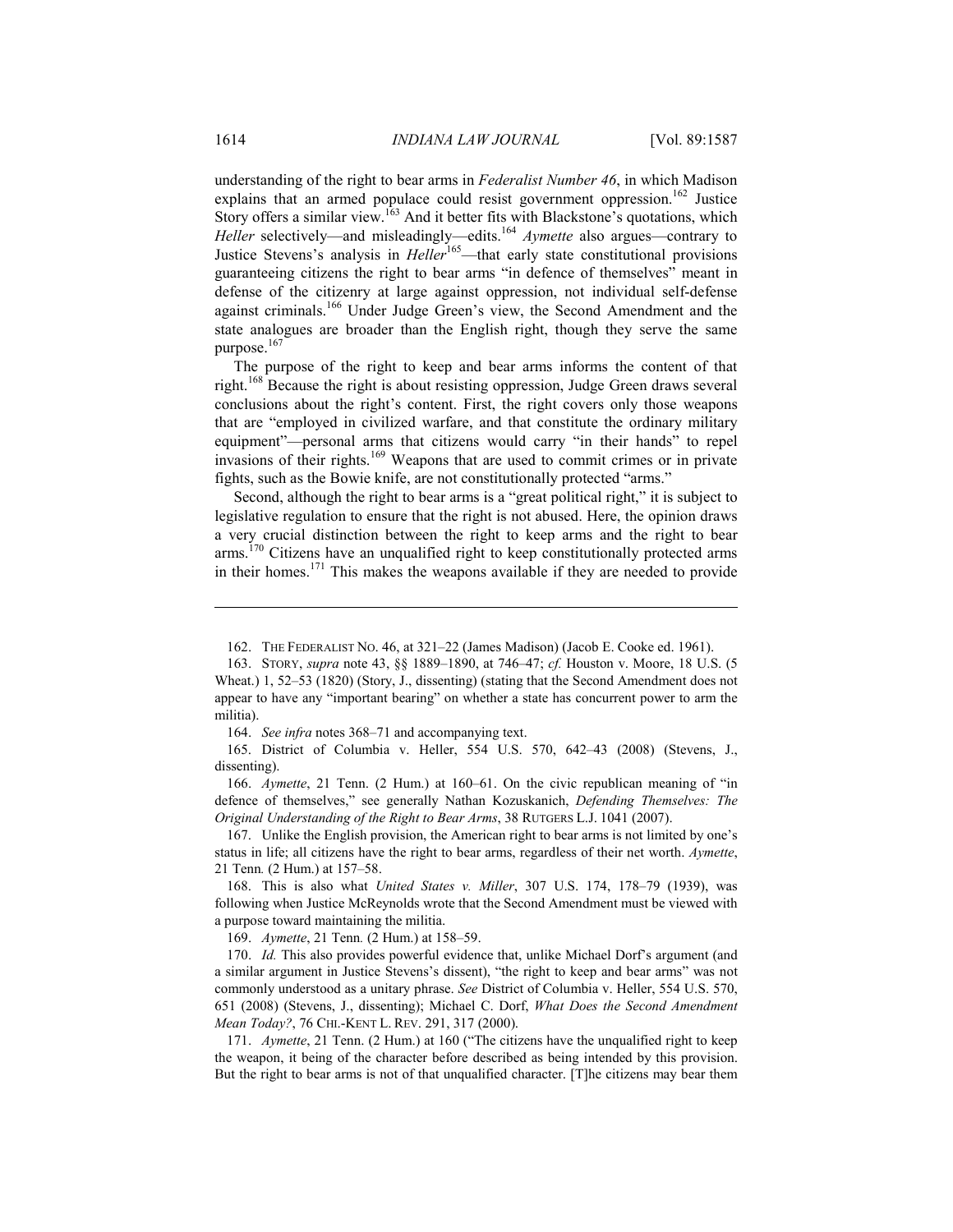for the common defense against oppression. When collective rights opinions cite *Aymette* as supporting their argument<sup>172</sup>—usually because the opinion says "bear arms" refers exclusively to war<sup>173</sup>—they miss the unrestrained notion of the right to keep arms in *Aymette*. *Aymette* does not limit the right to have arms only to when the government enrolls the person in a well-regulated militia. If this were the limit of the right, then the government could refuse to enroll people in the militia and the people would have no right to possess arms—which means that there would be no impediment to illegal executive power.<sup>174</sup>

In contrast to the right to keep arms in the home, the right to bear arms in public is more limited, since the purpose of allowing citizens to carry weapons is to provide for the common defense.<sup>175</sup> Citizens have peacetime duties when exercising their right to bear arms—for example, not showing up to a public gathering heavily armed to the terror of the people. The legislature may regulate abuses of the right with criminal penalties. $176$ 

As a corollary of this second point, Judge Green argues that there is a "manifest" distinction between openly carried weapons and concealed weapons. When one bears arms for the common defense, the arms—such as rifles, muskets, and swords (note that pistols and knives are not included in the list)—have to be carried openly, as they would be in warfare. To deny the right to bear arms openly is to destroy the right, whereas this is not true for carrying weapons concealed.<sup>177</sup>

But in this last point, we see the transitional nature of *Aymette*. Judge Green could have argued—as did many courts during the late eighteen hundreds<sup>178</sup>—that the legislature could mostly restrict the right to bear arms, while maintaining a broad right to keep arms in the home. Someone carrying a rifle in public on a random occasion likely does not bear arms with the common defense in mind. The rationale of *Aymette* would seemingly support a legislative decision completely

173. *Aymette*, 21 Tenn. (2 Hum.) at 161.

for the common defence; but it does not follow that they may be borne by an individual, merely to terrify the people or for purposes of private assassination.").

 <sup>172.</sup> *E.g.*, *Heller*, 554 U.S. at 613–14 (majority opinion) (noting that *Aymette* is cited by those advocating restricting the right to the militia); *id.* at 648 n.10 (Stevens, J., dissenting); Silveira v. Lockyer, 312 F.3d 1052, 1073 (9th Cir. 2002).

 <sup>174.</sup> *See Heller*, 554 U.S. at 596; Andrews v. State, 50 Tenn. (3 Heisk.) 165, 182–85 (1871).

 <sup>175.</sup> *See, e.g.*, Lucilius A. Emery, *The Constitutional Right to Keep and Bear Arms*, 28 HARV. L. REV. 473 (1915). Although this article has been widely cited by federal cases adopting the collective rights holding, Emery actually takes the *Aymette* approach of a broad right to keep war arms and a limited right to bear them; he sees defense of the community as the right's primary justification, with personal protection against criminals, at best, a secondary concern. *See id.* at 476–77.

 <sup>176.</sup> *Aymette*, 21 Tenn. (2 Hum.) at 159–60.

 <sup>177.</sup> *Id.* at 160–61.

 <sup>178.</sup> *See, e.g.*, Hill v. State, 53 Ga. 472, 475–76, 479–80 (1874) (recognizing an "absolute" right to keep arms but upholding prohibition on carrying weapons in many locations and in a concealed manner); State v. Wilburn, 66 Tenn. 57, 62–63 (1872) (upholding prohibition against carrying all pistols, except openly in the hand); State v. Duke, 42 Tex. 455, 459 (1874) (upholding law that restricted the carrying of pistols to homes, places of business, when needed for public service, and in emergency defensive circumstances).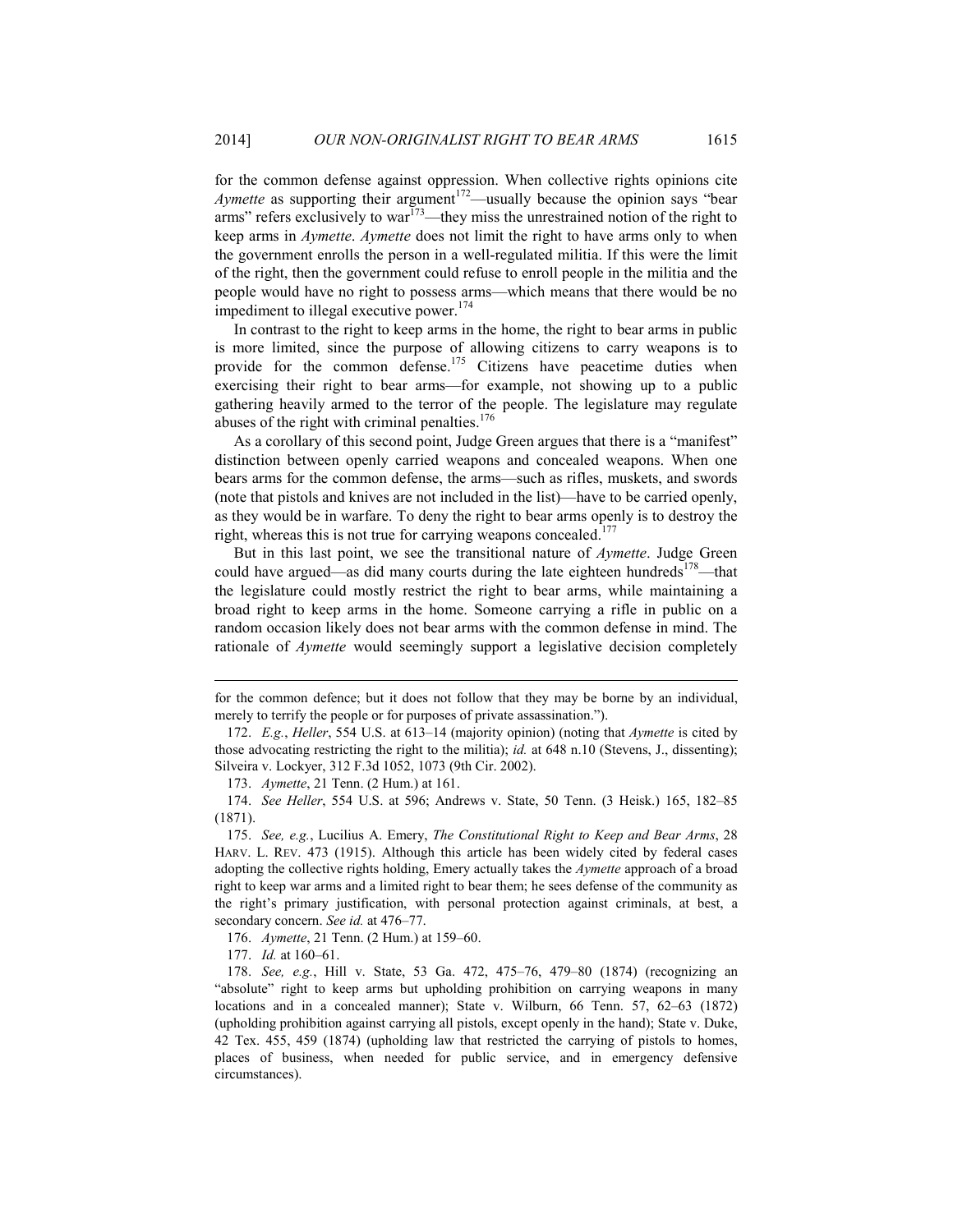prohibiting weapons in public, except for militia duty or for individual incidents related to militia duty (e.g., bringing the gun home from a place of purchase or the person going target shooting, on his own accord, to increase his proficiency with the weapon).179 Nevertheless, Judge Green still sees—consistent with the antebellum sentiment—that "a prohibition to bear them openly would be a denial of the right altogether."180 This shows the profound constraining influence that contemporaneous popular sentiment of the right to bear arms has over courts' interpretations, even when, intellectually, judges think the right should have different dimensions.

*Aymette* thus fills a transitional role. It provides the intellectual framework for the second half of the nineteenth century, when the right to bear arms in public would be sharply curtailed. But, like nearly all antebellum cases, *Aymette* also recognizes a general right to bear arms openly. The right to keep and bear arms, according to Judge Green, is the right to keep military rifles, muskets, and swords in the home and to bear them openly in public.

### b. *State v. Buzzard*

The second major outlier is *State v. Buzzard*. <sup>181</sup> *Buzzard*, another concealed weapons case, is the only antebellum case that arguably takes a view that the Second Amendment belongs only to the militia. The case had limited precedential value in the nineteenth century—after the Civil War, Arkansas (the only state to adopt it) abandoned the doctrine in favor of the Tennessee approach<sup>182</sup>—but it became the predominant federal court approach beginning in the 1930s.<sup>183</sup>

Making matters more complicated, *Buzzard* has no court opinion. The 1842 Arkansas Supreme Court had three judges, and the opinions in *Buzzard* were delivered *seriatim*. The full court's holding is unclear. Two of the three judges— Chief Justice Daniel Ringo and Justice Townsend Dickinson—argue that the right belongs to "the people" solely so they may perform militia-related objectives.<sup>184</sup> Justice Thomas J. Lacy, in dissent, argues that the right includes personal defense. He also accuses Justice Dickinson of holding that "it is the militia alone who possess this right in contradistinction from the mass of the people."<sup>185</sup> I think Justice Lacy is wrong about Justice Dickinson's opinion, for reasons I will discuss momentarily.<sup>186</sup> But if I am incorrect about this assessment, then we have a *Bakke*-style breakdown: Justice Dickinson argues that the right is limited to militia

 <sup>179.</sup> See *Andrews*, 50 Tenn. (3 Heisk.) at 178–79, which later took this approach.

 <sup>180.</sup> *Aymette*, 21 Tenn. (2 Hum.) at 161.

 <sup>181. 4</sup> Ark. 18 (1842); *see also* George A. Mocsary, Note, *Explaining Away the Obvious: The Infeasibility of Characterizing the Second Amendment as a Nonindividual Right*, 76 FORDHAM L. REV. 2113, 2148 (2008) (analyzing the opinions in *Buzzard*).

 <sup>182.</sup> *See, e.g.*, Wilson v. State, 33 Ark. 557 (1878); Fife v. State, 31 Ark. 455 (1876); *see also infra* note 360 (recounting the history).

 <sup>183.</sup> *See* United States v. Adams, 11 F. Supp. 216 (S.D. Fla. 1935); *see also infra* Part III (recounting the post-*Miller* history).

 <sup>184.</sup> *Buzzard*, 4 Ark. at 24–25 (opinion of Ringo, C.J.); *id.* at 30 (opinion of Dickinson, J.).

 <sup>185.</sup> *Id.* at 35 (opinion of Lacy, J., dissenting).

 <sup>186.</sup> *See infra* notes 201–06 and accompanying text.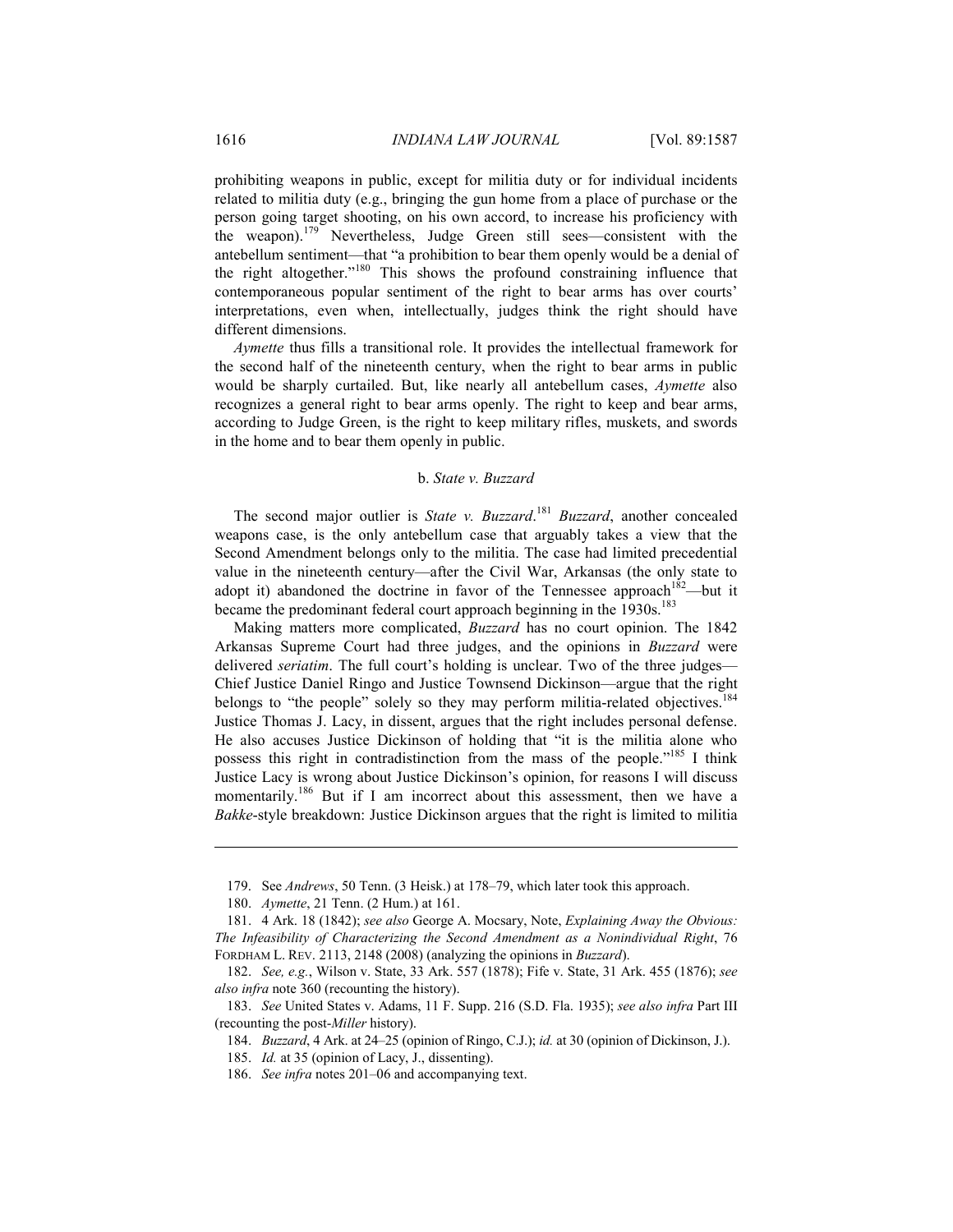service; Justice Lacy would hold that it encompasses the private use of arms; and Chief Justice Ringo opines, like *Aymette*, that the right is not limited to those enrolled in the militia, but the right exists only for the purpose of public defense.

Chief Justice Ringo's opinion reads similarly to *Aymette*: the right to bear arms is designed to allow resistance to "those who should conspire to overthrow the established institutions of the country, or subjugate their common liberties."<sup>187</sup> Much of his opinion is dedicated to refuting that the right to bear arms is absolute—which Chief Justice Ringo feared it would be if it were disconnected from its militia-related objective.<sup>188</sup> Justice Dickinson makes a similar argument in his opinion.<sup>189</sup>

Language in both majority opinions gives some support to the collective rights view. Chief Justice Ringo, for example, does state that the right "enable[s] the militia to discharge this most important trust [i.e., prevent overthrow of the government], so reposed in them, and for this purpose only, it is conceived the right to keep and bear arms was retained."<sup>190</sup> Justice Dickinson refers to the "power given the militia to keep and bear arms<sup> $191$ </sup> as well as the power of the state to regulate weapons "when . . . not required or necessary for military purposes."<sup>192</sup> He further writes, "The militia constitutes the shield and defence for the security of a free State; and to maintain that freedom unimpaired, arms and the right to use them for that purpose are solemnly guarantied."193 Chief Justice Ringo's quotation, along with its surrounding text, provided support to the government's brief in *United States v. Miller*, when the government cited *Buzzard* as one of three American cases holding that the right to bear arms only belongs to people serving in a militia.<sup>194</sup> One person who compiled a history of state court decisions on the right to bear arms called it "by far the most extreme statement in opposition to an individual right to keep and bear arms in the period before the Civil War."<sup>195</sup>

Treating *Buzzard* as a collective rights decision overreads the opinions. Both majority opinions treat "militia" as synonymous with "able-bodied free white men"; neither suggests that the right to bear arms is limited to only those citizens who are currently enrolled in highly regulated, constantly drilling militia units (i.e., "select militia").<sup>196</sup> Indeed, Justice Dickinson says that the "militia" is "*necessarily* 

<u>.</u>

195. CRAMER, *supra* note 10, at 82.

 <sup>187.</sup> *Buzzard*, 4 Ark. at 24–25 (opinion of Ringo, C.J.).

 <sup>188.</sup> *Id.* at 21–22. A similar jurisprudential concern occurred in federal courts after *Miller*. *See infra* text accompanying note 326.

 <sup>189.</sup> *Buzzard*, 4 Ark. at 30–32 (opinion of Dickinson, J.).

 <sup>190.</sup> *Id.* at 25 (opinion of Ringo, C.J.).

 <sup>191.</sup> *Id.* at 30 (opinion of Dickinson, J.).

 <sup>192.</sup> *Id.* at 32.

 <sup>193.</sup> *Id.*

 <sup>194.</sup> *See* Brief for the United States, *supra* note 32, at 16–18. The other two cases were *City of Salina v. Blaksley*, 83 P. 619 (Kan. 1905), and *United States v. Adams*, 11 F. Supp. 216 (S.D. Fla. 1935). The latter case was the first reported decision on the constitutionality of the National Firearms Act of 1934. *See infra* text accompanying note 294.

 <sup>196.</sup> *See Buzzard*, 4 Ark. at 27 (opinion of Ringo, C.J.) (treating the "free white men" provision in the right to bear arms as securing the state's "republican institutions," that is, the militia).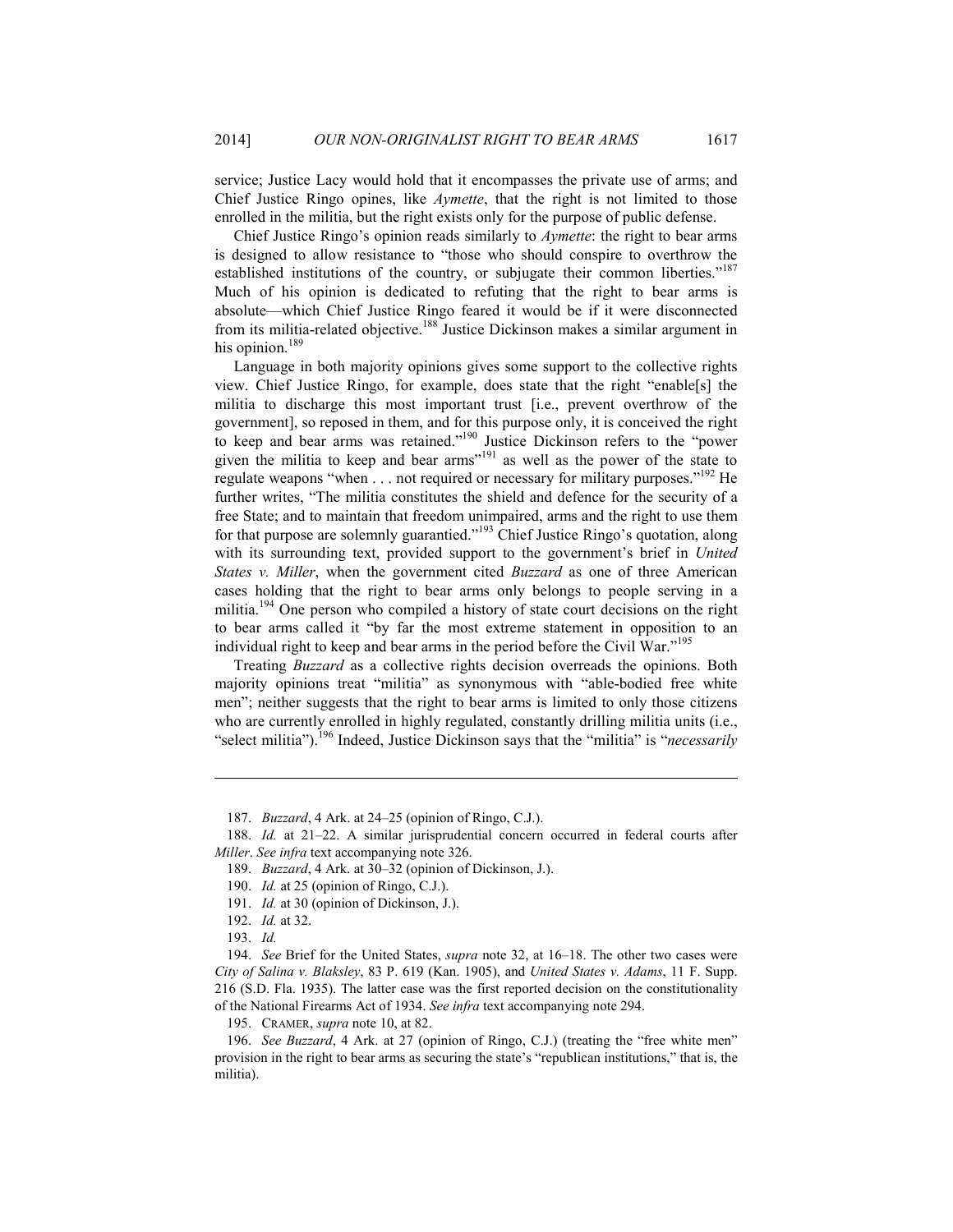composed of the people"; unlike the collective rights view, he does not suggest that the "militia" includes only that subset of people whom the government chooses to enroll for military service.<sup>197</sup> Moreover, Justice Dickinson's opinion rejects the states' rights theory of the Second Amendment. He writes, "It is not contended that the General Assembly of this State could interfere with any regulations made by Congress, as to the organizing, arming, or disciplining the militia, or in the manner in which that militia are either to keep or bear their arms."<sup>198</sup>

Justice Lacy, in dissent, takes a libertarian view of the right to bear arms: he recognizes only the power of the state to regulate the dangerous *use* of weapons.<sup>199</sup> He argues that if the right to bear arms means nothing more than the right of a state to arm a militia, then the right is worthless since the state has that power anyway.<sup>200</sup> Contrary to the majority, Justice Lacy views the militia as including only those citizens designated by state authority as enrolled in military service.<sup>201</sup> As a result, if the majority's view were correct, the state could deprive people of their arms by not enrolling them in military service. For Justice Lacy, the right to bear arms means the "privilege of the people to keep and to bear their private arms, for the necessary defence of their person, habitation, and property, or for any useful or innocent purpose whatever."<sup>202</sup>

Justice Lacy's opinion is probably closest to the prevailing model that dominated other state courts.203 Even though the Arkansas Constitution guaranteed the right to bear arms "for the common defence," his opinion recognized the right as being much broader.<sup>204</sup> The majority, of course, disagreed, holding that the right to bear arms exists only for purposes of public defense. With the possible exception

 <sup>197.</sup> *Id.* at 30 (opinion of Dickinson, J.) (emphasis added); *see also* Eugene Volokh, *The Commonplace Second Amendment*, 73 N.Y.U. L. REV. 793, 802–04 (1998) (explaining that the militia has generally included the entire able-bodied political community). One might object that Justice Dickinson was simply referencing the popular militia of the nineteenth century. This would be wrong for two reasons. First, Justice Dickinson treats the militia as "necessarily composed of the people," not contingently composed. *Buzzard*, 4 Ark. at 30. Second, the universal militia system largely died after the War of 1812. *See, e.g.*, H. RICHARD UVILLER & WILLIAM G. MERKEL, THE MILITIA AND THE RIGHT TO ARMS, OR, HOW THE SECOND AMENDMENT FELL SILENT 119–26 (2002); Frederick Bernays Wiener, *Militia Clause of the Constitution*, 54 HARV. L. REV. 181, 188–93 (1940). Those who argue that "times have changed" and that today's "well-regulated militia" does not involve universal service ignore the fact that many antebellum cases, including *Buzzard*, arose thirty years following the collapse of the universal militia system and the primary emergence of volunteer units.

 <sup>198.</sup> *Buzzard*, 4 Ark. at 29 (opinion of Dickinson, J.).

 <sup>199.</sup> *See id.* at 39–40 (opinion of Lacy, J., dissenting) ("[I]f the right be innocent of itself, it cannot be interdicted; but its unlawful exercise, degenerating into licentiousness, is subject to regulation.").

 <sup>200.</sup> *Id.* at 35–36.

 <sup>201.</sup> *See id.* at 35.

 <sup>202.</sup> *Id.* at 43.

 <sup>203.</sup> But Justice Lacy would have struck down the prohibition on concealed weapons, so this places him closer to *Bliss*—and on the far end of the individual rights spectrum.

 <sup>204.</sup> *See* ARK. CONST. of 1836, art. II, § 21 ("That the free white men of this State shall have a right to keep and to bear arms for their common defence.").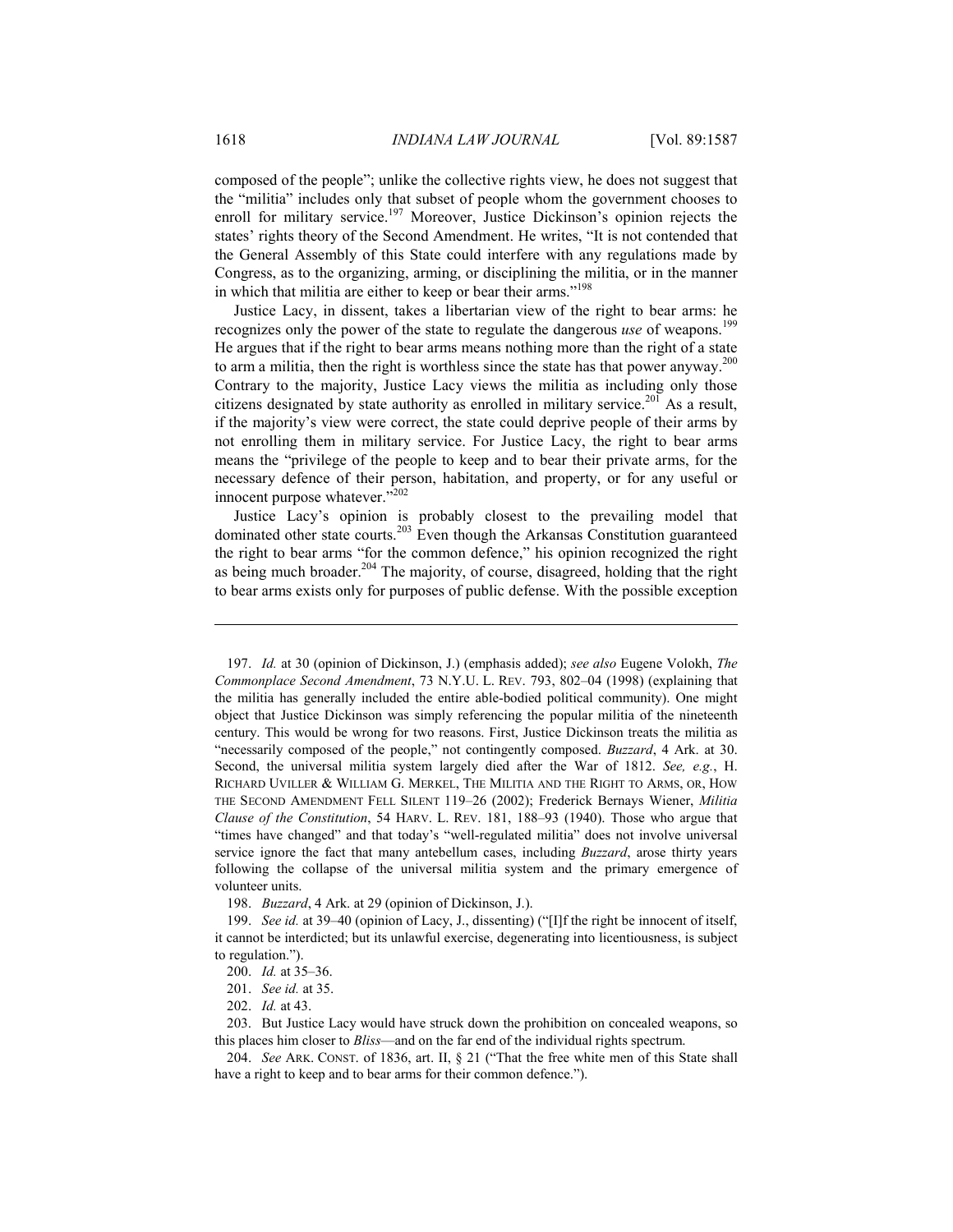of Justice Dickinson's opinion, no antebellum judicial authority supports limiting the right to bear arms to service in the militia. Nor does any authority suggest that the right is limited to the select (or volunteer) militia, even though the universal militia largely became extinct after the War of 1812.

In limiting the right to keep and bear arms to the right to have individual weapons of war for the purpose of resisting oppression, *Buzzard* and *Aymette* cut strongly against the prevailing broad view of the antebellum right to bear arms. But this view of the right to bear arms would predominate after the Civil War, when courts would struggle to adapt the right to bear arms against new social pressures to control handgun violence.

#### II. THE RIGHT TO BEAR ARMS DURING AND FOLLOWING RECONSTRUCTION

The antebellum right to bear arms was a struggle between a divided citizenry, those who viewed public weapons as a nuisance and those who maintained a strong belief in the right to bear arms in public for individual purposes. Antebellum courts generally synthesized a compromise position that recognized both positions: allow states to prohibit only concealed weapons to control crime, while recognizing a broad right to bear arms openly, whether or not related to militia duty. The three courts that did not strike this compromise—two finding an absolute right to bear arms (the Kentucky Court of Appeals in *Bliss* and the Tennessee Supreme Court in *Simpson*) and one court limiting the right only to military purposes (the Arkansas Supreme Court in *Buzzard*)—found their doctrines overturned.

The post–Civil War period marked a failure of the antebellum compromise. Handguns proliferated after the Civil War, and concealed weapons bans largely proved inadequate to stem crimes committed with them. Legislatures and the people clamored for new authority to regulate—and even prohibit—handguns. Moreover, legislatures faced new challenges, including minors with guns, persons showing up to court armed, armed persons "intimidating" voters at the polls with weapons,<sup>205</sup> armed corporations breaking strikes, and the new legal recognition of blacks as full citizens with a right to have guns—something the Southern white community feared and resented.<sup>206</sup> The scope of the popularly accepted right to bear arms changed.

Faced with new pressures to allow legislatures to regulate guns more extensively, courts largely altered the scope of the right to bear arms. The right to bear arms following the Civil War was primarily the right contained in *Aymette*: a broad right to keep arms in the home, but a very limited right to have arms in public. Legislatures could regulate the right to carry handguns in a manner that made the right extremely difficult to exercise (e.g., limiting the right to militarystyle revolvers carried openly in the hand). Constitutionally protected "arms" were only those arms constituting the "ordinary military equipment"—arms, such as

 <sup>205.</sup> Of course, many times these were Union soldiers guarding the polls and preventing the intimidation of blacks.

 <sup>206.</sup> I am omitting discussion of the Black Codes, which, among other things, required the freedmen to obtain licenses before possessing firearms. These laws were overturned by Congress. *See* Stefan B. Tahmassebi, *Gun Control and Racism*, 2 GEO. MASON U. C.R. L.J. 67, 71 (1991).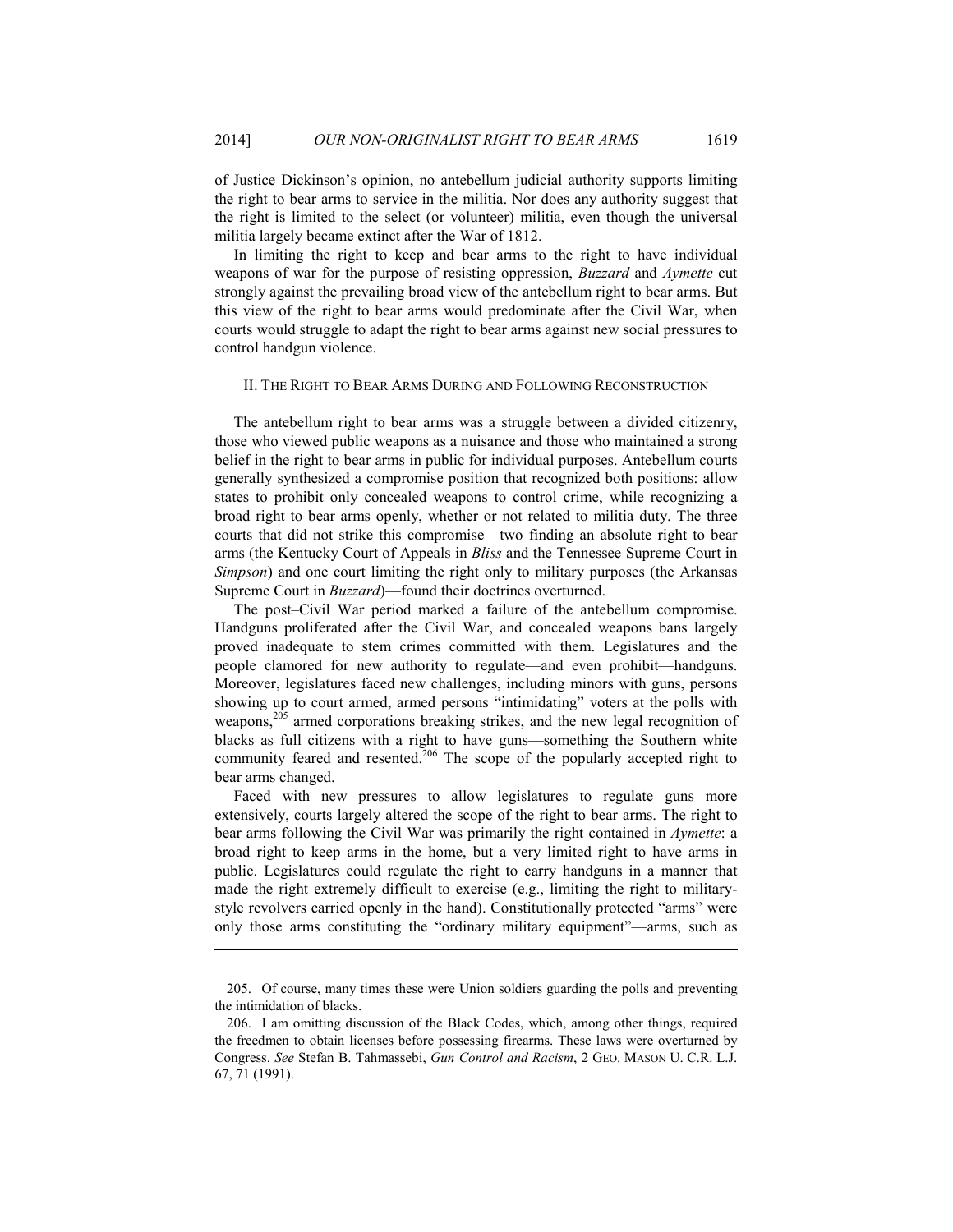rifles, appropriate for individual citizens to use when in military service. Handguns received little constitutional protection after the Civil War, with the exception that a majority of courts recognized at least the right to have military-style revolvers. Courts also reconstructed the "regulation/prohibition" distinction to fit the new legislative framework. Total prohibitions on carrying guns in certain places would be "regulations"—not prohibitions—provided they were not overbroad. This supplanted the old theory that prohibitions on concealed weapons did not restrict the right to bear arms because such laws merely prescribed the manner in which arms were borne.

#### *A. Community Standards and the Legislative Framework*

Before the Civil War, gun control revolved primarily around concealed weapons, dueling, and honor-related killings. After the Civil War, the primary concern of legislatures was crime committed with handguns. Beginning in the 1870s—and continuing at various times throughout the twentieth century—states began banning the sale and carrying of handguns. Tennessee and Arkansas imposed this through outright bans on all handguns, except army- or navy-model revolvers.207 Alabama, Texas, and Virginia taxed dealers or imposed transfer taxes on the sale of pistols.<sup>208</sup> North Carolina imposed a property tax.<sup>209</sup>

Although many commentators today malign these Southern laws as racist which they were—they also had legitimate crime-control objectives, and calls for them were not limited to Southern states. In 1873, a New York grand jury requested a ban on carrying pistols or concealed weapons.<sup>210</sup> A few years later, these efforts met with some success when the New York City aldermen adopted a proposal to require a license to carry a pistol.211 The *Philadelphia Inquirer* reported in 1880 that carrying pistols had declined in Pennsylvania outside of Philadelphia.<sup>212</sup>

Social pressures were clearly turning against carrying guns in public. In 1887, a Michigan man tried to defend himself against a concealed weapons charge by claiming that he showed the gun to persons with whom he came into contact and thus lacked the intent to conceal it. But he testified that he did not wear the gun openly, "lest people should think him a madman."<sup>213</sup> He pled for an acquittal, saying that honest citizens needed to be able to carry guns to defend themselves

 <sup>207.</sup> Act of Apr. 1, 1881, No. 96, 1881 Ark. Acts 191, 191–92; Act of Mar. 14, 1879, ch. 96, 1879 Tenn. Pub. Acts 135, 135–36; *see also* Tahmassebi, *supra* note 206, at 74–75.

 <sup>208.</sup> Tahmassebi, *supra* note 206, at 74–75.

 <sup>209.</sup> Act of Feb. 26, 1867, ch. 72, § 14, 1866–1867 N.C. Pub. Laws 95, 103 (requiring a tax on pistols and making it a crime to carry a handgun without paying the tax). An 1866 act required a tax of \$50 on pistols, Bowie knives, dirks, sword canes, or other deadly weapons worn upon the person without the permission of the board of aldermen. Act of Mar. 10, 1866, ch. 7, § 19, 1866–1867 N.C. Priv. Laws 53, 63.

 <sup>210.</sup> *Concealed Weapons*, HARTFORD DAILY COURANT, Feb. 21, 1873, at 3.

 <sup>211.</sup> *The Pistol Ordinance*, N.Y. HERALD, Mar. 20, 1878, at 10.

 <sup>212.</sup> *The Law Supreme*, PHILA. INQUIRER, Dec. 17, 1880, at 4.

 <sup>213.</sup> *A Fine Argument: Robert M. Buyse Gives Good Reasons Why He Carried a Revolver*, JACKSON WKLY. CITIZEN (Mich.), Dec. 13, 1887, at 5.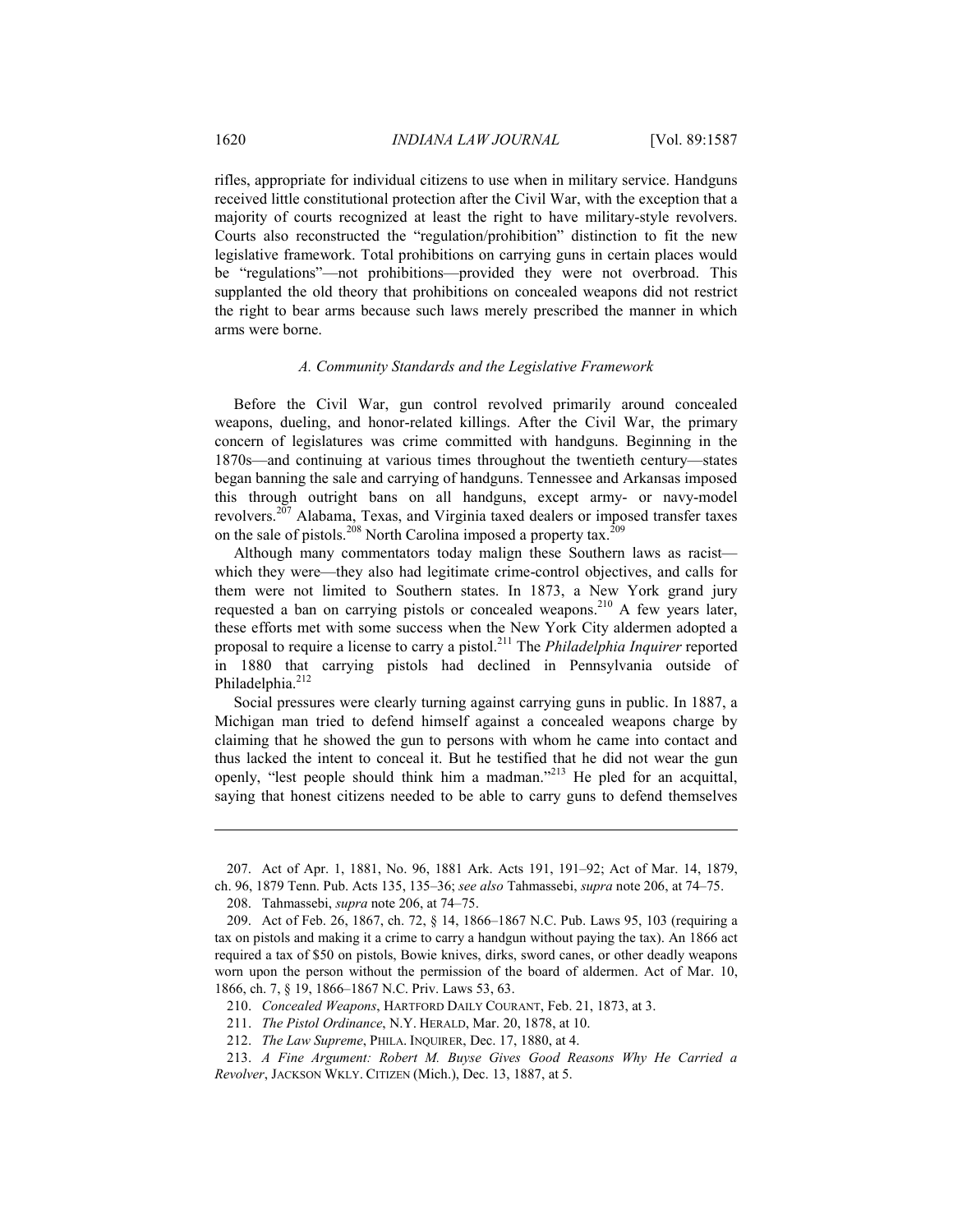against robbers—an older form of today's "if you ban guns, only bad guys will have them" argument. The newspaper approved of his argument, noting that robberies were an everyday event.<sup>214</sup>

Indeed, the population was torn between those who favored banning the carrying of pistols and those who believed that, if this were done, honest citizens would be at the mercy of criminals. In 1889, the *Knoxville Journal* spoke quite approvingly of Tennessee's bans on carrying and selling pistols. The newspaper thought that the ban had reduced heat-of-passion killings and called for a complete prohibition of handguns.<sup>215</sup> These calls were not limited to the South. The San Jose *Evening News* reprinted a *Templeton Times* article calling for people to stop carrying guns, unless they had a legitimate need.<sup>216</sup>

On the other hand, many believed that they needed to carry guns for protection. In 1889, an Omaha news article detailed several people as examples of a "fad" to carry pistols for protection.<sup>217</sup> Members of Congress "very generally carried" pistols in the Capitol.<sup>218</sup> A Louisiana editorial complained that the Louisiana concealed pistol law was not working and that people needed to carry guns for protection.<sup>219</sup>

In addition to these legitimate crime-control objectives, anti-pistol laws had some racist overtones. There was widespread belief that blacks used guns to commit crimes against whites. One paper quite bluntly stated that "[e]ven the stalwarts who believe in John Brown, and regard Lincoln's emancipation proclamation as greater than the Sermon on the Mount, carry pistols in this city now to protect themselves from negro robbers and murderers."<sup>220</sup> An ex-Confederate officer was asked why he took his gun into an opera house when only "Democrats" would be present. He responded that he always carried his gun and thought that was the practice among both whites and blacks.<sup>221</sup>

Instead of Black Codes, legislatures responded by prohibiting "vagrants" or "tramps" from carrying weapons.<sup>222</sup> Commentators have noted that the ban on pistols—except army pistols—effectively priced black citizens out of weapons.<sup>223</sup> Army pistols were more expensive—out of the price range of most black Americans—and whites generally retained such pistols from their Civil War

 <sup>214.</sup> *Id.*

 <sup>215.</sup> *The Sacredness of Human Life*, KNOXVILLE J., May 10, 1888, at 2.

 <sup>216.</sup> *Carrying Pistol*, EVENING NEWS (San Jose), Sept. 26, 1887, at 2.

 <sup>217.</sup> *People Who Carry Pistols: How the Hip Pocket Fad Has Enveloped Male Omaha in Its Dangerous Embrace*, OMAHA DAILY HERALD, Apr. 28, 1889, at 10.

 <sup>218.</sup> *Congressmen Who Carry Pistols: Pocket Pistols Very Generally Carried— Legislators Who Go Armed*, COLUMBUS ENQUIRER-SUN (Ga.), Aug. 6, 1886, at 5.

 <sup>219.</sup> *Criminalities: Pistols*, DAILY PICAYUNE (New Orleans), May 16, 1874, at 6.

 <sup>220.</sup> *The Negroes of the District: The Care Required by the Colored Vagrants*, WHEELING REG. (W. Va.), Feb. 3, 1880, at 1.

 <sup>221.</sup> *A Very Frank Witness: Testifies Before the Danville Investigating Committee Today*, EVENING CRITIC (D.C.), Feb. 19, 1884, at 3.

 <sup>222.</sup> *See, e.g.*, Act of Mar. 13, 1880, ch. 213, § 2, 1880 Me. Laws 212, 212–13; Act of Mar. 12, 1879, ch. 198, § 2, 1879 N.C. Laws 355, 355; Act of Apr. 30, 1879, No. 31, § 2, 1879 Pa. Laws 33, 34; Act of Mar. 4, 1879, ch. 188, § 4 Wis. Laws 273, 274.

 <sup>223.</sup> Tahmassabi, *supra* note 206, at 74–75.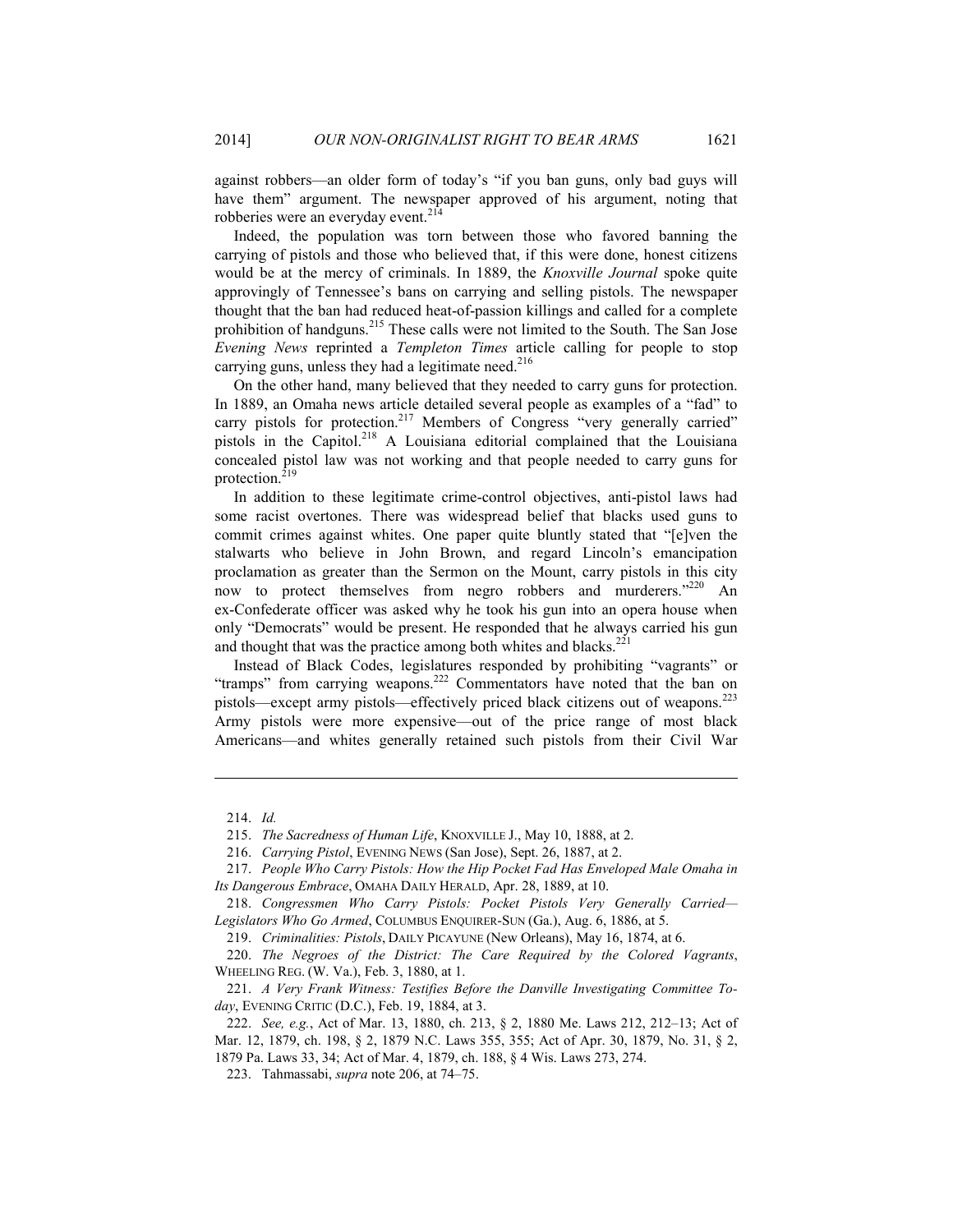service.<sup>224</sup> Indeed, the effect of the weapons laws was to produce a double standard: white citizens were usually left alone to possess and carry guns—enforcement of the law against them was viewed as violating the right to bear arms for defense while black citizens were routinely prosecuted.<sup>225</sup>

There is some evidence that the population also began to divide on whether the right to bear arms existed for individual defense or only for militia-related purposes. From Louisiana to New York, articles began to appear which contained strong statements that the right to bear arms applied to individual self-defense.<sup>226</sup> The New York editorial expressed disapproval of police proposals to ban gun carrying while exempting the police. It argued against the militia-centric view of the right to bear arms, saying instead that the provision was intended to prevent one standard for government officers who carry guns and a separate standard for normal citizens.

But the modern collective rights argument also began to take hold in the late-1870s in some quarters. In response to armed strikebreaking, Illinois prohibited groups of people from parading with arms.<sup>227</sup> While the law was undergoing court review, editorials supported it by arguing that the right to bear arms only belonged to people when they were acting in a state-sponsored "well-regulated militia," not in private armed groups.<sup>228</sup>

The Supreme Court never accepted this militia-only position, instead affirming the constitutionality of the act on narrower grounds in *Presser v. Illinois*. 229 The Supreme Court very carefully said that the act did not affect the right of individuals to bear arms, but only to parade as groups with weapons.<sup>230</sup> Indeed, the Court said that "all citizens capable of bearing arms constitute the . . . reserve militia of the United States as well as of the States" and that states could not prohibit their citizens from keeping and bearing arms, since that would deprive the federal government of its power to call forth the militia.<sup>231</sup> But the right to keep and bear arms, the Court held, did not include the right to band together as armed groups.<sup>232</sup>

1

 232. *Presser,* 116 U.S. at 267–68. Arizona and Washington would adopt language in their state analogues of the Second Amendment clarifying that the right to bear arms does not include the right of private corporations to employ armed groups. *See* ARIZ. CONST. art. II, § 26; WASH. CONST. art. I, § 24.

 <sup>224.</sup> *Id.*

 <sup>225.</sup> *The Right to Bear Arms*, WKLY. PELICAN (New Orleans), Feb. 9, 1889, at 2; *see also* Robert J. Cottrol & Raymond T. Diamond, "*Never Intended to Be Applied to the White Population": Firearms Regulation and Racial Disparity—The Redeemed South's Legacy to a National Jurisprudence?*, 70 CHI.-KENT L. REV. 1307 (1995) (describing the history of racial disparities in firearms regulation following 1893).

 <sup>226.</sup> *Criminalities: Pistols*, *supra* note 219; INDIANAPOLIS SENTINEL, May 15, 1882, at 4 (reprinting article from N.Y. J. COMMERCE).

 <sup>227.</sup> Act of May 28, 1879, art. 11, §§ 5–6, 1879 Ill. Laws 193, 203–04.

 <sup>228.</sup> *The Right to Bear Arms*, INTER OCEAN (Chi.), June 27, 1879, at 4.

 <sup>229. 116</sup> U.S. 252 (1886).

 <sup>230.</sup> *Id.* at 264–65.

 <sup>231.</sup> *Id.* at 265; *see also* Robert Leider, Federalism and the Military Power of the United States 91–92 (Sept. 24, 2013) (unpublished manuscript), *available at* http://papers.ssrn.com /sol3/papers.cfm?abstract\_id=2330648 (explaining *Presser*'s holding and the theory of the militia on which it relies).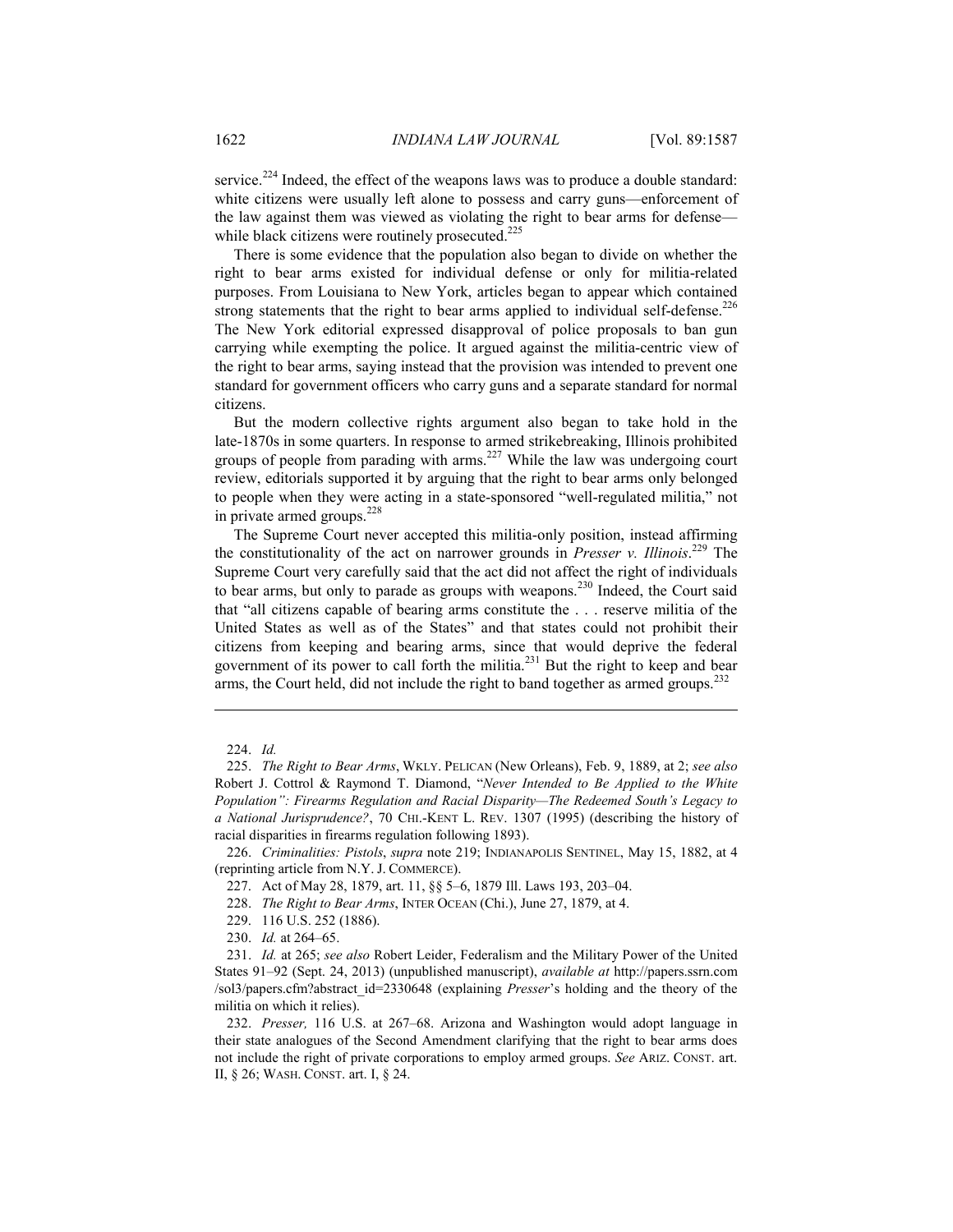Thus, post–Civil War courts were being torn in several directions. New legislation was strictly regulating guns. These included prohibitions on most handguns, minors having guns,<sup>233</sup> carrying a gun while intoxicated, and the possession of guns in certain locations such as courthouses, polling places, and public gatherings.<sup>234</sup> Many citizens were frustrated with gun crimes, including robberies and heat-of-passion killings. White Southerners did not want black Americans possessing guns. At the same time, many citizens wanted the right to carry guns for personal protection against crime. And labor unions worked to stop private detective agencies from banding together as armed groups to break up labor protests. Finally, contemporaneous opinions on the scope of the right began to split between those who thought the right should belong to the government-sponsored "well-regulated militia"—which now primarily consisted of the National Guard and those who retained the belief that the right included private self-defense.

#### *B. The Courts Respond*

In response to these competing social pressures, post–Civil War courts reconceptualized the purpose and scope of the right to keep and bear arms. Instead of placing a high emphasis on personal defense, the civic republican view articulated in *Aymette* took precedence. The only constitutionally protected weapons were those that had value for militia service—the "ordinary military equipment." Most handguns did not qualify. Post–Civil War courts recognized a broad right to keep arms in the home and, in general, a very limited right to bear arms in public.<sup>235</sup> I should note two caveats: First, like their antebellum predecessors, different courts deviate from the rules I have identified above, so one can find a few exceptions in the case law. Second, some of the state constitutional provisions enacted during the post–Civil War period gave legislatures explicit authority to regulate the wearing (or bearing) of weapons, instead of the narrower permission to regulate only *concealed* weapons.<sup>236</sup>

As I articulated in Part I, *Aymette* had three main holdings. The first was that the only constitutionally protected weapons were those "usually employed in civilized warfare" and that constituted the "ordinary military equipment." Second, the right to keep arms in the home was broader than the right to bear arms in public, the latter not including the right to carry a weapon concealed. Third, the right to bear arms was for public—not private—defense. Post–Civil War courts almost

 <sup>233.</sup> *See, e.g.*, Act of Mar. 5, 1883, ch. 105, 1883 Kan. Laws 159 (prohibiting both minors and those of unsound mind); Act of Feb. 10, 1882, ch. 4, 1882 N.J. Laws 13; Act of Apr. 3, 1883, ch. 329, 1 1883 Wis. Laws 290.

 <sup>234.</sup> *See, e.g.*, Act of Oct. 18, 1870, No. 285, 1870 Ga. Laws 421; Act of Mar. 16, 1870, No. 100, § 73, La. Acts 2d Sess. 145, 159–60; Act of Mar. 5, 1883, 1833 Mo. Laws 76 (prohibiting carrying a firearm while intoxicated); Act of Apr. 12, 1871, ch. 34, 1871 Tex. Laws 1st Sess. Gen. Laws 25; Act of Aug. 15, 1870, ch. 78, § 55, 1870 Texas Laws Gen. Laws 128, 139.

 <sup>235.</sup> *See generally* O'Shea, *supra* note 10, at 641–59 (discussing cases).

 <sup>236.</sup> *See* FLA. CONST. of 1885, Declaration of Rights, § 20; GA. CONST. of 1868, art. I, § 14; OKLA. CONST. art. II, § 26; TENN. CONST. art. I, § 26; TEX. CONST. art. I, § 23; TEX. CONST. of 1868, art. I, § 13; UTAH CONST. of 1895, art. I, § 6.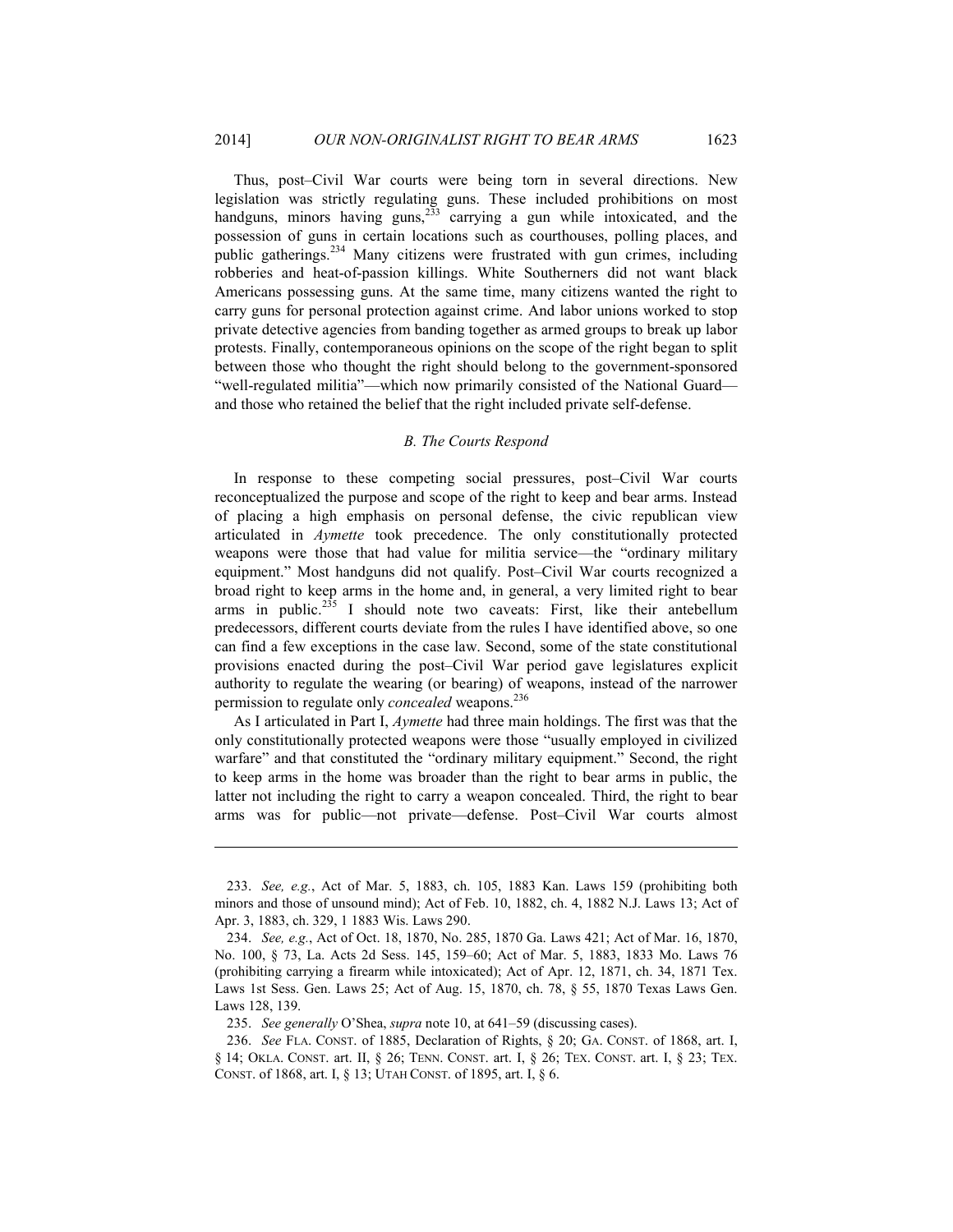unanimously adopted the first holding. With respect to the second holding, no court during this period found a right to carry a concealed weapon.<sup>237</sup> But courts, again, wobbled on the third issue of whether they would recognize a right to bear arms in public for private purposes. Most of them did find a right for private purposes, but they further constrained the constitutional right of gun carrying to make the right to bear arms for private purposes basically useless. And they recognized that a legislature has wide latitude to ban guns completely in "sensitive locations," provided that the restrictions are not overbroad.

#### 1. What Arms Are Protected?

In the post–Civil War era, the Tennessee Supreme Court would take the lead. In Andrews v. State,<sup>238</sup> the court reaffirmed *Aymette*, holding that protected arms included:

Not every thing that may be useful for offense or defense; but what may properly be included or understood under the title of arms, taken in connection with the fact that the citizen is to keep them, as a citizen. Such, then, as are found to make up the usual arms of the citizen of the country, and the use of which will properly train and render him efficient in defense of his own liberties, as well as of the State. Under this head, with a knowledge of the habits of our people, and of the arms in the use of which a soldier should be trained, we would hold, that the rifle of all descriptions, the shot gun, the musket, and repeater, are such arms; and that under the Constitution the right to keep such arms, can not be infringed or forbidden by the Legislature.<sup>239</sup>

The court then reversed the convictions of each defendant because the indictments did not specify the type of pistol. Army revolvers, the full-sized revolvers that were adopted by the U.S. Army as standard pistols, were constitutionally protected handguns, and as such, a total ban on them would be void.<sup>240</sup> All other handguns could be prohibited.<sup>241</sup> The Arkansas Supreme Court followed suit, holding that an 1875 ban on carrying all pistols (whether openly or concealed) did not apply to army pistols.242 The court explicitly relied on *Aymette* and *Andrews* in reaching its decision. Georgia applied the term "arms" to militia weapons, such as "guns of

 <sup>237.</sup> Most courts did not comment on the scope of the right to keep arms in the home since few laws restricted that. I discuss the sparse commentary on the scope of the right below. *See infra* Part II.B.2.

 <sup>238. 50</sup> Tenn. (3 Heisk.) 165 (1871).

 <sup>239.</sup> *Id.* at 179.

 <sup>240.</sup> *Id.* at 186–87.

 <sup>241.</sup> *Id.*; *see also id.* at 192 (issuing holding). Handguns come in different sizes. Traditionally the military adopts full-sized handguns as its standard-issue pistol. The distinction between army pistols and other pistols is largely a distinction between larger handguns that have military value and are difficult to conceal and smaller handguns that have little military value but are easy to conceal.

 <sup>242.</sup> Fife v. State, 31 Ark. 455, 458–61 (1876).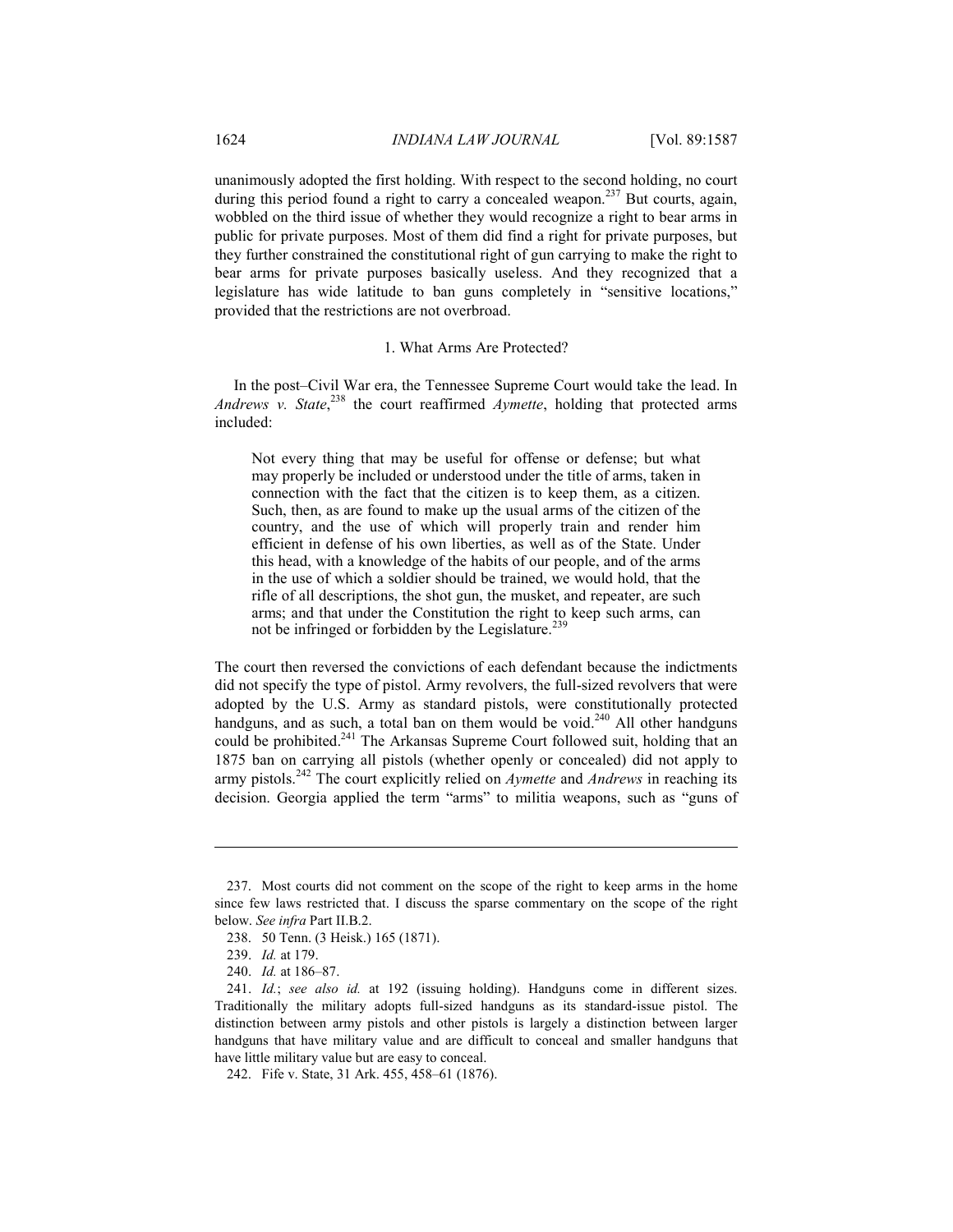every kind, swords, bayonets, [and] horseman's pistols" but not including "pistols, dirks, Bowie-knives, and those weapons of like character."<sup>243</sup>

West Virginia's Supreme Court of Appeals, assuming that the Second Amendment applied to the states, listed "swords, guns, rifles, and muskets" as protected, but "pistols, bowie-knives, brass knuckles, billies, and [other brawling weapons]" as excluded.<sup>244</sup> This was one of the few decisions to exclude handguns entirely.<sup>245</sup>

Between 1871 and 1874, the Texas courts took a broader view of permissible military weapons. In *English v. State*,<sup>246</sup> the Texas Supreme Court held:

The word "arms" in the connection we find it in the constitution of the United States, refers to the arms of a militiaman or soldier, and the word is used in its military sense. The arms of the infantry soldier are the musket and bayonet; of cavalry and dragoons, the sabre, holster pistols and carbine; of the artillery, the field piece, siege gun, and mortar, with side arms.<sup>247</sup>

This holding was under both state and federal constitutional guarantees. This is the only case I have found that protected weapons (artillery guns) that individuals could not physically bear, as opposed to only those ordinary personal arms of the infantry.

In 1874, the Texas Supreme Court reversed course on whether solely military arms were protected. In *State v. Duke*,<sup>248</sup> the court held that "arms" included "such arms as are commonly kept, according to the customs of the people, and are appropriate for open and manly use in self-defense, as well as such as are proper for the defense of the State."249 The court held that this included double-barreled shotguns, the huntsman's rifle, and pistols not adapted for concealed carry, lest "the only arms which the great mass of the people of the State have, [would not be] under constitutional protection."<sup>250</sup> This is the only case to foreshadow the civilian common-use test announced by Justice Scalia in *Heller*. 251

Thus, by 1900, the almost-unanimous view of state courts was that the "arms" protected by the Second Amendment and state analogues were only those arms that citizens would employ in war. They were generally individual weapons that a citizen would possess and carry, such as rifles, muskets, and army pistols. Weapons that were not ordinarily employed by soldiers as personal weapons were not included. This category generally included weapons that were not sufficiently powerful to be of military value, such as Bowie knives and small pistols—weapons

 <sup>243.</sup> Hill v. State, 53 Ga. 472, 474 (1874).

 <sup>244.</sup> State v. Workman, 14 S.E. 9, 11 (W. Va. 1891).

 <sup>245.</sup> Some later cases also excluded pistols. *See, e.g.*, *Ex parte* Thomas, 97 P. 260 (Okla. 1908).

 <sup>246. 35</sup> Tex. 473 (1871).

 <sup>247.</sup> *Id.* at 476.

 <sup>248. 42</sup> Tex. 455 (1874).

 <sup>249.</sup> *Id.* at 458.

 <sup>250.</sup> *Id.* at 458–59.

 <sup>251.</sup> *See* District of Columbia v. Heller, 554 U.S. 570, 624–25 (2008).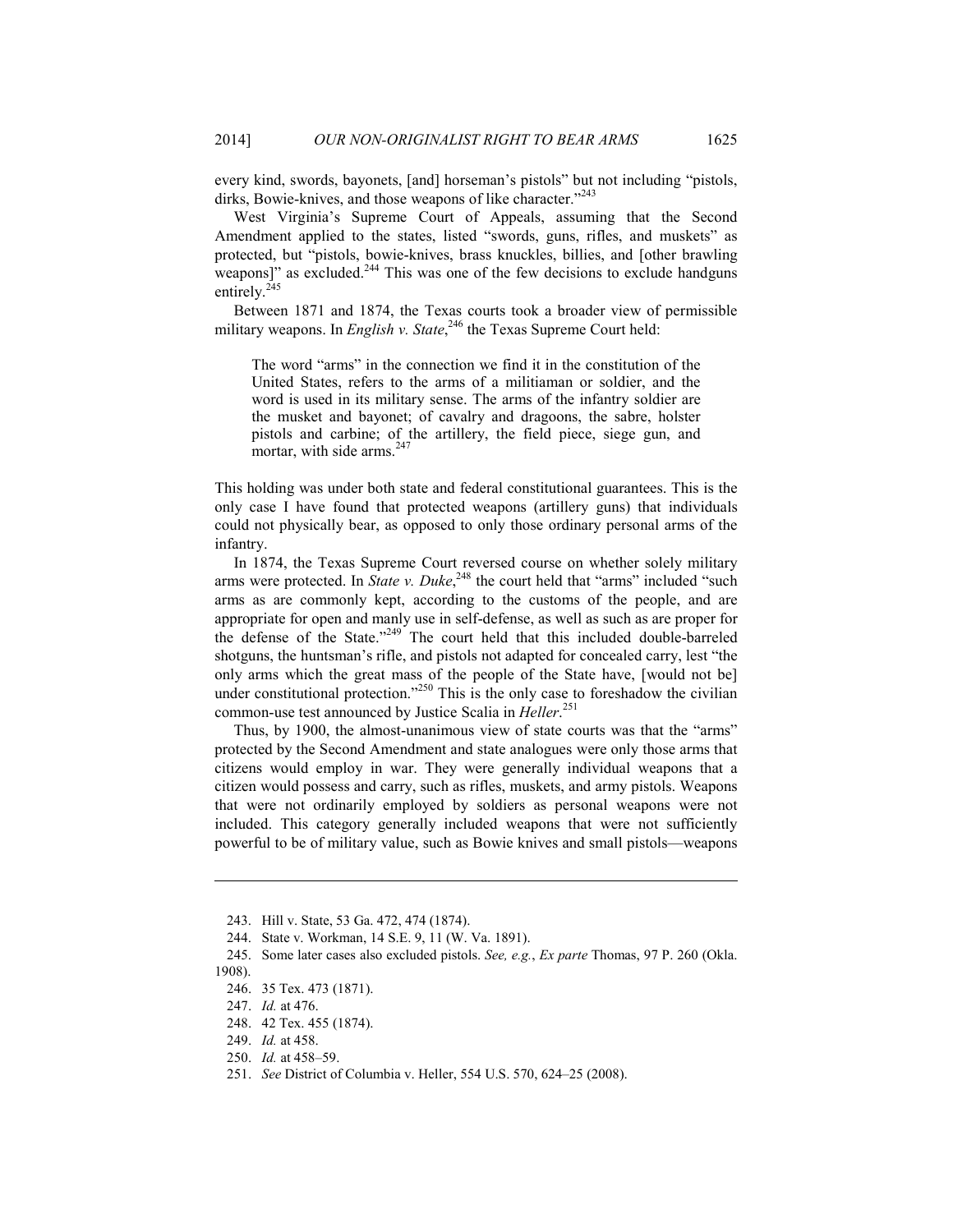that were often employed for criminal purposes and which would lead to an "offense against discipline" if carried by a soldier.<sup>252</sup> By curtailing the scope of protected arms to only militia arms, the courts gave legislatures leeway to regulate handguns and knives, and to address the social externalities caused by the illegal use of such weapons.

#### 2. Scope of the Right to Keep Arms

Not a single court, post–Civil War through 1900, held that the right to keep arms in the home was contingent on active service in a well-regulated militia—even though the National Guard system already had begun replacing the universal militia. This was consistent with the majority post–Civil War view that citizens have a right to keep arms. To the extent that Justice Dickinson's opinion in *Buzzard* suggested it, by the time *Fife v. State* was decided, Arkansas had firmly abandoned the militia-only approach in favor of the Tennessee approach articulated by Judge Green in *Aymette*.<sup>253</sup> No court adopted the collective rights view until 1905, when the Kansas Supreme Court became the first court in American history to limit the right to keep and bear arms to only those citizens actively participating in an organized militia.<sup>254</sup>

 There are very few cases on the right to keep arms during the decades following the Civil War. Most banned weapons were insufficiently powerful to have military application, so courts simply held that the weapons at issue were not "arms." The Tennessee Supreme Court in *Andrews* fleshed out fully what the court thought were the incidents of the right to keep arms. These included the right to purchase arms, repair them and keep them in a useable state, purchase ammunition, practice shooting, and use arms for traditionally lawful purposes.<sup>255</sup> In *Jennings v. State*,<sup>256</sup> the Texas Court of Appeals did not allow the forfeiture of a pistol that was illegally carried, saying that the forfeiture violated the defendant's right to keep the arm.<sup>257</sup>

 <sup>252.</sup> *English*, 35 Tex. at 477.

 <sup>253.</sup> *See* Fife v. State, 31 Ark. 455, 458–59 (1876).

 <sup>254.</sup> City of Salina v. Blaksley, 83 P. 619 (Kan. 1905).

 <sup>255.</sup> Andrews v. State, 50 Tenn. (3 Heisk.) 165, 178–79 (1871). This is important to note for contemporary case law, which is struggling with the question of whether the Second Amendment extends beyond the home. *See, e.g.*, United States v. Masciandaro, 638 F.3d 458, 475 (4th Cir. 2011) (majority opinion of Wilkinson, J.) ("There may or may not be a Second Amendment right in some places beyond the home . . . ."); Williams v. State, 10 A.3d 1167, 1177 (Md. 2011) ("If the Supreme Court, in [*McDonald*'s] dicta, meant its holding to extend beyond home possession, it will need to say so more plainly."). As *Andrews* makes clear, incidents of the right to keep arms in the home extend beyond the home. These include the right to carry a gun to and from a place of purchase, repair, or target practice. Courts, thus, do not mean to ask whether the Second Amendment extends beyond the home; it clearly does. The actual question they are asking is whether the right extends to carrying loaded guns outside the home for individual self-defense.

 <sup>256. 5</sup> Tex. Ct. App. 298 (1878).

 <sup>257.</sup> *Id.* at 300–01.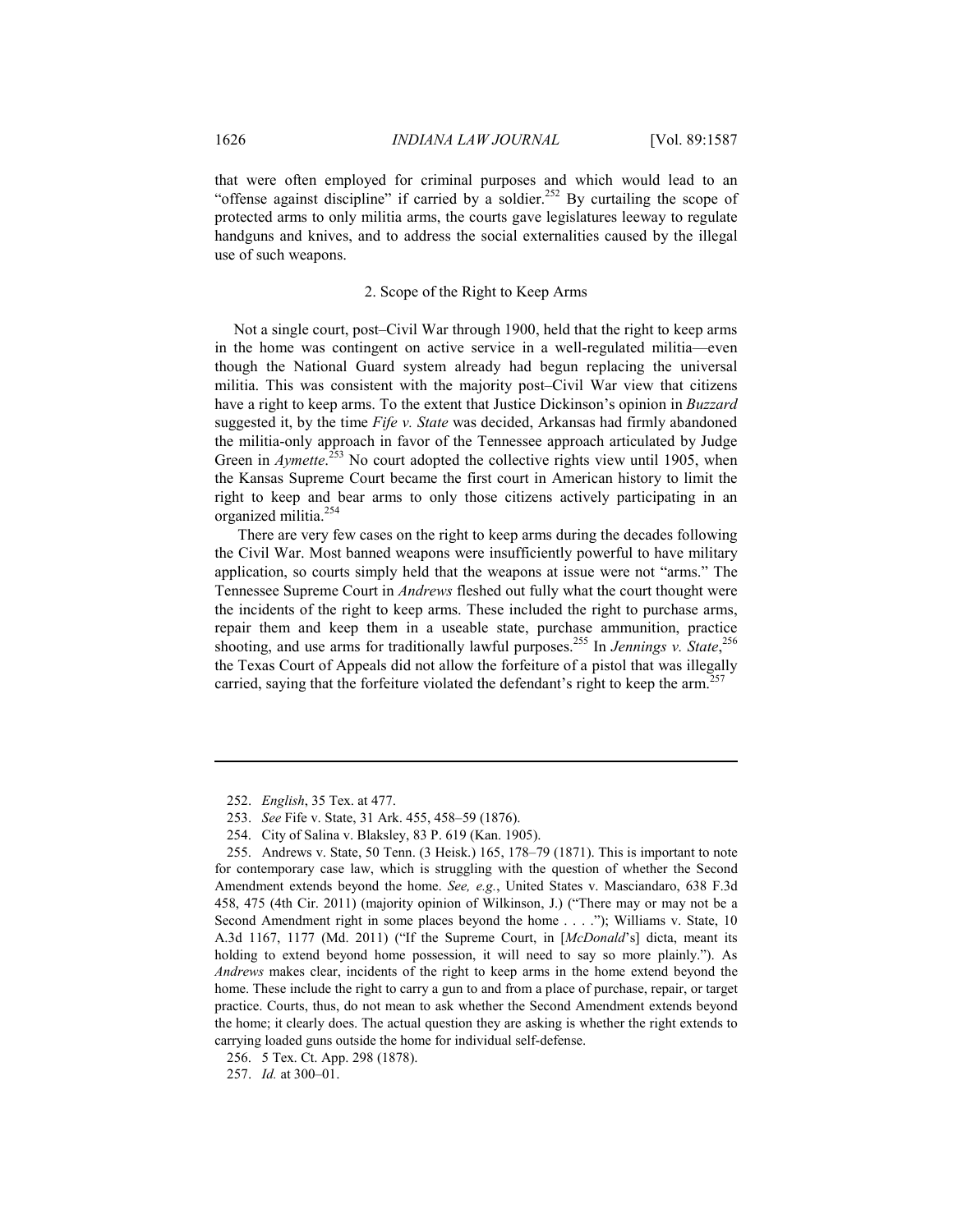#### 3. Right to Bear Arms

With the increasing social pressure placed on legislatures to curtail handgun carrying, post–Civil War courts scrutinized legislation restricting public gun carrying less strictly than they did in the antebellum period. This is perhaps the most significant transformation of the right to bear arms from the antebellum to the post–Civil War period.

Unlike the Kentucky antebellum case *Bliss*, no court during this period upheld a constitutional right to carry a concealed weapon, regardless of whether claims were raised under the Second Amendment or state analogues.<sup>258</sup> Courts went so far as to even deny individuals a constitutional right to carry a concealed weapon in their own homes.<sup>259</sup> By 1900, it was clear that the right to carry concealed weapons was not part of the constitutional right to bear arms.<sup>260</sup> Thus, the U.S. Supreme Court stated in the 1897 case *Robertson v. Baldwin*<sup>261</sup> that the Bill of Rights had "exceptions, which continued to be recognized as if they had been formally expressed. Thus, . . . the right of the people to keep and bear arms (art. 2) is not infringed by laws prohibiting the carrying of concealed weapons  $\dots$ ."<sup>262</sup>

Courts began acknowledging that prohibitions on concealed weapons were designed to prevent *all* public carrying of weapons consistent with the right to bear arms. During the Civil War, the Georgia Supreme Court had held that the purpose of the concealed weapons statute was to alert people that a person was armed and to be avoided in a fight.<sup>263</sup> The South Carolina Supreme Court understood the South Carolina statute to have a broader purpose, , asserting that the "purpose was, as far as may be consistent with the right of the citizen to bear arms, absolutely to prohibit the carrying of deadly weapons, with a view to prevent acts of violence and bloodshed."<sup>264</sup> The Louisiana Supreme Court agreed.<sup>265</sup>

Indeed, for the first time, courts began allowing legislatures generally to prohibit unconcealed pistols. When the Tennessee Supreme Court held in *Andrews* that a ban on carrying pistols could not be applied to all handguns,<sup>266</sup> the Tennessee legislature responded by prohibiting the carrying of all handguns, except army pistols carried openly in the hand.<sup>267</sup> Obviously, this made the carrying of handguns extremely difficult.<sup>268</sup> Nevertheless, the Tennessee Supreme Court upheld the

 <sup>258.</sup> *See, e.g.*, Smith v. State, 11 So. 71 (Ala. 1892); State v. Shelby, 2 S.W. 468 (Mo.

<sup>1886);</sup> State v. Johnson, 16 S.C. 187 (1881); *Andrews*, 50 Tenn. (3 Heisk.) 165.

 <sup>259.</sup> Carroll v. State, 28 Ark. 99 (1872).

 <sup>260.</sup> Wisconsin challenged this convention in 2003 when it found a right to conceal weapons in the home or a fixed place of business. *See supra* note 118.

 <sup>261. 165</sup> U.S. 275 (1897).

 <sup>262.</sup> *Id.* at 281–82.

 <sup>263.</sup> Stockdale v. State, 32 Ga. 225, 227–28 (1861).

 <sup>264.</sup> Johnson v. State, 16 S.C. 187, 191 (1881).

 <sup>265.</sup> *See* State v. Bias, 37 La. Ann. 259, 260 (1885).

 <sup>266.</sup> Andrews v. State, 50 Tenn. (3 Heisk.) 165, 192 (1871).

 <sup>267.</sup> Act of Dec. 14, 1871, ch. 90, 1871 Tenn. Pub. Acts 81.

 <sup>268.</sup> Arkansas passed a similar law ten years later. As the Arkansas Supreme Court noted with reference to its law: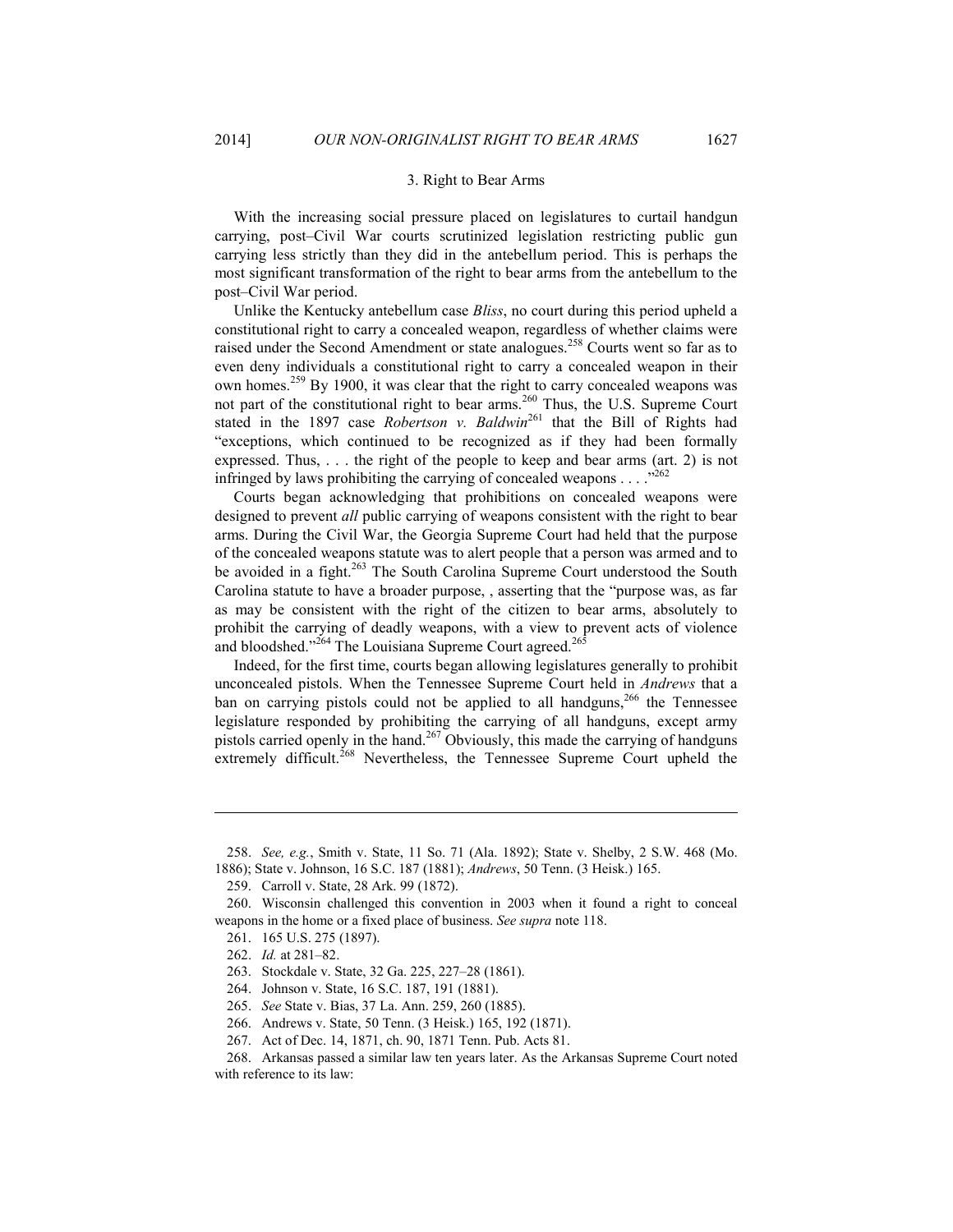law.<sup>269</sup> A similarly restrictive law was upheld in Arkansas,<sup>270</sup> which, like Tennessee's law, was a legislative response to court holdings that there was a right to carry army pistols openly.271 The Texas Supreme Court allowed a law banning the carrying of handguns, except while traveling or when a person had reasonable grounds to fear attack.<sup>272</sup>

Further, state courts upheld prohibitions on various "abuses" of the right. The Missouri Supreme Court approved restrictions on carrying firearms while intoxicated.273 Other courts sustained prohibitions on carrying firearms concealed with unlawful intent<sup>274</sup> and pointing firearms at others,<sup>275</sup> and one court held that the right to bear arms did not extend to escaped convicts trying to avoid arrest.<sup>276</sup> Moreover, courts held that complete bans on the possession of firearms in narrowly defined areas, such as courthouses, polling places, and public gatherings, were permissible regulations of the right to bear arms, not complete prohibitions on exercising the right.<sup>277</sup> By the early nineteen hundreds, a few outlier states still afforded broad constitutional protection for individuals who carried pistols. In these states, courts did not allow legislatures to generally prohibit or broadly restrict the carrying of pistols; some decisions distinguished, for example, total prohibitions on carrying a pistol within an entire city from narrowly tailored restrictions on possessing weapons in courthouses, polling places, and public assemblies.<sup>278</sup>

Thus, to borrow Bruce Ackerman's term, we see intergenerational synthesis.<sup>279</sup> Courts held over some residue of a right to bear arms openly for private purposes. But post–Civil War courts severely curtailed the right in response to popular demand that handguns be further regulated. One need not analogize "guns as smut" to defend a largely homebound Second Amendment;<sup>280</sup> the civic republican reading

 It must be confessed that this is a very inconvenient mode of carrying them habitually, but the habitual carrying does not seem essential to "common defense." The inconvenience is a slight matter compared with the danger to the whole community, which would result from the common practice of going about with pistols in a belt, ready to be used on every outbreak of ungovernable passion.

Haile v. State, 38 Ark. 564, 566 (Ark. 1882).

- 269. State v. Wilburn, 66 Tenn. 57 (1872).
- 270. *Haile*, 38 Ark. at 567.

 271. *See, e.g.*, Holland v. State, 33 Ark. 560 (1878); Wilson v. State, 33 Ark. 557 (1878); Fife v. State, 31 Ark. 455 (1876).

- 272. State v. Duke, 42 Tex. 455 (1874).
- 273. State v. Shelby, 2 S.W. 468 (Mo. 1886).
- 274. Wright v. Commonwealth, 77 Pa. 470 (1875).
- 275. Davenport v. State, 20 So. 971 (Ala. 1896).
- 276. Tolbert v. State, 14 So. 462 (Miss. 1893).
- 277. *See, e.g.*, Hill v. State, 53 Ga. 472 (1874).

 278. *See, e.g.*, *In re* Brinkley, 70 P. 609 (Idaho 1902); State v. Kerner, 107 S.E. 222 (N.C. 1921) (striking down a licensing ordinance for unconcealed pistols); State v. Rosenthal, 55 A. 610 (Vt. 1903).

 279. On intergenerational synthesis, see, for example, 1 BRUCE ACKERMAN, WE THE PEOPLE: FOUNDATIONS 90 (1991).

 280. Darrell A.H. Miller, *Guns as Smut: Defending the Home-Bound Second Amendment*, 109 COLUM. L. REV. 1278 (2009). Miller also provides historical reasons to support his argument for limiting the Second Amendment to the home.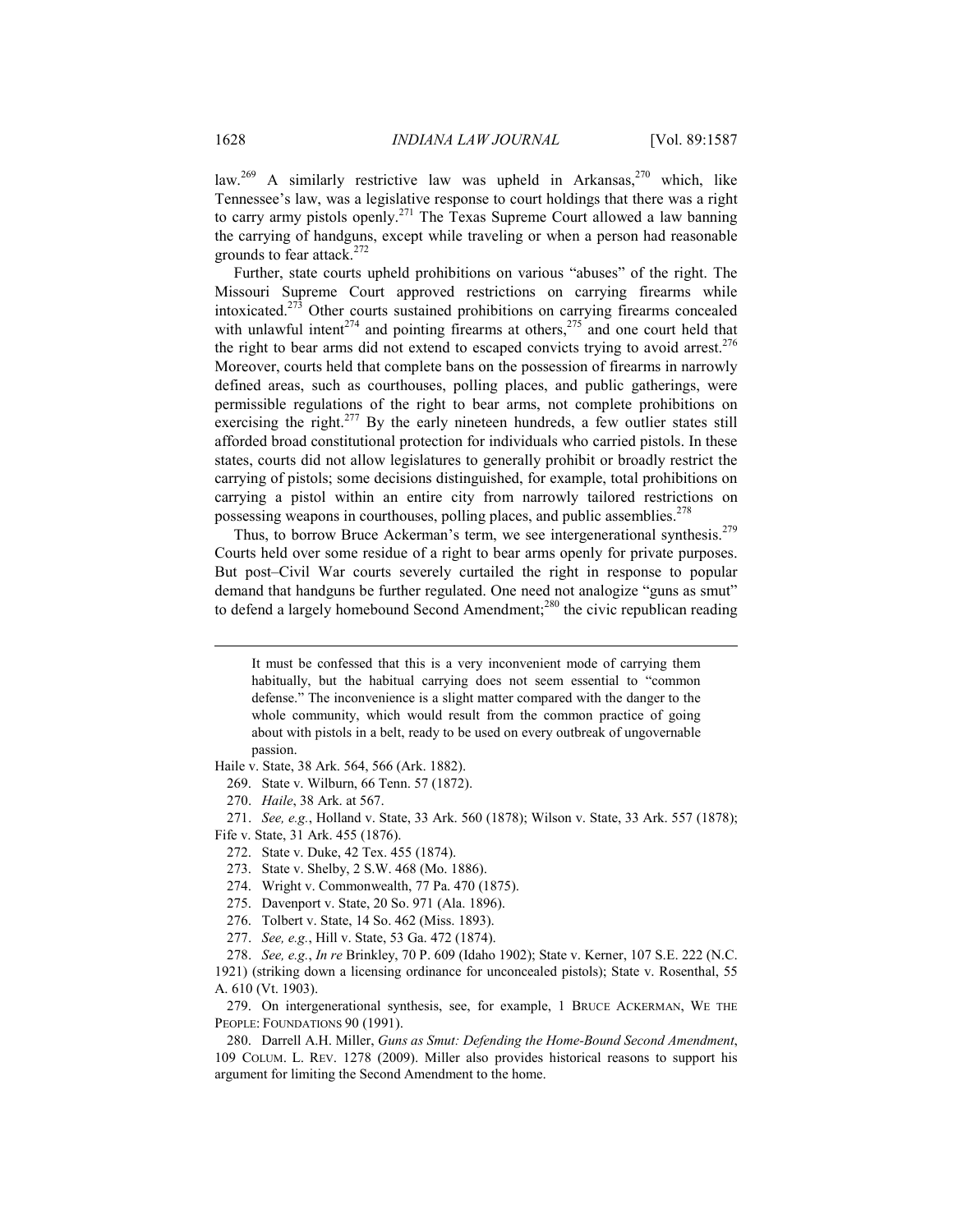accomplishes this. By 1900, the right to keep and bear arms was the right to keep military-style weapons in the home and, in very limited cases, to bear them openly in public. This required changing the structure of the right to bear arms by emphasizing almost exclusively the right's purpose as public defense against oppression—and de-emphasizing individual self-defense.

### III. *UNITED STATES V. MILLER*: THE FAILURE TO REACH AN ACCEPTABLE SOCIAL COMPROMISE

*United States v. Miller*<sup>281</sup> is one of the most maligned cases in constitutional history. Justice Scalia, in *Heller*, writes that the case "did not even purport to be a thorough examination of the Second Amendment."<sup>282</sup> Brian Frye, who compiled a detailed history of the case, asserts that both individual and collective rights theorists find *Miller* to be "an impenetrable mess."283 Discussion of *Miller* often involves mentioning Justice McReynolds's personal or professional failings.<sup>284</sup>

In this Subpart, I make two claims. First, *Miller* is completely clear as to its holding. Without retracing all of Frye's extensive analysis, I will review the parts of *Miller* that clearly establish that the Court was disposing of the case on grounds considered "startling" today<sup>285</sup>: sawed-off shotguns are not "ordinary military equipment." *Miller* held, following *Aymette*, that only military arms were protected. *Miller* explicitly refused to rule on the scope of the right.

*Miller's* principal difficulty is not its opacity—the decision, fairly read, is unambiguous; instead, *Miller*'s failing is that it entrenched a Second Amendment right that could not adapt to changing popular constitutional norms concerning the scope of the right to bear arms. Changing technology, along with the failure of the militia system, created a situation where the contemporaneous population considered military arms to be inappropriate for civilian possession. By recognizing a right to have arms that the contemporaneous society was not prepared to accept, the Supreme Court jammed the lower courts after *Miller* between recognizing a collective right to keep and bear arms—which is essentially no right—and recognizing a right considered so extreme that it was beyond the pale. Faced with this choice, lower federal courts chose to adopt the collective rights view, thereby removing themselves from deciding the scope of the Second Amendment. Thus, *Miller* was not a failure because the case was opaque or wrongly decided; it was neither. (Indeed, it was more originalist than *Heller*.) *Miller* failed because it left courts unable to fashion a right to bear arms that comported with the popular understanding of the right.

 <sup>281. 307</sup> U.S. 174 (1939).

 <sup>282.</sup> District of Columbia v. Heller, 554 U.S. 570, 623 (2008) (citing Brian L. Frye, *The Peculiar Story of* United States v. Miller, 3 N.Y.U.J.L. & LIBERTY 48, 65–68 (2008)). 283. Frye, *supra* note 282, at 49.

 <sup>284.</sup> *See id.* at 70.

 <sup>285.</sup> *Heller*, 554 U.S. at 624; *see also* Michael P. O'Shea, *The Right to Defensive Arms After* District of Columbia v. Heller, 111 W. VA. L. REV. 349, 354–62 (2009) (suggesting three possible interpretations of *Miller* and arguing that the best interpretation was that the weapon at issue did not constitute "ordinary military equipment").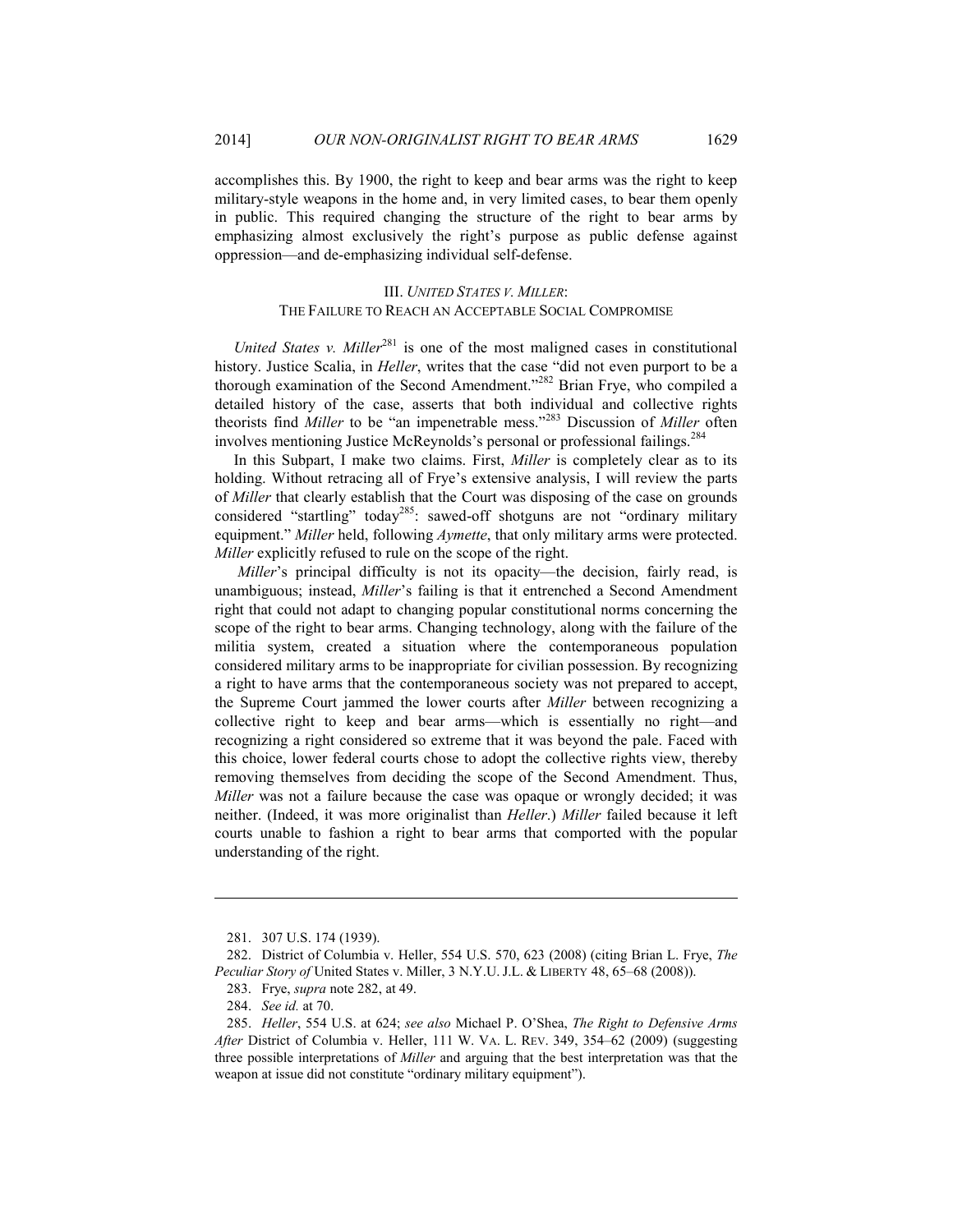#### *A.* United States v. Miller

In 1934, Congress adopted the second major gun control law in this country's history: the National Firearms Act.<sup>286</sup> The Act was a response to gangster-era violence, which Prohibition fueled.<sup>287</sup> The Act attempted to ban gangster weapons, most notably the Thompson submachine gun.<sup>288</sup> Because Congress was concerned that it did not have the constitutional power to ban machine gun possession—the New Deal Commerce Clause jurisprudence had not yet been developed—Congress imposed a tax modeled on the Harrison Narcotics Act.<sup>289</sup> The law required an expensive license to manufacture, import, or deal in certain highly destructive weapons, most notably machine guns, short-barreled rifles and shotguns, silencers, and concealable weapons other than pistols and revolvers (e.g., pen guns or other gadget guns). $^{290}$  Unlicensed individuals could only obtain these weapons if they underwent a fingerprint-based criminal background check and paid a \$200 transfer or making tax—a tax steep enough to deter nearly all sales.<sup>291</sup>

Jack Miller and Frank Layton were arrested on April 18, 1938, for possessing a sawed-off shotgun in interstate commerce in violation of the National Firearms Act.<sup>292</sup> The district court dismissed the indictment, holding, with no analysis, that the Act violated the Second Amendment.<sup>293</sup> The case came before the Supreme Court on direct appeal by the government.

By the time of the appeal, the district courts had split on this issue. A district court in Florida had upheld the Act, declaring, "The Constitution does not grant the privilege to racketeers and desperadoes to carry weapons of the character dealt with in the act. It refers to the militia, a protective force of government; to the collective body and not individual rights."<sup>294</sup> Despite the "collective body and not individual

287. *See* H.R. REP. NO. 73-1780, at 1 (1934).

 288. *See* David B. Kopel, *The Second Amendment in the Tenth Circuit: Three Decades of (Mostly) Harmless Error*, 86 DENV. U. L. REV. 901, 911 (2009). On the Thompson submachine gun and its relationship to state machine gun laws, see Marshall, *supra* note 56, at 705 n.57.

 289. Frye, *supra* note 282, at 61. Congress decided in 1986 that it did have the power to ban machine guns. Firearms Owners' Protection Act, Pub. L. No. 99-308, sec. 102, § 922(*o*), 100 Stat. 449 (1986) (codified at 18 U.S.C. § 922(*o*) (2012).

290. National Firearms Act, 48 Stat. at 1236.

 291. Frye, *supra* note 282, at 61*.* For the legal framework, see National Firearms Act, 48 Stat. at 1236–40. Congress subsequently reduced the transfer tax on certain concealable weapons when they decided that some of the weapons had legitimate purposes. *See* Act of June 16, 1938, Pub. L. No. 75-651, 52 Stat. 756 (establishing a \$1 transfer tax); Act of June 1, 1960, Pub. L. No. 86-478, 74 Stat. 149 (raising the tax to \$5). The tax remains at \$5 today. 26 U.S.C. § 5811(a) (2012).

- 292. Frye, *supra* note 282, at 48–49.
- 293. United States v. Miller, 26 F. Supp. 1002 (D. Ark. 1939).
- 294. United States v. Adams, 11 F. Supp. 216, 219 (D. Fla. 1935).

 <sup>286.</sup> National Firearms Act, ch. 757, 48 Stat. 1236 (1934) (codified as amended at 26 U.S.C. §§ 5801–72 (2012)). The first major gun control law was the Miller Act, which prohibited sending concealable firearms through the mail. *See* Act of Feb. 8, 1927, ch. 75, 44 Stat. 1059 (codified as amended at 18 U.S.C. § 1715 (2012)). Frye gives a brief summary of the history of the National Firearms Act. *See* Frye, *supra* note 282, at 60–63.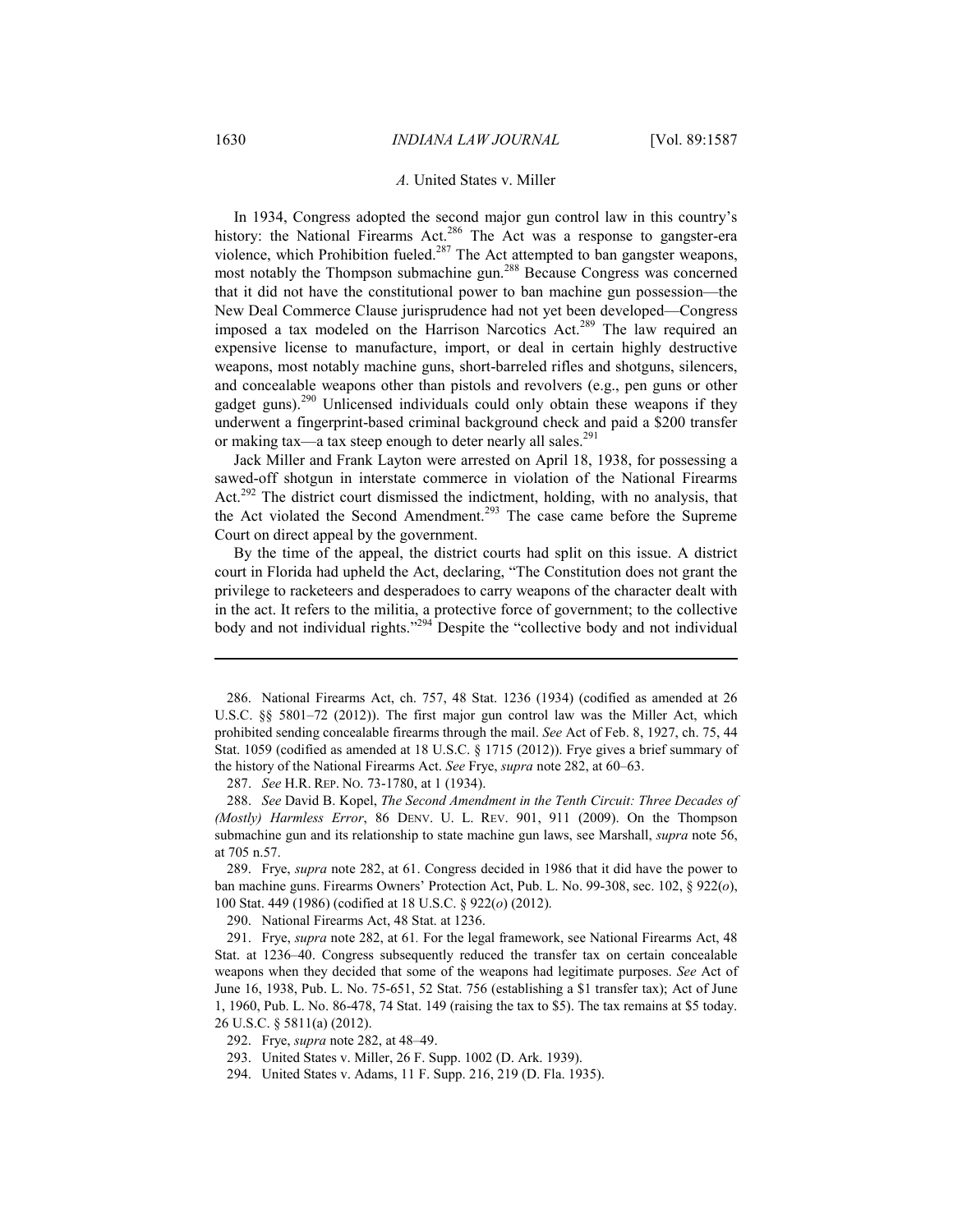rights" language, the opinion was not entirely clear about what it held. The district court found that the Constitution did not apply to "weapons of the character dealt with in the act" and then cited *Workman* and *Hill*, both of which held that individuals have a right to possess ordinary military arms for public defense purposes.295 It did not cite *Blaksley*, which held that the right only could be exercised in state-organized military units.<sup>296</sup> Thus, it is possible that the Florida district court was recognizing a right to have military arms for public defense but not for individual self-defense. Alternatively, the court may have been recognizing a collective right to bear arms and just failed to cite the Kansas case.

The government's brief in *Miller* contained two arguments.<sup>297</sup> First, the government argued that the right to bear arms "is not one which may be utilized for private purposes but only one which exists where the arms are borne in the militia or some other military organization provided for by law and intended for the protection of the state."<sup>298</sup> The government's brief cited and quoted heavily from the three precedents that arguably gave a collective rights view: Justice Dickinson's *seriatim* opinion in *Buzzard*, the Kansas Supreme Court's opinion in *Blaksley*, and the Florida district court opinion in *Adams*.

Second, the government argued:

 While some courts have said that the right to bear arms includes the right of the individual to have them for the protection of his person and property as well as the right of the people to bear them collectively, the cases are unanimous in holding that the term "arms" as used in constitutional provisions refers only to those weapons which are ordinarily used for military or public defense purposes and does not relate to those weapons which are commonly used by criminals.<sup>2</sup>

The "while some courts" language was an understatement. The government backed its second argument with nearly twenty cases directly on point. As I have described above, it was the overwhelmingly accepted view of the right to keep and bear arms at the time—unlike the government's collective rights argument, for which the government could muster only two court opinions and one concurrence.

The Supreme Court clearly adopted the government's second argument. The Court held:

 In the absence of any evidence tending to show that possession or use of a "shotgun having a barrel of less than eighteen inches in length" at this time has some reasonable relationship to the preservation or efficiency of a well regulated militia, we cannot say that the Second Amendment guarantees the right to keep and bear such an instrument. Certainly it is not within judicial notice that this weapon is any part of

 <sup>295.</sup> *See supra* notes 243–44 and accompanying text.

 <sup>296.</sup> City of Salina v. Blaskley, 83 P. 619 (Kan. 1905).

 <sup>297.</sup> Brief for the United States, *supra* note 32, at 18; *see also* United States v. Emerson, 270 F.3d 203, 222–23 (5th Cir. 2001) (recognizing the government's alternative arguments); Frye, *supra* note 282, at 66 (same).

 <sup>298.</sup> Brief for the United States, *supra* note 32, at 15.

 <sup>299.</sup> *Id.* at 18 (citations omitted).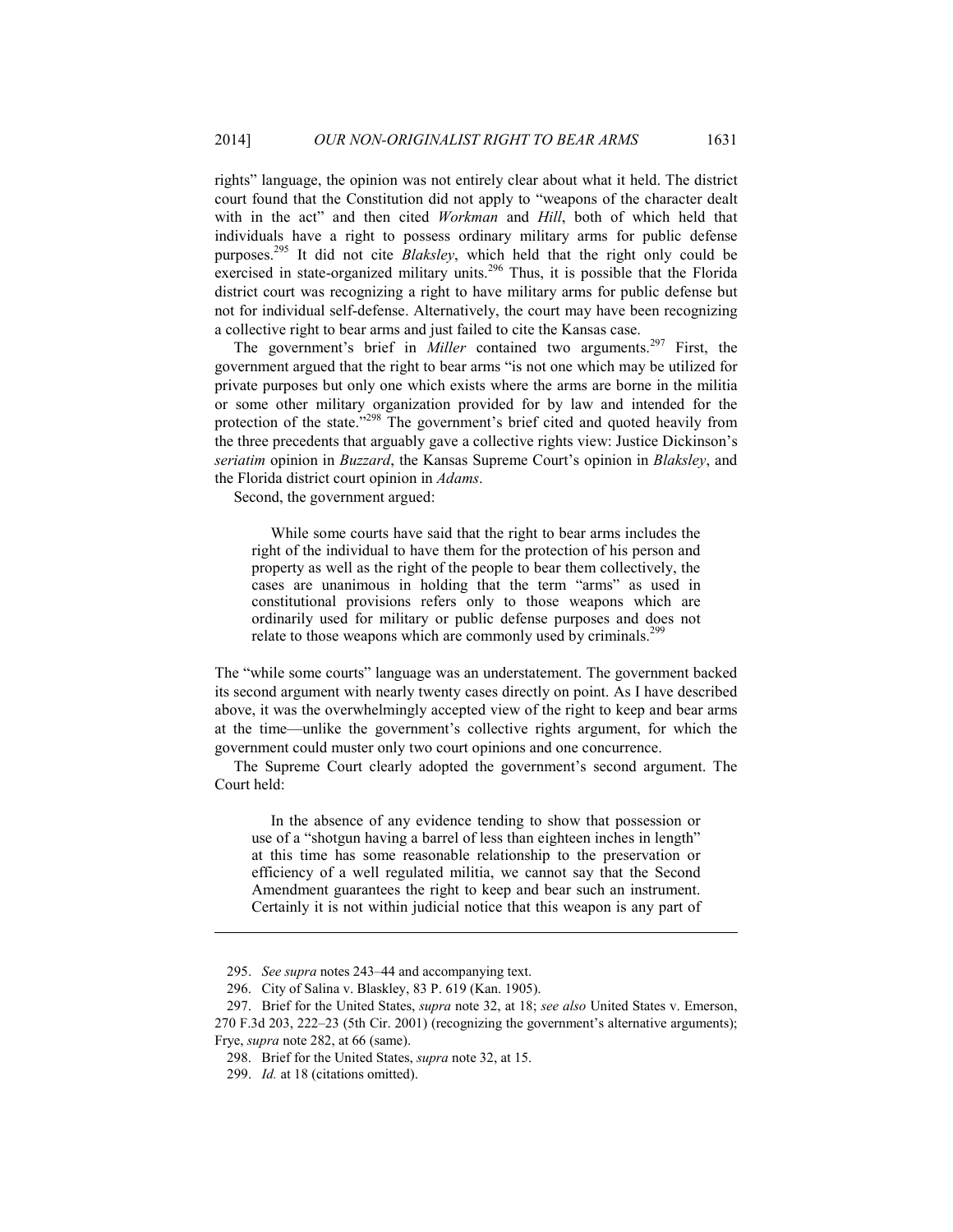the ordinary military equipment or that its use could contribute to the common defense. Aymette v. State of Tennessee, 2 Humph., Tenn., 154, 158.300

*Miller*'s holding is as clear as day. Justice McReynolds was explicitly following *Aymette*, which held that only those weapons that constitute the "ordinary military equipment" are constitutionally protected.<sup>301</sup> The sawed-off shotgun was never ordinary military equipment. The whole essence of the sawed-off shotgun was that it was an ordinary shotgun specially adapted for concealment and criminal purposes, giving the user the destructive power of a shotgun and the portability of a handgun. *Miller* was following *Aymette* and the post–Civil War progeny that it had spawned: shortened weapons that have little or no military value—and were specially adapted for concealment and criminal purposes—fell outside the scope of "arms" protected by the Second Amendment. By the time *Miller* came down, there were nearly 100 years of case law holding this, albeit usually applied to pocket pistols rather than sawed-off shotguns. $302$ 

300. United States v. Miller, 307 U.S. 174, 178 (1939).

302. Nelson Lund reads the holding very literally. He observes:

Note that the Court does not hold that short-barreled shotguns are outside the coverage of the Second Amendment. The Court says only that it has seen no evidence that these weapons have certain militia-related characteristics—which is no surprise given the procedural posture of the case—and that the Court could not take judicial notice of certain facts about the military utility of these weapons. After this statement, one would expect the case to be remanded to give the defendants an opportunity to offer the kind of evidence called for in the Court's holding.

Nelson Lund, Heller *and Second Amendment Precedent*, 13 LEWIS & CLARK L. REV. 335, 338 (2009) (noting also that the Court, in fact, remanded the case).

 While Lund correctly observes the cautiousness of the holding, he reads the holding out of its historical context. By the time *Miller* had been decided, a century of cases had held that weapons specially adapted to concealment, and thus criminal purposes, were beyond the scope of the right to bear arms. This is why the Supreme Court, at the end of its opinion, notes that the district court's opinion had no support in any state court decision. *See Miller*, 307 U.S. at 182 ("[No state court decision] seem[s] to afford any material support for the challenged ruling of the court below."). This would be an oddly sweeping condemnation if the district court's only failure had been to collect enough evidence of the military usefulness of a sawed-off shotgun. Even if sawed-off shotguns had *some* military value, they have never been *ordinary* military equipment—that is, commonly issued to soldiers, like muskets and rifles have been. This fact—not the failure of Miller and Layton to argue in the Supreme Court—is likely why the Court stated, "Certainly it is not within judicial notice that this weapon is any part of the ordinary military equipment or that its use could contribute to the common defense." *Id.* at 178. The remand that Lund cites was a remand for a criminal trial, not a remand for them to present more evidence about the military value of a sawed-off shotgun.

 <sup>301.</sup> Aymette v. State, 21 Tenn. (2 Hum.) 154, 158 (1840); *see also* Hugo L. Black, *The Bill of Rights*, 35 N.Y.U. L. REV. 865, 873 (1960) ("Although the Supreme Court has held this Amendment to include only arms necessary to a well-regulated militia, as so construed, its prohibition is absolute.").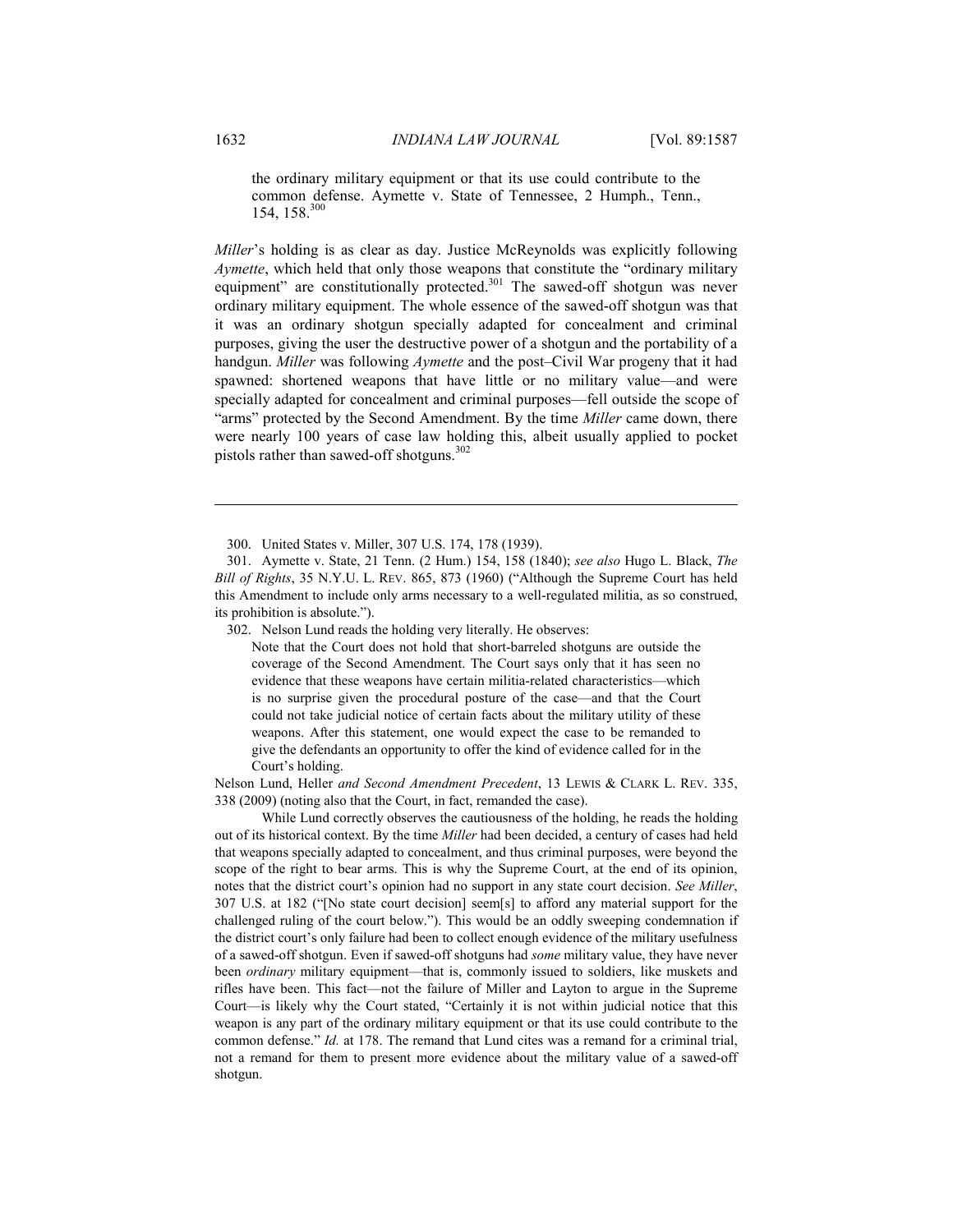Indeed, *Aymette* clearly found that individuals have an "unqualified right" to keep military arms—and a more limited right to bear them—so that the people may resist oppression. If the Court had intended to hold that the right was collective, it would have cited *Blaksley* and argued that Miller and Layton were not active members of the National Guard.

Just because the Court followed *Aymette*'s negative holding—that arms having no military value are not constitutionally protected—does not mean that the Court followed *Aymette*'s affirmative holding that all citizens have a right to keep military arms.303 The Court, in fact, did not adopt *Aymette*'s affirmative holding. This becomes clear when one analyzes the very end of the opinion—which, as far as I can tell, only Brian Frye has done.<sup>304</sup> The Court stated:

 Most if not all of the States have adopted provisions touching the right to keep and bear arms. Differences in the language employed in these have naturally led to somewhat variant conclusions concerning the scope of the right guaranteed. But none of them seem to afford any material support for the challenged ruling of the court below.<sup>305</sup>

Frye concludes from this passage that "McReynolds assumed the scope of the Second Amendment guarantee depends upon the relevant state constitution. Or at the very least, the guarantees incorporated into the state constitutions illuminate the scope of the right guaranteed by the Second Amendment."306

Neither of Frye's conclusions quite accurately explains the function of this passage. In the next sentence, the Court stated, "In the margin some of the more important opinions and comments by writers are cited."307 Here, the Court cited a number of state supreme court cases, including *City of Salina v. Blaksley*, the Kansas case upholding only a collective right to bear arms in a state-organized militia, as well as *Aymette*, *Duke*, *Fife*, *Workman*, and *People v. Brown* (a Michigan case described below)—all of which upheld various species of an individual right. In this final passage, the Supreme Court *acknowledged* the debate in state courts over the *subjects* and *content* of the right to keep and bear arms.<sup>308</sup> And it explicitly stated that it did not need to resolve this dispute because, whatever the scope of the right, it did not encompass possessing and carrying weapons specially adapted for criminal purposes. In the footnote, the Court cited cases holding that there was a

 <sup>303.</sup> For a contrary assumption, see Sanford Levinson, *The Embarrassing Second Amendment*, 99 YALE L.J. 637, 655 (1989) (classifying bazookas and rocket launchers as possibly protected weapons).

 <sup>304.</sup> Frye, *supra* note 282, at 76.

 <sup>305.</sup> *Miller*, 307 U.S. at 182.

 <sup>306.</sup> Frye, *supra* note 282, at 76.

 <sup>307.</sup> *Miller*, 307 U.S. at 182.

 <sup>308.</sup> These cases differed on whether they were applying the Second Amendment or state analogues, but the analysis would be the same regardless. Most of these decisions had long held that the federal and state constitutions were codifying the same preexisting right to bear arms. *See supra* note 18. In some cases, the Second Amendment was applied directly. *Workman*, for example, assumed the Second Amendment directly applied to the states. State v. Workman, 14 S.E. 9, 11 (W. Va. 1891). West Virginia did not adopt a state analogue to the Second Amendment until 1986. *See* Volokh, *supra* note 99, at 204.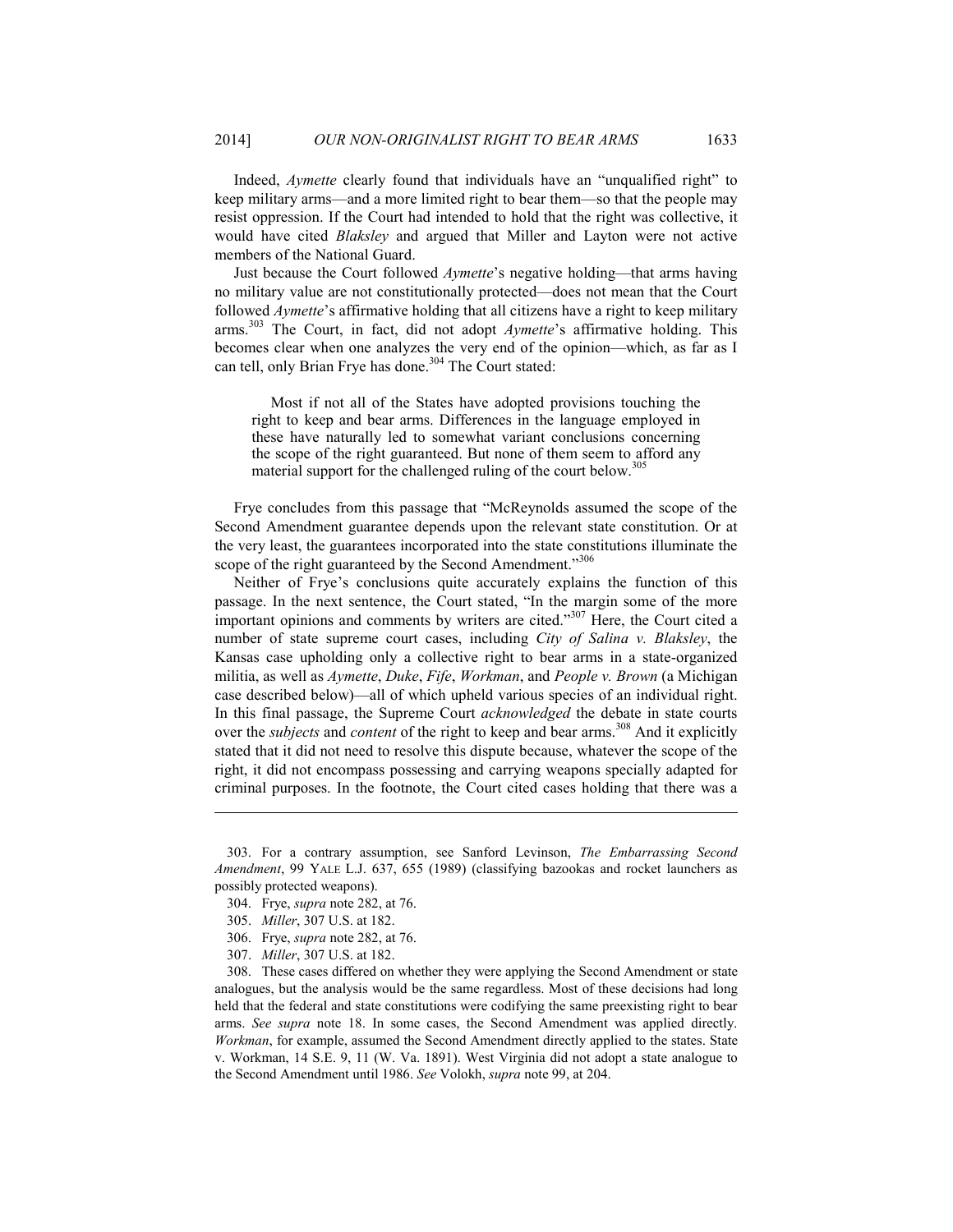private right to bear arms for self-defense (e.g., *Brown* and *Duke*), an individual right to bear arms only for public defense against oppression (e.g., *Aymette*, *Workman*, and *Fife*), and a collective right to bear arms only in a state-organized militia (*Blaksley*).<sup>309</sup> *No* line of cases supported sawed-off shotguns as protected weapons. That is likely why the Court's opinion was unanimous, in an otherwise bitterly divided Court.<sup>310</sup>

*B.* Miller *and the Contemporaneous Understanding of the Right: The Failure to Incorporate the Popular Understanding of the Right to Bear Arms* 

*Miller*'s drawback was not its holding or rationale. Excluding weapons with little or no military value that were adapted for criminal purposes comported with *Aymette* and nearly all of the case law from the post–Civil War era.<sup>311</sup> Limiting the Second Amendment's protection to the ordinary personal arms of civilized warfare would still guarantee that the people could resist oppression—the original purpose of the right to bear arms.

*Miller* failed as a constitutional decision because it entrenched an originalist version of the right to keep and bear arms that did not comport with the contemporaneous understanding of the right in 1939. The failure of *Miller* was in its timing.

By 1939, the militia system had disintegrated. Indeed, the system largely died out following the War of 1812.<sup>312</sup> Justice Story noticed the system was failing in the antebellum period.313 The Tennessee Supreme Court in *Andrews*—an 1871 case—noted that the militia system had "passed away in almost every State of the Union, and only remains to us as a memory of the past, probably never to be revived."314 The Dick Act, passed in 1903, divided the militia into an organized and reserve component and eliminated the requirement that all white, male citizens have firearms.<sup>315</sup> *All* able-bodied men between eighteen and forty-five were (and currently are  $316$ ) part of the militia and subject to militia duty. As a practical matter, however, no president or governor will call forth a member of the "reserve" or "unorganized" militia. And by 1939, the United States had a sufficiently stable political system that citizens did not feel a need to be armed to resist public oppression. As a result, citizens had no ordinary use for militia-type weapons.

 <sup>309.</sup> *Miller*, 307 U.S. at 182 n.3.

 <sup>310.</sup> Given that the collective rights view was in the distinct minority among courts, it would have been shocking if the Supreme Court reached unanimity—even without a concurrence—on whether the right was individual or collective.

 <sup>311.</sup> *See supra* Part II.

 <sup>312.</sup> *See supra* note 197.

 <sup>313.</sup> STORY, *supra* note 43, § 1890, at 746–47.

 <sup>314.</sup> Andrews v. State, 50 Tenn. (3 Heisk.) 165, 184 (1871).

 <sup>315.</sup> Act of Jan. 21, 1903 (Dick Act), ch. 196, 32 Stat. 775. The requirement to have arms only applied to whites because Congress never updated the Militia Act of 1792 after the Civil War. *See* Act of May 8, 1792, ch. 33, 1 Stat. 271.

 <sup>316.</sup> *See* 10 U.S.C. §§ 311–312, 331–335 (2012); Perpich v. Dep't of Def., 496 U.S. 334, 352 n.25 (1990). The current minimum age of militia service is seventeen. 10 U.S.C. § 311.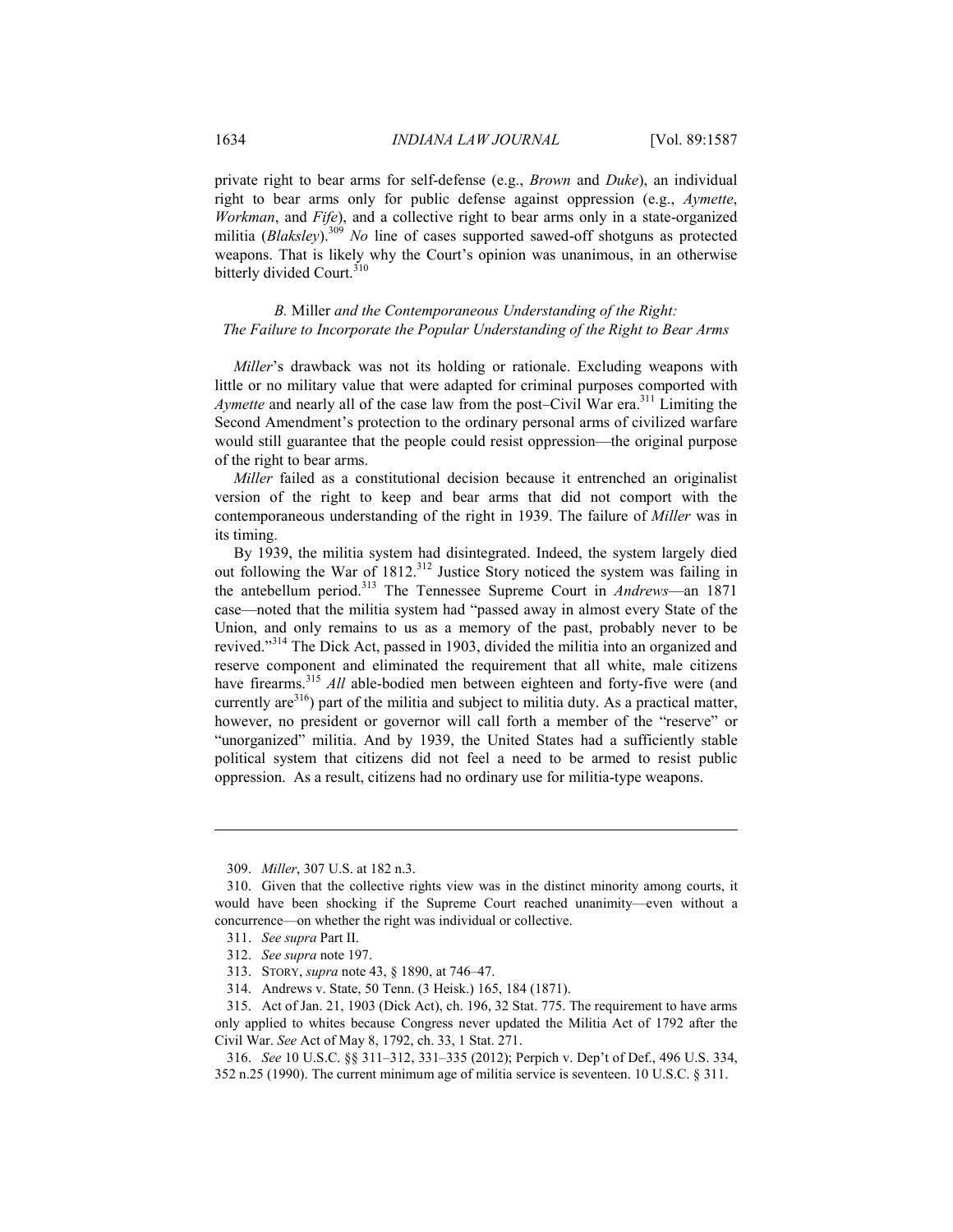In the nineteenth century, courts could use the "military arms" formulation because the weapons associated with crimes and duels—Bowie knives and small handguns—were not sufficiently powerful to have military value. Courts could vindicate the full value of the right to bear arms to resist public oppression (or to use military arms for self-defense), while allowing states to ban weapons that had a high propensity to be used in criminal wrongdoing.

This situation changed in the twentieth century: the Thompson submachine gun became associated with the "public enemy," while the military was also transitioning to automatic weapons.317 In 1936, the military adopted the semiautomatic M1 rifle, which would be the last standard-issue army rifle lawful for general civilian possession.<sup>318</sup> The advent of the machine gun and the submachine gun clearly foreshadowed that the military would issue soldiers automatic weapons as common military equipment. When the military adopted the automatic M14 in 1957, for the first time in American history the soldier's "ordinary military equipment" was considered too dangerous for civilians generally to possess.<sup>319</sup> Thus, in the nineteenth century, "war arms" and arms appropriate for "manly self-defense" were one and the same and were distinct from weapons having criminal application; in the twentieth century, "war arms" and "gangster weapons" were automatic weapons, whereas civilian guns for self-defense, hunting, or target shooting were not.

Making the timing worse for the Supreme Court in *Miller*, only a few state court cases recognized the problem. As early as 1921, the North Carolina Supreme Court noted that modern military technology had diminished the importance of personal small arms, especially the pistol, in warfare. $320$  The court singled out poison gas, airplanes with bombs, and submarines as examples of weapons too powerful for general civilian possession. At the other end of the spectrum, it reaffirmed traditional prohibitions against certain knives carried as concealed weapons and having no military value. The court determined that the proper test was weapons

 <sup>317.</sup> *See supra* note 288. A brief note on the terminology in this paragraph: semiautomatic firearms fire only one round each time the trigger is pulled, while fully automatic firearms continue to fire until the trigger is released. (Both types of guns are "automatic" in the sense that the gun automatically ejects the spent shell and reloads a new round in the chamber without the need for the shooter manually to reload.) For legal purposes, the term "machinegun" includes any firearm with the capability to shoot more than one round with a single pull of the trigger. *See* 26 U.S.C. § 5845(b) (2012).

 <sup>318.</sup> By 1936, the military had a variety of fully automatic firearms in its arsenal. Although these weapons were military equipment, they were not "*ordinary* military equipment" because they were not issued to most infantry soldiers as part of their general equipment. On the meaning of ordinary military equipment, see *infra* text accompanying notes 338–43.

 <sup>319.</sup> For a brief description of the U.S. Army's move to automatic weapons, see EDWARD CLINTON EZELL, SMALL ARMS OF THE WORLD 24–26 (12th ed. 1983). Although not generally illegal for civilians to possess under federal law until 1986, the M14 was a "machinegun" subject to the strictures of the National Firearms Act. *See* 26 U.S.C. § 5845(b) (2012). Many state laws did ban machine gun possession. In contrast, the M1 rifle was only semiautomatic. EZELL*, supra*, at 16. The M1 rifle would not have fallen within any state or federal prohibitions then existing.

 <sup>320.</sup> State v. Kerner, 107 S.E. 222, 224 (N.C. 1921).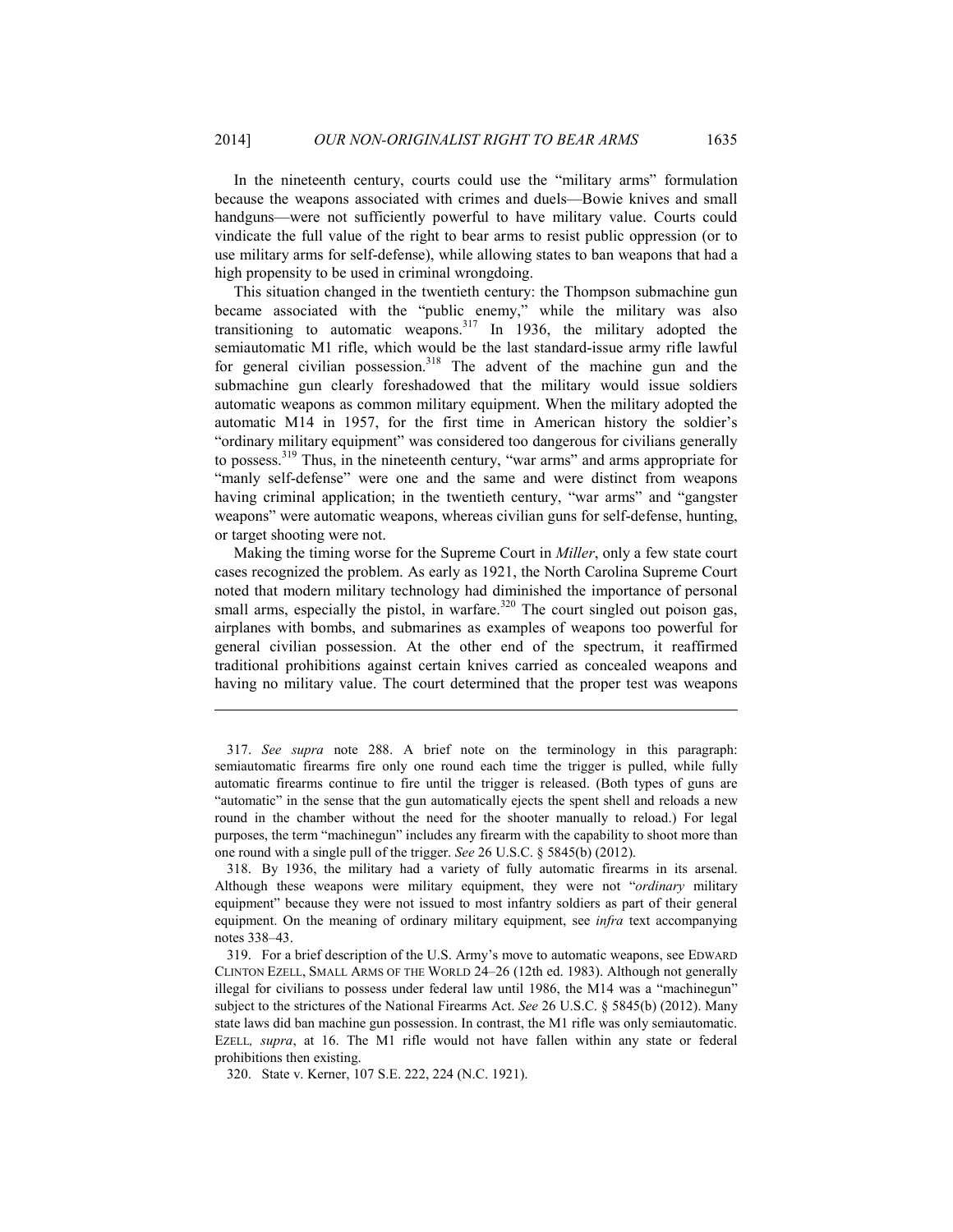"in common use, and borne by the people as such when this provision was adopted"—including "rifles, muskets, shotguns, swords, and pistols"—even if such weapons presently lacked significant military value.<sup>321</sup>

The Michigan Supreme Court took a different approach to refashioning the right to bear arms around contemporaneous sentiments. In *People v. Brown*, 322 the Michigan Supreme Court changed the scope of the "arms" that were constitutionally protected to those arms useful for individual self-defense, rather than arms useful for militia service. The court recognized that the militia was "legally existent" but "practically extinct"—and, in any event, armed by the state.<sup>323</sup> The court asserted that "[s]ome arms"—almost certainly implying machine guns—"although they have a valid use for the protection of the state by organized and instructed soldiery in times of war or riot, are too dangerous to be kept in a settled community by individuals, and, in times of peace, find their use by bands of criminals and have legitimate employment only by guards and police."<sup>324</sup> As a result, the court held that the Michigan Constitution protected the "possession of those arms which, by the common opinion and usage of law-abiding people, are proper and legitimate to be kept upon private premises for the protection of person and property."325 Although the Supreme Court cited *People v. Brown* in the *Miller* footnote, it did not address *Brown*'s critique of the nineteenth-century definition of "arms." This was a fairly new problem, and the Supreme Court did not have the benefit of many new state court cases reformulating the right. Instead, the Court accepted the almost-unanimous view of nineteenth-century cases that the Constitution protects, at a minimum, common military arms.

## *C.* Miller *and the Courts of Appeals: The Myth of* Miller *as Accepting a Collective Right*

Because *Miller* used the nineteenth-century definition of "arms"—that the only arms that were protected were militia arms—the courts of appeals became unable to fashion the right to keep and bear arms around the contemporaneous understanding of the right. No court wanted to entrench a right that seemed too countermajoritarian, that is, too extreme by contemporaneous standards. For the most part, the courts of appeals adopted the collective rights view—not because they necessarily thought it correct—but because they wanted to remove themselves from adjudicating Second Amendment questions. Given a choice between legitimizing the civilian possession of war arms and withdrawing from deciding Second Amendment claims, the courts of appeals selected to withdraw. Lower federal courts largely avoided defining the content of the Second Amendment right until *Heller* restored their authority to shape the right around contemporaneous standards of reasonableness.

The courts of appeals noticed the problem with *Miller* immediately. In 1942, the First Circuit opined that *Miller*'s "ordinary military equipment test" for "arms" was

 <sup>321.</sup> *Id.* at 224, 225.

 <sup>322. 235</sup> N.W. 245 (Mich. 1931).

 <sup>323.</sup> *Id.* at 246.

 <sup>324.</sup> *Id.*

 <sup>325.</sup> *Id.* at 247.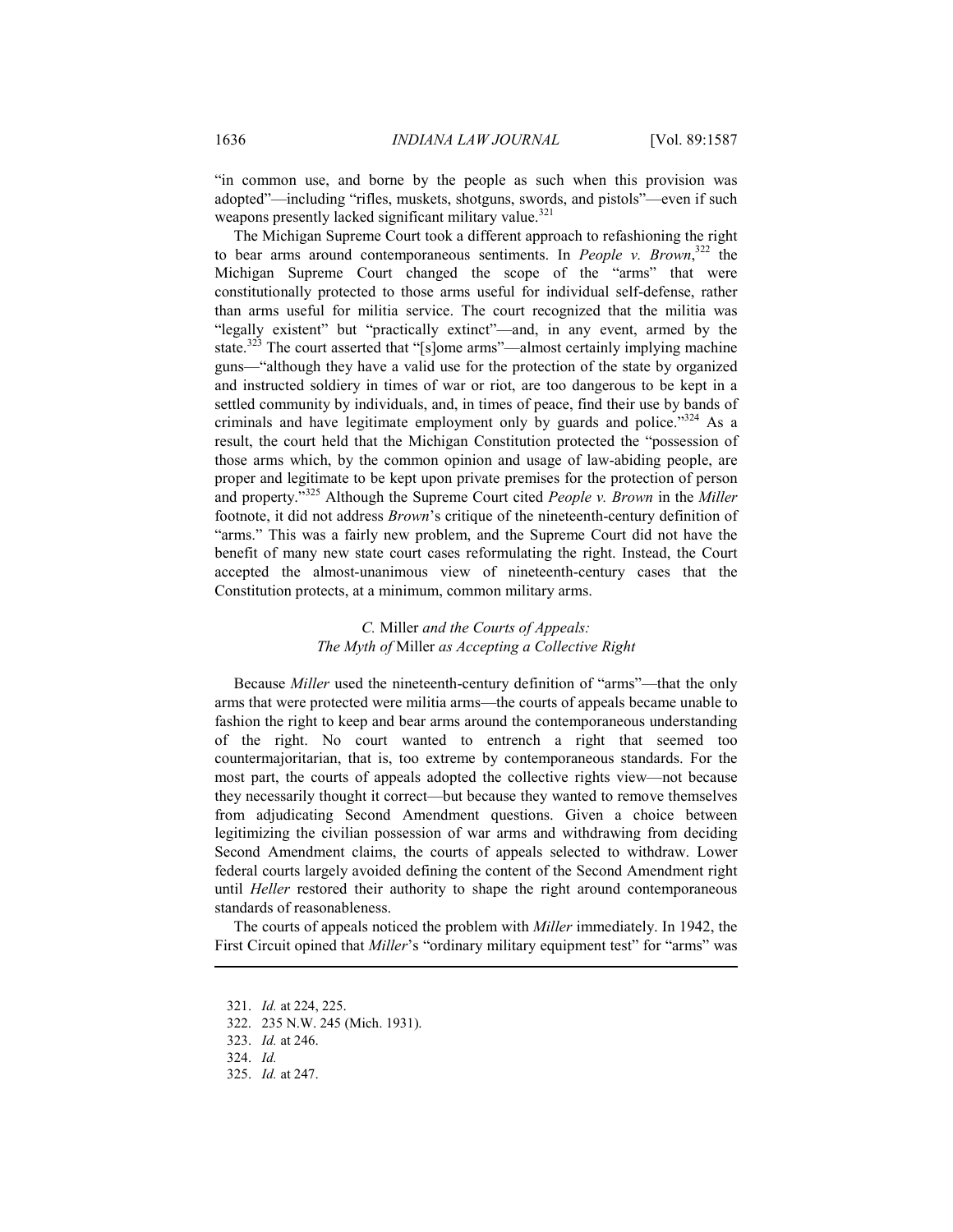not meant to be a general rule applicable to Second Amendment cases. As a general rule, the "ordinary military equipment" test:

would seem to be already outdated, in spite of the fact that it was formulated only three and a half years ago, because of the well known fact that in the so called 'Commando Units' some sort of military use seems to have been found for almost any modern lethal weapon.<sup>326</sup>

The court did not want to be left in the absurd situation of holding that Congress could only "regulate the possession or use of weapons such as a flintlock musket or a matchlock harquebus," while having no authority over machine guns and antiaircraft weapons—weapons private persons would lack "any legitimate reason for having."327 The court held that the Second Amendment did not apply in the case because the defendant was "on a frolic of his own and without any thought or intention of contributing to the efficiency of the well regulated militia."<sup>328</sup>

The Sixth Circuit's 1976 opinion in *United States v. Warin*329 also noticed the problem—though this time the court faced a defendant with a more sophisticated challenge. Francis Warin was charged with the possession of an unregistered machine gun, and as an able-bodied adult male, he was a member of the militia of the United States and the militia of Ohio.<sup>330</sup>

The Sixth Circuit agreed with *Cases* that *Miller* did not intend to lay down a general rule. (Of course this was wrong: *Miller* did lay down a general rule—the nineteenth-century rule.) But from the Sixth Circuit's perspective, if the "ordinary military equipment" test was out of date by *Cases*, the rule was positively nuts in a time of nuclear weapons.<sup>331</sup> The Sixth Circuit had developed a new rule: the right to bear arms "applies only to the right of the State to maintain a militia and not to the individual's right to bear arms."332 Membership in the unorganized militia did not suffice; Warin would have to show that the gun was connected to the organized militia<sup>333</sup>—what the Framers would have called the "select militia." But in case this holding was erroneous, the Sixth Circuit alternatively held that the machine gun law was a reasonable regulation of the right to bear arms, which was not unlimited at common law.<sup>334</sup>

Both *Cases* and *Warin* became extremely influential as other federal courts cited them for the authority that individuals could not exercise the right to bear arms unless their particular conduct—not the particular weapon—would contribute to a well-regulated militia. These courts did not conduct significant further historical analysis of the scope of the right.335 They simply paired citations to *Miller* with

 <sup>326.</sup> Cases v. United States, 131 F.2d 916, 922 (1st Cir. 1942).

 <sup>327.</sup> *Id.*

 <sup>328.</sup> *Id.* at 923.

 <sup>329. 530</sup> F.2d 103 (6th Cir. 1976).

 <sup>330.</sup> *Id.* at 104–05.

 <sup>331.</sup> *Id.* at 106.

 <sup>332.</sup> *Id.* (quoting Stevens v. United States, 440 F.3d 144, 149 (6th Cir. 1971)).

 <sup>333.</sup> *Id.* at 106-07; *see also* United States v. Oakes, 564 F.2d 384, 387 (10th Cir. 1977).

 <sup>334.</sup> *Warin*, 530 F.2d at 107.

 <sup>335.</sup> *See, e.g.*, Gillespie v. City of Indianapolis, 185 F.3d 693, 711 (7th Cir. 1999);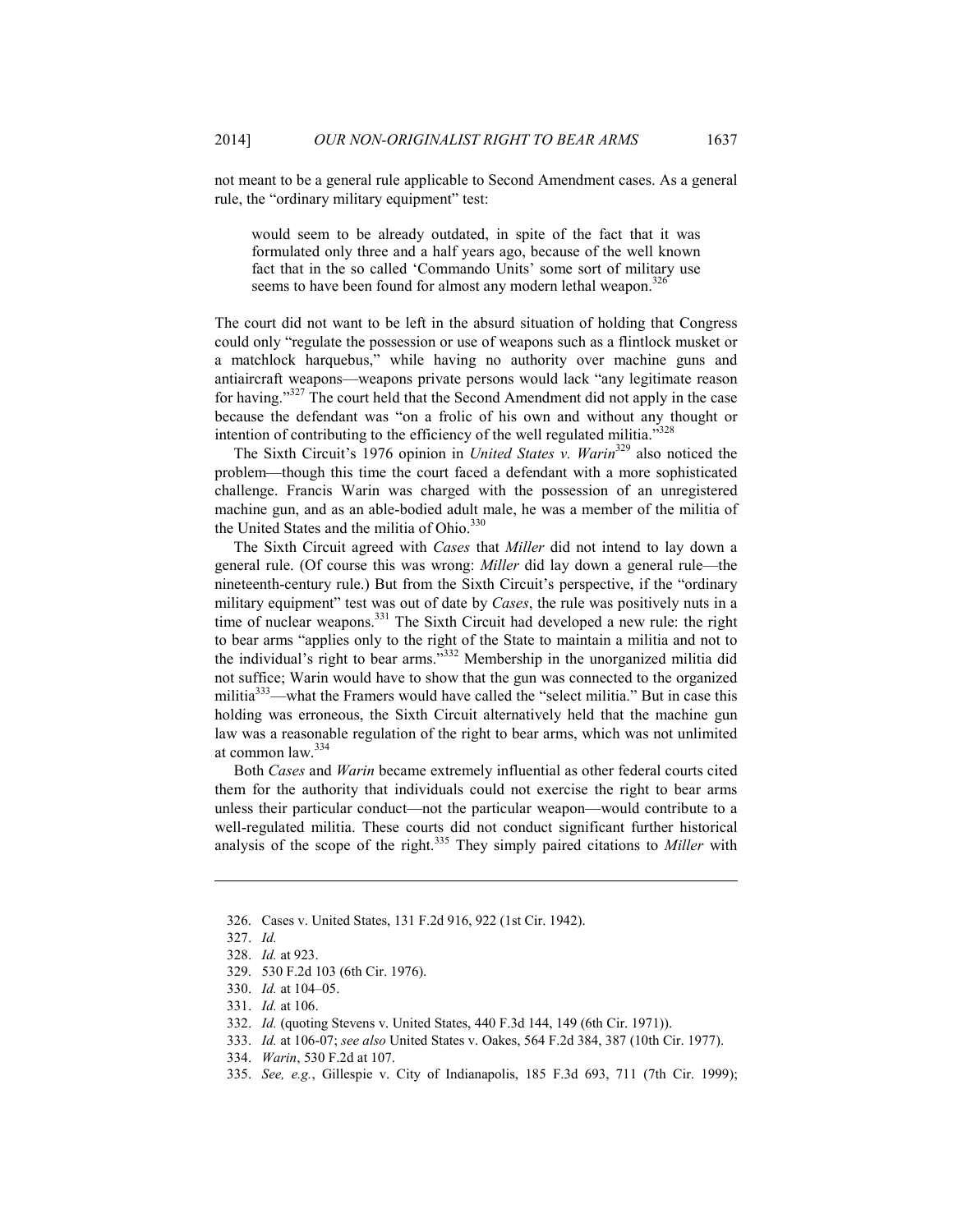citations to other courts of appeals cases holding that the *person's possession of the weapon* had to relate to current organized militia service. These cases, thus, twisted *Miller*'s holding—that the *firearm* has to relate to the militia. To provide extra support for this bait and switch, these cases quoted the background principle stated in *Miller* that the Second Amendment must be "interpreted and applied with [the purpose of assuring the militia's effectiveness]."336 A few cases, though, engaged in some perfunctory historical analysis to justify why the right to bear arms only belonged to organized militia.<sup>337</sup>

To be fair to Justice McReynolds, *Cases*, *Warin*, and their progeny created a straw-man argument. One can view the phrase "ordinary military equipment" in two ways. First, if the weapon is ordinarily somewhere within the military arsenal, then it is protected. This is the reading offered by *Cases* and *Warin* when they object that the contemporary military has a vast array of weapons. *Cases* worried that "commando units" could make use of virtually anything, and *Warin* stated that this was more ridiculous in the nuclear age. Professor Sanford Levinson made a similar claim in his groundbreaking article, *The Embarrassing Second Amendment*. 338

Neither *Miller* nor *Aymette* took this extraordinarily broad view of "ordinary military equipment." Almost no nineteenth-century case extended the phrase beyond those weapons *ordinarily issued to individual soldiers* as part of their equipment.<sup>339</sup> Courts routinely provided examples, such as rifles, muskets, and army pistols. They never said that Gatling guns or heavy machine guns—which Hiram Maxim first invented in 1884<sup>340</sup>—were constitutionally protected. If one wanted further guidance on the phrase "ordinary military equipment," he could look to the constitutional purposes of the militia and ask what weapons soldiers are ordinarily issued when enforcing the laws, suppressing insurrections, and repelling invasions.341 Even today, soldiers typically carry weapons like the M16 rifle, the M4 carbine, and the M9 pistol.<sup>342</sup> Although submachine guns, machine guns, and bombs have their places somewhere in the military arsenal, they are not the

Hickman v. Block, 81 F.3d 98, 102 (9th Cir. 1996); United States v. Hale, 978 F.2d 1016, 1019–20 (8th Cir. 1992) (citing *Cases* and *Warin*); Cody v. United States, 460 F.2d 34, 36– 37 (8th Cir. 1972); United States v. Synnes, 438 F.2d 764, 772 (8th Cir. 1971) (citing *Cases*). A few cases simply cited *Miller* for the proposition that the right to bear arms only belonged to organized militiamen—as though *Miller* stood for the same proposition as *City of Salina v. Blaksley*, 83 P. 619 (Kan. 1905). *See, e.g.*, *Oakes*, 564 F.2d 384; United States v. Decker, 446 F.2d 164, 166–67 (8th Cir. 1971); *Stevens*, 440 F.2d at 149.

 <sup>336.</sup> United States v. Miller, 307 U.S. 174, 178 (1939).

 <sup>337.</sup> *See, e.g.*, United States v. Wright, 117 F.3d 1265 (11th Cir. 1997); United States v. Tot, 131 F.2d 261 (3d Cir. 1942). *Tot* also provided an alternative holding that the right to bear arms was not absolute. The Ninth Circuit engaged in the best historical analysis of a collective rights court, as an effort to rebut the Fifth Circuit's similarly scholarly analysis in *Emerson*. *See* Silveria v. Lockyer, 312 F.3d 1052 (9th Cir. 2002).

 <sup>338.</sup> *See supra* note 303.

 <sup>339.</sup> *See supra* Part II.

 <sup>340.</sup> *See* JOHN ELLIS, THE SOCIAL HISTORY OF THE MACHINE GUN 33–36 (1975).

 <sup>341.</sup> *Cf.* Kates, *supra* note 30, at 259 (offering a different narrowing test).

 <sup>342.</sup> *See PortfolioFY2013*, ARMY.MIL (April 2013), http://www.army.mil/factfiles /equipment/individual/index.html. Some of the heavier weapons listed (e.g., machine guns) are crew serviced—not ordinary individual—weapons.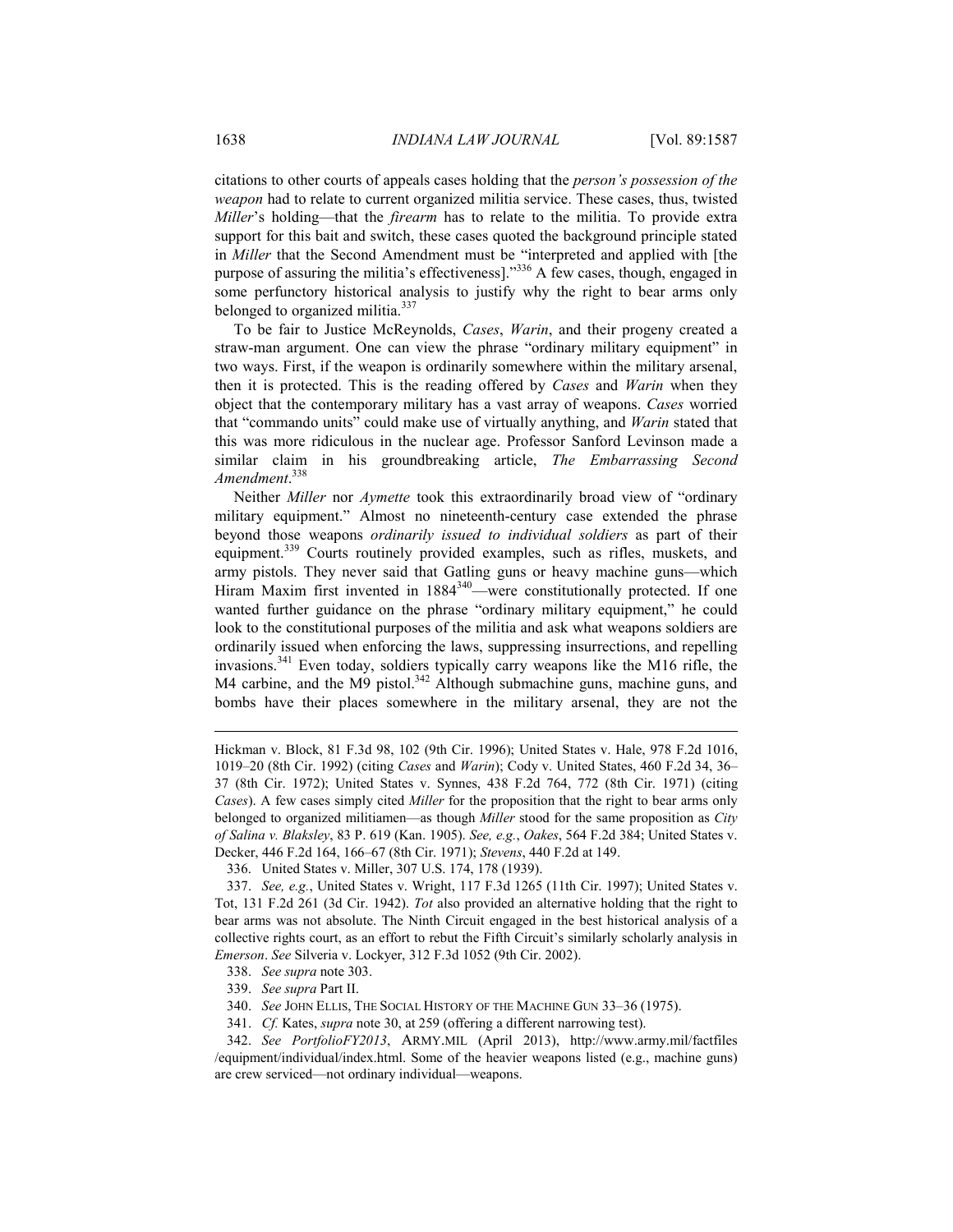*ordinary* military equipment—commonly issued to each individual soldier to possess and carry, in the same way that the automatic rifle or pistol is. *A fortiori*, no military in the world ordinarily issues its soldiers nuclear bombs. Our paradigm mental image of the militiaman is the citizen with his musket, not a citizen with a private battleship or cannon.

But the courts of appeals were not trying to engage in a careful reading of *Miller* or of the history of the Second Amendment. They were trying to extricate themselves from deciding Second Amendment claims. Even if the Second Amendment protected ordinary army rifles, by the time Second Amendment cases were largely being heard—after the Gun Control Act of 1968—army rifles consisted of weapons like the M16 assault rifle, which is (legally speaking) a "machinegun" under the National Firearms Act.<sup>343</sup> Allowing the general civilian population to have free access to such weapons would not have comported with modern notions of a reasonable right to bear arms under contemporaneous standards.

The collective rights view of the Second Amendment removed the federal courts from this quagmire. In all of the law review pages discussing the individual versus collective right to bear arms, to my knowledge, no one has fleshed out how a person could ever successfully challenge a law as violating a "collective right" to bear arms. I suspect that this is because such a claim is impossible. Given the Supreme Court precedent on the Militia Clauses, the rub of the collective rights view is that courts can never hold that a law violates the Second Amendment.

Although there are a few different versions of the collective right,  $344$  generally one must assert that he is a member of a well-regulated state militia. But I am not sure how one proves that he is in a "well-regulated militia." The training of the militia is a political question, not subject to judicial scrutiny.<sup>345</sup> And yet, when *Warin* (and many other cases) denies that technical militia membership suffices—a person must be in a "*well-regulated* militia"—this assumes that the court has some background notion of how much training and organization a militia must have before the court can take judicial notice of the fact that it is "well-regulated." "Technical" militia members (i.e., members of the unorganized militia), like their organized counterparts, are subject to militia duty under the Constitution and federal law.346 The fact that they are not subject to periodic training is a legislative choice. But suppose that the mass of people were assembled once a year—as Hamilton suggested in *Federalist Number 29*—would this make them "well-regulated"? $347$  If not, how much training is required, and how does a court decide this? Deciding whether a militia is "well-regulated" presupposes the ability

 <sup>343. 26</sup> U.S.C. § 5845(b) (2012).

 <sup>344.</sup> *See generally* United States v. Emerson, 270 F.3d 203, 218–20 (5th Cir. 2001) (explaining the different "models" and collecting scholarship).

 <sup>345.</sup> Gilligan v. Morgan, 413 U.S. 1, 10 (1973) ("[I]t is difficult to conceive of an area of governmental activity in which the courts have less competence.").

 <sup>346. 10</sup> U.S.C. §§ 331–335 (2012).

 <sup>347.</sup> THE FEDERALIST NO. 29, at 184 (Alexander Hamilton) (Jacob E. Cooke ed. 1961) ("Little more can reasonably be aimed at with respect to the people at large than to have them properly armed and equipped; and in order to see that this be not neglected, it will be necessary to assemble them once or twice in the course of a year.").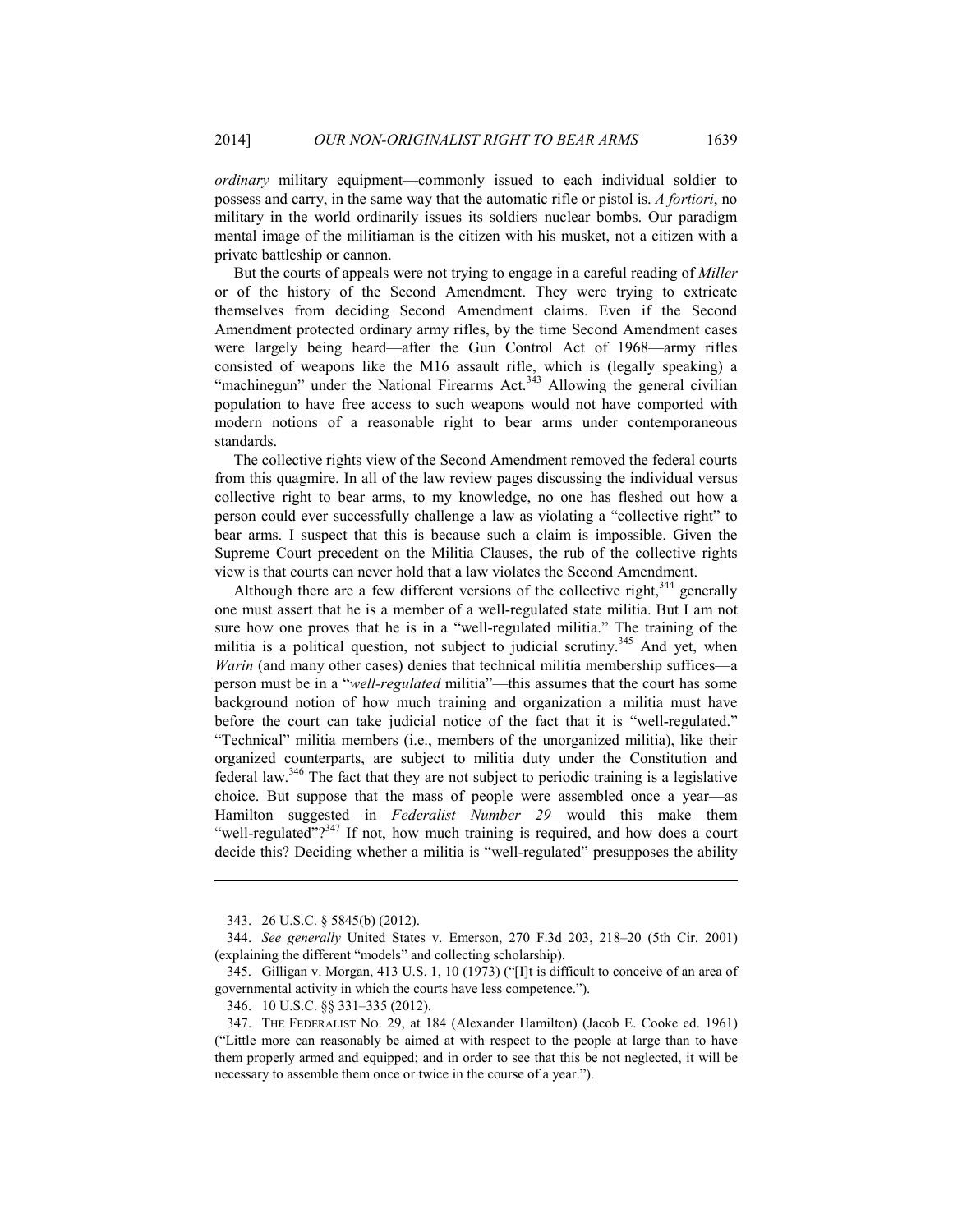of the courts to *evaluate* the amount of training and organization that the militia has—an evaluation that *Gilligan v. Morgan* declares the judiciary incompetent to undertake.

And to the extent that the Second Amendment only applies to the organized militia, it is useless. No governmental body is going to organize and maintain a body of troops—especially to the degree that they are "well-regulated"—and then refuse to arm them.<sup>348</sup> Instead, Congress simply will not enroll them in an organized militia.349

With respect to individuals in an organized militia, even if the government armed them inappropriately, no court would dare interfere.<sup>350</sup> This would require a court to assess what weapons a militiaman *ought* to be armed with, and then pass judgment on whether Congress or the states handled the task appropriately. *Gilligan* clearly makes this improper for courts to do. In fact, today's National Guard members are *prohibited* by orders from possessing private firearms in the performance of their duties. $351$  I cannot imagine a court enjoining the practice and requiring state and federal governments to allow Guardsmen to bring their personally owned weapons to war.

Nor as a "right of the state to arm the militia" does the collective rights view accomplish anything. A state does not have a right to have its own military force. In the *Selective Draft Law Cases*, 352 the Supreme Court held that the power to raise and support armies was not limited by the Militia Clauses. Congress could, if it wanted, draft every able-bodied citizen into military service, leaving the states with no one in the militia.353 No federal court has *ever* held that the states can override federal military policy on the militia. $354$  At most, by the end of the twentieth century, the right to bear arms stood for the proposition that the states had *concurrent power* to arm citizens in a state-organized part-time fighting force,<sup>355</sup> provided that (1) Congress did not wish to conscript the people in those state forces into federal military service and (2) the state forces were not organized contrary to

 348. Moreover, this presupposes the conceptual possibility that one could be in a "well-regulated militia" while that militia lacked arms. But a militia without arms almost certainly would not be "well-regulated" in the Framers' use of that phrase.

 349. *See* District of Columbia v. Heller, 554 U.S. 570, 600 (2008) (noting that Congress has plenary power over how to enroll in the militia).

350. *Gilligan*, 413 U.S. at 10.

1

 351. U.S. ARMY MULTI-NATIONAL CORPS–IRAQ, GENERAL ORDER NUMBER 1 (GO-1), PROHIBITED ACTIVITIES FOR U.S. DEP'T OF DEF. PERSONNEL ASSIGNED TO THE MULTI-NATIONAL CORPS–IRAQ (MNC–I) OR PRESENT WITHIN THE MNC–I AREA OF RESPONSIBILITY (AOR) 2 (2009), *available at* http://lawprofessors.typepad.com/files/go-1.pdf (prohibiting private firearms in Iraq). Similar orders prohibit National Guardsmen from carrying private firearms at other times and locations.

352. Arver v. United States (Selective Draft Law Cases), 245 U.S. 366 (1918).

 353. *Id.* at 382–83; *see also* J. Norman Heath, *Exposing the Second Amendment: Federal Preemption of State Militia Legislation*, 79 U. DET. MERCY L. REV. 39 (2001).

 354. *See Selective Draft Law Cases*, 245 U.S. 366; *see also* Perpich v. Dep't of Def., 496 U.S. 334 (1990).

 355. The force could not be full-time since this would violate the constitutional prohibition on keeping "troops" in time of peace. *See* U.S. CONST. art. I, § 10, cl. 3; 32 U.S.C. § 109(a) (2012).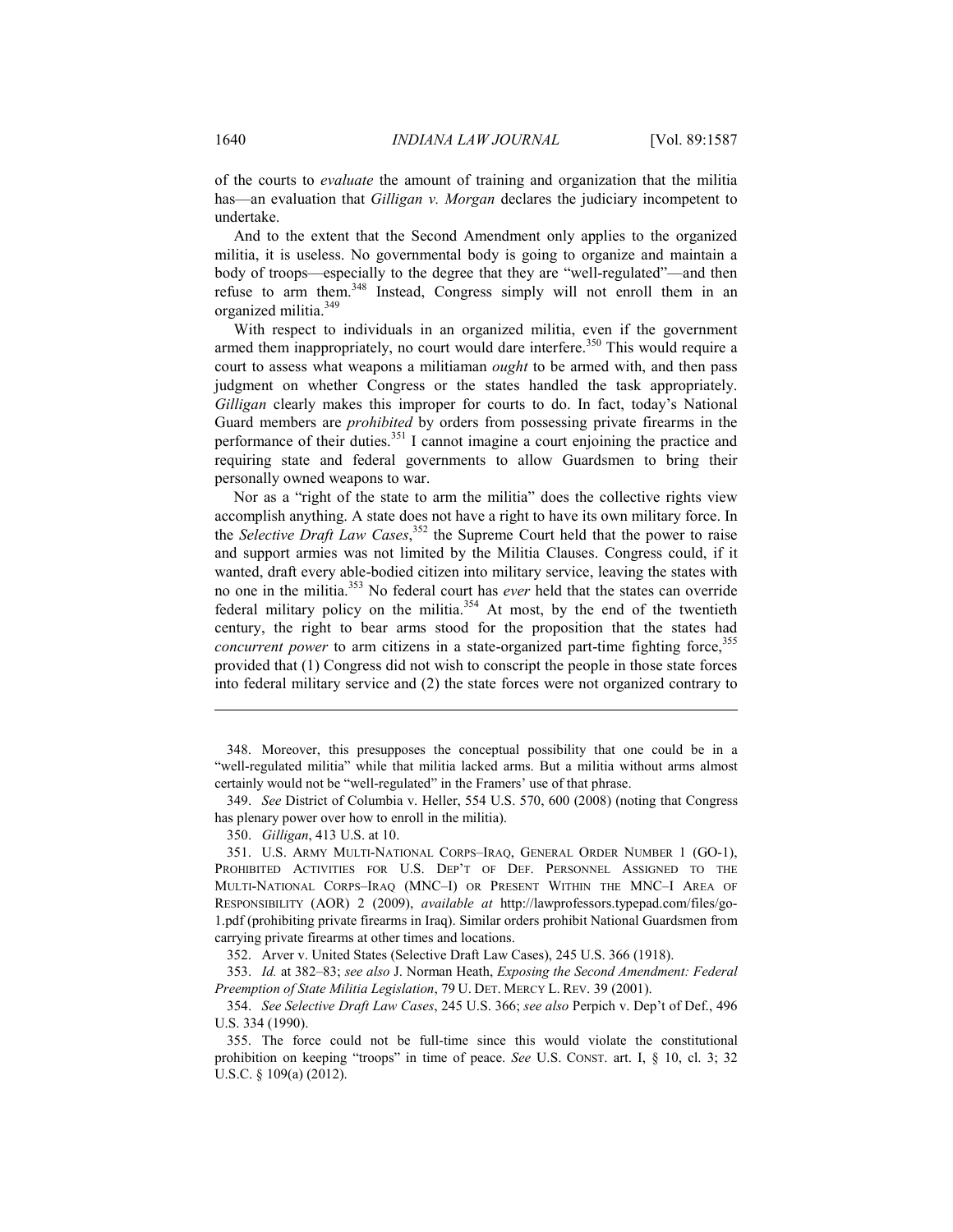otherwise-valid federal legislation on the military or militia. A subservient concurrent power hardly qualifies as a "right." As the Eighth Circuit candidly observed in 1992, "Since the *Miller* decision, no federal court has found any individual's possession of a military weapon to be 'reasonably related to a well regulated militia.">356

The exploding popularity of a vacuous "collective" right to bear arms directly descends from *Miller*'s holding that only military weapons have constitutional protection. Before *Miller*, only two courts and possibly one concurring opinion had ever adopted the collective rights view.<sup>357</sup> The remaining courts tailored the right to bear arms to be compatible with prevailing social norms on the place that weapons have in society. *Miller* left the federal courts unable to do this, so the lower federal courts extricated themselves from deciding Second Amendment cases. Contrary to what Justice Stevens stated in his *Heller* dissent,<sup>358</sup> hundreds of judges were not *relying* on the holding in *Miller*; they were *avoiding* it.

#### IV. *HELLER*: REFRAMING THE RIGHT TO BEAR ARMS FOR A NEW GENERATION

Justice Scalia's majority opinion in *District of Columbia v. Heller* was *not* a "Triumph of Originalism."<sup>359</sup> There is almost nothing originalist about the opinion's pronouncement on the content of the right to bear arms. The Court's originalism was limited to discerning the proper subjects of the right—that individuals, not in active military service, have a right to bear arms. The Court held that the right is not limited to being a member of a state-sponsored, highly organized militia—which, as I described above, is really no right at all.

Instead, *Heller* has a direct continuity with the nineteenth-century right to bear arms. In the eighteen hundreds, two generations of courts refashioned the scope of the right to comport with popular constitutional sentiment. The right—and the restrictions on the right—reflected contemporaneous notions of reasonableness. As crime with knives and concealed weapons became ubiquitous, antebellum courts allowed legislatures to pass laws governing concealed weapons, while still protecting the right to carry arms for private self-defense. The three courts that failed to do this—two courts that found an absolute right, and one court that found no private right at all—had their doctrines overturned *at the next available opportunity*. 360 In the post–Civil War period, courts allowed greater legislative

 <sup>356.</sup> United States v. Hale, 978 F.2d 1016, 1020 (8th Cir. 1992).

 <sup>357.</sup> *See* United States v. Adams, 11 F. Supp. 216 (S.D. Fla. 1935); State v. Buzzard, 4 Ark. 18, 33 (1842) (opinion of Dickinson, J.); City of Salina v. Blaksley, 83 P. 619 (Kan. 1905).

 <sup>358.</sup> District of Columbia v. Heller, 554 U.S. 570, 638 (2008) (Stevens, J., dissenting).

 <sup>359.</sup> Siegel, *supra* note 5, at 191 & n.5 (collecting sources celebrating *Heller* as an originalist opinion).

 <sup>360.</sup> The three courts were the Kentucky Court of Appeals in *Bliss v. Commonwealth*, 12 Ky. (2 Litt.) 90 (1822), which held the right to be absolute; the Tennessee Supreme Court in *Simpson v. State*, 13 Tenn. (5 Yer.) 356 (1833), which although not holding that the right was absolute, had dicta to that effect; and *State v. Buzzard*, 4 Ark. 18 (1842), in which two of the three judges held that the right did not protect arms for private defense. The Kentucky Constitutional Convention in 1849 overturned *Bliss* by amending the right-to-bear-arms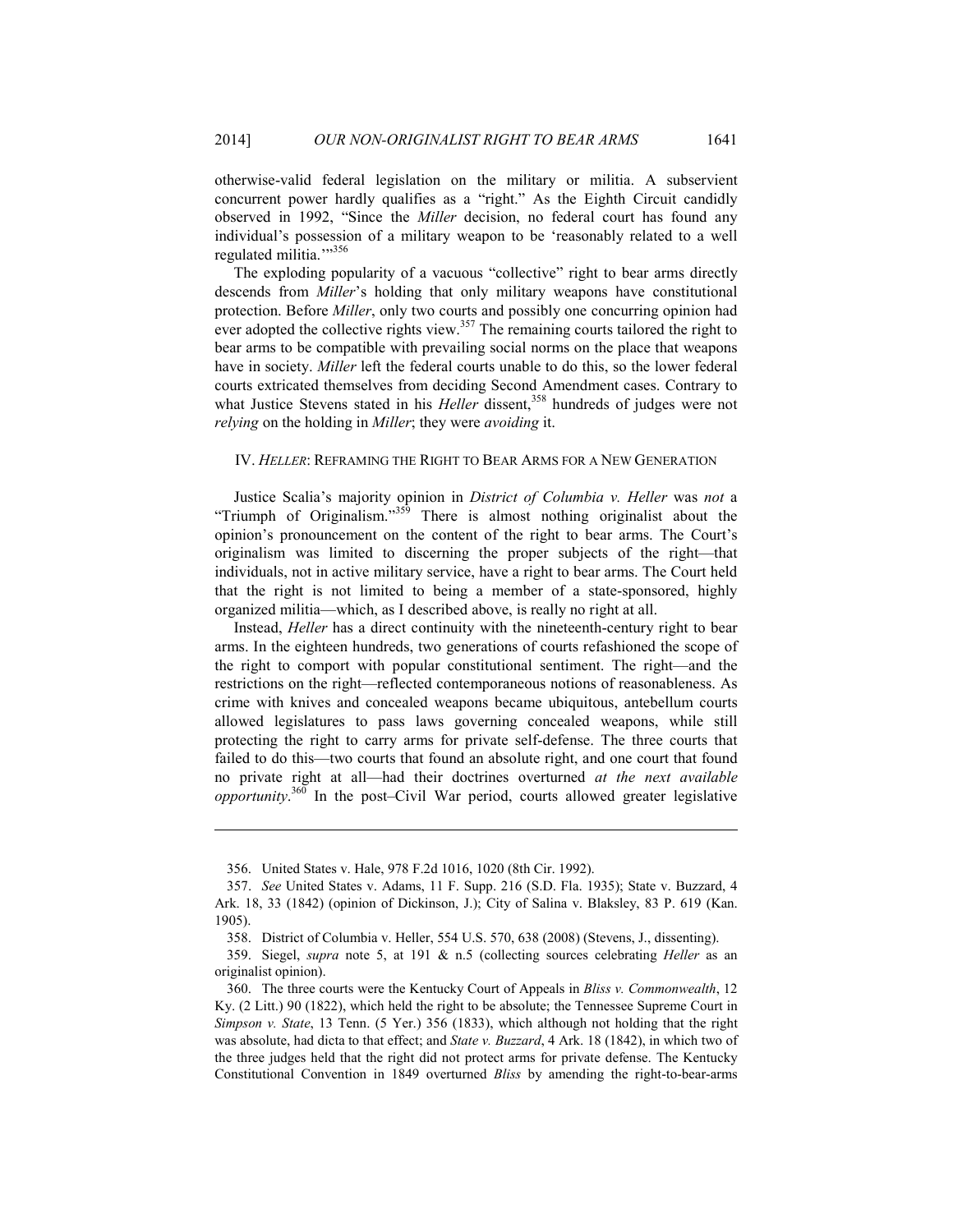latitude to deal with the problems inflicted with handguns. Post–Civil War courts recognized the right to bear arms as consisting primarily in the right to have arms for defense against public oppression, although they often held that individuals could carry them for private self-defense, too. But private self-defense, especially with a handgun, was in the outer perimeter of the right to keep and bear arms: by 1900, few types of pistols had constitutional protection, and courts were approving sharper limits on carrying weapons in public, even if not concealed.

*Heller* likewise refashioned the right for a new generation. With military weapons considered inappropriate for civilian use, *Heller* "clarified" the *Miller* common-use test. Military rifles were declared beyond the constitutional right. The Court, in dicta, approved limits on felons having guns, despite the restriction having no historical basis. *Heller* held that the *core* of the right to keep and bear arms consisted of possessing handguns in the home for personal self-defense even though, in the nineteenth century, it was arguable whether handguns had constitutional protection and whether private self-defense fell within the scope of the right to bear arms. *Heller* did not rule on whether requiring a license is appropriate, even though antebellum courts only allowed licensing of free blacks, who were not full citizens. In short, *Heller*'s right to keep and bear arms is the Second Amendment right supported by a majority of Americans *today*. This right, then, was enforced against jurisdictions that adopted laws deemed unreasonable by *contemporary standards*.

Dick Heller was a special policeman living in the District of Columbia. He was too old to even be a member of the unorganized militia.<sup>361</sup> Heller attempted to register a .22 caliber revolver, a target-shooting gun that had no military value whatsoever and had little value for self-defense.<sup>362</sup> He attempted to register the

 One might object that *Aymette* did not recognize a right of bearing arms for private self-defense, and yet, was not overturned. Although *Aymette*'s dicta rejects the individual self-defense rationale, *Aymette*, 21 Tenn. at 157, the court nevertheless reaffirmed a general right to carry arms openly, *id.* at 160–61. Practically, therefore, individuals still had a right to bear arms for individual self-defense.

 361. Heller was sixty-six years old when the case was being decided and too old to be a part of the District militia. District of Columbia v. Heller, 554 U.S. 570, 707 (2008) (Breyer, J., dissenting).

provision to exclude concealed weapons. *See* KY. CONST. of 1850, art. XIII, § 25 (1850) ("That the right of citizens to bear arms in defense of themselves and the State shall not be questioned; but the General Assembly may pass laws to prevent persons from carrying concealed arms."). *Aymette* repudiated *Simpson*. Aymette v. State, 21 Tenn. (2 Hum.) 154, 161 (1840). *Buzzard*'s overruling was a bit more complicated. The Arkansas Supreme Court nominally reaffirmed *Buzzard* in *Carroll v. State*, 28 Ark. 99, 101 (1872), but reinterpreted the decision to be about the authority of the legislature to regulate the "constitutional right to bear arms in defense of person and property." Four years later, *Fife v. State*, 31 Ark. 455, 458–61 (1876), explicitly held that citizens had a limited right to bear arms openly for private defense.

 <sup>362.</sup> *See* Paul Duggan, *Having Toppled D.C. Ban, Man Registers Revolver*, WASH. POST, July 19, 2008, http://www.washingtonpost.com/wp-dyn/content/article/2008/07/18 /AR2008071801212.html. The Internet site has a picture of the revolver. According to the article, Heller also apparently had a .45 Colt M1911 pistol, which was the military's standard sidearm from 1911 until 1986. *See* Scott Engen, *The History of the 1911 Pistol*, BROWNING.COM (Jan. 24, 2011), http://www.browning.com/library/infonews/detail.asp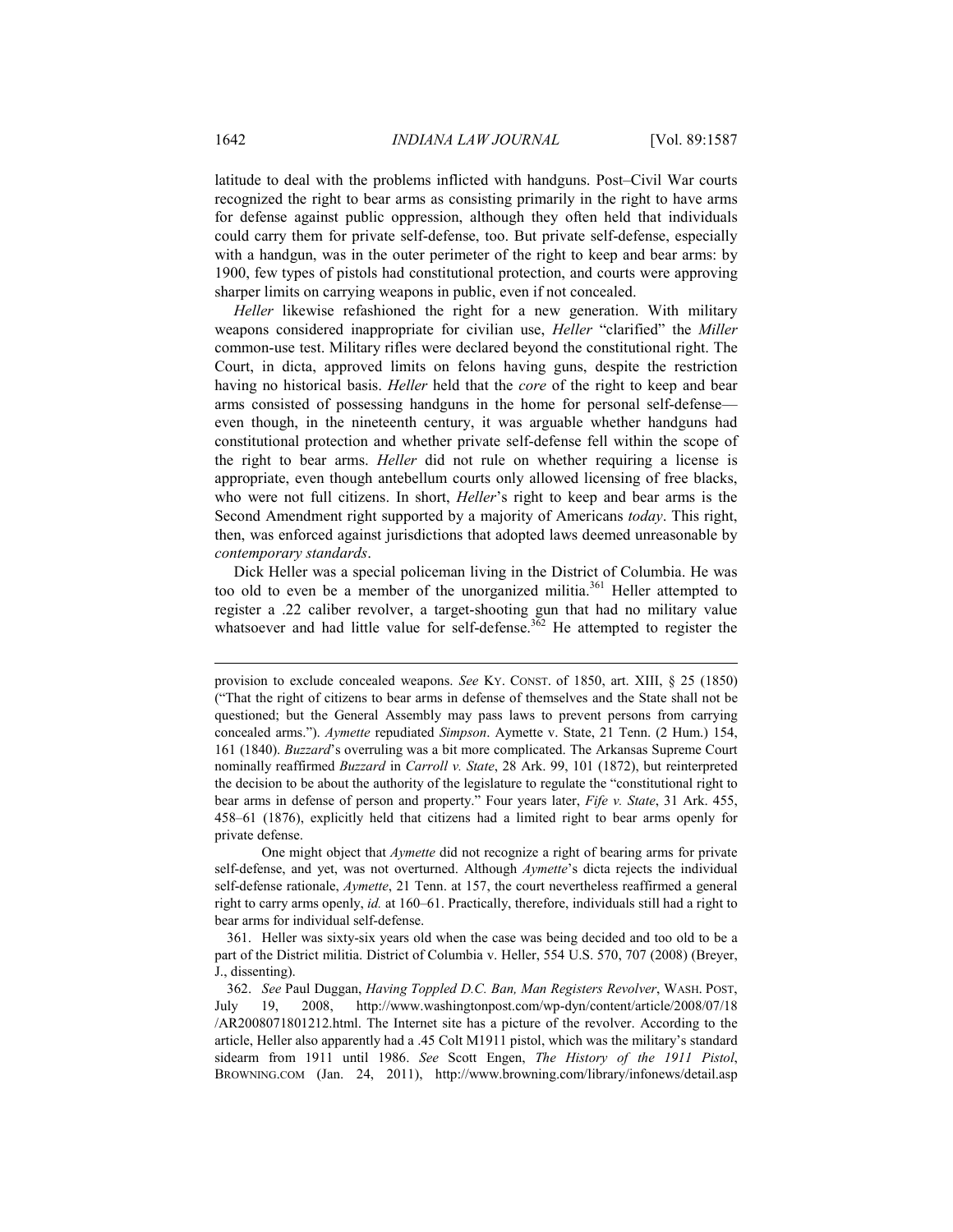revolver, but the police denied his application because of a 1976 District of Columbia ordinance prohibiting new registrations of pistols.<sup>363</sup> Moreover, D.C. law prohibited carrying a pistol in the home without a license to carry, which was almost never issued.<sup>364</sup>

The District defended the law on three grounds. First, the District alleged that the right to bear arms was a collective right. Second, the District argued that since the law only applied to the District, the handgun ban had no relevance to protecting state governments from federal interference. Third, even if it were an individual right, complete bans on some kinds of protected arms were acceptable, provided other weapons were available.<sup>365</sup> The District did allow residents to register some rifles and shotguns, provided that the weapons were not semiautomatic with a detachable magazine.<sup>366</sup> In a poor strategic choice, the District did not argue that, regardless of the scope of the Second Amendment, the right did not protect handguns—or at least Heller's .22 caliber revolver. Given the "originalist" character of the Court, the District could have marshaled significant nineteenthcentury precedent on this point.

The Court held that the Second Amendment protects "an individual right to possess a firearm unconnected with service in a militia, and to use that arm for traditionally lawful purposes, such as self-defense within the home."367 Its historical support for a right of private self-defense required some creative liberties. After giving a fairly lengthy—and accurate—description of the right's genesis in the English Civil War and Glorious Revolution, Justice Scalia then cited Blackstone for the proposition that the right to have arms protects "the natural right of resistance and self-preservation" and "the right of having and using arms for self-preservation and defence."<sup>368</sup>

Justice Scalia's quotation of Blackstone is selective—and misleading. The full quotation reads that the right to have arms "is indeed a public allowance, under due restrictions, of the natural right of resistance and self-preservation, when the sanctions of society and laws are found insufficient to restrain the *violence of oppression*."369 Blackstone is talking about self-defense against the Crown—not

<sup>?</sup>id=301. But this was not part of the original *Heller* case because registering that would have required challenging D.C.'s machine gun ban, which also included virtually all modern semiautomatic weapons in its definition. *See* D.C. CODE § 22-4501(c) (2001) (including any weapon that could be readily restored to fire more than twelve times semiautomatically without reloading as a "machine gun").

 <sup>363.</sup> *See* D.C. CODE § 7-2502.02(a)(4) (2001), *amended by* Firearms Control Amendment Act of 2008, L. No. L17-0372,  $\S$  3(a)(10). Before this amendment, the District had also passed temporary legislation changing the definition.

 <sup>364.</sup> D.C. CODE § 22-4506 (2001), *repealed by* Inoperable Pistol Amendment Act of 2008, L. No. 17-0388, § 2(f); *see* Bsharah v. United States, 646 A.2d 993, 996 n.12 (D.C. 1994) ("It is common knowledge . . . that with very rare exceptions licenses to carry pistols have not been issued in the District of Columbia for many years and are virtually unobtainable.").

 <sup>365.</sup> Brief for Petitioners at 11, 35, 41, *Heller*, 554 U.S. 570 (No. 07-290).

 <sup>366.</sup> Such weapons would violate the machine gun ban. *See supra* note 362.

 <sup>367.</sup> *Heller*, 554 U.S. at 570; *see also* McDonald v. Chicago, 130 S. Ct. 3020, 3044 (2010) (describing *Heller*'s holding).

 <sup>368.</sup> *Heller*, 554 U.S. at 594 (quoting 1 WILLIAM BLACKSTONE, COMMENTARIES \*144).

 <sup>369. 1</sup> WILLIAM BLACKSTONE, COMMENTARIES \*144 (emphasis added).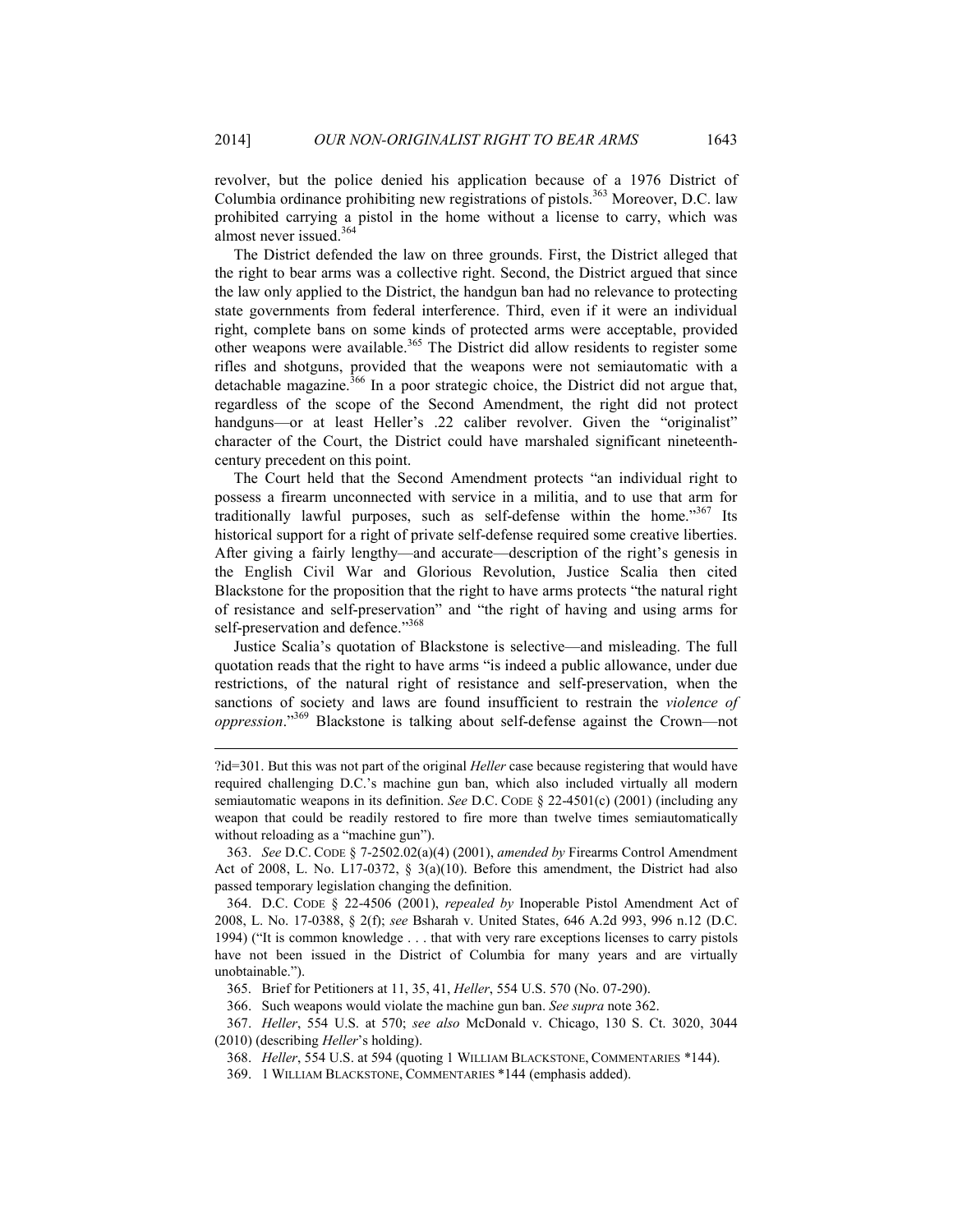self-defense against a burglar. And lest there be any doubt about the meaning, it becomes clear in Book Two of the *Commentaries*. Blackstone lists, among the various reasons for the game laws, "prevention of popular insurrections and resistance to the government, by disarming the bulk of the people: which last is a reason oftener meant, than avowed, by the makers of forest or game laws."<sup>370</sup> Blackstone never mentions any objection to not having arms available for personal self-defense against criminals. The concern is with the "bulk of the people" having arms so they can resist illegal executive power. And this view of the right comports with Madison's exposition of the value of citizens having arms in *Federalist Number 46*. 371

But Justice Scalia is not aiming for historical accuracy on the scope of the right. He is changing the scope of the right, to make the right to bear arms primarily about individual self-defense with handguns. At the time *Heller* came down, 73% of Americans believed that they had a right to own a gun, versus 20% who thought it belonged only to the militia.<sup> $372$ </sup> Another poll in 2009 by CNN asked:

Which of the following comes closer to your interpretation of the Second Amendment to the U.S. Constitution? In addition to addressing the need for citizen-militias, it was intended to give individual Americans the right to keep and bear arms for their own defense. It was only intended to preserve the existence of citizen-militias, and does not give individual Americans the right to keep and bear arms for their own defense. $37$ 

Americans answered the question by selecting "self-defense" by a 77%–21% majority. And Americans are strongly against banning handguns, by a nearly two-to-one margin.<sup>374</sup> Interestingly, the population was more sympathetic to a handgun ban in the 1970s and 1980s, while the courts were adopting the collective rights view of the Second Amendment—so much for the Court acting as a countermajoritarian institution.375

Of course, although Americans do support the right to bear arms in principle, they are split on whether Congress should adopt greater gun controls. In 2007, two-thirds of Americans thought that handgun laws should be made stricter.<sup>376</sup> About half of Americans in 2009 supported bans on so-called assault weapons, which was down from 75% two decades earlier—but still much higher than the

 <sup>370. 2</sup> WILLIAM BLACKSTONE, COMMENTARIES \*412.

 <sup>371.</sup> *See supra* note 162 and accompanying text.

 <sup>372.</sup> Joan Biskupic, *Do You Have a Legal Right to Own a Gun?*, USA TODAY, Feb. 27, 2008, http://www.usatoday.com/news/washington/2008-02-26-guns-cover\_N.htm.

 <sup>373.</sup> CNN/Opinion Research Corp. Poll, May 14–17, 2009, *available at* http://www.pollingreport.com/guns2.htm.

 <sup>374.</sup> This and the following statistics come from a CBS News/New York Times Poll Report. *Guns and Violence*, CBS News/N.Y. Times Poll (Apr. 23, 2007), *available at* http://www.cbsnews.com/htdocs/CBSNews\_polls/aprbhandguns.pdf.

 <sup>375.</sup> Jeffrey M. Jones, *Record-Low 26% in U.S. Favor Handgun Ban*, GALLUP (Oct. 26, 2011), http://www.gallup.com/poll/150341/record-low-favor-handgun-ban.aspx (graphing support over the last fifty years).

 <sup>376.</sup> *Guns and Violence*, *supra* note 374, at 1.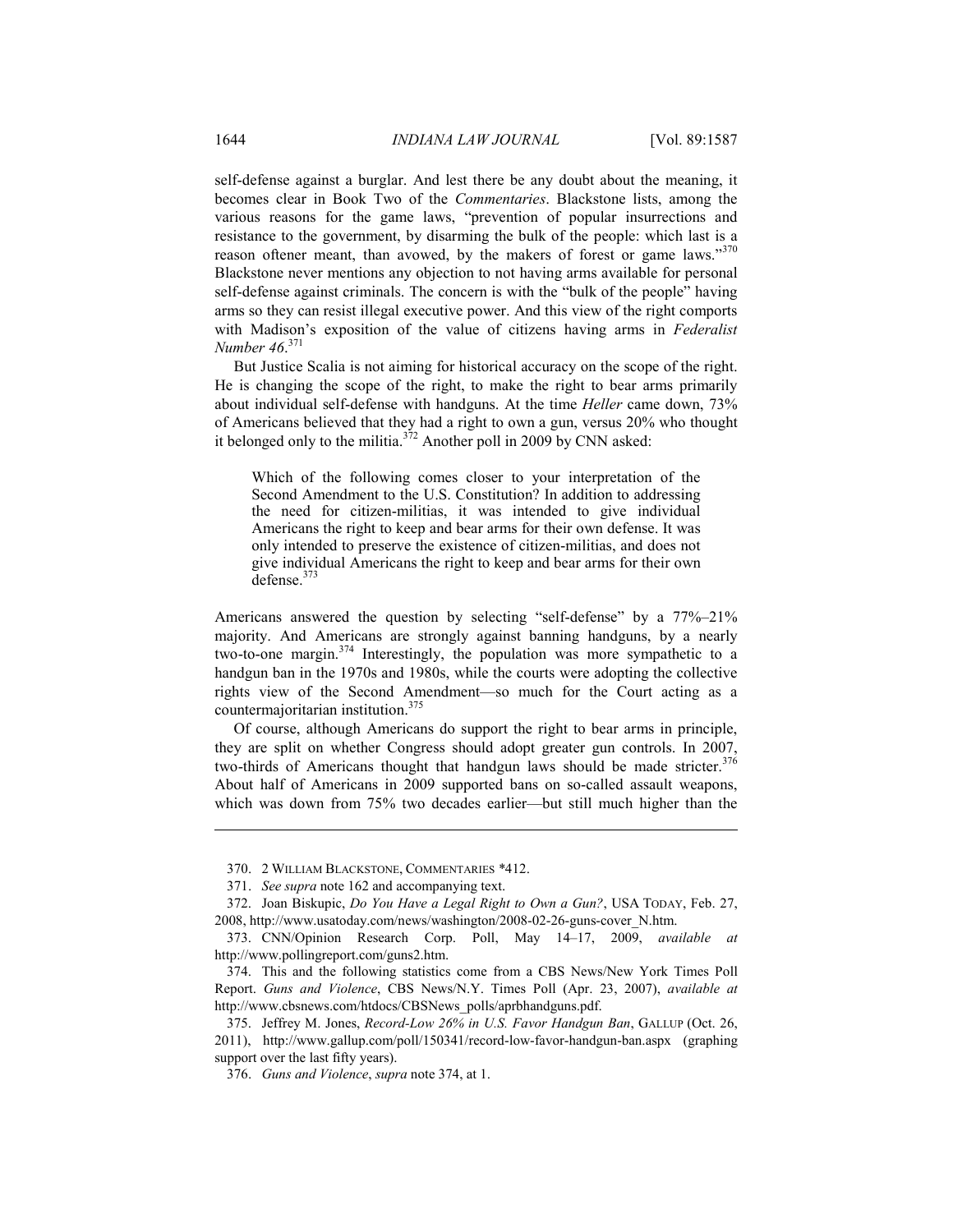proportion of the population that supports banning handguns.<sup>377</sup> Convicted felons have the lowest popular support for their right to keep arms: a 2008 CNN poll found that 88% of Americans think the law should *ban* felons and those with mental illness from having guns.<sup>378</sup> And Americans, even those in somewhat red states, believe that some places are inappropriate for guns: a 2011 poll of registered voters in Virginia, for example, found that voters overwhelmingly (75%–20%) oppose guns on college campuses and oppose by a nearly two-thirds majority allowing persons with permits to carry concealed firearms to bring their guns onto a college campus.<sup>379</sup>

This modern view of the right to keep and bear arms is exactly the right we get in *Heller*. The most important part of *Heller* is its dicta on permissible government regulation of the right, which courts now use as precedent to decide Second Amendment challenges. With no analysis whatsoever, the Court declared:

Although we do not undertake an exhaustive historical analysis today of the full scope of the Second Amendment, nothing in our opinion should be taken to cast doubt on longstanding prohibitions on the possession of firearms by felons and the mentally ill, or laws forbidding the carrying of firearms in sensitive places such as schools and government buildings, or laws imposing conditions and qualifications on the commercial sale of arms.<sup>380</sup>

Again without analysis, the Court reaffirmed these categories in *McDonald v. Chicago*. 381

The problem is that many of these "longstanding" laws have no historical constitutional basis. Federal law banned felons from possessing guns in 1968; that is not very "longstanding."382 The closest nineteenth-century analogues I have found are laws prohibiting prisoners and vagrants from having guns.<sup>383</sup>

This is not to say that the passage is completely inaccurate as a historical matter. Laws prohibiting guns in "sensitive places," for example, have a much more longstanding history.<sup>384</sup> As I explained above, the nineteenth-century courts upheld

 <sup>377.</sup> Hart/McInturff Study #6098, NBC/Wall St. J. Survey, Oct. 22–25, 2009, at 23, *available at* http://online.wsj.com/public/resources/documents/wsjnbc-10272009.pdf. Due to recent mass shootings, public opinion on this question may be in a state of flux.

 <sup>378.</sup> CNN/Opinion Research Corp. Poll, June 4–5, 2008, *available at* http://www.pollingreport.com/guns2.htm.

 <sup>379.</sup> *See* Michael Sluss, *Poll: Most in Virginia Oppose Guns on Campus*, ROANOKE TIMES (Dec. 23, 2011), http://ww2.roanoke.com/politics/wb/302726/ (reporting a Quinnipiac University survey).

 <sup>380.</sup> District of Columbia v. Heller, 554 U.S. 570, 626–27 (2008).

 <sup>381.</sup> McDonald v. Chicago, 130 S. Ct. 3020, 3047 (2010) ("We repeat those assurances here.").

 <sup>382.</sup> Gun Control Act of 1968, Pub. L. 90-618, 82 Stat. 1213; *see also* Marshall, *supra*  note 56. A 1961 amendment to the Federal Firearms Act of 1938 barred all felons (instead of merely individuals convicted of a violent felony) from receiving firearms in interstate commerce. The law did not bar possession, however. *Id.* at 698 (citing An Act to Strengthen the Federal Firearms Act, Pub. L. No. 87-342, 75 Stat. 757 (1961)).

 <sup>383.</sup> *See supra* note 54 and accompanying text; *supra* note 222 and accompanying text.

 <sup>384.</sup> The Statute of Northampton, 2 Edw. 3, c. 3 (1328) (Eng.), prohibited guns in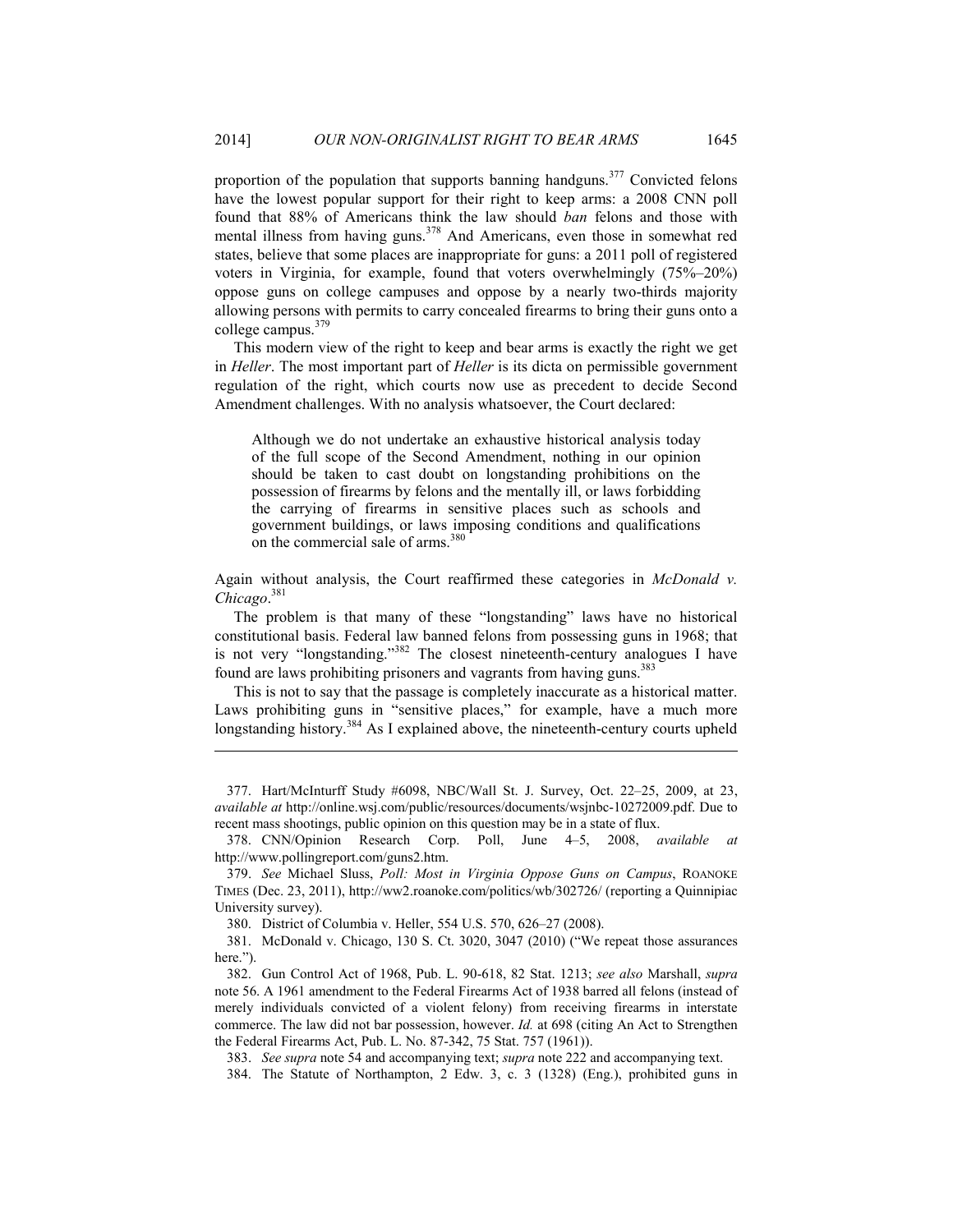prohibitions on carrying weapons into polling places, courthouses, and public gatherings.385 The usual concept was that such laws were permissible regulations of the right, provided they were not overbroad. The courts usually did not say that the conduct fell completely outside the scope of the right, but rather that the government could regulate a particular abuse of the right.

 But the area where *Heller* completely divorces itself from history is its treatment of which weapons are constitutionally protected. Justice Scalia finds it startling to read *Miller* for the proposition that "ordinary military equipment" could mean that "only those weapons useful in warfare are protected."<sup>386</sup> Of course, this is exactly what *Aymette*, the authority cited in *Miller*, held: protected weapons were individual weapons of "civilized warfare."<sup>387</sup> In its place, the Court replaces this definition with the "common use" test: protected "arms" are those "typically possessed by law-abiding citizens for lawful purposes."388 And why are handguns within the scope of the right? Because, Justice Scalia tells us, handguns are "the most preferred firearm in the nation to 'keep' and use for protection of one's home and family."389 Justice Breyer criticizes the new definition as circular—which it is—but then again, it is no more circular than "reasonable expectation of privacy."390

The move to the "common use" test was undoubtedly a change—but not an unprecedented one. The Michigan Supreme Court in *People v. Brown* made a similar change to the right to bear arms.<sup>391</sup> And in *State v. Duke*, the Texas Supreme Court protected *both* military weapons and those commonly possessed by law-abiding citizens, lest citizens find their everyday weapons without constitutional protection.392 Most importantly, this test solved *Miller*'s principal drawback of approving weapons considered inappropriate for civilian possession.

Perhaps most extraordinary in formulating the new test is what happens to army rifles. In the nineteenth-century cases, the army rifle was at the *very core* of constitutional protection. Banning army rifles or muskets would have been to the Second Amendment what banning a particular mainstream political opinion would be to the First. Justice Scalia finds, in the common-law prohibition against carrying dangerous or unusual weapons, authority for banning "M-16 rifles and the like" the core ordinary, individual weapon of today's infantry soldier.<sup>393</sup> As Reva Siegel correctly argues:

 In this remarkable passage, the majority imposes restrictions on the kinds of weapons protected by the Second Amendment that the

courthouses, marketplaces, and similar gatherings.

 <sup>385.</sup> *See supra* note 277 and accompanying text.

 <sup>386.</sup> District of Columbia v. Heller, 554 U.S. 570, 624 (2008).

 <sup>387.</sup> *See supra* note 169 and accompanying text.

 <sup>388.</sup> *Heller*, 554 U.S. at 625.

 <sup>389.</sup> *Id.* at 628–29 (quoting Parker v. District of Columbia, 478 F.3d 370, 400 (D.C. Cir. 2007)); *see also* McDonald v. City of Chicago, 130 S. Ct. 3020, 3036 (2010) (collecting quotations from *Heller* about the popularity of handguns for self-defense).

 <sup>390.</sup> *Heller*, 554 U.S. at 721 (Breyer, J., dissenting); *see also* O'Shea, *supra* note 285, at 384.

 <sup>391.</sup> *See supra* note 323 and accompanying text.

 <sup>392.</sup> *See supra* note 249 and accompanying text.

 <sup>393.</sup> *Heller*, 554 U.S. at 627 (majority opinion).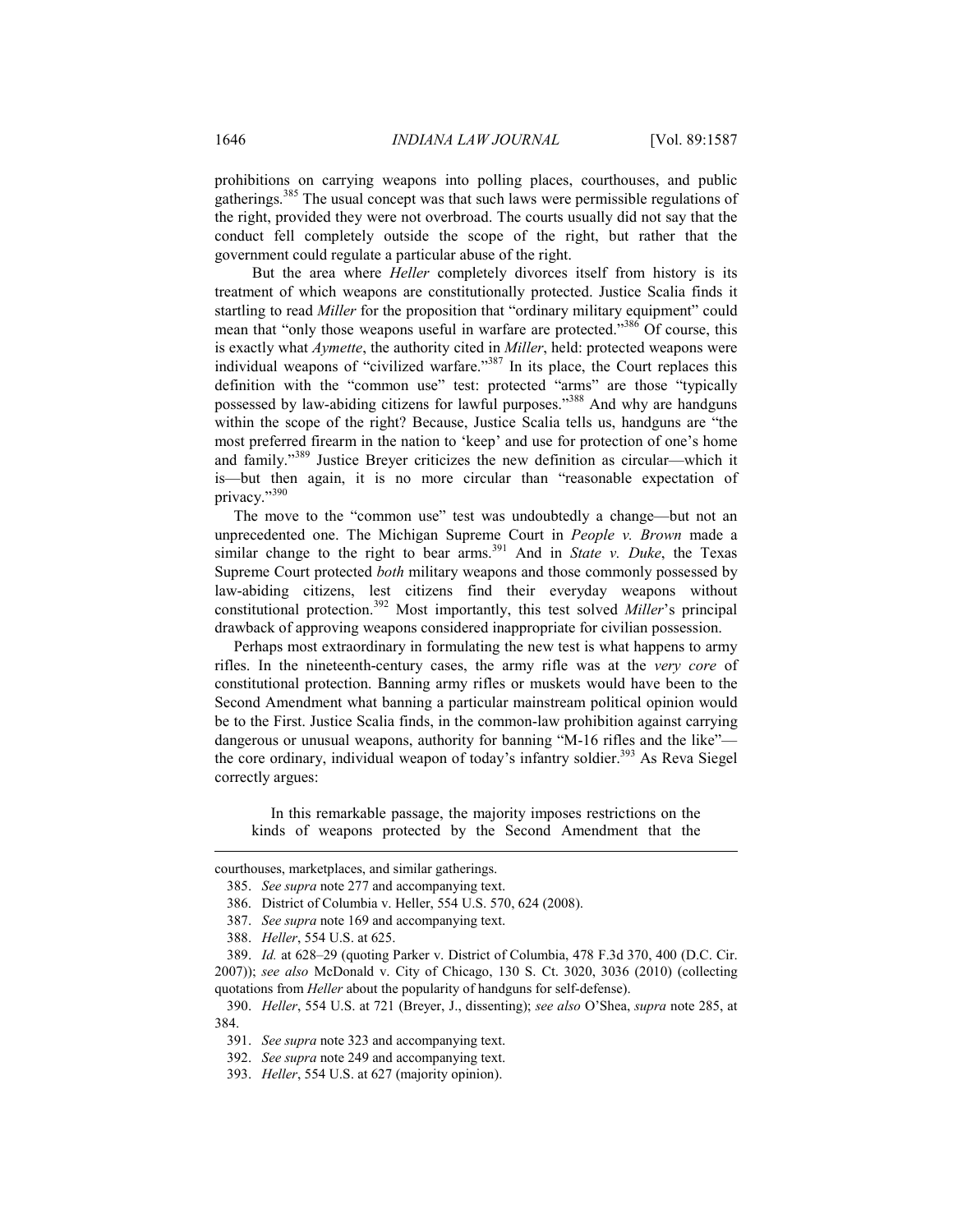majority concedes would disable exercise of the right for the amendment's textually enunciated purposes. How could an originalist interpretation of the Second Amendment exclude from its protection the kinds of weapons necessary to resist tyranny—the republican purpose the text of the Second Amendment discusses and, on the majority's own account, "the purpose for which the right was codified"?<sup>3</sup>

Siegel's criticism is exactly right as a matter of originalism. Although Justice Scalia writes, "The traditional militia was formed from a pool of men bringing arms 'in common use at the time' for lawful purposes like self-defense,"<sup>395</sup> he has no authority for this proposition—likely because Justice Scalia has it backward.

The tradition in England was that individuals would possess ordinary *military* weapons. This tradition dated at least from the Assize of Arms in 1181.<sup>396</sup> When the Crown required people to have arms, the Assize of Arms selected weapons and body armor that were in common *military* use—not weapons that individuals happened to otherwise possess in their civilian lives for lawful purposes like selfdefense. In fact, individual self-defense against criminals was illegal in England at the time.<sup>397</sup> The Assize of Arms listed weapons like chainmail, a helmet, a sword, and a shield—clearly military weapons, just like the muskets, pistols, and related military equipment prescribed by the Militia Act of 1792.<sup>398</sup> I doubt seriously that twelfth-century Englishmen ordinarily kept chainmail, helmet, and a shield as part of their individual self-defense weapons in case a burglar broke into their home. The thought of someone trying to don all of this equipment in such an emergency is kind of ridiculous. Nor do I know of any evidence that ordinary citizens walked around in their helmets and chainmail in the usual course of their civilian lives. In fact, the common-law prohibition against carrying dangerous or unusual weapons may have originally punished exactly that: those who went out in public fully armed with their militia weapons and body armor in circumstances likely to provoke fear.

Justice Scalia's attempt to trace modern restrictions on military weapons to the common-law prohibition of going armed with dangerous or unusual weapons is unavailing. Although the crime is said to be a common-law offense, the Statute of Northampton implemented it and prescribed the punishment. That statute provided:

That no Man great nor small, of what Condition soever he be, except the King's Servants in his presence, and his Ministers in executing of the King's Precepts, or of their Office, and such as be in their Company assisting them, and also [upon a Cry made for Arms to keep the Peace, and the same in such places where such Acts happen,] be so hardy to come before the King's Justices, or other of the King's Ministers doing

 <sup>394.</sup> Siegel, *supra* note 5, at 200.

 <sup>395.</sup> *Heller*, 554 U.S. at 624.

 <sup>396.</sup> Assize of Arms, 27 Hen. 2 (1181) (Eng.).

 <sup>397. 2</sup> FREDERICK POLLOCK & FREDERIC WILLIAM MAITLAND, THE HISTORY OF ENGLISH LAW BEFORE THE TIME OF EDWARD I, at 478 (2d ed., Cambridge Univ. Press reprint 1968) (1895) (persons who killed in individual self-defense "deserve[d] but need[ed] a pardon").

 <sup>398.</sup> Assize of Arms §§ 1–2.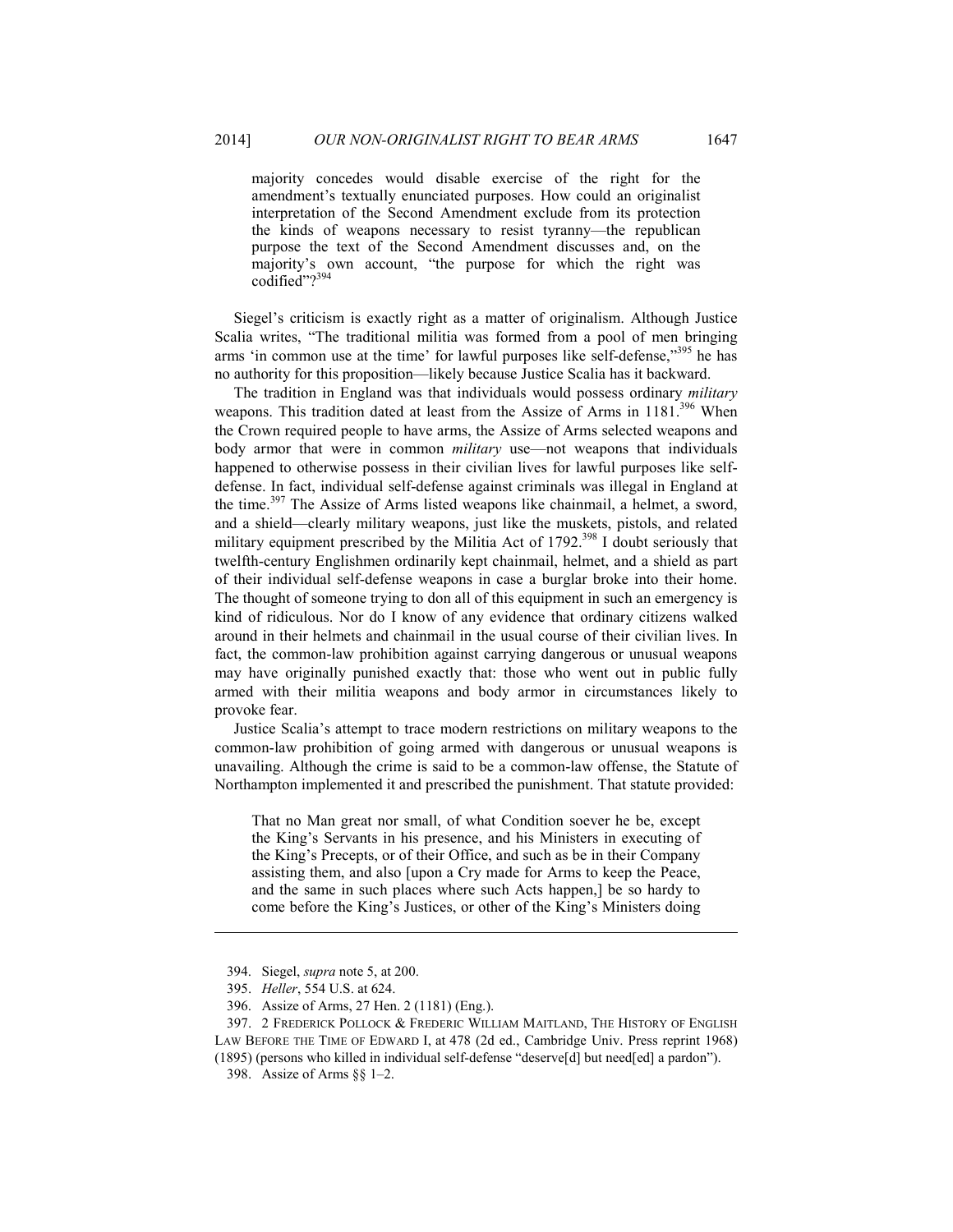their office, with force and arms, nor bring no force in affray of the peace, nor to go nor ride armed by night nor by day, in Fairs, Markets, nor in the presence of the Justices or other Ministers, nor in no part elsewhere, upon pain to forfeit their Armour to the King, and their Bodies to Prison at the King's pleasure.<sup>399</sup>

Despite the seemingly broad textual prohibition on carrying arms everywhere, courts construed the prohibition very narrowly—on the rare occasions that the statute was enforced. The common-law prohibition applied to carrying weapons *in public*. The Court of King's Bench required that the carrier have the illegal purpose of terrifying citizens.400 This was the construction given to it in the United States by the North Carolina courts, the only courts that have seriously enforced the prohibition.401 The antebellum North Carolina Supreme Court, in *State v. Huntly*, stated that all guns are "dangerous or unusual weapons" for the purpose of this prohibition.402 Although gun *ownership* was common among Americans (and included guns of all kinds), the court argued that most individuals did not frequently *carry* those weapons. The crime was committed by carrying deadly weapons in public only if the person carrying the weapons had both the unlawful purpose of terrorizing others and if he carried the weapons "in such manner as naturally will terrify and alarm a peaceful people."<sup>403</sup>

Other authorities claim that the prohibition extended, beyond those with a specific intent to terrify, to those carrying weapons under circumstances that would provoke fear in reasonable people.<sup>404</sup> William Hawkins distinguished between usual and unusual weapons. Because the public possession of common weapons does not cause fear in reasonable people, people are free to carry them for self-defense.<sup>405</sup> In contrast, going armed with unusual weapons in ordinary circumstances will provoke fear in reasonable people, so carrying them is generally prohibited. This prohibition often included not just the carrying of certain weapons, but also walking the streets in armor.<sup>406</sup> Nevertheless, no one violated the common-

 399. The Statute of Northampton, 2 Edw. 3, c. 3 (1328) (Eng.) (brackets in original) (footnote omitted).

 401. Tennessee declined early to recognize this common-law offense due to the right to bear arms. Simpson v. State, 13 Tenn. (5 Yer.) 356 (1833). Most states have abolished English common-law offenses.

402. *Huntly*, 25 N.C. at 422–23.

403. *Id.* at 423.

<u>.</u>

 404. 1 WILLIAM HAWKINS, A TREATISE OF THE PLEAS OF THE CROWN §§ 4–10, at 488–89 (8th ed. 1824); 4 WILLIAM BLACKSTONE, COMMENTARIES \*149.

 405. 1 HAWKINS, *supra* note 404, § 9, at 489; *see also* R v. Sir John Knight, 90 Eng. Rep. at 330 (recognizing "a general connivance to gentlemen to ride armed for their security").

 406. 20 Rich. II, c. 1 (1396) (Eng.) (enumerating "sallets," "Skull[s] of Iron," and other armor); 1 HAWKINS, *supra* note 404, §§ 4–10, at 489; *cf.* 4 WILLIAM BLACKSTONE,

 <sup>400.</sup> Sir John Knight's Case, (1686) 87 Eng. Rep. 75 (K.B.) 76; 3 Mod. 117, 118 ("[T]he meaning of the statute of . . . was to punish people who go armed to terrify the King's subjects."); R v. Sir John Knight, (1686) 90 Eng. Rep. 330 (K.B.) 330; Comb. 38, 39 (requiring evil intent); State v. Huntly, 25 N.C. (3 Ired.) 418, 423 (1843) (requiring both a purpose to "terrify and alarm" and carrying the weapons in public "in such manner as naturally will terrify and alarm, a peaceful people").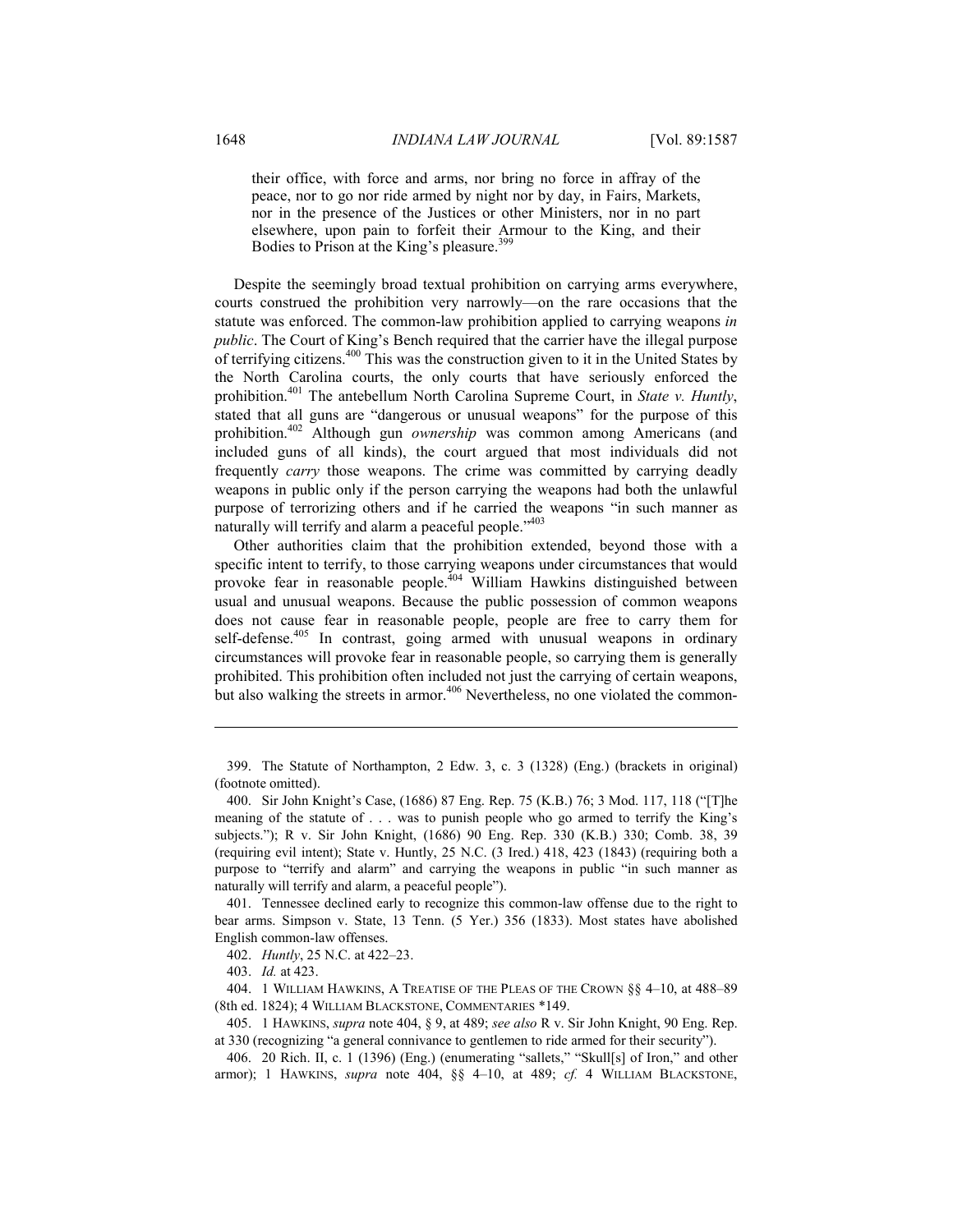law prohibition by defending his home (or the home of another) against unlawful violence or by defending the state against invaders and domestic disturbances.<sup>407</sup> In these circumstances, it is clear that the person carrying the weapons has no intention to breach the peace.

Justice Scalia erred in using this common-law prohibition as a historical precedent to justify a total ban on "M-16 rifles and the like." Today, the M16 rifle and its derivatives are at the very core of the contemporary soldier's individual arms. Without these, no militia could be "well-regulated."

Justice Scalia might respond that England did occasionally ban specific weapons completely. Two statutes of Richard II, which further implemented the Statute of Northampton, did prohibit lancegays, a type of spear.<sup>408</sup> Thus, there is some historical precedent for banning weapons completely, whether carried in public or not.

I doubt, however, that these statutes will support Justice Scalia's argument. The ban on lancegays was on a very specific type of weapon. The statute would be more analogous to a Prohibition-era legislature simply banning the Thompson submachine gun in light of the violence of organized crime. The ban on lancegays in no way deprived people of military arms generally, as does a complete ban on all military rifles.<sup>409</sup>

Moreover, this particular ban did precede the creation of the right to have arms in the seventeenth century. By the time the right to have arms found its way into the English Bill of Rights, this particular weapon was obsolete, and so it is not clear if an analogous seventeenth-century ban would have been met with approval. Likely, a narrow ban on a very particular kind of weapon creating large public externalities would have been compatible with the right to have arms, whereas banning the entire class of military arms for civilian possession would not.

By using the common-law rule to justify prohibitions against "M-16 rifles and the like," Justice Scalia completely inverted the Second Amendment from its nineteenth-century understanding: army rifles to resist tyranny are out; handguns in the home for private purposes are in. How could an originalist interpretation of the Second Amendment exclude from its protection the kinds of weapons necessary to resist tyranny? An originalist interpretation cannot. Justice Scalia is not engaged in originalism; he is engaged in Ackermanian-style intergenerational synthesis.<sup>410</sup>

*Heller* could have taken a different approach to the "machine gun problem." Contemporaneous detractors of the nineteenth-century definition of "arms" objected to the "ordinary military equipment" test on the grounds that it might invalidate the general federal prohibition on "machineguns."411 For them,

COMMENTARIES \*149 (discussing the Laws of Solon, which made Athenians finable for walking the street in armor).

 <sup>407. 1</sup> HAWKINS, *supra* note 404, §§ 8, 10, at 489.

 <sup>408. 7</sup> Rich. II, c. 13 (1383) (Eng.); 20 Rich. II, c. 1.

 <sup>409.</sup> *See, e.g.*, Benjamin v. Bailey, 662 A.2d 1226 (Conn. 1995) ("[A] statutory ban on assault weapons, because it continues to permit access to a wide array of weapons, does not infringe on the right to bear arms . . . ."); Volokh, *supra* note 97, at 1454–55 (analogizing from First Amendment doctrine that looks to alternative channels of expression).

 <sup>410.</sup> *See* 1 ACKERMAN, *supra* note 279, at 90. On Scalia's opinion being an example of living constitutionalism, see Siegel, *supra* note 5, at 192 & n.6.

 <sup>411.</sup> *See* 18 U.S.C. § 922(*o*) (2012) (generally prohibiting machineguns); O'Shea, *supra*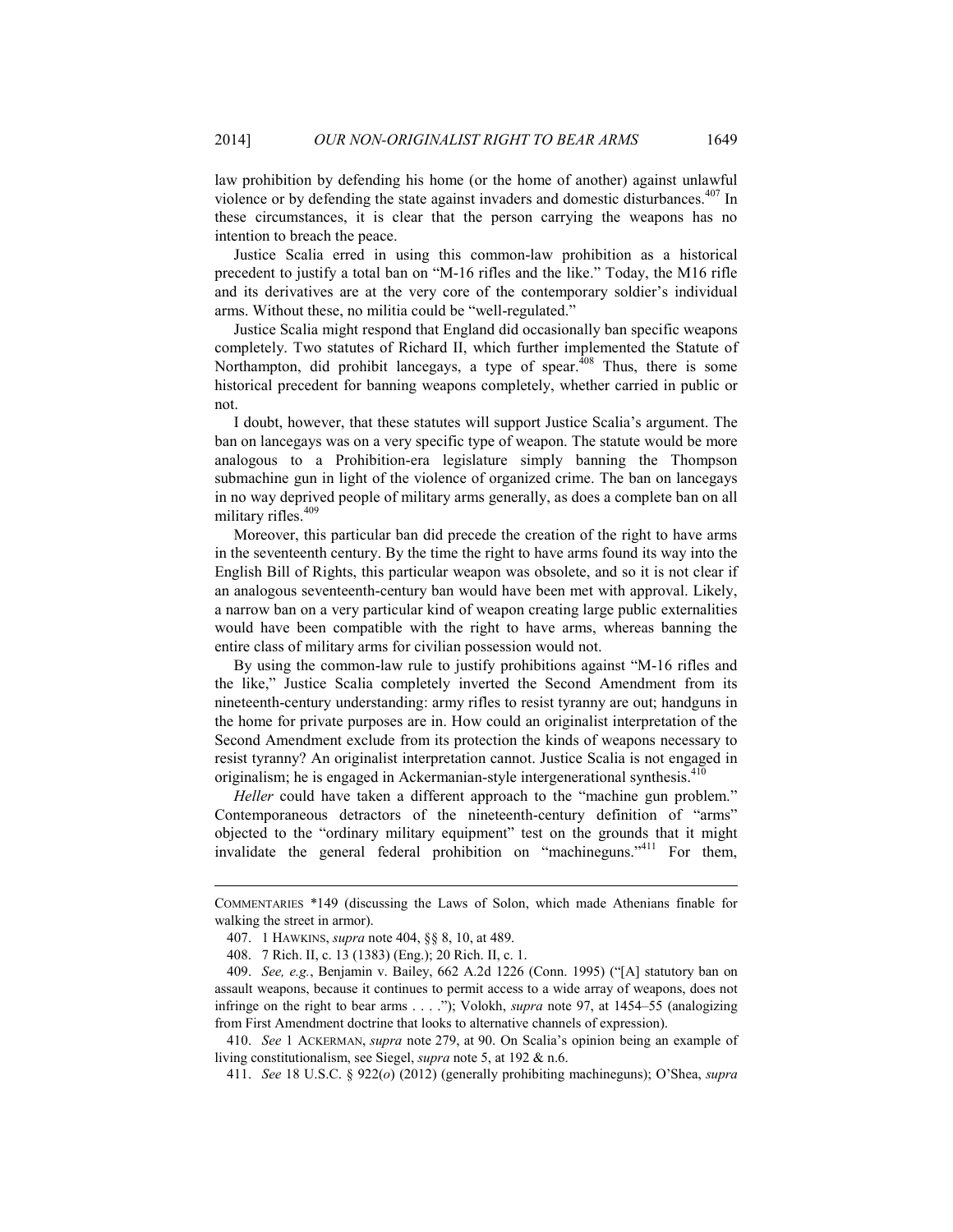recognizing a general right of individuals to have automatic weapons was a *reductio ad absurdum* of recognizing an individual Second Amendment right to have arms that were useful for contemporary militia service.

In response, the Court simply could have said that the ban on machine guns was a *regulation*—not a prohibition—of a core component of the right to keep and bear arms. Bans on handguns were impermissible because they eliminated "an entire class of arms."412 The machine gun ban does not do this. Handguns, rifles, shotguns, and other firearms become, in legal terminology, "machineguns" when they are capable of shooting multiple shots with a single function of the trigger. $413$ The machine gun ban did not ban an entire class of weapons: the handgun, rifle, and shotgun are still lawful. The ban just narrowly restricts the mode in which these particular guns fire, limiting them to one shot per pull of the trigger—just like prohibiting guns in a courtroom narrowly restricts the right to bear arms in public. But this approach, of course, would not have totally refashioned the right to bear arms in the right's contemporaneous popular image—as a right to have arms primarily for personal self-defense—and that is what Justice Scalia was trying to do.

#### **CONCLUSION**

When it comes to the right to keep and bear arms, courts have never been originalists. Subsequent generations remake the right to fit the popular conception of what the right ought to be. In the antebellum period, this meant expanding the right to include private self-defense and the right to carry guns openly for personal protection—while allowing state legislatures to enact concealed weapons laws in an effort to prevent crime and dueling. After the Civil War, courts curtailed the right to have guns in public; to justify this, they adopted a different theory of the right to bear arms, one that recognized its civic republican character and diminished the importance of individual self-defense. The courts thus altered their understanding of the purpose of the right to justify altering the dimensions of the right—dimensions that comported with the popular conceptions of the right's scope and their demand for legislative solutions for the criminal use of weapons. Courts then applied the right against jurisdictions that adopted unusually severe laws for that time period. The content of the "regulation/prohibition" distinction that Winkler identifies is formed around contemporaneous notions of reasonableness.

*Heller* is not an originalist decision, and it should not purport to be. *Heller* remade the Second Amendment around its current popular understanding. The rule in *Miller*—while almost certainly historically accurate—failed to allow courts to refashion the right in a manner palatable to the contemporaneous population. This is why *Miller* failed. Likewise, the collective rights cases failed because few people seriously understand the right to bear arms to protect nothing.

The future of *Heller* remains uncertain. But I can say, with a fair amount of confidence, that how courts flesh out the right to bear arms tomorrow will strongly

note 285, at 361–62 (describing the potential invalidation of the machine gun ban as the Government's overwhelming concern in its *Heller* arguments).

 <sup>412.</sup> District of Columbia v. Heller, 554 U.S. 570, 628 (2008) (quotation marks omitted).

 <sup>413.</sup> *See* 26 U.S.C. § 5845(b) (2012) (defining "machinegun").